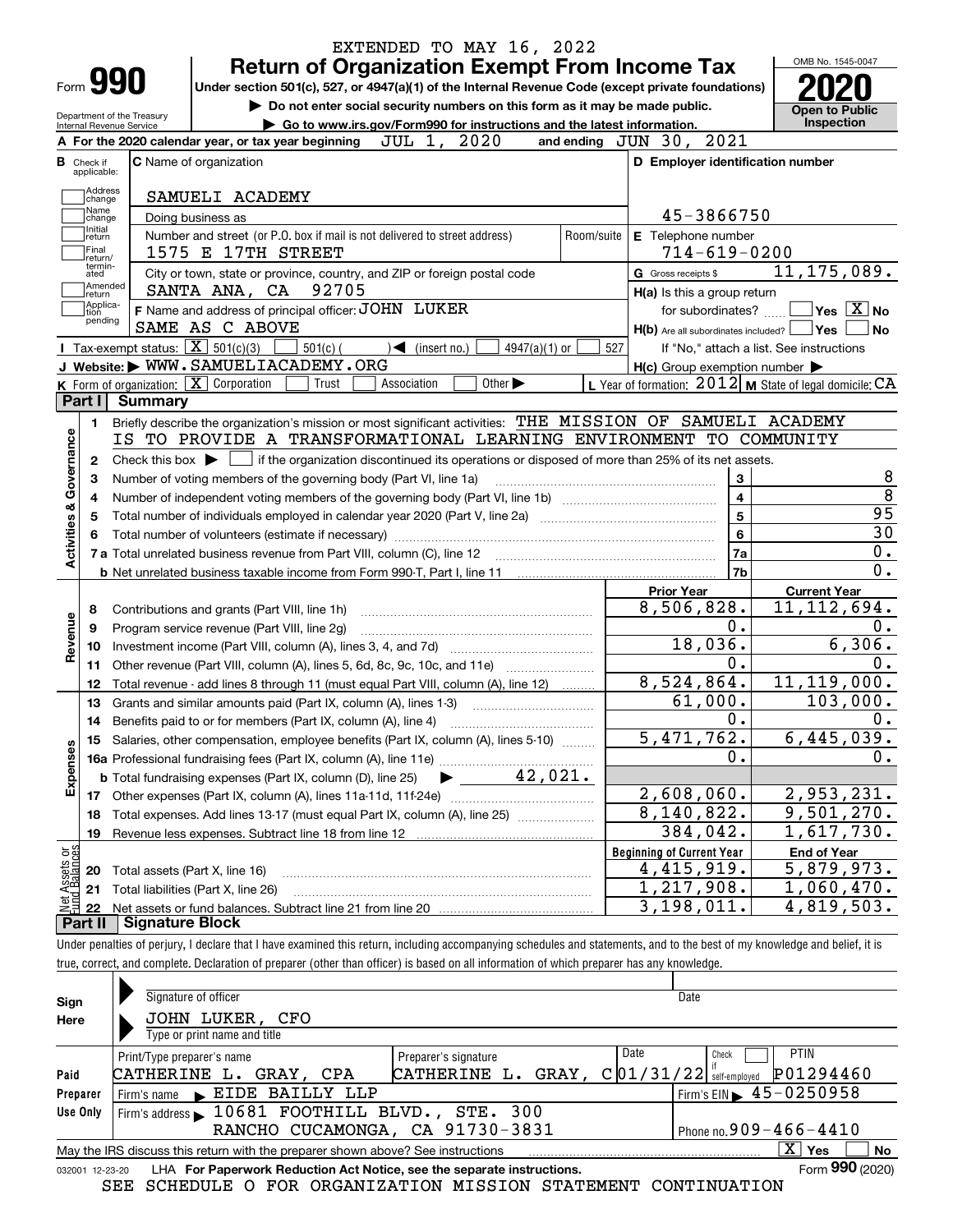|              | 45-3866750<br>SAMUELI ACADEMY<br>Form 990 (2020)                                                                                                                                                                                                                                                                                            | Page 2                                               |
|--------------|---------------------------------------------------------------------------------------------------------------------------------------------------------------------------------------------------------------------------------------------------------------------------------------------------------------------------------------------|------------------------------------------------------|
|              | <b>Statement of Program Service Accomplishments</b><br>Part III                                                                                                                                                                                                                                                                             |                                                      |
|              |                                                                                                                                                                                                                                                                                                                                             | $\overline{\mathbf{x}}$                              |
| 1            | Briefly describe the organization's mission:<br>THE MISSION OF SAMUELI ACADEMY IS TO PROVIDE A TRANSFORMATIONAL<br>LEARNING ENVIRONMENT TO COMMUNITY, AND UNDERSERVED FOSTER TEENS THAT                                                                                                                                                     |                                                      |
|              | OFFERS CONSISTENCY, STABILITY, SUPPORT, AND A COMMUNITY IN WHICH TO                                                                                                                                                                                                                                                                         |                                                      |
|              | BELONG, THRIVE, AND GROW INTO SUCCESSFUL, INDEPENDENT ADULTS.                                                                                                                                                                                                                                                                               |                                                      |
| $\mathbf{2}$ | Did the organization undertake any significant program services during the year which were not listed on the<br>prior Form 990 or 990-EZ?<br>If "Yes," describe these new services on Schedule O.                                                                                                                                           | $Yes$ $X$ No                                         |
| 3            | Did the organization cease conducting, or make significant changes in how it conducts, any program services?                                                                                                                                                                                                                                | $\overline{\mathsf{Yes}}$ $\overline{\mathsf{X}}$ No |
|              | If "Yes," describe these changes on Schedule O.                                                                                                                                                                                                                                                                                             |                                                      |
| 4            | Describe the organization's program service accomplishments for each of its three largest program services, as measured by expenses.<br>Section 501(c)(3) and 501(c)(4) organizations are required to report the amount of grants and allocations to others, the total expenses, and<br>revenue, if any, for each program service reported. |                                                      |
| 4a           | $\overline{103,000.}$ (Revenue \$<br>$8,940,513$ and $\overline{\phantom{a}}$ including grants of \$<br>(Expenses \$<br>(Code:                                                                                                                                                                                                              |                                                      |
|              | THE SAMUELI ACADEMY IS A PUBLIC CHARTER HIGH SCHOOL IN SANTA ANA THAT                                                                                                                                                                                                                                                                       |                                                      |
|              | PROVIDES NUMEROUS UNIQUE FEATURES TO PREPARE FOSTER AND UNDERSERVED                                                                                                                                                                                                                                                                         |                                                      |
|              | YOUTH FOR HIGHER EDUCATION AND A SELF-SUFFICIENT, HEALTHY ADULT LIFE.                                                                                                                                                                                                                                                                       |                                                      |
|              | SOME OF THE UNIQUE FEATURES OF THIS PROJECT ARE:<br>AN INDIVIDUALIZED APPROACH TO ACADEMIC INSTRUCTION THAT UTILIZES THE                                                                                                                                                                                                                    |                                                      |
|              | STEM AND PROJECT BASED LEARNING CURRICULUM.                                                                                                                                                                                                                                                                                                 |                                                      |
|              | FUTURE ON CAMPUS, FAMILY-STYLE RESIDENTIAL HOUSING PROGRAM FOR UP TO 48                                                                                                                                                                                                                                                                     |                                                      |
|              | FOSTER YOUTH STUDENTS OF THE SCHOOL;                                                                                                                                                                                                                                                                                                        |                                                      |
|              | A WIDE ARRAY OF AFTERSCHOOL PROGRAMS AND EXTRACURRICULAR ACTIVITIES TO                                                                                                                                                                                                                                                                      |                                                      |
|              | PROVIDE STUDENTS WITH ADDITIONAL ACADEMIC SUPPORT AND NUMEROUS ATHLETIC                                                                                                                                                                                                                                                                     |                                                      |
|              | AND ARTS OPPORTUNITIES; AND                                                                                                                                                                                                                                                                                                                 |                                                      |
|              | PARTICIPATION IN CLASSROOM-BASED TRAINING AND REAL-LIFE EXPERIENCES TO                                                                                                                                                                                                                                                                      |                                                      |
| 4b           | $\left($ Expenses \$ $\right)$<br>$($ Revenue \$<br>(Code:<br>including grants of $$$                                                                                                                                                                                                                                                       |                                                      |
|              |                                                                                                                                                                                                                                                                                                                                             |                                                      |
|              |                                                                                                                                                                                                                                                                                                                                             |                                                      |
|              |                                                                                                                                                                                                                                                                                                                                             |                                                      |
|              |                                                                                                                                                                                                                                                                                                                                             |                                                      |
|              |                                                                                                                                                                                                                                                                                                                                             |                                                      |
|              |                                                                                                                                                                                                                                                                                                                                             |                                                      |
|              |                                                                                                                                                                                                                                                                                                                                             |                                                      |
|              |                                                                                                                                                                                                                                                                                                                                             |                                                      |
|              |                                                                                                                                                                                                                                                                                                                                             |                                                      |
|              |                                                                                                                                                                                                                                                                                                                                             |                                                      |
|              |                                                                                                                                                                                                                                                                                                                                             |                                                      |
| 4с           | (Code: ) (Expenses \$<br>including grants of \$<br>) (Revenue \$                                                                                                                                                                                                                                                                            |                                                      |
|              |                                                                                                                                                                                                                                                                                                                                             |                                                      |
|              |                                                                                                                                                                                                                                                                                                                                             |                                                      |
|              |                                                                                                                                                                                                                                                                                                                                             |                                                      |
|              |                                                                                                                                                                                                                                                                                                                                             |                                                      |
|              |                                                                                                                                                                                                                                                                                                                                             |                                                      |
|              |                                                                                                                                                                                                                                                                                                                                             |                                                      |
|              |                                                                                                                                                                                                                                                                                                                                             |                                                      |
|              |                                                                                                                                                                                                                                                                                                                                             |                                                      |
|              |                                                                                                                                                                                                                                                                                                                                             |                                                      |
|              |                                                                                                                                                                                                                                                                                                                                             |                                                      |
|              |                                                                                                                                                                                                                                                                                                                                             |                                                      |
| 4d           | Other program services (Describe on Schedule O.)                                                                                                                                                                                                                                                                                            |                                                      |
|              | (Expenses \$<br>(Revenue \$<br>including grants of \$                                                                                                                                                                                                                                                                                       |                                                      |
| 4е           | 8,940,513.<br>Total program service expenses ▶                                                                                                                                                                                                                                                                                              |                                                      |
|              | SER SCHEDIILE O FOR CONTINUIATION(S)                                                                                                                                                                                                                                                                                                        | Form 990 (2020)                                      |

SEE SCHEDULE O FOR CONTINUATION(S)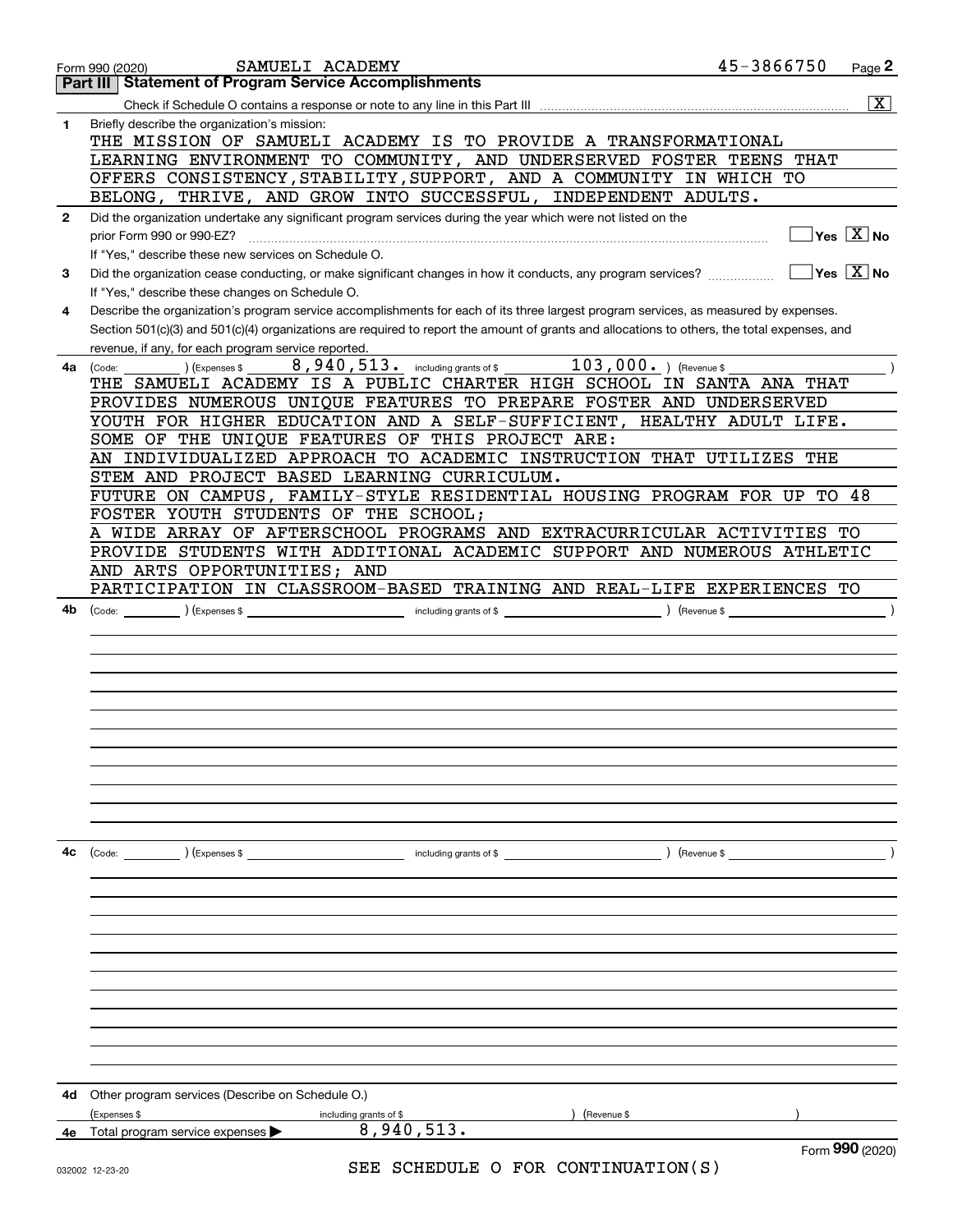| Form 990 (2020 |  |  |
|----------------|--|--|

|     |                                                                                                                                       |                 | Yes   No |    |
|-----|---------------------------------------------------------------------------------------------------------------------------------------|-----------------|----------|----|
| 1.  | Is the organization described in section $501(c)(3)$ or $4947(a)(1)$ (other than a private foundation)?                               |                 |          |    |
|     |                                                                                                                                       | 1.              | х        |    |
| 2   |                                                                                                                                       | $\mathbf{2}$    | X        |    |
| 3   | Did the organization engage in direct or indirect political campaign activities on behalf of or in opposition to candidates for       |                 |          |    |
|     |                                                                                                                                       | 3               |          | x  |
| 4   | Section 501(c)(3) organizations. Did the organization engage in lobbying activities, or have a section 501(h) election in effect      |                 |          |    |
|     |                                                                                                                                       | 4               |          | x  |
| 5   | Is the organization a section 501(c)(4), 501(c)(5), or 501(c)(6) organization that receives membership dues, assessments, or          |                 |          |    |
|     |                                                                                                                                       | 5               |          | x  |
| 6   | Did the organization maintain any donor advised funds or any similar funds or accounts for which donors have the right to             |                 |          |    |
|     | provide advice on the distribution or investment of amounts in such funds or accounts? If "Yes," complete Schedule D, Part I          | 6               |          | x  |
| 7.  | Did the organization receive or hold a conservation easement, including easements to preserve open space,                             |                 |          |    |
|     |                                                                                                                                       | $\overline{7}$  |          | x  |
| 8   | Did the organization maintain collections of works of art, historical treasures, or other similar assets? If "Yes," complete          |                 |          |    |
|     |                                                                                                                                       | 8               |          | x  |
| 9   | Did the organization report an amount in Part X, line 21, for escrow or custodial account liability, serve as a custodian for         |                 |          |    |
|     |                                                                                                                                       |                 |          |    |
|     | amounts not listed in Part X; or provide credit counseling, debt management, credit repair, or debt negotiation services?             |                 |          | x  |
|     |                                                                                                                                       | 9               |          |    |
| 10  | Did the organization, directly or through a related organization, hold assets in donor-restricted endowments                          |                 |          |    |
|     |                                                                                                                                       | 10              |          | х  |
| 11  | If the organization's answer to any of the following questions is "Yes," then complete Schedule D, Parts VI, VII, VIII, IX, or X      |                 |          |    |
|     | as applicable.                                                                                                                        |                 |          |    |
|     | a Did the organization report an amount for land, buildings, and equipment in Part X, line 10? If "Yes," complete Schedule D,         |                 |          |    |
|     |                                                                                                                                       | 11a             | x        |    |
|     | <b>b</b> Did the organization report an amount for investments - other securities in Part X, line 12, that is 5% or more of its total |                 |          |    |
|     |                                                                                                                                       | 11 <sub>b</sub> |          | x  |
|     | c Did the organization report an amount for investments - program related in Part X, line 13, that is 5% or more of its total         |                 |          |    |
|     |                                                                                                                                       | 11c             |          | x  |
|     | d Did the organization report an amount for other assets in Part X, line 15, that is 5% or more of its total assets reported in       |                 |          |    |
|     |                                                                                                                                       | 11d             |          | х  |
|     | e Did the organization report an amount for other liabilities in Part X, line 25? If "Yes," complete Schedule D, Part X               | 11e             | x        |    |
| f   | Did the organization's separate or consolidated financial statements for the tax year include a footnote that addresses               |                 |          |    |
|     | the organization's liability for uncertain tax positions under FIN 48 (ASC 740)? If "Yes," complete Schedule D, Part X                | 11f             | x        |    |
|     | 12a Did the organization obtain separate, independent audited financial statements for the tax year? If "Yes," complete               |                 |          |    |
|     |                                                                                                                                       | 12a             | x        |    |
|     | <b>b</b> Was the organization included in consolidated, independent audited financial statements for the tax year?                    |                 |          |    |
|     | If "Yes," and if the organization answered "No" to line 12a, then completing Schedule D, Parts XI and XII is optional                 | 12 <sub>b</sub> | х        |    |
| 13  |                                                                                                                                       | 13              | X        |    |
|     | 14a Did the organization maintain an office, employees, or agents outside of the United States?                                       | 14a             |          | x  |
|     | <b>b</b> Did the organization have aggregate revenues or expenses of more than \$10,000 from grantmaking, fundraising, business,      |                 |          |    |
|     | investment, and program service activities outside the United States, or aggregate foreign investments valued at \$100,000            |                 |          |    |
|     |                                                                                                                                       | 14b             |          | X. |
| 15  | Did the organization report on Part IX, column (A), line 3, more than \$5,000 of grants or other assistance to or for any             |                 |          |    |
|     |                                                                                                                                       | 15              |          | x  |
| 16  | Did the organization report on Part IX, column (A), line 3, more than \$5,000 of aggregate grants or other assistance to              |                 |          |    |
|     |                                                                                                                                       | 16              |          | x  |
| 17  | Did the organization report a total of more than \$15,000 of expenses for professional fundraising services on Part IX,               |                 |          |    |
|     |                                                                                                                                       | 17              |          | X. |
|     | Did the organization report more than \$15,000 total of fundraising event gross income and contributions on Part VIII, lines          |                 |          |    |
| 18  |                                                                                                                                       |                 | х        |    |
|     |                                                                                                                                       | 18              |          |    |
| 19  | Did the organization report more than \$15,000 of gross income from gaming activities on Part VIII, line 9a? If "Yes."                |                 |          |    |
|     |                                                                                                                                       | 19              |          | X  |
| 20a |                                                                                                                                       | 20a             |          | x  |
|     | <b>b</b> If "Yes" to line 20a, did the organization attach a copy of its audited financial statements to this return?                 | 20 <sub>b</sub> |          |    |
| 21  | Did the organization report more than \$5,000 of grants or other assistance to any domestic organization or                           |                 |          |    |
|     |                                                                                                                                       | 21              |          | X. |

Form (2020) **990**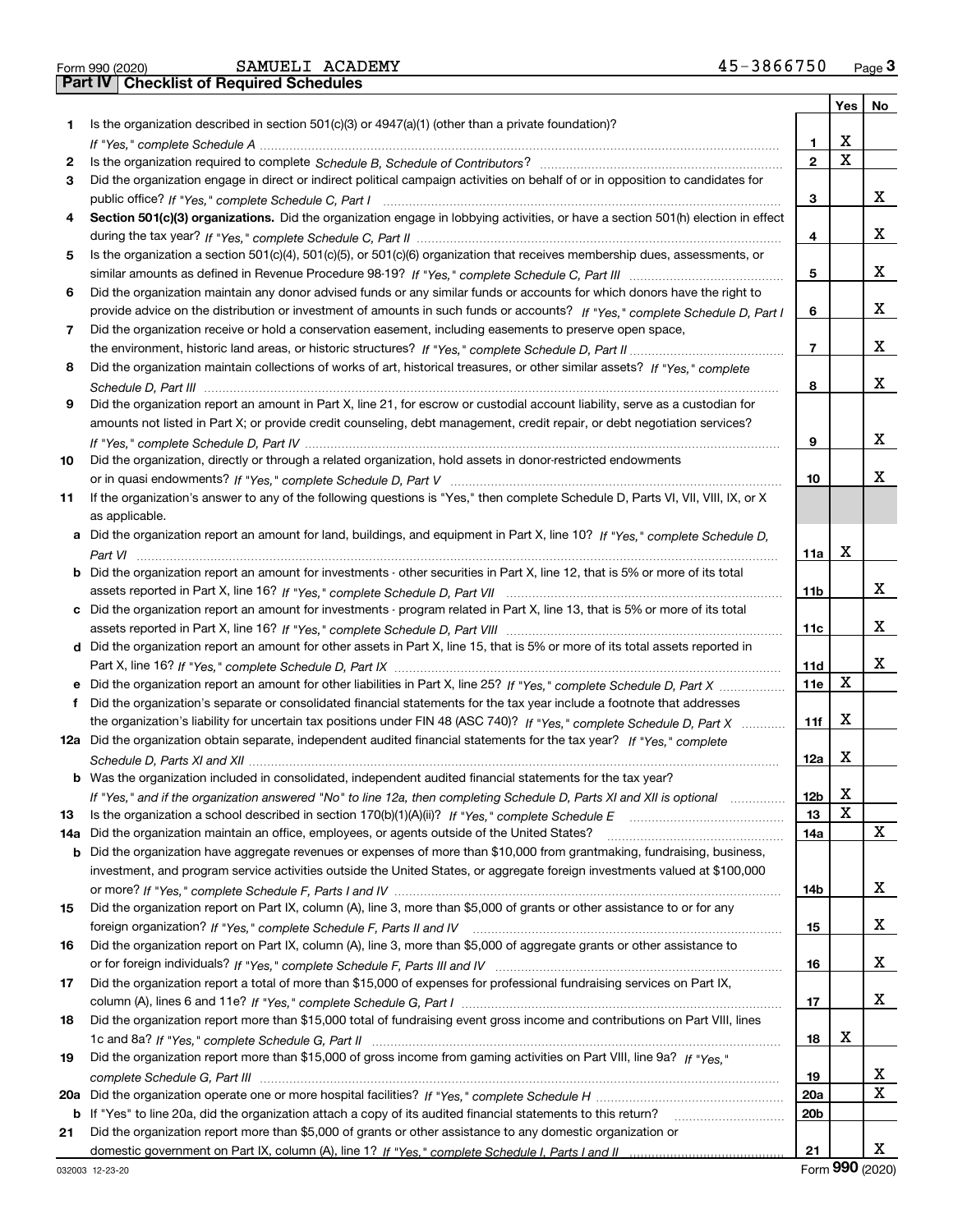|  | Form 990 (2020) |
|--|-----------------|
|  |                 |

*(continued)*

|    |                                                                                                                                                                                                                             |            | Yes∣ | No          |
|----|-----------------------------------------------------------------------------------------------------------------------------------------------------------------------------------------------------------------------------|------------|------|-------------|
| 22 | Did the organization report more than \$5,000 of grants or other assistance to or for domestic individuals on                                                                                                               |            |      |             |
|    |                                                                                                                                                                                                                             | 22         | Х    |             |
| 23 | Did the organization answer "Yes" to Part VII, Section A, line 3, 4, or 5 about compensation of the organization's current                                                                                                  |            |      |             |
|    | and former officers, directors, trustees, key employees, and highest compensated employees? If "Yes." complete                                                                                                              |            |      |             |
|    |                                                                                                                                                                                                                             | 23         | Х    |             |
|    | 24a Did the organization have a tax-exempt bond issue with an outstanding principal amount of more than \$100,000 as of the                                                                                                 |            |      |             |
|    | last day of the year, that was issued after December 31, 2002? If "Yes," answer lines 24b through 24d and complete                                                                                                          |            |      | x           |
|    |                                                                                                                                                                                                                             | 24a<br>24b |      |             |
| b  | Did the organization invest any proceeds of tax-exempt bonds beyond a temporary period exception?<br>c Did the organization maintain an escrow account other than a refunding escrow at any time during the year to defease |            |      |             |
|    |                                                                                                                                                                                                                             | 24с        |      |             |
|    |                                                                                                                                                                                                                             | 24d        |      |             |
|    | 25a Section 501(c)(3), 501(c)(4), and 501(c)(29) organizations. Did the organization engage in an excess benefit                                                                                                            |            |      |             |
|    |                                                                                                                                                                                                                             | 25a        |      | x           |
|    | b Is the organization aware that it engaged in an excess benefit transaction with a disqualified person in a prior year, and                                                                                                |            |      |             |
|    | that the transaction has not been reported on any of the organization's prior Forms 990 or 990-EZ? If "Yes," complete                                                                                                       |            |      |             |
|    | Schedule L. Part I                                                                                                                                                                                                          | 25b        |      | х           |
| 26 | Did the organization report any amount on Part X, line 5 or 22, for receivables from or payables to any current                                                                                                             |            |      |             |
|    | or former officer, director, trustee, key employee, creator or founder, substantial contributor, or 35%                                                                                                                     |            |      |             |
|    |                                                                                                                                                                                                                             | 26         |      | х           |
| 27 | Did the organization provide a grant or other assistance to any current or former officer, director, trustee, key employee,                                                                                                 |            |      |             |
|    | creator or founder, substantial contributor or employee thereof, a grant selection committee member, or to a 35% controlled                                                                                                 |            |      |             |
|    | entity (including an employee thereof) or family member of any of these persons? If "Yes," complete Schedule L, Part III                                                                                                    | 27         |      | х           |
| 28 | Was the organization a party to a business transaction with one of the following parties (see Schedule L, Part IV                                                                                                           |            |      |             |
|    | instructions, for applicable filing thresholds, conditions, and exceptions):                                                                                                                                                |            |      |             |
|    | a A current or former officer, director, trustee, key employee, creator or founder, or substantial contributor? If                                                                                                          |            |      |             |
|    |                                                                                                                                                                                                                             | 28a        |      | х           |
|    |                                                                                                                                                                                                                             | 28b        |      | х           |
|    | c A 35% controlled entity of one or more individuals and/or organizations described in lines 28a or 28b? If                                                                                                                 |            |      |             |
|    |                                                                                                                                                                                                                             | 28c        | X    | х           |
| 29 |                                                                                                                                                                                                                             | 29         |      |             |
| 30 | Did the organization receive contributions of art, historical treasures, or other similar assets, or qualified conservation                                                                                                 | 30         |      | х           |
| 31 | Did the organization liquidate, terminate, or dissolve and cease operations? If "Yes," complete Schedule N, Part I                                                                                                          | 31         |      | $\mathbf X$ |
| 32 | Did the organization sell, exchange, dispose of, or transfer more than 25% of its net assets? If "Yes," complete                                                                                                            |            |      |             |
|    |                                                                                                                                                                                                                             | 32         |      | х           |
| 33 | Did the organization own 100% of an entity disregarded as separate from the organization under Regulations                                                                                                                  |            |      |             |
|    |                                                                                                                                                                                                                             | 33         |      | X           |
| 34 | Was the organization related to any tax-exempt or taxable entity? If "Yes," complete Schedule R, Part II, III, or IV, and                                                                                                   |            |      |             |
|    |                                                                                                                                                                                                                             | 34         | х    |             |
|    | 35a Did the organization have a controlled entity within the meaning of section 512(b)(13)?                                                                                                                                 | 35a        |      | X           |
|    | b If "Yes" to line 35a, did the organization receive any payment from or engage in any transaction with a controlled entity                                                                                                 |            |      |             |
|    |                                                                                                                                                                                                                             | 35b        |      |             |
| 36 | Section 501(c)(3) organizations. Did the organization make any transfers to an exempt non-charitable related organization?                                                                                                  |            |      |             |
|    |                                                                                                                                                                                                                             | 36         |      | X           |
| 37 | Did the organization conduct more than 5% of its activities through an entity that is not a related organization                                                                                                            |            |      |             |
|    |                                                                                                                                                                                                                             | 37         |      | x           |
| 38 | Did the organization complete Schedule O and provide explanations in Schedule O for Part VI, lines 11b and 19?                                                                                                              |            |      |             |
|    | Note: All Form 990 filers are required to complete Schedule O<br><b>Part V</b>                                                                                                                                              | 38         | х    |             |
|    | <b>Statements Regarding Other IRS Filings and Tax Compliance</b>                                                                                                                                                            |            |      |             |
|    | Check if Schedule O contains a response or note to any line in this Part V                                                                                                                                                  |            |      |             |
|    | 1a                                                                                                                                                                                                                          |            | Yes  | No          |
| b  | 1a Enter the number reported in Box 3 of Form 1096. Enter -0- if not applicable<br>0<br>Enter the number of Forms W-2G included in line 1a. Enter -0- if not applicable<br>1b                                               |            |      |             |
| c  | Did the organization comply with backup withholding rules for reportable payments to vendors and reportable gaming                                                                                                          |            |      |             |
|    |                                                                                                                                                                                                                             | 1c         | Х    |             |
|    |                                                                                                                                                                                                                             |            |      |             |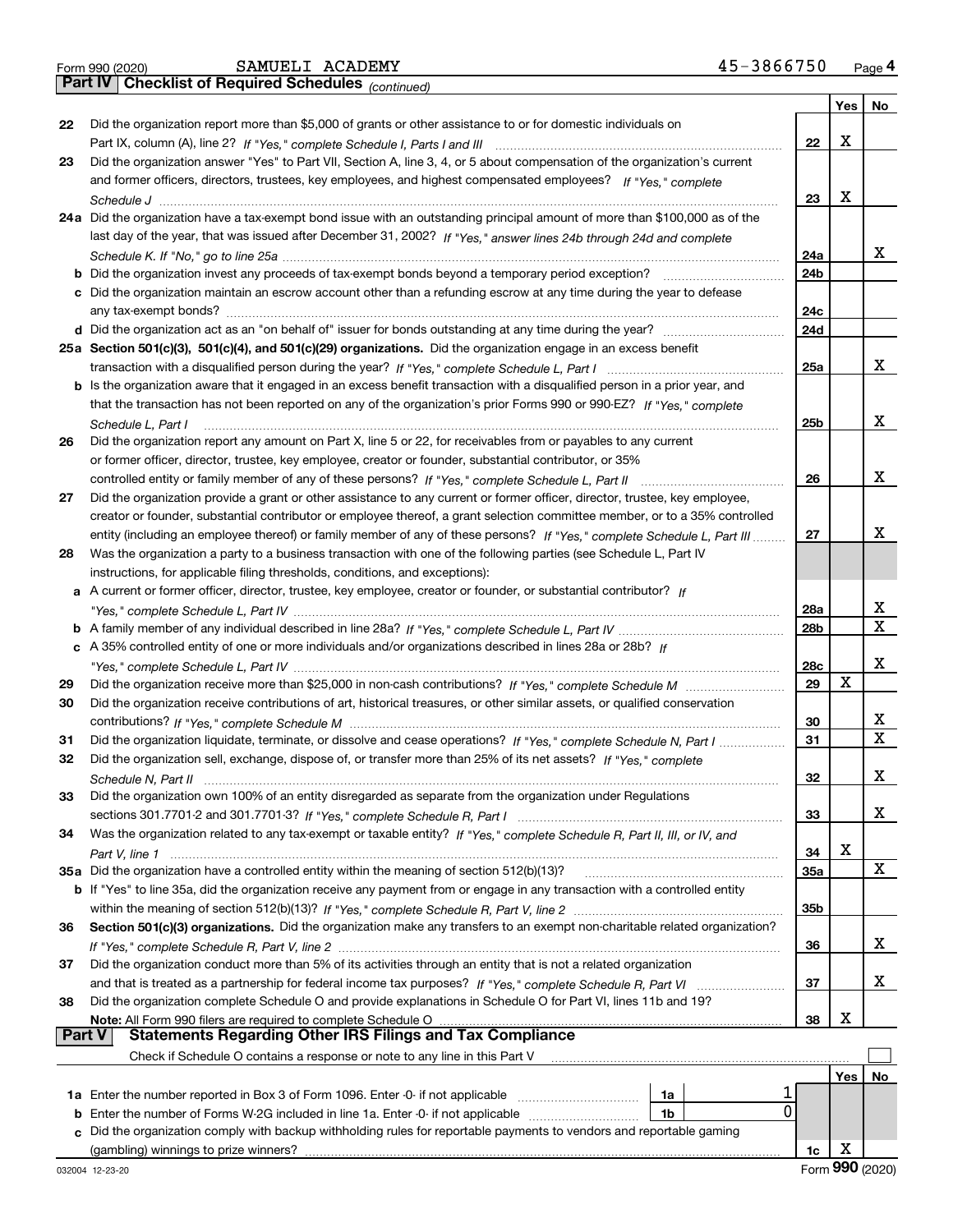|        | 45-3866750<br>SAMUELI ACADEMY<br>Form 990 (2020)                                                                                                                                          |                |   | Page $5$ |
|--------|-------------------------------------------------------------------------------------------------------------------------------------------------------------------------------------------|----------------|---|----------|
| Part V | Statements Regarding Other IRS Filings and Tax Compliance (continued)                                                                                                                     |                |   |          |
|        |                                                                                                                                                                                           |                |   | Yes   No |
|        | 2a Enter the number of employees reported on Form W-3, Transmittal of Wage and Tax Statements,                                                                                            |                |   |          |
|        | 95<br>filed for the calendar year ending with or within the year covered by this return [11] [11] filed for the calendar year ending with or within the year covered by this return<br>2a |                |   |          |
|        |                                                                                                                                                                                           | 2 <sub>b</sub> | X |          |
|        | Note: If the sum of lines 1a and 2a is greater than 250, you may be required to $e$ -file (see instructions) <i></i>                                                                      |                |   |          |
|        | 3a Did the organization have unrelated business gross income of \$1,000 or more during the year?                                                                                          | 3a             |   | х        |
|        |                                                                                                                                                                                           | 3 <sub>b</sub> |   |          |
|        | 4a At any time during the calendar year, did the organization have an interest in, or a signature or other authority over, a                                                              |                |   |          |
|        |                                                                                                                                                                                           | 4a             |   | x        |
|        | <b>b</b> If "Yes," enter the name of the foreign country                                                                                                                                  |                |   |          |
|        | See instructions for filing requirements for FinCEN Form 114, Report of Foreign Bank and Financial Accounts (FBAR).                                                                       |                |   |          |
|        | 5a Was the organization a party to a prohibited tax shelter transaction at any time during the tax year?                                                                                  | 5a             |   | х        |
|        |                                                                                                                                                                                           | 5 <sub>b</sub> |   | x        |
| с      |                                                                                                                                                                                           | 5c             |   |          |
|        | 6a Does the organization have annual gross receipts that are normally greater than \$100,000, and did the organization solicit                                                            |                |   |          |
|        | any contributions that were not tax deductible as charitable contributions?                                                                                                               | 6a             |   | x        |
|        | b If "Yes," did the organization include with every solicitation an express statement that such contributions or gifts                                                                    |                |   |          |
|        | were not tax deductible?                                                                                                                                                                  | 6b             |   |          |
| 7      | Organizations that may receive deductible contributions under section 170(c).                                                                                                             |                |   |          |
| a      | Did the organization receive a payment in excess of \$75 made partly as a contribution and partly for goods and services provided to the payor?                                           | 7a             |   | х        |
| b      | If "Yes," did the organization notify the donor of the value of the goods or services provided?                                                                                           | 7b             |   |          |
|        | c Did the organization sell, exchange, or otherwise dispose of tangible personal property for which it was required                                                                       |                |   |          |
|        |                                                                                                                                                                                           | 7c             |   | x        |
|        | 7d                                                                                                                                                                                        |                |   |          |
| е      | Did the organization receive any funds, directly or indirectly, to pay premiums on a personal benefit contract?                                                                           | 7e             |   | х        |
| Ť      | Did the organization, during the year, pay premiums, directly or indirectly, on a personal benefit contract?                                                                              | 7f             |   | x        |
| g      | If the organization received a contribution of qualified intellectual property, did the organization file Form 8899 as required?                                                          | 7g             |   |          |
| h.     | If the organization received a contribution of cars, boats, airplanes, or other vehicles, did the organization file a Form 1098-C?                                                        | 7h             |   |          |
| 8      | Sponsoring organizations maintaining donor advised funds. Did a donor advised fund maintained by the                                                                                      |                |   |          |
|        | sponsoring organization have excess business holdings at any time during the year?                                                                                                        | 8              |   |          |
| 9      | Sponsoring organizations maintaining donor advised funds.                                                                                                                                 |                |   |          |
| а      | Did the sponsoring organization make any taxable distributions under section 4966?                                                                                                        | 9а             |   |          |
| b      | Did the sponsoring organization make a distribution to a donor, donor advisor, or related person?                                                                                         | 9b             |   |          |
| 10     | Section 501(c)(7) organizations. Enter:                                                                                                                                                   |                |   |          |
|        | 10a                                                                                                                                                                                       |                |   |          |
| b      | Gross receipts, included on Form 990, Part VIII, line 12, for public use of club facilities manuscum<br>10b                                                                               |                |   |          |
| 11     | Section 501(c)(12) organizations. Enter:                                                                                                                                                  |                |   |          |
| а      | 11a                                                                                                                                                                                       |                |   |          |
| b      | Gross income from other sources (Do not net amounts due or paid to other sources against                                                                                                  |                |   |          |
|        | amounts due or received from them.)<br>11b<br>12a Section 4947(a)(1) non-exempt charitable trusts. Is the organization filing Form 990 in lieu of Form 1041?                              |                |   |          |
|        | 12b                                                                                                                                                                                       | 12a            |   |          |
|        | <b>b</b> If "Yes," enter the amount of tax-exempt interest received or accrued during the year                                                                                            |                |   |          |
| 13     | Section 501(c)(29) qualified nonprofit health insurance issuers.<br><b>a</b> Is the organization licensed to issue qualified health plans in more than one state?                         | 13а            |   |          |
|        | Note: See the instructions for additional information the organization must report on Schedule O.                                                                                         |                |   |          |
|        | <b>b</b> Enter the amount of reserves the organization is required to maintain by the states in which the                                                                                 |                |   |          |
|        | 13 <sub>b</sub>                                                                                                                                                                           |                |   |          |
|        | 13c                                                                                                                                                                                       |                |   |          |
| c      | 14a Did the organization receive any payments for indoor tanning services during the tax year?                                                                                            | 14a            |   | х        |
|        |                                                                                                                                                                                           | 14b            |   |          |
| 15     | Is the organization subject to the section 4960 tax on payment(s) of more than \$1,000,000 in remuneration or                                                                             |                |   |          |
|        |                                                                                                                                                                                           | 15             |   | х        |
|        | If "Yes," see instructions and file Form 4720, Schedule N.                                                                                                                                |                |   |          |
| 16     | Is the organization an educational institution subject to the section 4968 excise tax on net investment income?                                                                           | 16             |   | х        |
|        | .<br>If "Yes," complete Form 4720, Schedule O.                                                                                                                                            |                |   |          |
|        |                                                                                                                                                                                           |                |   |          |

Form (2020) **990**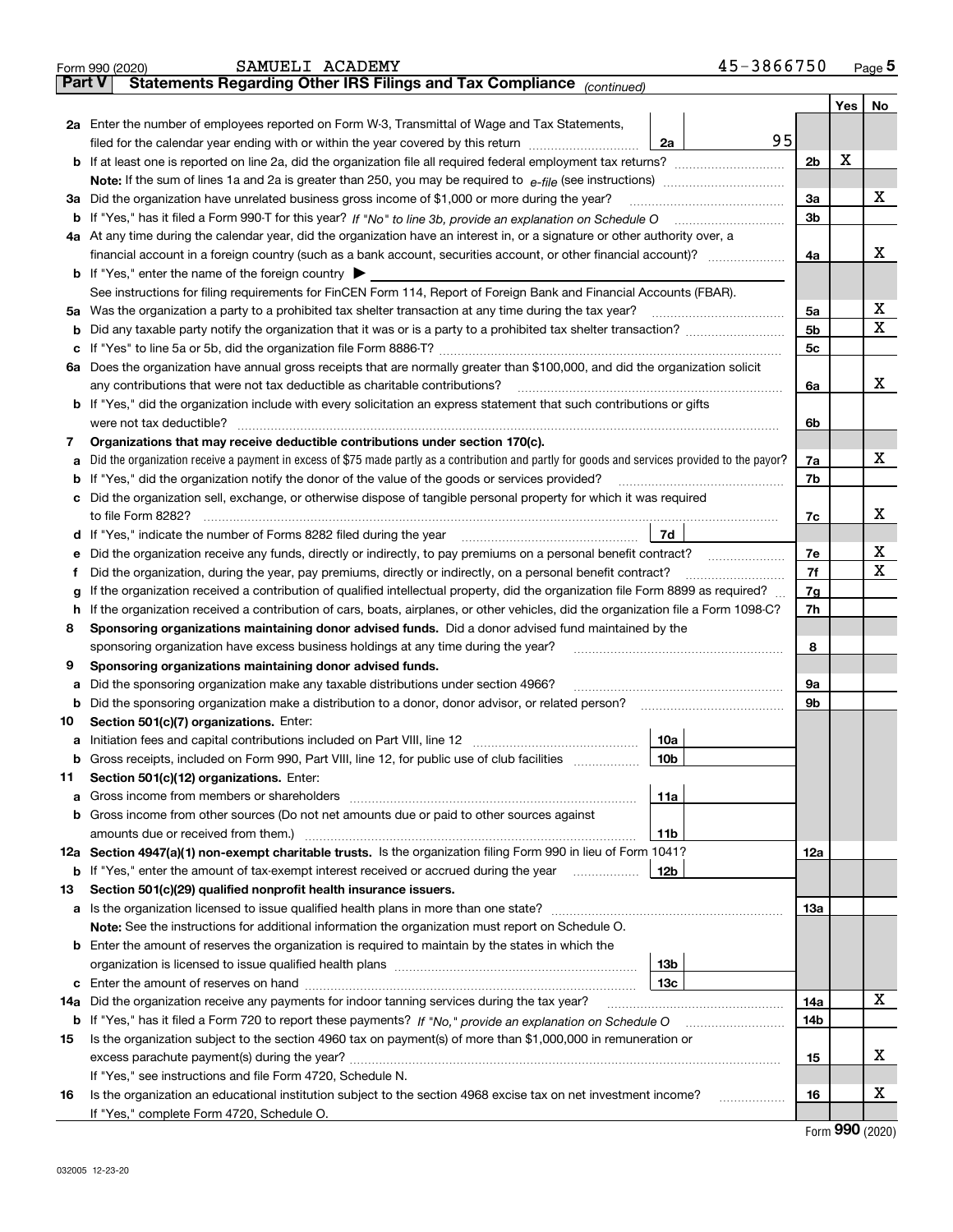|    | Form 990 (2020) | SAMUELI ACADEMY                                                                                                                                                       |    | 45-3866750 |                 |                         | $Page$ <sup>6</sup>     |
|----|-----------------|-----------------------------------------------------------------------------------------------------------------------------------------------------------------------|----|------------|-----------------|-------------------------|-------------------------|
|    | Part VI         | Governance, Management, and Disclosure For each "Yes" response to lines 2 through 7b below, and for a "No" response                                                   |    |            |                 |                         |                         |
|    |                 | to line 8a, 8b, or 10b below, describe the circumstances, processes, or changes on Schedule O. See instructions.                                                      |    |            |                 |                         |                         |
|    |                 | Check if Schedule O contains a response or note to any line in this Part VI [11] [12] Check if Schedule O contains a response or note to any line in this Part VI     |    |            |                 |                         | $\overline{\mathtt{x}}$ |
|    |                 | <b>Section A. Governing Body and Management</b>                                                                                                                       |    |            |                 |                         |                         |
|    |                 |                                                                                                                                                                       |    |            |                 | Yes                     | No                      |
|    |                 | <b>1a</b> Enter the number of voting members of the governing body at the end of the tax year<br>.                                                                    | 1a |            | 8               |                         |                         |
|    |                 | If there are material differences in voting rights among members of the governing body, or if the governing                                                           |    |            |                 |                         |                         |
|    |                 | body delegated broad authority to an executive committee or similar committee, explain on Schedule O.                                                                 |    |            |                 |                         |                         |
| b  |                 | Enter the number of voting members included on line 1a, above, who are independent                                                                                    | 1b |            | 8               |                         |                         |
| 2  |                 | Did any officer, director, trustee, or key employee have a family relationship or a business relationship with any other                                              |    |            |                 |                         |                         |
|    |                 | officer, director, trustee, or key employee?                                                                                                                          |    |            | 2               |                         | х                       |
| 3  |                 | Did the organization delegate control over management duties customarily performed by or under the direct supervision                                                 |    |            |                 |                         |                         |
|    |                 | of officers, directors, trustees, or key employees to a management company or other person?                                                                           |    |            | з               |                         | х                       |
| 4  |                 | Did the organization make any significant changes to its governing documents since the prior Form 990 was filed?                                                      |    |            | 4               |                         | $\mathbf x$             |
| 5  |                 |                                                                                                                                                                       |    |            | 5               |                         | X                       |
| 6  |                 | Did the organization have members or stockholders?                                                                                                                    |    |            | 6               |                         | $\mathbf X$             |
| 7a |                 | Did the organization have members, stockholders, or other persons who had the power to elect or appoint one or                                                        |    |            |                 |                         |                         |
|    |                 | more members of the governing body?                                                                                                                                   |    |            | 7a              |                         | х                       |
|    |                 | <b>b</b> Are any governance decisions of the organization reserved to (or subject to approval by) members, stockholders, or                                           |    |            |                 |                         |                         |
|    |                 | persons other than the governing body?                                                                                                                                |    |            | 7b              |                         | х                       |
| 8  |                 | Did the organization contemporaneously document the meetings held or written actions undertaken during the year by the following:                                     |    |            |                 |                         |                         |
| a  |                 |                                                                                                                                                                       |    |            | 8а              | х                       |                         |
| b  |                 | Each committee with authority to act on behalf of the governing body?                                                                                                 |    |            | 8b              | х                       |                         |
| 9  |                 | Is there any officer, director, trustee, or key employee listed in Part VII, Section A, who cannot be reached at the                                                  |    |            |                 |                         |                         |
|    |                 |                                                                                                                                                                       |    |            | 9               |                         | х                       |
|    |                 | Section B. Policies <sub>(This</sub> Section B requests information about policies not required by the Internal Revenue Code.)                                        |    |            |                 |                         |                         |
|    |                 |                                                                                                                                                                       |    |            |                 | Yes                     | No<br>X                 |
|    |                 | b If "Yes," did the organization have written policies and procedures governing the activities of such chapters, affiliates,                                          |    |            | 10a             |                         |                         |
|    |                 | and branches to ensure their operations are consistent with the organization's exempt purposes?                                                                       |    |            | 10 <sub>b</sub> |                         |                         |
|    |                 | 11a Has the organization provided a complete copy of this Form 990 to all members of its governing body before filing the form?                                       |    |            | 11a             | X                       |                         |
|    |                 | <b>b</b> Describe in Schedule O the process, if any, used by the organization to review this Form 990.                                                                |    |            |                 |                         |                         |
|    |                 |                                                                                                                                                                       |    |            | 12a             | х                       |                         |
|    |                 |                                                                                                                                                                       |    |            | 12 <sub>b</sub> | X                       |                         |
| с  |                 | Did the organization regularly and consistently monitor and enforce compliance with the policy? If "Yes," describe                                                    |    |            |                 |                         |                         |
|    |                 | in Schedule O how this was done measurement control to the state of the state of the state of the state of the                                                        |    |            | 12c             | x                       |                         |
|    |                 |                                                                                                                                                                       |    |            | 13              | $\overline{\textbf{x}}$ |                         |
| 14 |                 | Did the organization have a written document retention and destruction policy?                                                                                        |    |            | 14              | Χ                       |                         |
| 15 |                 | Did the process for determining compensation of the following persons include a review and approval by independent                                                    |    |            |                 |                         |                         |
|    |                 | persons, comparability data, and contemporaneous substantiation of the deliberation and decision?                                                                     |    |            |                 |                         |                         |
| a  |                 | The organization's CEO, Executive Director, or top management official manufactured content of the organization's CEO, Executive Director, or top management official |    |            | 15a             | х                       |                         |
|    |                 | Other officers or key employees of the organization                                                                                                                   |    |            | 15b             | X                       |                         |
|    |                 | If "Yes" to line 15a or 15b, describe the process in Schedule O (see instructions).                                                                                   |    |            |                 |                         |                         |
|    |                 | 16a Did the organization invest in, contribute assets to, or participate in a joint venture or similar arrangement with a                                             |    |            |                 |                         |                         |
|    |                 | taxable entity during the year?                                                                                                                                       |    |            | 16a             |                         | x                       |
|    |                 | b If "Yes," did the organization follow a written policy or procedure requiring the organization to evaluate its participation                                        |    |            |                 |                         |                         |
|    |                 | in joint venture arrangements under applicable federal tax law, and take steps to safequard the organization's                                                        |    |            |                 |                         |                         |
|    |                 |                                                                                                                                                                       |    |            | 16b             |                         |                         |
|    |                 | <b>Section C. Disclosure</b>                                                                                                                                          |    |            |                 |                         |                         |
| 17 |                 | List the states with which a copy of this Form 990 is required to be filed $\blacktriangleright$ CA                                                                   |    |            |                 |                         |                         |
| 18 |                 | Section 6104 requires an organization to make its Forms 1023 (1024 or 1024-A, if applicable), 990, and 990-T (Section 501(c)(3)s only) available                      |    |            |                 |                         |                         |
|    |                 | for public inspection. Indicate how you made these available. Check all that apply.                                                                                   |    |            |                 |                         |                         |
|    |                 | $X$ Own website<br>$X$ Another's website<br>$X$ Upon request<br>Other (explain on Schedule O)                                                                         |    |            |                 |                         |                         |
| 19 |                 | Describe on Schedule O whether (and if so, how) the organization made its governing documents, conflict of interest policy, and financial                             |    |            |                 |                         |                         |
|    |                 | statements available to the public during the tax year.                                                                                                               |    |            |                 |                         |                         |
| 20 |                 | State the name, address, and telephone number of the person who possesses the organization's books and records                                                        |    |            |                 |                         |                         |
|    |                 | THE ORGANIZATION - $714-619-0200$                                                                                                                                     |    |            |                 |                         |                         |
|    |                 | 1575 E 17TH STREET,<br>92705<br>SANTA ANA, CA                                                                                                                         |    |            |                 |                         |                         |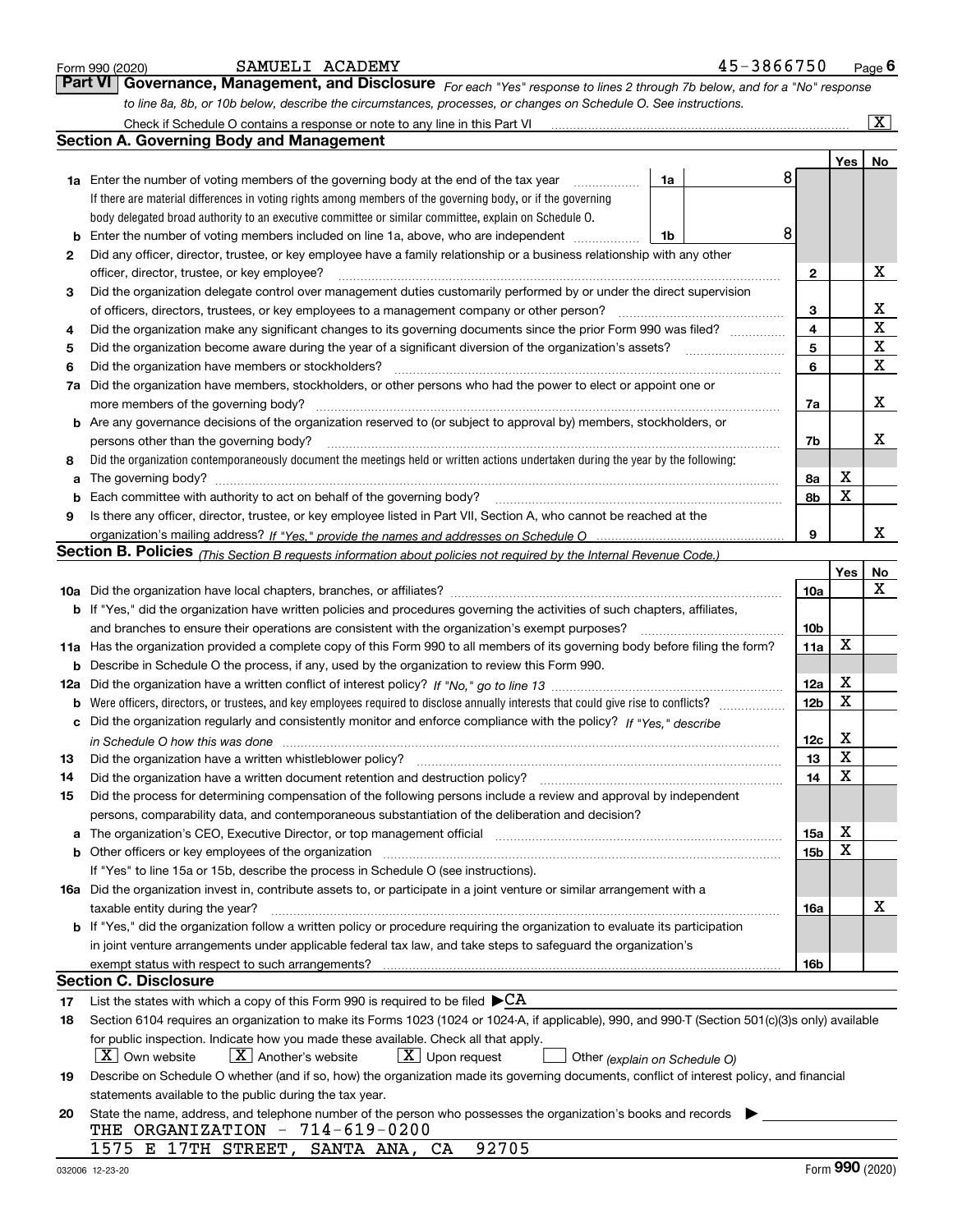## **7Part VII Compensation of Officers, Directors, Trustees, Key Employees, Highest Compensated Employees, and Independent Contractors**

Check if Schedule O contains a response or note to any line in this Part VII

**Section A. Officers, Directors, Trustees, Key Employees, and Highest Compensated Employees**

**1a**  Complete this table for all persons required to be listed. Report compensation for the calendar year ending with or within the organization's tax year. **•** List all of the organization's current officers, directors, trustees (whether individuals or organizations), regardless of amount of compensation.

Enter -0- in columns (D), (E), and (F) if no compensation was paid.

 $\bullet$  List all of the organization's  $\,$ current key employees, if any. See instructions for definition of "key employee."

**•** List the organization's five current highest compensated employees (other than an officer, director, trustee, or key employee) who received reportable compensation (Box 5 of Form W-2 and/or Box 7 of Form 1099-MISC) of more than \$100,000 from the organization and any related organizations.

**•** List all of the organization's former officers, key employees, and highest compensated employees who received more than \$100,000 of reportable compensation from the organization and any related organizations.

**former directors or trustees**  ¥ List all of the organization's that received, in the capacity as a former director or trustee of the organization, more than \$10,000 of reportable compensation from the organization and any related organizations.

See instructions for the order in which to list the persons above.

Check this box if neither the organization nor any related organization compensated any current officer, director, or trustee.  $\mathcal{L}^{\text{max}}$ 

| (A)                        | (B)                  |                                |                       |                         | (C)                         |                                                                  |            | (D)             | (E)             | (F)                         |
|----------------------------|----------------------|--------------------------------|-----------------------|-------------------------|-----------------------------|------------------------------------------------------------------|------------|-----------------|-----------------|-----------------------------|
| Name and title             | Average              |                                | Position              |                         | (do not check more than one |                                                                  | Reportable | Reportable      | Estimated       |                             |
|                            | hours per            |                                |                       |                         |                             | box, unless person is both an<br>officer and a director/trustee) |            | compensation    | compensation    | amount of                   |
|                            | week                 |                                |                       |                         |                             |                                                                  |            | from            | from related    | other                       |
|                            | (list any            |                                |                       |                         |                             |                                                                  |            | the             | organizations   | compensation                |
|                            | hours for<br>related |                                |                       |                         |                             |                                                                  |            | organization    | (W-2/1099-MISC) | from the                    |
|                            | organizations        |                                |                       |                         |                             |                                                                  |            | (W-2/1099-MISC) |                 | organization<br>and related |
|                            | below                |                                |                       |                         |                             |                                                                  |            |                 |                 | organizations               |
|                            | line)                | Individual trustee or director | Institutional trustee | Officer                 | Key employee                | Highest compensated<br>employee                                  | Former     |                 |                 |                             |
| (1)<br>CHRIS SIMONSEN      | 1.00                 |                                |                       |                         |                             |                                                                  |            |                 |                 |                             |
| CEO                        | 50.00                |                                |                       | $\mathbf X$             |                             |                                                                  |            | 0.              | 336,269.        | 11,216.                     |
| (2)<br>JOHN R LUKER        | 1.00                 |                                |                       |                         |                             |                                                                  |            |                 |                 |                             |
| CFO                        | 50.00                |                                |                       | $\mathbf X$             |                             |                                                                  |            | $\mathbf 0$ .   | 256,477.        | 11,216.                     |
| <b>ANTHONY SABA</b><br>(3) | 50.00                |                                |                       |                         |                             |                                                                  |            |                 |                 |                             |
| EXECUTIVE DIRECTOR         |                      |                                |                       | $\mathbf X$             |                             |                                                                  |            | 210,756.        | $\mathbf 0$ .   | 33, 105.                    |
| LEE FLEMING<br>(7)         | 50.00                |                                |                       |                         |                             |                                                                  |            |                 |                 |                             |
| HEAD OF SCHOOL             |                      |                                |                       |                         |                             | $\overline{\mathbf{X}}$                                          |            | 148,608.        | $\mathbf 0$ .   | $34,507$ .                  |
| SANDI JACKSON<br>(8)       | 1.00                 |                                |                       |                         |                             |                                                                  |            |                 |                 |                             |
| <b>CHAIR</b>               |                      | $\mathbf x$                    |                       | $\mathbf X$             |                             |                                                                  |            | 0.              | 0.              | 0.                          |
| (9)<br>CHRIS SCHEITHAUER   | 1.00                 |                                |                       |                         |                             |                                                                  |            |                 |                 |                             |
| CO CHAIR                   |                      | $\mathbf X$                    |                       | $\mathbf X$             |                             |                                                                  |            | $0$ .           | 0.              | 0.                          |
| (10) RICHARD ARUM          | 1.00                 |                                |                       |                         |                             |                                                                  |            |                 |                 |                             |
| <b>SECRETARY</b>           |                      | $\mathbf x$                    |                       | $\rm X$                 |                             |                                                                  |            | 0.              | 0.              | $\pmb{0}$ .                 |
| (11) LIZ DORN PARKER       | 1.00                 |                                |                       |                         |                             |                                                                  |            |                 |                 |                             |
| <b>TREASURER</b>           |                      | $\mathbf X$                    |                       | $\overline{\textbf{X}}$ |                             |                                                                  |            | 0.              | 0.              | 0.                          |
| (12) SUSAN SAMUELI         | 1.00                 |                                |                       |                         |                             |                                                                  |            |                 |                 |                             |
| BOARD MEMBER               |                      | $\mathbf X$                    |                       |                         |                             |                                                                  |            | $\mathbf 0$ .   | $\mathbf 0$ .   | 0.                          |
| (13) SUSAN BARUA           | 1.00                 |                                |                       |                         |                             |                                                                  |            |                 |                 |                             |
| BOARD MEMBER               |                      | $\mathbf X$                    |                       |                         |                             |                                                                  |            | 0.              | $\mathbf 0$ .   | 0.                          |
| (14) SHANNON ZECH          | 1.00                 |                                |                       |                         |                             |                                                                  |            |                 |                 |                             |
| <b>BOARD MEMBER</b>        |                      | $\mathbf x$                    |                       |                         |                             |                                                                  |            | 0.              | 0.              | 0.                          |
| (15) ROBERT SANTANA        | 1.00                 |                                |                       |                         |                             |                                                                  |            |                 |                 |                             |
| BOARD MEMBER               |                      | $\mathbf X$                    |                       |                         |                             |                                                                  |            | 0.              | 0.              | 0.                          |
|                            |                      |                                |                       |                         |                             |                                                                  |            |                 |                 |                             |
|                            |                      |                                |                       |                         |                             |                                                                  |            |                 |                 |                             |
|                            |                      |                                |                       |                         |                             |                                                                  |            |                 |                 |                             |
|                            |                      |                                |                       |                         |                             |                                                                  |            |                 |                 |                             |
|                            |                      |                                |                       |                         |                             |                                                                  |            |                 |                 |                             |
|                            |                      |                                |                       |                         |                             |                                                                  |            |                 |                 |                             |
|                            |                      |                                |                       |                         |                             |                                                                  |            |                 |                 |                             |
|                            |                      |                                |                       |                         |                             |                                                                  |            |                 |                 |                             |
|                            |                      |                                |                       |                         |                             |                                                                  |            |                 |                 |                             |
|                            |                      |                                |                       |                         |                             |                                                                  |            |                 |                 |                             |

Form 990 (2020) Page SAMUELI ACADEMY 45-3866750

 $\mathcal{L}^{\text{max}}$ 

|  | Form 990 (2020) |  |
|--|-----------------|--|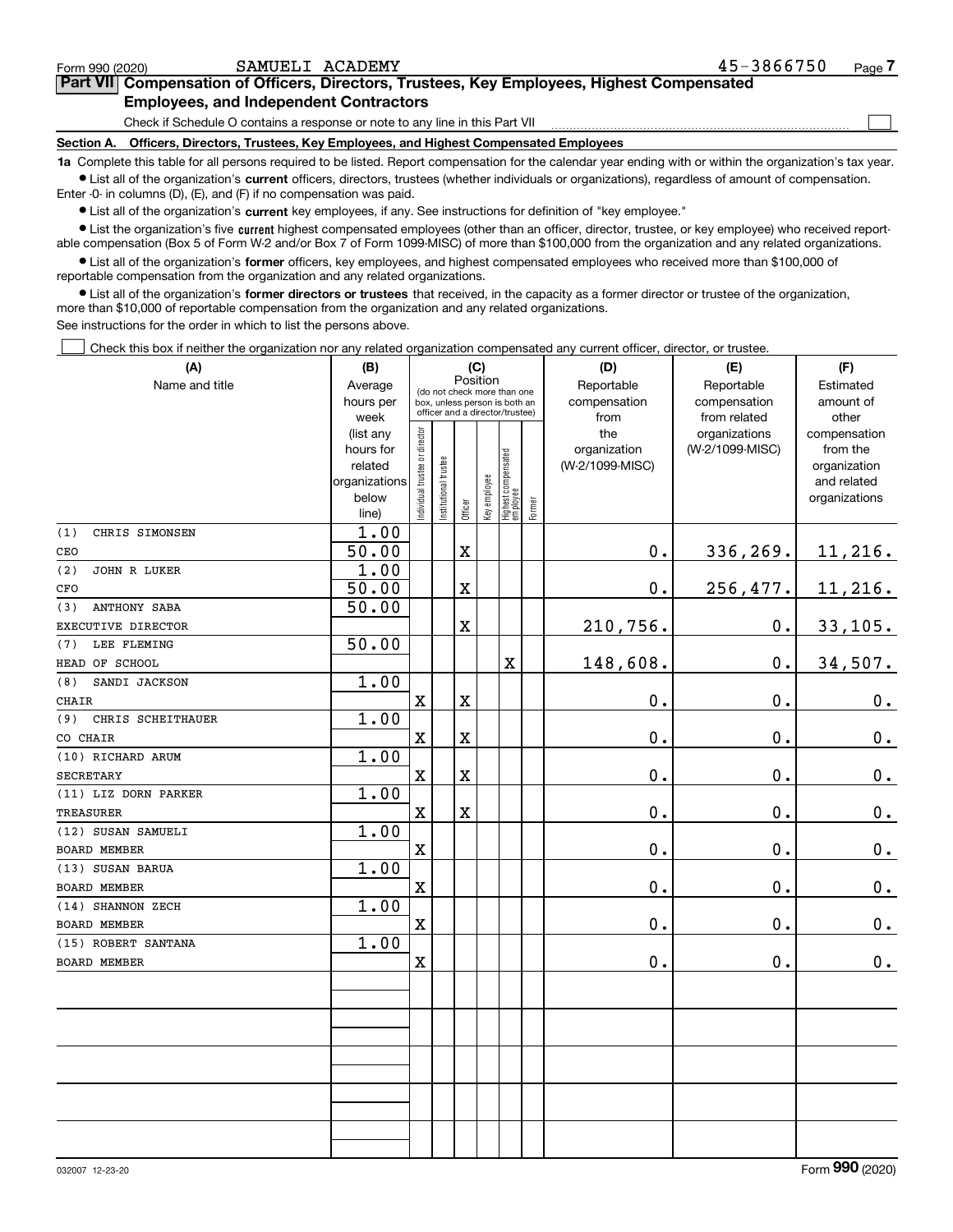|        | SAMUELI ACADEMY<br>Form 990 (2020)                                                                                                                                                                                                                                  |                                                                      |                                |                       |                 |              |                                                                                                 |        |                                           | 45-3866750                                        |       |     |                                                                          | Page 8  |
|--------|---------------------------------------------------------------------------------------------------------------------------------------------------------------------------------------------------------------------------------------------------------------------|----------------------------------------------------------------------|--------------------------------|-----------------------|-----------------|--------------|-------------------------------------------------------------------------------------------------|--------|-------------------------------------------|---------------------------------------------------|-------|-----|--------------------------------------------------------------------------|---------|
|        | <b>Part VII</b><br>Section A. Officers, Directors, Trustees, Key Employees, and Highest Compensated Employees (continued)                                                                                                                                           |                                                                      |                                |                       |                 |              |                                                                                                 |        |                                           |                                                   |       |     |                                                                          |         |
|        | (A)<br>Name and title                                                                                                                                                                                                                                               | (B)<br>Average<br>hours per<br>week                                  |                                |                       | (C)<br>Position |              | (do not check more than one<br>box, unless person is both an<br>officer and a director/trustee) |        | (D)<br>Reportable<br>compensation<br>from | (E)<br>Reportable<br>compensation<br>from related |       |     | (F)<br>Estimated<br>amount of<br>other                                   |         |
|        |                                                                                                                                                                                                                                                                     | (list any<br>hours for<br>related<br>organizations<br>below<br>line) | Individual trustee or director | Institutional trustee | Officer         | key employee | Highest compensated<br>employee                                                                 | Former | the<br>organization<br>(W-2/1099-MISC)    | organizations<br>(W-2/1099-MISC)                  |       |     | compensation<br>from the<br>organization<br>and related<br>organizations |         |
|        |                                                                                                                                                                                                                                                                     |                                                                      |                                |                       |                 |              |                                                                                                 |        |                                           |                                                   |       |     |                                                                          |         |
|        |                                                                                                                                                                                                                                                                     |                                                                      |                                |                       |                 |              |                                                                                                 |        |                                           |                                                   |       |     |                                                                          |         |
|        |                                                                                                                                                                                                                                                                     |                                                                      |                                |                       |                 |              |                                                                                                 |        |                                           |                                                   |       |     |                                                                          |         |
|        |                                                                                                                                                                                                                                                                     |                                                                      |                                |                       |                 |              |                                                                                                 |        |                                           |                                                   |       |     |                                                                          |         |
|        |                                                                                                                                                                                                                                                                     |                                                                      |                                |                       |                 |              |                                                                                                 |        |                                           |                                                   |       |     |                                                                          |         |
|        |                                                                                                                                                                                                                                                                     |                                                                      |                                |                       |                 |              |                                                                                                 |        |                                           |                                                   |       |     |                                                                          |         |
|        |                                                                                                                                                                                                                                                                     |                                                                      |                                |                       |                 |              |                                                                                                 |        |                                           |                                                   |       |     |                                                                          |         |
|        |                                                                                                                                                                                                                                                                     |                                                                      |                                |                       |                 |              |                                                                                                 |        |                                           |                                                   |       |     |                                                                          |         |
|        | 1b Subtotal                                                                                                                                                                                                                                                         |                                                                      |                                |                       |                 |              |                                                                                                 |        | 359, 364.                                 | 592,746.                                          |       |     |                                                                          | 90,044. |
| c<br>d | Total from continuation sheets to Part VII, Section A                                                                                                                                                                                                               |                                                                      |                                |                       |                 |              |                                                                                                 |        | 0.<br>359,364.                            | 592,746.                                          | $0$ . |     | 90,044.                                                                  | $0$ .   |
| 2      | Total number of individuals (including but not limited to those listed above) who received more than \$100,000 of reportable<br>compensation from the organization $\blacktriangleright$                                                                            |                                                                      |                                |                       |                 |              |                                                                                                 |        |                                           |                                                   |       |     |                                                                          |         |
|        |                                                                                                                                                                                                                                                                     |                                                                      |                                |                       |                 |              |                                                                                                 |        |                                           |                                                   |       |     | Yes                                                                      | No      |
| з      | Did the organization list any former officer, director, trustee, key employee, or highest compensated employee on                                                                                                                                                   |                                                                      |                                |                       |                 |              |                                                                                                 |        |                                           |                                                   |       |     |                                                                          |         |
| 4      | line 1a? If "Yes," complete Schedule J for such individual manufactured contained and the Ves," complete Schedule J for such individual<br>For any individual listed on line 1a, is the sum of reportable compensation and other compensation from the organization |                                                                      |                                |                       |                 |              |                                                                                                 |        |                                           |                                                   |       | 3   |                                                                          | x       |
|        |                                                                                                                                                                                                                                                                     |                                                                      |                                |                       |                 |              |                                                                                                 |        |                                           |                                                   |       | 4   | х                                                                        |         |
| 5      | Did any person listed on line 1a receive or accrue compensation from any unrelated organization or individual for services                                                                                                                                          |                                                                      |                                |                       |                 |              |                                                                                                 |        |                                           |                                                   |       | 5   |                                                                          | x       |
|        | <b>Section B. Independent Contractors</b>                                                                                                                                                                                                                           |                                                                      |                                |                       |                 |              |                                                                                                 |        |                                           |                                                   |       |     |                                                                          |         |
| 1      | Complete this table for your five highest compensated independent contractors that received more than \$100,000 of compensation from<br>the organization. Report compensation for the calendar year ending with or within the organization's tax year.              |                                                                      |                                |                       |                 |              |                                                                                                 |        |                                           |                                                   |       |     |                                                                          |         |
|        | (A)<br>Name and business address                                                                                                                                                                                                                                    |                                                                      |                                | <b>NONE</b>           |                 |              |                                                                                                 |        | (B)<br>Description of services            |                                                   |       | (C) | Compensation                                                             |         |
|        |                                                                                                                                                                                                                                                                     |                                                                      |                                |                       |                 |              |                                                                                                 |        |                                           |                                                   |       |     |                                                                          |         |
|        |                                                                                                                                                                                                                                                                     |                                                                      |                                |                       |                 |              |                                                                                                 |        |                                           |                                                   |       |     |                                                                          |         |
|        |                                                                                                                                                                                                                                                                     |                                                                      |                                |                       |                 |              |                                                                                                 |        |                                           |                                                   |       |     |                                                                          |         |
|        |                                                                                                                                                                                                                                                                     |                                                                      |                                |                       |                 |              |                                                                                                 |        |                                           |                                                   |       |     |                                                                          |         |
| 2      | Total number of independent contractors (including but not limited to those listed above) who received more than                                                                                                                                                    |                                                                      |                                |                       |                 |              |                                                                                                 |        |                                           |                                                   |       |     |                                                                          |         |
|        | \$100,000 of compensation from the organization                                                                                                                                                                                                                     |                                                                      |                                |                       |                 | 0            |                                                                                                 |        |                                           |                                                   |       |     |                                                                          |         |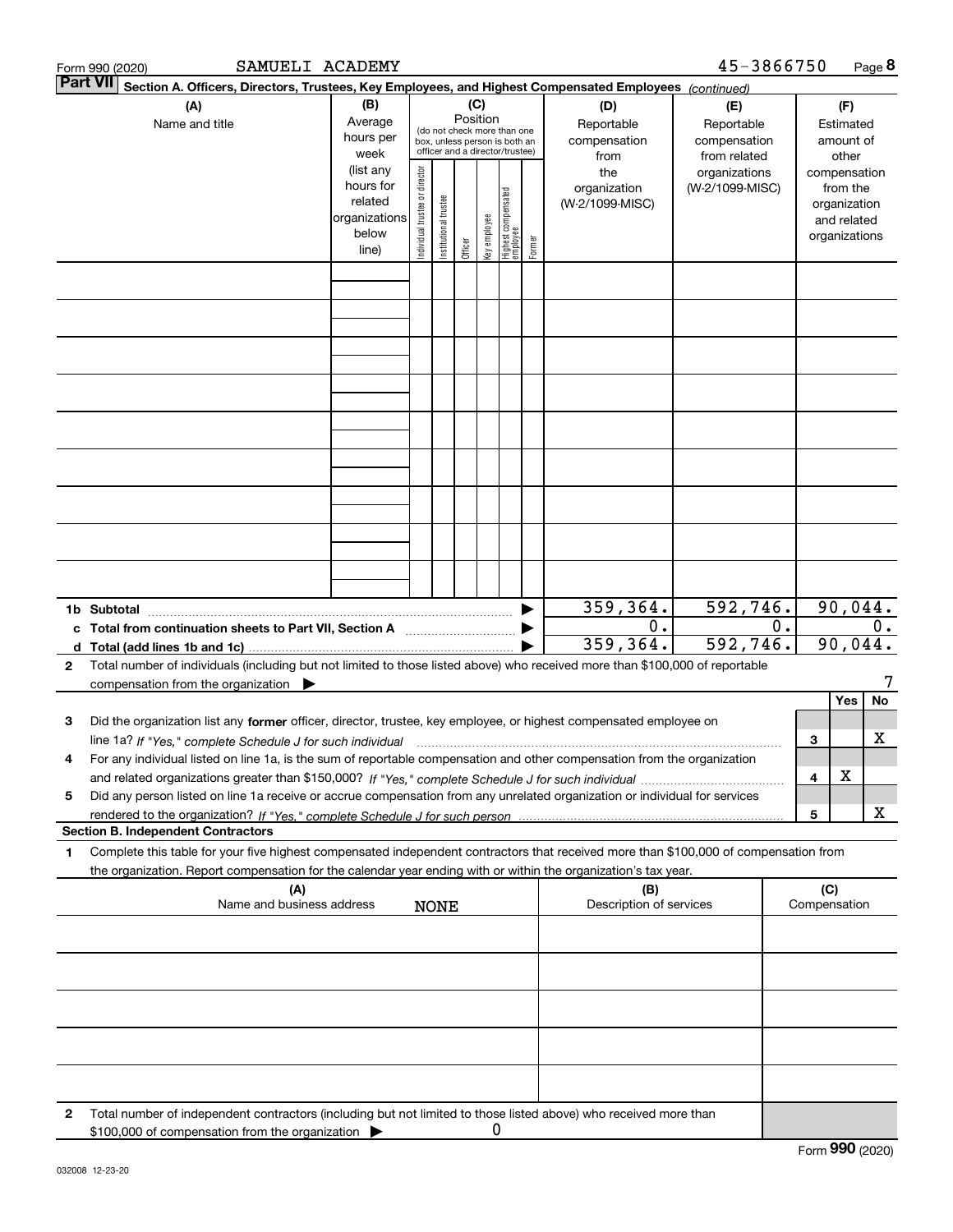|                                                                                         | <b>Part VIII</b>                 | <b>Statement of Revenue</b>                                                                                                                                                                                                                                                                                                                                                                                                                                                                                                                                                                                                                                                                                                                                                                                                                                                                                                                    |                                                                                 |                                                                          |                      |                                                           |                                                   |                                                                 |
|-----------------------------------------------------------------------------------------|----------------------------------|------------------------------------------------------------------------------------------------------------------------------------------------------------------------------------------------------------------------------------------------------------------------------------------------------------------------------------------------------------------------------------------------------------------------------------------------------------------------------------------------------------------------------------------------------------------------------------------------------------------------------------------------------------------------------------------------------------------------------------------------------------------------------------------------------------------------------------------------------------------------------------------------------------------------------------------------|---------------------------------------------------------------------------------|--------------------------------------------------------------------------|----------------------|-----------------------------------------------------------|---------------------------------------------------|-----------------------------------------------------------------|
|                                                                                         |                                  | Check if Schedule O contains a response or note to any line in this Part VIII                                                                                                                                                                                                                                                                                                                                                                                                                                                                                                                                                                                                                                                                                                                                                                                                                                                                  |                                                                                 |                                                                          |                      |                                                           |                                                   |                                                                 |
|                                                                                         |                                  |                                                                                                                                                                                                                                                                                                                                                                                                                                                                                                                                                                                                                                                                                                                                                                                                                                                                                                                                                |                                                                                 |                                                                          | (A)<br>Total revenue | $\overline{(B)}$<br>Related or exempt<br>function revenue | $\overline{(C)}$<br>Unrelated<br>business revenue | (D)<br>Revenue excluded<br>from tax under<br>sections 512 - 514 |
| Contributions, Gifts, Grants<br>and Other Similar Amounts<br>Program Service<br>Revenue | b<br>c<br>d<br>a<br>2a<br>b<br>d | 1 a Federated campaigns<br>.<br>Membership dues<br>Fundraising events<br>Related organizations<br>.<br>Government grants (contributions)<br>All other contributions, gifts, grants, and<br>similar amounts not included above<br>Noncash contributions included in lines 1a-1f<br><u> 1989 - Johann Harry Harry Harry Harry Harry Harry Harry Harry Harry Harry Harry Harry Harry Harry Harry Harry</u><br><u>and the state of the state of the state of the state of the state of the state of the state of the state of the state of the state of the state of the state of the state of the state of the state of the state of the state</u><br><u>and the contract of the contract of the contract of the contract of the contract of the contract of the contract of the contract of the contract of the contract of the contract of the contract of the contract of the contr</u><br><u> 1989 - Johann Barbara, martxa alemaniar arg</u> | 1a<br>1 <sub>b</sub><br>1 <sub>c</sub><br>1 <sub>d</sub><br>1e<br>1f<br>$1g$ \$ | 102,419.<br>10, 224, 717.<br>785,558.<br>58,390.<br><b>Business Code</b> | 11, 112, 694.        |                                                           |                                                   |                                                                 |
|                                                                                         |                                  | f All other program service revenue                                                                                                                                                                                                                                                                                                                                                                                                                                                                                                                                                                                                                                                                                                                                                                                                                                                                                                            |                                                                                 |                                                                          |                      |                                                           |                                                   |                                                                 |
|                                                                                         | 3<br>4<br>5                      | Investment income (including dividends, interest, and<br>Income from investment of tax-exempt bond proceeds                                                                                                                                                                                                                                                                                                                                                                                                                                                                                                                                                                                                                                                                                                                                                                                                                                    |                                                                                 |                                                                          | 6,306.               |                                                           |                                                   | 6,306.                                                          |
| Revenue<br><b>Other</b>                                                                 | 6а<br>b<br>c<br>d                | Gross rents<br>6a<br>.<br>6b<br>Less: rental expenses<br>6c<br>Rental income or (loss)<br>Net rental income or (loss)                                                                                                                                                                                                                                                                                                                                                                                                                                                                                                                                                                                                                                                                                                                                                                                                                          | (i) Real<br>(i) Securities                                                      | (ii) Personal<br>(ii) Other                                              |                      |                                                           |                                                   |                                                                 |
|                                                                                         |                                  | 7 a Gross amount from sales of<br>assets other than inventory<br>7a<br><b>b</b> Less: cost or other basis<br>and sales expenses<br>7b<br>7c<br>c Gain or (loss)                                                                                                                                                                                                                                                                                                                                                                                                                                                                                                                                                                                                                                                                                                                                                                                |                                                                                 | ▶                                                                        |                      |                                                           |                                                   |                                                                 |
|                                                                                         |                                  | 8 a Gross income from fundraising events (not<br>including $$$<br>102,419. of<br>contributions reported on line 1c). See<br><b>b</b> Less: direct expenses <i>manually contained</i>                                                                                                                                                                                                                                                                                                                                                                                                                                                                                                                                                                                                                                                                                                                                                           | l 8a<br>8b                                                                      | 56,089.<br>56,089.                                                       |                      |                                                           |                                                   |                                                                 |
|                                                                                         |                                  | c Net income or (loss) from fundraising events<br>9 a Gross income from gaming activities. See<br><b>b</b> Less: direct expenses <b>manually</b>                                                                                                                                                                                                                                                                                                                                                                                                                                                                                                                                                                                                                                                                                                                                                                                               | 9a<br>9 <sub>b</sub>                                                            | ▶<br>.                                                                   | 0.                   |                                                           |                                                   |                                                                 |
|                                                                                         |                                  | c Net income or (loss) from gaming activities<br>10 a Gross sales of inventory, less returns<br><b>b</b> Less: cost of goods sold                                                                                                                                                                                                                                                                                                                                                                                                                                                                                                                                                                                                                                                                                                                                                                                                              | 10a <br>10ь                                                                     | .                                                                        |                      |                                                           |                                                   |                                                                 |
| Miscellaneous<br>Revenue                                                                | 11 a<br>b<br>с                   | c Net income or (loss) from sales of inventory<br><u> 1989 - Johann Barbara, martxa alemaniar arg</u><br>the control of the control of the control of the control of the control of the control of                                                                                                                                                                                                                                                                                                                                                                                                                                                                                                                                                                                                                                                                                                                                             |                                                                                 | <b>Business Code</b>                                                     |                      |                                                           |                                                   |                                                                 |
|                                                                                         | 12                               |                                                                                                                                                                                                                                                                                                                                                                                                                                                                                                                                                                                                                                                                                                                                                                                                                                                                                                                                                |                                                                                 |                                                                          | 11, 119, 000.        | $\mathbf{0}$ .                                            | 0.                                                | 6,306.                                                          |

Form 990 (2020) **SAMUELI ACADEMY** 4 5-3 8 6 6 7 5 0 Page

**9**

45-3866750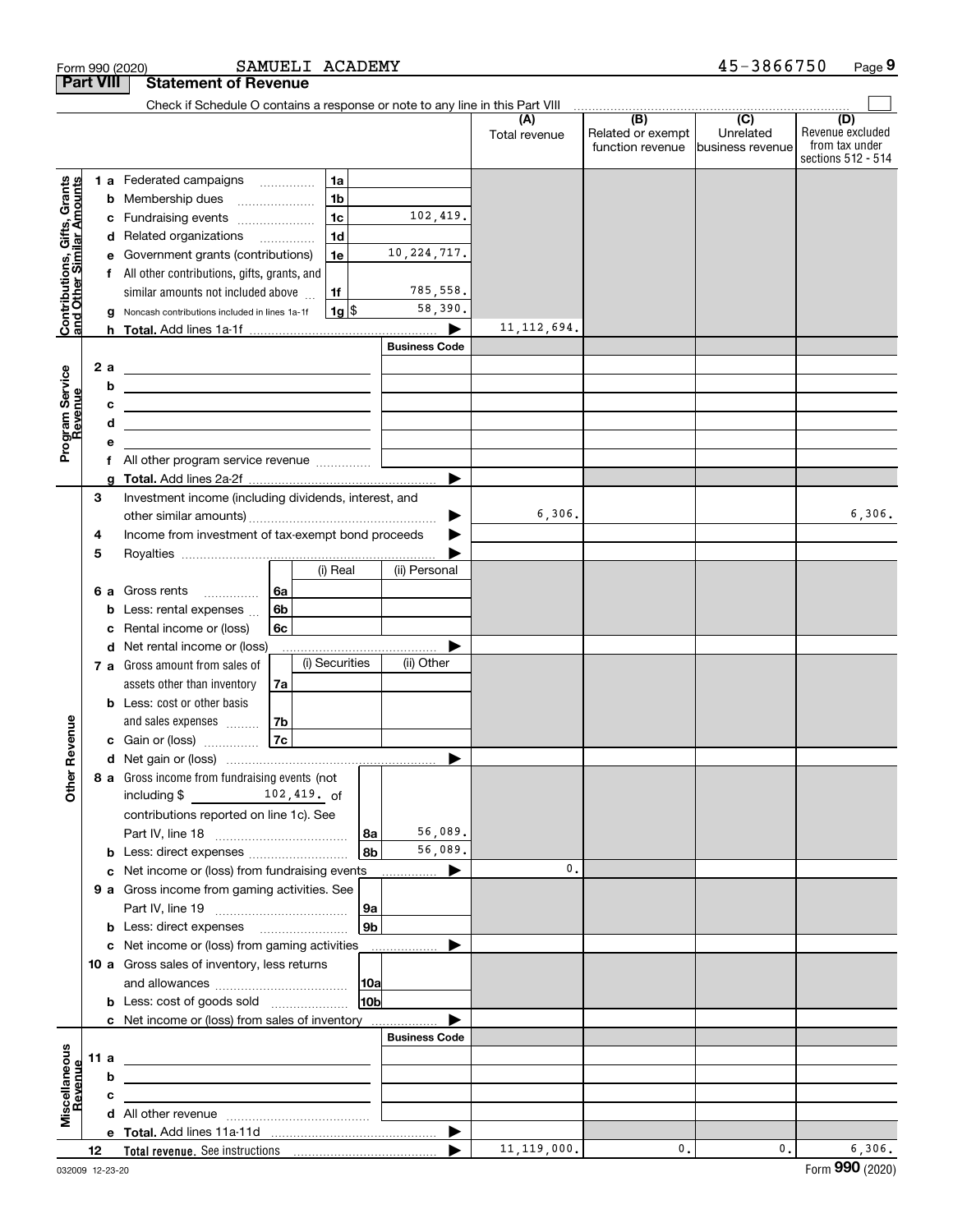Form 990 (2020) SAMUELI ACADEMY 4 5-3 8 6 6 7 5 0 <sub>Page</sub> **Part IX Statement of Functional Expenses**

|              | Section 501(c)(3) and 501(c)(4) organizations must complete all columns. All other organizations must complete column (A).                                                                                 |                       |                                    |                                           |                                |  |  |  |  |  |  |  |
|--------------|------------------------------------------------------------------------------------------------------------------------------------------------------------------------------------------------------------|-----------------------|------------------------------------|-------------------------------------------|--------------------------------|--|--|--|--|--|--|--|
|              | Check if Schedule O contains a response or note to any line in this Part IX                                                                                                                                |                       |                                    |                                           |                                |  |  |  |  |  |  |  |
|              | Do not include amounts reported on lines 6b,<br>7b, 8b, 9b, and 10b of Part VIII.                                                                                                                          | (A)<br>Total expenses | (B)<br>Program service<br>expenses | (C)<br>Management and<br>general expenses | (D)<br>Fundraising<br>expenses |  |  |  |  |  |  |  |
| 1.           | Grants and other assistance to domestic organizations                                                                                                                                                      |                       |                                    |                                           |                                |  |  |  |  |  |  |  |
|              | and domestic governments. See Part IV, line 21                                                                                                                                                             |                       |                                    |                                           |                                |  |  |  |  |  |  |  |
| $\mathbf{2}$ | Grants and other assistance to domestic                                                                                                                                                                    |                       |                                    |                                           |                                |  |  |  |  |  |  |  |
|              | individuals. See Part IV, line 22                                                                                                                                                                          | 103,000.              | 103,000.                           |                                           |                                |  |  |  |  |  |  |  |
| 3            | Grants and other assistance to foreign                                                                                                                                                                     |                       |                                    |                                           |                                |  |  |  |  |  |  |  |
|              | organizations, foreign governments, and foreign                                                                                                                                                            |                       |                                    |                                           |                                |  |  |  |  |  |  |  |
|              | individuals. See Part IV, lines 15 and 16                                                                                                                                                                  |                       |                                    |                                           |                                |  |  |  |  |  |  |  |
| 4            | Benefits paid to or for members                                                                                                                                                                            |                       |                                    |                                           |                                |  |  |  |  |  |  |  |
| 5            | Compensation of current officers, directors,                                                                                                                                                               |                       |                                    |                                           |                                |  |  |  |  |  |  |  |
|              | trustees, and key employees                                                                                                                                                                                | 248,581.              | 248,581.                           |                                           |                                |  |  |  |  |  |  |  |
| 6            | Compensation not included above to disqualified                                                                                                                                                            |                       |                                    |                                           |                                |  |  |  |  |  |  |  |
|              | persons (as defined under section 4958(f)(1)) and                                                                                                                                                          |                       |                                    |                                           |                                |  |  |  |  |  |  |  |
|              | persons described in section 4958(c)(3)(B)                                                                                                                                                                 |                       |                                    |                                           |                                |  |  |  |  |  |  |  |
| 7            | Other salaries and wages                                                                                                                                                                                   | 6, 196, 458.          | 5,670,200.                         | 484,237.                                  | 42,021.                        |  |  |  |  |  |  |  |
| 8            | Pension plan accruals and contributions (include                                                                                                                                                           |                       |                                    |                                           |                                |  |  |  |  |  |  |  |
|              | section 401(k) and 403(b) employer contributions)                                                                                                                                                          |                       |                                    |                                           |                                |  |  |  |  |  |  |  |
| 9            |                                                                                                                                                                                                            |                       |                                    |                                           |                                |  |  |  |  |  |  |  |
| 10           |                                                                                                                                                                                                            |                       |                                    |                                           |                                |  |  |  |  |  |  |  |
| 11           | Fees for services (nonemployees):                                                                                                                                                                          |                       |                                    |                                           |                                |  |  |  |  |  |  |  |
| a            |                                                                                                                                                                                                            |                       |                                    |                                           |                                |  |  |  |  |  |  |  |
| b            |                                                                                                                                                                                                            |                       |                                    |                                           |                                |  |  |  |  |  |  |  |
| c            |                                                                                                                                                                                                            | 21, 119.              |                                    | 21, 119.                                  |                                |  |  |  |  |  |  |  |
| d            |                                                                                                                                                                                                            |                       |                                    |                                           |                                |  |  |  |  |  |  |  |
| е            | Professional fundraising services. See Part IV, line 17                                                                                                                                                    |                       |                                    |                                           |                                |  |  |  |  |  |  |  |
| f            | Investment management fees                                                                                                                                                                                 |                       |                                    |                                           |                                |  |  |  |  |  |  |  |
| g            | Other. (If line 11g amount exceeds 10% of line 25,                                                                                                                                                         |                       |                                    |                                           |                                |  |  |  |  |  |  |  |
|              | column (A) amount, list line 11g expenses on Sch O.)                                                                                                                                                       | 89,718.               | 89,718.                            |                                           |                                |  |  |  |  |  |  |  |
| 12           |                                                                                                                                                                                                            | $\overline{5,719.}$   | 5,719.                             |                                           |                                |  |  |  |  |  |  |  |
| 13           |                                                                                                                                                                                                            | 32,819.               | 32,819.                            |                                           |                                |  |  |  |  |  |  |  |
| 14           |                                                                                                                                                                                                            | 266, 436.             | 266, 436.                          |                                           |                                |  |  |  |  |  |  |  |
| 15           |                                                                                                                                                                                                            |                       |                                    |                                           |                                |  |  |  |  |  |  |  |
| 16           |                                                                                                                                                                                                            | 1,333,577.            | 1,333,577.                         |                                           |                                |  |  |  |  |  |  |  |
| 17           |                                                                                                                                                                                                            | 23,837.               | 23,837.                            |                                           |                                |  |  |  |  |  |  |  |
| 18           | Payments of travel or entertainment expenses                                                                                                                                                               |                       |                                    |                                           |                                |  |  |  |  |  |  |  |
|              | for any federal, state, or local public officials                                                                                                                                                          |                       |                                    |                                           |                                |  |  |  |  |  |  |  |
| 19           | Conferences, conventions, and meetings                                                                                                                                                                     | 30, 251.              | 30, 251.                           |                                           |                                |  |  |  |  |  |  |  |
| 20           | Interest                                                                                                                                                                                                   |                       |                                    |                                           |                                |  |  |  |  |  |  |  |
| 21           |                                                                                                                                                                                                            | 105,002.              |                                    |                                           |                                |  |  |  |  |  |  |  |
| 22           | Depreciation, depletion, and amortization                                                                                                                                                                  | 79,928.               | 105,002.<br>79,928.                |                                           |                                |  |  |  |  |  |  |  |
| 23           | Insurance                                                                                                                                                                                                  |                       |                                    |                                           |                                |  |  |  |  |  |  |  |
| 24           | Other expenses. Itemize expenses not covered<br>above (List miscellaneous expenses on line 24e. If<br>line 24e amount exceeds 10% of line 25, column (A)<br>amount, list line 24e expenses on Schedule 0.) |                       |                                    |                                           |                                |  |  |  |  |  |  |  |
| a            | OPERATING COSTS                                                                                                                                                                                            | 788,058.              | 788,058.                           |                                           |                                |  |  |  |  |  |  |  |
| b            | STUDENT PROGRAMS                                                                                                                                                                                           | 62,152.               | 62,152.                            |                                           |                                |  |  |  |  |  |  |  |
| C            | LEASED EQUIPMENT & MAIN                                                                                                                                                                                    | 44,984.               | 44,984.                            |                                           |                                |  |  |  |  |  |  |  |
| d            | COMMUNICATION                                                                                                                                                                                              | 40, 163.              | 40, 163.                           |                                           |                                |  |  |  |  |  |  |  |
|              | e All other expenses                                                                                                                                                                                       | 29,468.               | 16,088.                            | 13,380.                                   |                                |  |  |  |  |  |  |  |
| 25           | Total functional expenses. Add lines 1 through 24e                                                                                                                                                         | 9,501,270.            | 8,940,513.                         | $\overline{518,736}$ .                    | 42,021.                        |  |  |  |  |  |  |  |
| 26           | Joint costs. Complete this line only if the organization                                                                                                                                                   |                       |                                    |                                           |                                |  |  |  |  |  |  |  |
|              | reported in column (B) joint costs from a combined                                                                                                                                                         |                       |                                    |                                           |                                |  |  |  |  |  |  |  |
|              | educational campaign and fundraising solicitation.                                                                                                                                                         |                       |                                    |                                           |                                |  |  |  |  |  |  |  |
|              | Check here $\blacktriangleright$<br>if following SOP 98-2 (ASC 958-720)                                                                                                                                    |                       |                                    |                                           |                                |  |  |  |  |  |  |  |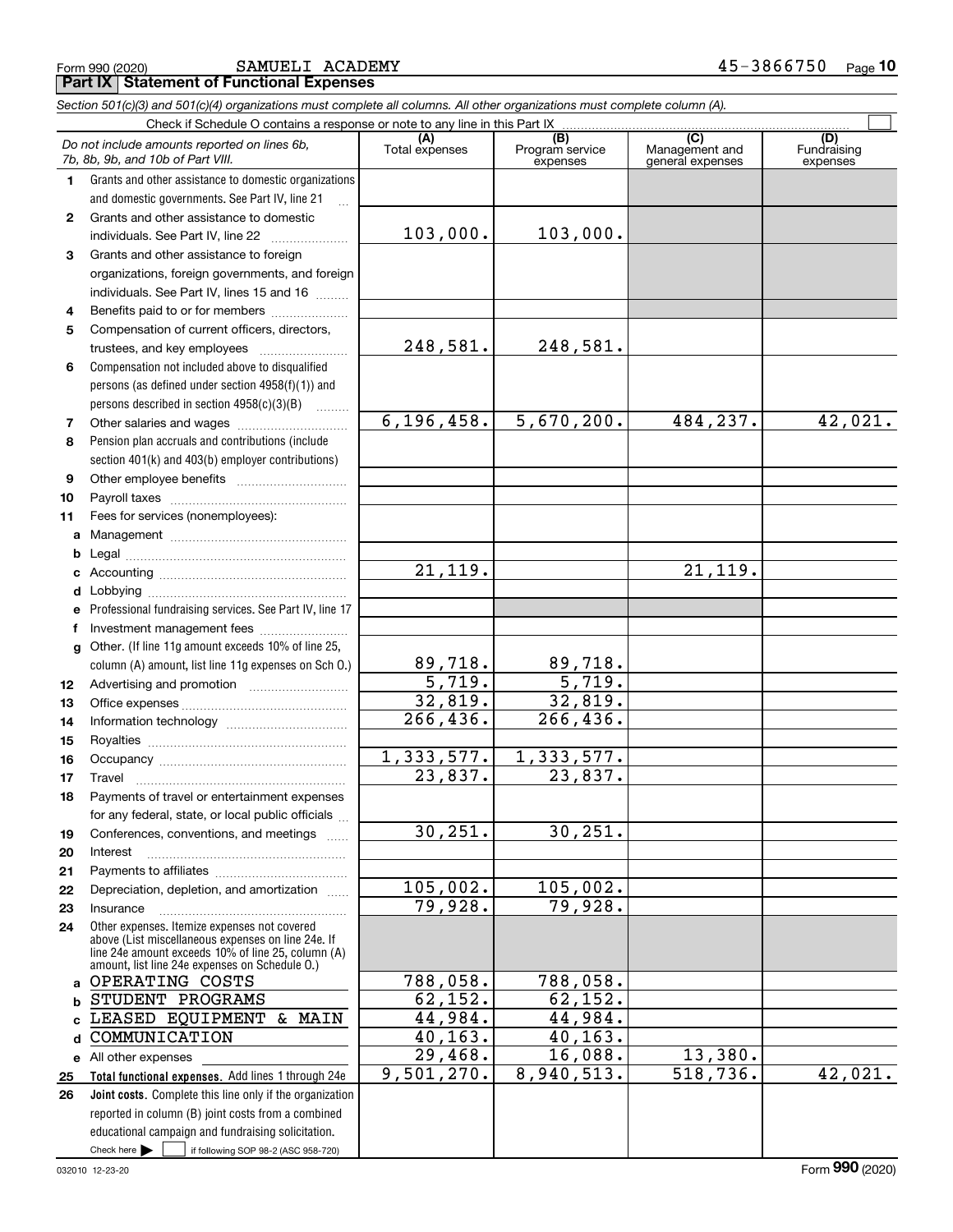J.

| Form 990 (2020)<br>Part X | SAMUELI ACADEMY<br><b>Balance Sheet</b>                                    |                         | 45-3866750<br>Page 11 |
|---------------------------|----------------------------------------------------------------------------|-------------------------|-----------------------|
|                           | Check if Schedule O contains a response or note to any line in this Part X |                         |                       |
|                           |                                                                            | (A<br>Beginning of year | (B)<br>End of year    |
|                           | Cash - non-interest-bearing                                                |                         |                       |
|                           |                                                                            | 151.79<br>$\sim$        | 110017                |

|                             |    |                                                                                                                                                                                                                                |                               | (A)<br>Beginning of year |                         | (B)<br>End of year |
|-----------------------------|----|--------------------------------------------------------------------------------------------------------------------------------------------------------------------------------------------------------------------------------|-------------------------------|--------------------------|-------------------------|--------------------|
|                             | 1  |                                                                                                                                                                                                                                |                               | $\mathbf{1}$             |                         |                    |
|                             | 2  |                                                                                                                                                                                                                                | $\overline{2,461,722}$ .      | $\mathbf{2}$             | 1, 112, 817.            |                    |
|                             | 3  |                                                                                                                                                                                                                                |                               | 159,323.                 | $\overline{\mathbf{3}}$ | 14, 185.           |
|                             | 4  |                                                                                                                                                                                                                                |                               | 1,149,908.               | $\overline{\mathbf{4}}$ | 3,660,200.         |
|                             | 5  | Loans and other receivables from any current or former officer, director,                                                                                                                                                      |                               |                          |                         |                    |
|                             |    | trustee, key employee, creator or founder, substantial contributor, or 35%                                                                                                                                                     |                               |                          |                         |                    |
|                             |    | controlled entity or family member of any of these persons                                                                                                                                                                     |                               |                          | 5                       |                    |
|                             | 6  | Loans and other receivables from other disqualified persons (as defined                                                                                                                                                        |                               |                          |                         |                    |
|                             |    | under section 4958(f)(1)), and persons described in section 4958(c)(3)(B)                                                                                                                                                      |                               |                          | 6                       |                    |
|                             | 7  |                                                                                                                                                                                                                                |                               |                          | $\overline{7}$          |                    |
| Assets                      | 8  |                                                                                                                                                                                                                                |                               |                          | 8                       |                    |
|                             | 9  |                                                                                                                                                                                                                                |                               | 185,983.                 | $\boldsymbol{9}$        | 90, 749.           |
|                             |    | 10a Land, buildings, and equipment: cost or other                                                                                                                                                                              |                               |                          |                         |                    |
|                             |    | basis. Complete Part VI of Schedule D  10a                                                                                                                                                                                     | $\frac{1,791,182.}{888,204.}$ |                          |                         |                    |
|                             |    | <b>b</b> Less: accumulated depreciation                                                                                                                                                                                        |                               | 358,983.                 | 10 <sub>c</sub>         | 902, 978.          |
|                             | 11 |                                                                                                                                                                                                                                |                               |                          | 11                      |                    |
|                             | 12 |                                                                                                                                                                                                                                |                               |                          | 12                      |                    |
|                             | 13 |                                                                                                                                                                                                                                |                               |                          | 13                      |                    |
|                             | 14 |                                                                                                                                                                                                                                |                               | 14                       |                         |                    |
|                             | 15 |                                                                                                                                                                                                                                | 100,000.                      | 15                       | 99,044.                 |                    |
|                             | 16 |                                                                                                                                                                                                                                | 4,415,919.                    | 16                       | 5,879,973.              |                    |
|                             | 17 |                                                                                                                                                                                                                                | 426, 201.                     | 17                       | 515,683.                |                    |
|                             | 18 |                                                                                                                                                                                                                                |                               | 18                       |                         |                    |
|                             | 19 | Deferred revenue material contracts and a contract of the contract of the contract of the contract of the contract of the contract of the contract of the contract of the contract of the contract of the contract of the cont | 19,481.                       | 19                       | 522, 345.               |                    |
|                             | 20 |                                                                                                                                                                                                                                |                               |                          | 20                      |                    |
|                             | 21 | Escrow or custodial account liability. Complete Part IV of Schedule D                                                                                                                                                          |                               |                          | 21                      |                    |
|                             | 22 | Loans and other payables to any current or former officer, director,                                                                                                                                                           |                               |                          |                         |                    |
| Liabilities                 |    | trustee, key employee, creator or founder, substantial contributor, or 35%                                                                                                                                                     |                               |                          |                         |                    |
|                             |    | controlled entity or family member of any of these persons                                                                                                                                                                     |                               |                          | 22                      |                    |
|                             | 23 | Secured mortgages and notes payable to unrelated third parties                                                                                                                                                                 |                               |                          | 23                      |                    |
|                             | 24 |                                                                                                                                                                                                                                |                               | 757,781.                 | 24                      | $\overline{0}$ .   |
|                             | 25 | Other liabilities (including federal income tax, payables to related third                                                                                                                                                     |                               |                          |                         |                    |
|                             |    | parties, and other liabilities not included on lines 17-24). Complete Part X                                                                                                                                                   |                               |                          |                         |                    |
|                             |    |                                                                                                                                                                                                                                | 14, 445.                      | 25                       | 22,442.                 |                    |
|                             | 26 | Total liabilities. Add lines 17 through 25                                                                                                                                                                                     |                               | 1,217,908.               | 26                      | 1,060,470.         |
|                             |    | Organizations that follow FASB ASC 958, check here $\blacktriangleright \boxed{X}$                                                                                                                                             |                               |                          |                         |                    |
|                             |    | and complete lines 27, 28, 32, and 33.                                                                                                                                                                                         |                               |                          |                         |                    |
|                             | 27 |                                                                                                                                                                                                                                | 3,198,011.                    | 27                       | 4,819,503.              |                    |
| Net Assets or Fund Balances | 28 |                                                                                                                                                                                                                                |                               |                          | 28                      |                    |
|                             |    | Organizations that do not follow FASB ASC 958, check here $\blacktriangleright \lfloor$                                                                                                                                        |                               |                          |                         |                    |
|                             |    | and complete lines 29 through 33.                                                                                                                                                                                              |                               |                          |                         |                    |
|                             | 29 |                                                                                                                                                                                                                                |                               | 29                       |                         |                    |
|                             | 30 | Paid-in or capital surplus, or land, building, or equipment fund                                                                                                                                                               |                               |                          | 30                      |                    |
|                             | 31 | Retained earnings, endowment, accumulated income, or other funds                                                                                                                                                               |                               |                          | 31                      |                    |
|                             | 32 |                                                                                                                                                                                                                                |                               | 3, 198, 011.             | 32                      | 4,819,503.         |
|                             | 33 |                                                                                                                                                                                                                                | 4,415,919.                    | 33                       | 5,879,973.              |                    |

Form (2020) **990**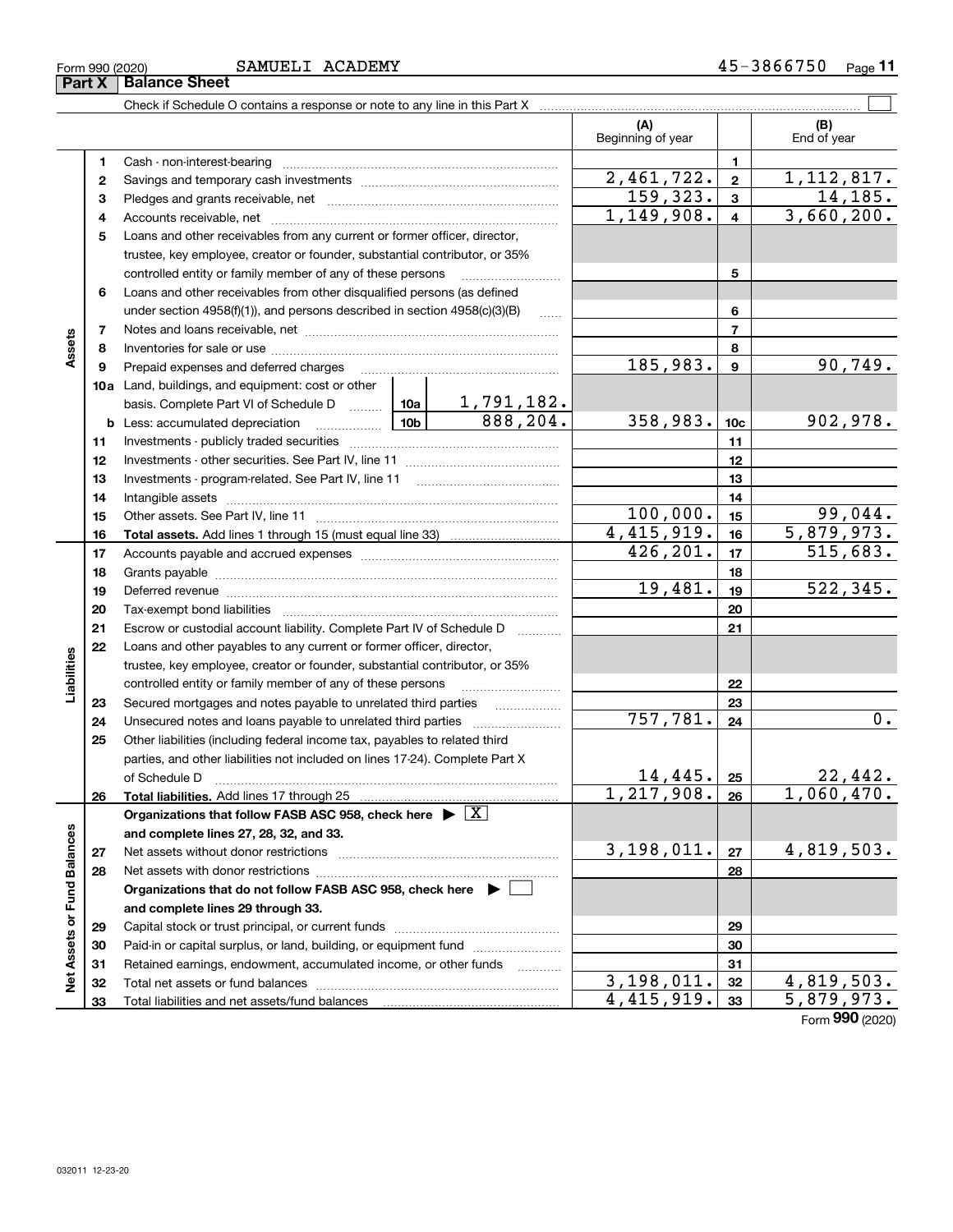| Part XI<br>11, 119, 000.<br>1.<br>1<br>9,501,270.<br>$\mathbf{2}$<br>2<br>1,617,730.<br>3<br>Revenue less expenses. Subtract line 2 from line 1<br>3<br>3,198,011.<br>4<br>Net assets or fund balances at beginning of year (must equal Part X, line 32, column (A)) <i>manageredial</i><br>4<br>5<br>5<br>3,762.<br>6<br>6<br>$\overline{7}$<br>7<br>8<br>Prior period adjustments<br>8<br>0.<br>9<br>Other changes in net assets or fund balances (explain on Schedule O)<br>9<br>Net assets or fund balances at end of year. Combine lines 3 through 9 (must equal Part X, line 32,<br>10<br>4,819,503.<br>10<br>Part XII Financial Statements and Reporting<br>Yes<br><b>No</b><br>$\boxed{\text{X}}$ Accrual<br>Accounting method used to prepare the Form 990: <u>[</u> Cash<br>Other<br>1.<br>If the organization changed its method of accounting from a prior year or checked "Other," explain in Schedule O.<br>х<br>2a Were the organization's financial statements compiled or reviewed by an independent accountant?<br>2a<br>If "Yes," check a box below to indicate whether the financial statements for the year were compiled or reviewed on a<br>separate basis, consolidated basis, or both:<br>Separate basis<br>Consolidated basis<br>Both consolidated and separate basis<br>х<br>Were the organization's financial statements audited by an independent accountant?<br>2 <sub>b</sub><br>b<br>If "Yes," check a box below to indicate whether the financial statements for the year were audited on a separate basis,<br>consolidated basis, or both:<br>$X$ Both consolidated and separate basis<br>Separate basis<br><b>Consolidated basis</b><br>c If "Yes" to line 2a or 2b, does the organization have a committee that assumes responsibility for oversight of the audit,<br>Х<br>2c<br>If the organization changed either its oversight process or selection process during the tax year, explain on Schedule O.<br>3a As a result of a federal award, was the organization required to undergo an audit or audits as set forth in the Single Audit<br>х<br>За<br><b>b</b> If "Yes," did the organization undergo the required audit or audits? If the organization did not undergo the required audit<br>or audits, explain why on Schedule O and describe any steps taken to undergo such audits [11] our manuscription why on Schedule O and describe any steps taken to undergo such audits<br>3b<br>nn n | SAMUELI ACADEMY<br>Form 990 (2020)  |  | 45-3866750 |  | Page 12 |  |  |  |
|---------------------------------------------------------------------------------------------------------------------------------------------------------------------------------------------------------------------------------------------------------------------------------------------------------------------------------------------------------------------------------------------------------------------------------------------------------------------------------------------------------------------------------------------------------------------------------------------------------------------------------------------------------------------------------------------------------------------------------------------------------------------------------------------------------------------------------------------------------------------------------------------------------------------------------------------------------------------------------------------------------------------------------------------------------------------------------------------------------------------------------------------------------------------------------------------------------------------------------------------------------------------------------------------------------------------------------------------------------------------------------------------------------------------------------------------------------------------------------------------------------------------------------------------------------------------------------------------------------------------------------------------------------------------------------------------------------------------------------------------------------------------------------------------------------------------------------------------------------------------------------------------------------------------------------------------------------------------------------------------------------------------------------------------------------------------------------------------------------------------------------------------------------------------------------------------------------------------------------------------------------------------------------------------------------------------------------------------------------------------------------------------------------------------------------------------|-------------------------------------|--|------------|--|---------|--|--|--|
|                                                                                                                                                                                                                                                                                                                                                                                                                                                                                                                                                                                                                                                                                                                                                                                                                                                                                                                                                                                                                                                                                                                                                                                                                                                                                                                                                                                                                                                                                                                                                                                                                                                                                                                                                                                                                                                                                                                                                                                                                                                                                                                                                                                                                                                                                                                                                                                                                                             | <b>Reconciliation of Net Assets</b> |  |            |  |         |  |  |  |
|                                                                                                                                                                                                                                                                                                                                                                                                                                                                                                                                                                                                                                                                                                                                                                                                                                                                                                                                                                                                                                                                                                                                                                                                                                                                                                                                                                                                                                                                                                                                                                                                                                                                                                                                                                                                                                                                                                                                                                                                                                                                                                                                                                                                                                                                                                                                                                                                                                             |                                     |  |            |  |         |  |  |  |
|                                                                                                                                                                                                                                                                                                                                                                                                                                                                                                                                                                                                                                                                                                                                                                                                                                                                                                                                                                                                                                                                                                                                                                                                                                                                                                                                                                                                                                                                                                                                                                                                                                                                                                                                                                                                                                                                                                                                                                                                                                                                                                                                                                                                                                                                                                                                                                                                                                             |                                     |  |            |  |         |  |  |  |
|                                                                                                                                                                                                                                                                                                                                                                                                                                                                                                                                                                                                                                                                                                                                                                                                                                                                                                                                                                                                                                                                                                                                                                                                                                                                                                                                                                                                                                                                                                                                                                                                                                                                                                                                                                                                                                                                                                                                                                                                                                                                                                                                                                                                                                                                                                                                                                                                                                             |                                     |  |            |  |         |  |  |  |
|                                                                                                                                                                                                                                                                                                                                                                                                                                                                                                                                                                                                                                                                                                                                                                                                                                                                                                                                                                                                                                                                                                                                                                                                                                                                                                                                                                                                                                                                                                                                                                                                                                                                                                                                                                                                                                                                                                                                                                                                                                                                                                                                                                                                                                                                                                                                                                                                                                             |                                     |  |            |  |         |  |  |  |
|                                                                                                                                                                                                                                                                                                                                                                                                                                                                                                                                                                                                                                                                                                                                                                                                                                                                                                                                                                                                                                                                                                                                                                                                                                                                                                                                                                                                                                                                                                                                                                                                                                                                                                                                                                                                                                                                                                                                                                                                                                                                                                                                                                                                                                                                                                                                                                                                                                             |                                     |  |            |  |         |  |  |  |
|                                                                                                                                                                                                                                                                                                                                                                                                                                                                                                                                                                                                                                                                                                                                                                                                                                                                                                                                                                                                                                                                                                                                                                                                                                                                                                                                                                                                                                                                                                                                                                                                                                                                                                                                                                                                                                                                                                                                                                                                                                                                                                                                                                                                                                                                                                                                                                                                                                             |                                     |  |            |  |         |  |  |  |
|                                                                                                                                                                                                                                                                                                                                                                                                                                                                                                                                                                                                                                                                                                                                                                                                                                                                                                                                                                                                                                                                                                                                                                                                                                                                                                                                                                                                                                                                                                                                                                                                                                                                                                                                                                                                                                                                                                                                                                                                                                                                                                                                                                                                                                                                                                                                                                                                                                             |                                     |  |            |  |         |  |  |  |
|                                                                                                                                                                                                                                                                                                                                                                                                                                                                                                                                                                                                                                                                                                                                                                                                                                                                                                                                                                                                                                                                                                                                                                                                                                                                                                                                                                                                                                                                                                                                                                                                                                                                                                                                                                                                                                                                                                                                                                                                                                                                                                                                                                                                                                                                                                                                                                                                                                             |                                     |  |            |  |         |  |  |  |
|                                                                                                                                                                                                                                                                                                                                                                                                                                                                                                                                                                                                                                                                                                                                                                                                                                                                                                                                                                                                                                                                                                                                                                                                                                                                                                                                                                                                                                                                                                                                                                                                                                                                                                                                                                                                                                                                                                                                                                                                                                                                                                                                                                                                                                                                                                                                                                                                                                             |                                     |  |            |  |         |  |  |  |
|                                                                                                                                                                                                                                                                                                                                                                                                                                                                                                                                                                                                                                                                                                                                                                                                                                                                                                                                                                                                                                                                                                                                                                                                                                                                                                                                                                                                                                                                                                                                                                                                                                                                                                                                                                                                                                                                                                                                                                                                                                                                                                                                                                                                                                                                                                                                                                                                                                             |                                     |  |            |  |         |  |  |  |
|                                                                                                                                                                                                                                                                                                                                                                                                                                                                                                                                                                                                                                                                                                                                                                                                                                                                                                                                                                                                                                                                                                                                                                                                                                                                                                                                                                                                                                                                                                                                                                                                                                                                                                                                                                                                                                                                                                                                                                                                                                                                                                                                                                                                                                                                                                                                                                                                                                             |                                     |  |            |  |         |  |  |  |
|                                                                                                                                                                                                                                                                                                                                                                                                                                                                                                                                                                                                                                                                                                                                                                                                                                                                                                                                                                                                                                                                                                                                                                                                                                                                                                                                                                                                                                                                                                                                                                                                                                                                                                                                                                                                                                                                                                                                                                                                                                                                                                                                                                                                                                                                                                                                                                                                                                             |                                     |  |            |  |         |  |  |  |
|                                                                                                                                                                                                                                                                                                                                                                                                                                                                                                                                                                                                                                                                                                                                                                                                                                                                                                                                                                                                                                                                                                                                                                                                                                                                                                                                                                                                                                                                                                                                                                                                                                                                                                                                                                                                                                                                                                                                                                                                                                                                                                                                                                                                                                                                                                                                                                                                                                             |                                     |  |            |  |         |  |  |  |
|                                                                                                                                                                                                                                                                                                                                                                                                                                                                                                                                                                                                                                                                                                                                                                                                                                                                                                                                                                                                                                                                                                                                                                                                                                                                                                                                                                                                                                                                                                                                                                                                                                                                                                                                                                                                                                                                                                                                                                                                                                                                                                                                                                                                                                                                                                                                                                                                                                             |                                     |  |            |  |         |  |  |  |
|                                                                                                                                                                                                                                                                                                                                                                                                                                                                                                                                                                                                                                                                                                                                                                                                                                                                                                                                                                                                                                                                                                                                                                                                                                                                                                                                                                                                                                                                                                                                                                                                                                                                                                                                                                                                                                                                                                                                                                                                                                                                                                                                                                                                                                                                                                                                                                                                                                             |                                     |  |            |  |         |  |  |  |
|                                                                                                                                                                                                                                                                                                                                                                                                                                                                                                                                                                                                                                                                                                                                                                                                                                                                                                                                                                                                                                                                                                                                                                                                                                                                                                                                                                                                                                                                                                                                                                                                                                                                                                                                                                                                                                                                                                                                                                                                                                                                                                                                                                                                                                                                                                                                                                                                                                             |                                     |  |            |  |         |  |  |  |
|                                                                                                                                                                                                                                                                                                                                                                                                                                                                                                                                                                                                                                                                                                                                                                                                                                                                                                                                                                                                                                                                                                                                                                                                                                                                                                                                                                                                                                                                                                                                                                                                                                                                                                                                                                                                                                                                                                                                                                                                                                                                                                                                                                                                                                                                                                                                                                                                                                             |                                     |  |            |  |         |  |  |  |
|                                                                                                                                                                                                                                                                                                                                                                                                                                                                                                                                                                                                                                                                                                                                                                                                                                                                                                                                                                                                                                                                                                                                                                                                                                                                                                                                                                                                                                                                                                                                                                                                                                                                                                                                                                                                                                                                                                                                                                                                                                                                                                                                                                                                                                                                                                                                                                                                                                             |                                     |  |            |  |         |  |  |  |
|                                                                                                                                                                                                                                                                                                                                                                                                                                                                                                                                                                                                                                                                                                                                                                                                                                                                                                                                                                                                                                                                                                                                                                                                                                                                                                                                                                                                                                                                                                                                                                                                                                                                                                                                                                                                                                                                                                                                                                                                                                                                                                                                                                                                                                                                                                                                                                                                                                             |                                     |  |            |  |         |  |  |  |
|                                                                                                                                                                                                                                                                                                                                                                                                                                                                                                                                                                                                                                                                                                                                                                                                                                                                                                                                                                                                                                                                                                                                                                                                                                                                                                                                                                                                                                                                                                                                                                                                                                                                                                                                                                                                                                                                                                                                                                                                                                                                                                                                                                                                                                                                                                                                                                                                                                             |                                     |  |            |  |         |  |  |  |
|                                                                                                                                                                                                                                                                                                                                                                                                                                                                                                                                                                                                                                                                                                                                                                                                                                                                                                                                                                                                                                                                                                                                                                                                                                                                                                                                                                                                                                                                                                                                                                                                                                                                                                                                                                                                                                                                                                                                                                                                                                                                                                                                                                                                                                                                                                                                                                                                                                             |                                     |  |            |  |         |  |  |  |
|                                                                                                                                                                                                                                                                                                                                                                                                                                                                                                                                                                                                                                                                                                                                                                                                                                                                                                                                                                                                                                                                                                                                                                                                                                                                                                                                                                                                                                                                                                                                                                                                                                                                                                                                                                                                                                                                                                                                                                                                                                                                                                                                                                                                                                                                                                                                                                                                                                             |                                     |  |            |  |         |  |  |  |
|                                                                                                                                                                                                                                                                                                                                                                                                                                                                                                                                                                                                                                                                                                                                                                                                                                                                                                                                                                                                                                                                                                                                                                                                                                                                                                                                                                                                                                                                                                                                                                                                                                                                                                                                                                                                                                                                                                                                                                                                                                                                                                                                                                                                                                                                                                                                                                                                                                             |                                     |  |            |  |         |  |  |  |
|                                                                                                                                                                                                                                                                                                                                                                                                                                                                                                                                                                                                                                                                                                                                                                                                                                                                                                                                                                                                                                                                                                                                                                                                                                                                                                                                                                                                                                                                                                                                                                                                                                                                                                                                                                                                                                                                                                                                                                                                                                                                                                                                                                                                                                                                                                                                                                                                                                             |                                     |  |            |  |         |  |  |  |
|                                                                                                                                                                                                                                                                                                                                                                                                                                                                                                                                                                                                                                                                                                                                                                                                                                                                                                                                                                                                                                                                                                                                                                                                                                                                                                                                                                                                                                                                                                                                                                                                                                                                                                                                                                                                                                                                                                                                                                                                                                                                                                                                                                                                                                                                                                                                                                                                                                             |                                     |  |            |  |         |  |  |  |
|                                                                                                                                                                                                                                                                                                                                                                                                                                                                                                                                                                                                                                                                                                                                                                                                                                                                                                                                                                                                                                                                                                                                                                                                                                                                                                                                                                                                                                                                                                                                                                                                                                                                                                                                                                                                                                                                                                                                                                                                                                                                                                                                                                                                                                                                                                                                                                                                                                             |                                     |  |            |  |         |  |  |  |
|                                                                                                                                                                                                                                                                                                                                                                                                                                                                                                                                                                                                                                                                                                                                                                                                                                                                                                                                                                                                                                                                                                                                                                                                                                                                                                                                                                                                                                                                                                                                                                                                                                                                                                                                                                                                                                                                                                                                                                                                                                                                                                                                                                                                                                                                                                                                                                                                                                             |                                     |  |            |  |         |  |  |  |
|                                                                                                                                                                                                                                                                                                                                                                                                                                                                                                                                                                                                                                                                                                                                                                                                                                                                                                                                                                                                                                                                                                                                                                                                                                                                                                                                                                                                                                                                                                                                                                                                                                                                                                                                                                                                                                                                                                                                                                                                                                                                                                                                                                                                                                                                                                                                                                                                                                             |                                     |  |            |  |         |  |  |  |
|                                                                                                                                                                                                                                                                                                                                                                                                                                                                                                                                                                                                                                                                                                                                                                                                                                                                                                                                                                                                                                                                                                                                                                                                                                                                                                                                                                                                                                                                                                                                                                                                                                                                                                                                                                                                                                                                                                                                                                                                                                                                                                                                                                                                                                                                                                                                                                                                                                             |                                     |  |            |  |         |  |  |  |
|                                                                                                                                                                                                                                                                                                                                                                                                                                                                                                                                                                                                                                                                                                                                                                                                                                                                                                                                                                                                                                                                                                                                                                                                                                                                                                                                                                                                                                                                                                                                                                                                                                                                                                                                                                                                                                                                                                                                                                                                                                                                                                                                                                                                                                                                                                                                                                                                                                             |                                     |  |            |  |         |  |  |  |
|                                                                                                                                                                                                                                                                                                                                                                                                                                                                                                                                                                                                                                                                                                                                                                                                                                                                                                                                                                                                                                                                                                                                                                                                                                                                                                                                                                                                                                                                                                                                                                                                                                                                                                                                                                                                                                                                                                                                                                                                                                                                                                                                                                                                                                                                                                                                                                                                                                             |                                     |  |            |  |         |  |  |  |
|                                                                                                                                                                                                                                                                                                                                                                                                                                                                                                                                                                                                                                                                                                                                                                                                                                                                                                                                                                                                                                                                                                                                                                                                                                                                                                                                                                                                                                                                                                                                                                                                                                                                                                                                                                                                                                                                                                                                                                                                                                                                                                                                                                                                                                                                                                                                                                                                                                             |                                     |  |            |  |         |  |  |  |
|                                                                                                                                                                                                                                                                                                                                                                                                                                                                                                                                                                                                                                                                                                                                                                                                                                                                                                                                                                                                                                                                                                                                                                                                                                                                                                                                                                                                                                                                                                                                                                                                                                                                                                                                                                                                                                                                                                                                                                                                                                                                                                                                                                                                                                                                                                                                                                                                                                             |                                     |  |            |  |         |  |  |  |

Form (2020) **990**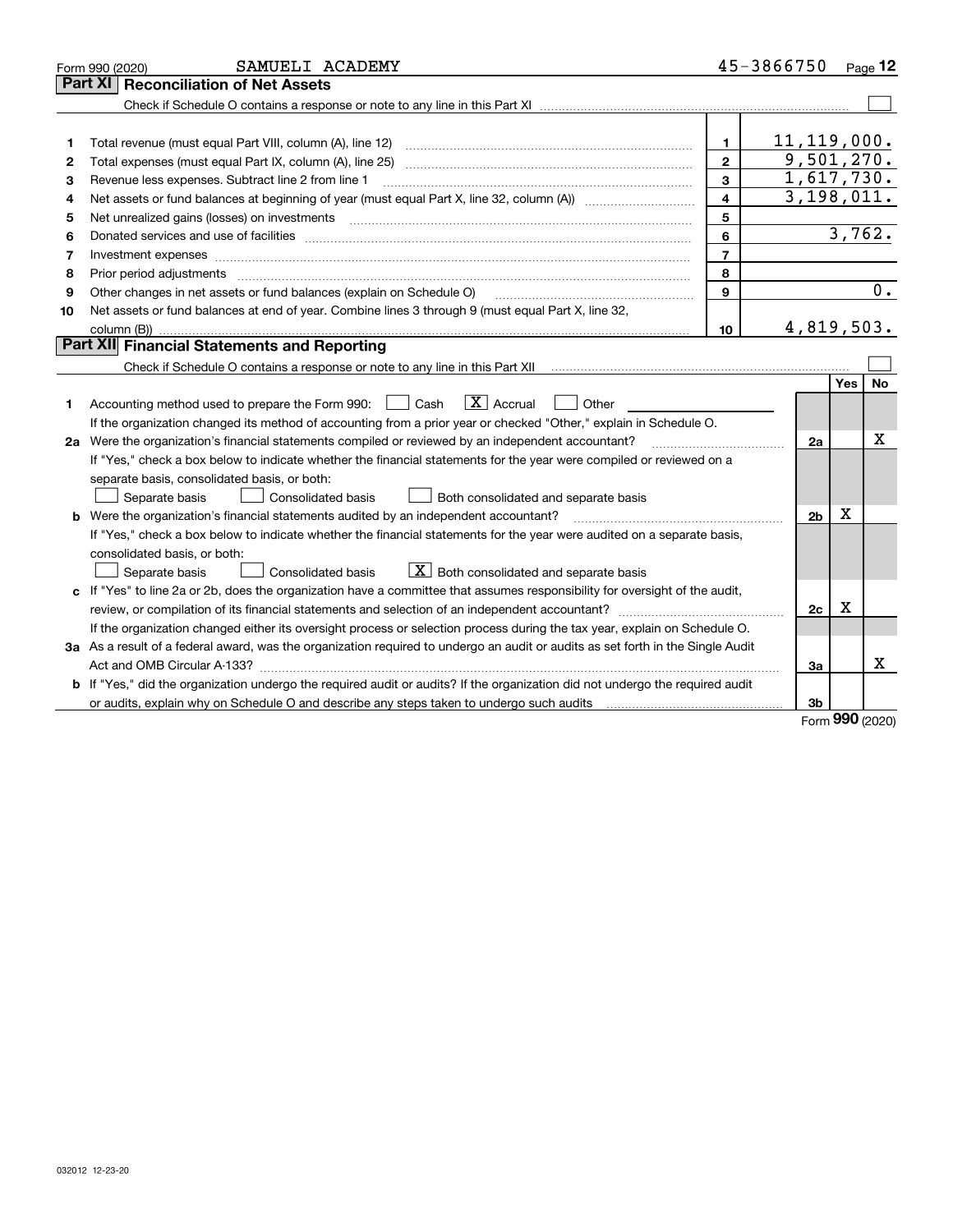Department of the Treasury Internal Revenue Service

|  |  |  | (Form 990 or 990-EZ) |
|--|--|--|----------------------|
|--|--|--|----------------------|

### **Public Charity Status and Public Support**

**Complete if the organization is a section 501(c)(3) organization or a section 4947(a)(1) nonexempt charitable trust.**

**| Attach to Form 990 or Form 990-EZ.** 

|--|

| OMB No 1545-0047                    |
|-------------------------------------|
| 2020                                |
| <b>Open to Public</b><br>Inspection |

|       |        |                                                                                                                                              |                 | י שט נט א אישוויוטווופטוס א פיזוויוט וויס פיזוויט וויס אישיער איז דער פון א ספ |                             |                                 |                            |  |                                                     |
|-------|--------|----------------------------------------------------------------------------------------------------------------------------------------------|-----------------|--------------------------------------------------------------------------------|-----------------------------|---------------------------------|----------------------------|--|-----------------------------------------------------|
|       |        | Name of the organization                                                                                                                     |                 |                                                                                |                             |                                 |                            |  | <b>Employer identification number</b><br>45-3866750 |
|       | Part I | Reason for Public Charity Status. (All organizations must complete this part.) See instructions.                                             | SAMUELI ACADEMY |                                                                                |                             |                                 |                            |  |                                                     |
|       |        |                                                                                                                                              |                 |                                                                                |                             |                                 |                            |  |                                                     |
|       |        | The organization is not a private foundation because it is: (For lines 1 through 12, check only one box.)                                    |                 |                                                                                |                             |                                 |                            |  |                                                     |
| 1     |        | A church, convention of churches, or association of churches described in section 170(b)(1)(A)(i).                                           |                 |                                                                                |                             |                                 |                            |  |                                                     |
| 2     | X      | A school described in section 170(b)(1)(A)(ii). (Attach Schedule E (Form 990 or 990-EZ).)                                                    |                 |                                                                                |                             |                                 |                            |  |                                                     |
| 3     |        | A hospital or a cooperative hospital service organization described in section $170(b)(1)(A)(iii)$ .                                         |                 |                                                                                |                             |                                 |                            |  |                                                     |
| 4     |        | A medical research organization operated in conjunction with a hospital described in section 170(b)(1)(A)(iii). Enter the hospital's name,   |                 |                                                                                |                             |                                 |                            |  |                                                     |
|       |        | city, and state:                                                                                                                             |                 |                                                                                |                             |                                 |                            |  |                                                     |
| 5     |        | An organization operated for the benefit of a college or university owned or operated by a governmental unit described in                    |                 |                                                                                |                             |                                 |                            |  |                                                     |
|       |        | section 170(b)(1)(A)(iv). (Complete Part II.)                                                                                                |                 |                                                                                |                             |                                 |                            |  |                                                     |
| 6     |        | A federal, state, or local government or governmental unit described in section 170(b)(1)(A)(v).                                             |                 |                                                                                |                             |                                 |                            |  |                                                     |
| 7     |        | An organization that normally receives a substantial part of its support from a governmental unit or from the general public described in    |                 |                                                                                |                             |                                 |                            |  |                                                     |
|       |        | section 170(b)(1)(A)(vi). (Complete Part II.)                                                                                                |                 |                                                                                |                             |                                 |                            |  |                                                     |
| 8     |        | A community trust described in section 170(b)(1)(A)(vi). (Complete Part II.)                                                                 |                 |                                                                                |                             |                                 |                            |  |                                                     |
| 9     |        | An agricultural research organization described in section 170(b)(1)(A)(ix) operated in conjunction with a land-grant college                |                 |                                                                                |                             |                                 |                            |  |                                                     |
|       |        | or university or a non-land-grant college of agriculture (see instructions). Enter the name, city, and state of the college or               |                 |                                                                                |                             |                                 |                            |  |                                                     |
|       |        | university:                                                                                                                                  |                 |                                                                                |                             |                                 |                            |  |                                                     |
| 10    |        | An organization that normally receives (1) more than 33 1/3% of its support from contributions, membership fees, and gross receipts from     |                 |                                                                                |                             |                                 |                            |  |                                                     |
|       |        | activities related to its exempt functions, subject to certain exceptions; and (2) no more than 33 1/3% of its support from gross investment |                 |                                                                                |                             |                                 |                            |  |                                                     |
|       |        | income and unrelated business taxable income (less section 511 tax) from businesses acquired by the organization after June 30, 1975.        |                 |                                                                                |                             |                                 |                            |  |                                                     |
|       |        | See section 509(a)(2). (Complete Part III.)                                                                                                  |                 |                                                                                |                             |                                 |                            |  |                                                     |
| 11    |        | An organization organized and operated exclusively to test for public safety. See section 509(a)(4).                                         |                 |                                                                                |                             |                                 |                            |  |                                                     |
| 12    |        | An organization organized and operated exclusively for the benefit of, to perform the functions of, or to carry out the purposes of one or   |                 |                                                                                |                             |                                 |                            |  |                                                     |
|       |        | more publicly supported organizations described in section 509(a)(1) or section 509(a)(2). See section 509(a)(3). Check the box in           |                 |                                                                                |                             |                                 |                            |  |                                                     |
|       |        | lines 12a through 12d that describes the type of supporting organization and complete lines 12e, 12f, and 12g.                               |                 |                                                                                |                             |                                 |                            |  |                                                     |
| а     |        | Type I. A supporting organization operated, supervised, or controlled by its supported organization(s), typically by giving                  |                 |                                                                                |                             |                                 |                            |  |                                                     |
|       |        | the supported organization(s) the power to regularly appoint or elect a majority of the directors or trustees of the supporting              |                 |                                                                                |                             |                                 |                            |  |                                                     |
|       |        | organization. You must complete Part IV, Sections A and B.                                                                                   |                 |                                                                                |                             |                                 |                            |  |                                                     |
| b     |        | Type II. A supporting organization supervised or controlled in connection with its supported organization(s), by having                      |                 |                                                                                |                             |                                 |                            |  |                                                     |
|       |        | control or management of the supporting organization vested in the same persons that control or manage the supported                         |                 |                                                                                |                             |                                 |                            |  |                                                     |
|       |        | organization(s). You must complete Part IV, Sections A and C.                                                                                |                 |                                                                                |                             |                                 |                            |  |                                                     |
| с     |        | Type III functionally integrated. A supporting organization operated in connection with, and functionally integrated with,                   |                 |                                                                                |                             |                                 |                            |  |                                                     |
|       |        | its supported organization(s) (see instructions). You must complete Part IV, Sections A, D, and E.                                           |                 |                                                                                |                             |                                 |                            |  |                                                     |
|       |        |                                                                                                                                              |                 |                                                                                |                             |                                 |                            |  |                                                     |
| d     |        | Type III non-functionally integrated. A supporting organization operated in connection with its supported organization(s)                    |                 |                                                                                |                             |                                 |                            |  |                                                     |
|       |        | that is not functionally integrated. The organization generally must satisfy a distribution requirement and an attentiveness                 |                 |                                                                                |                             |                                 |                            |  |                                                     |
|       |        | requirement (see instructions). You must complete Part IV, Sections A and D, and Part V.                                                     |                 |                                                                                |                             |                                 |                            |  |                                                     |
| е     |        | Check this box if the organization received a written determination from the IRS that it is a Type I, Type II, Type III                      |                 |                                                                                |                             |                                 |                            |  |                                                     |
|       |        | functionally integrated, or Type III non-functionally integrated supporting organization.                                                    |                 |                                                                                |                             |                                 |                            |  |                                                     |
| f     |        | Enter the number of supported organizations                                                                                                  |                 |                                                                                |                             |                                 |                            |  |                                                     |
| a     |        | Provide the following information about the supported organization(s).<br>(i) Name of supported                                              | (ii) EIN        | (iii) Type of organization                                                     |                             | (iv) Is the organization listed | (v) Amount of monetary     |  | (vi) Amount of other                                |
|       |        | organization                                                                                                                                 |                 | (described on lines 1-10                                                       | in your governing document? |                                 | support (see instructions) |  | support (see instructions)                          |
|       |        |                                                                                                                                              |                 | above (see instructions))                                                      | Yes                         | No                              |                            |  |                                                     |
|       |        |                                                                                                                                              |                 |                                                                                |                             |                                 |                            |  |                                                     |
|       |        |                                                                                                                                              |                 |                                                                                |                             |                                 |                            |  |                                                     |
|       |        |                                                                                                                                              |                 |                                                                                |                             |                                 |                            |  |                                                     |
|       |        |                                                                                                                                              |                 |                                                                                |                             |                                 |                            |  |                                                     |
|       |        |                                                                                                                                              |                 |                                                                                |                             |                                 |                            |  |                                                     |
|       |        |                                                                                                                                              |                 |                                                                                |                             |                                 |                            |  |                                                     |
|       |        |                                                                                                                                              |                 |                                                                                |                             |                                 |                            |  |                                                     |
|       |        |                                                                                                                                              |                 |                                                                                |                             |                                 |                            |  |                                                     |
|       |        |                                                                                                                                              |                 |                                                                                |                             |                                 |                            |  |                                                     |
|       |        |                                                                                                                                              |                 |                                                                                |                             |                                 |                            |  |                                                     |
| Total |        |                                                                                                                                              |                 |                                                                                |                             |                                 |                            |  |                                                     |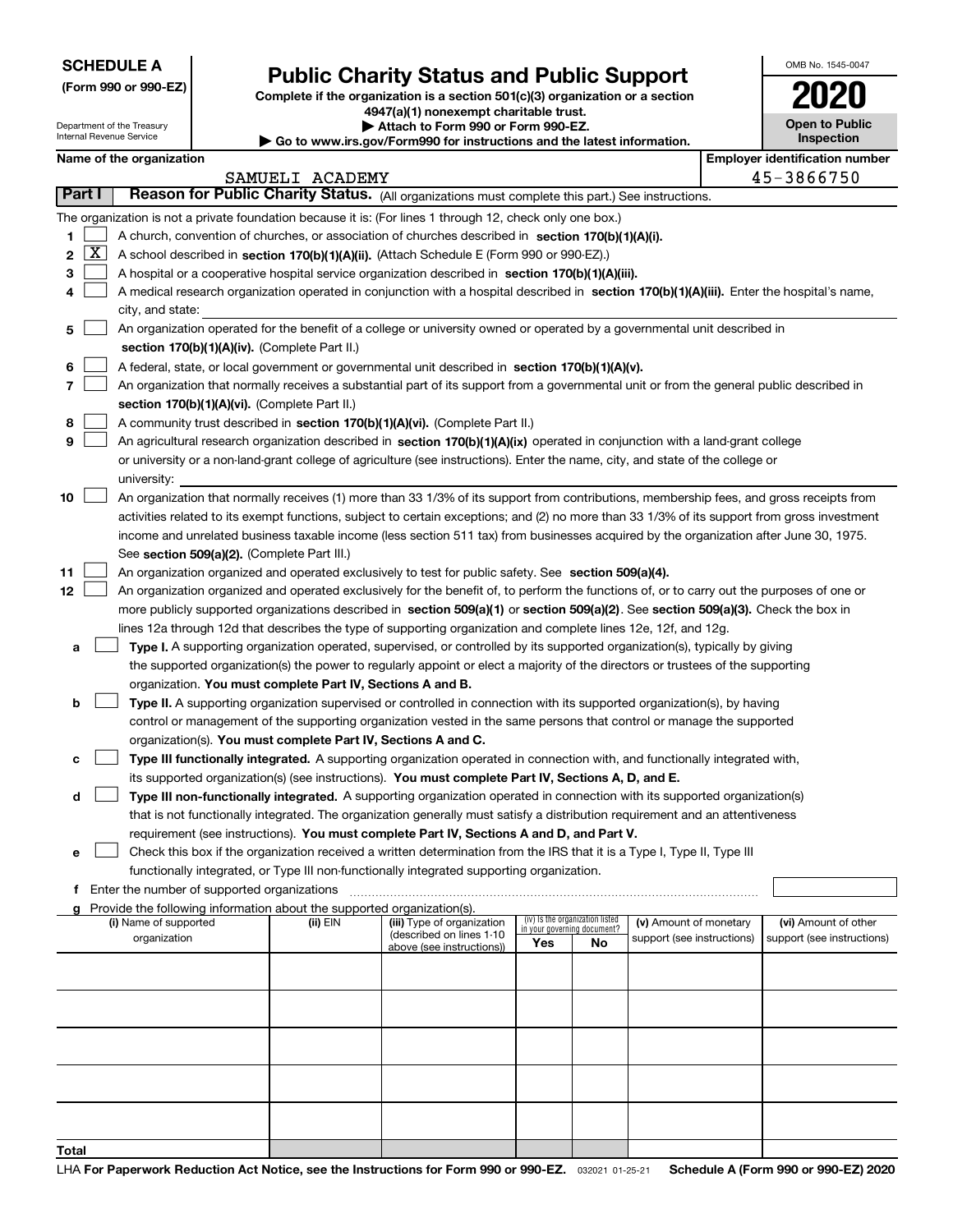#### Schedule A (Form 990 or 990-EZ) 2020 Page SAMUELI ACADEMY 45-3866750

|  |  |  |  |  |  |  |  |  | 45-3866750 <sub>Page 2</sub> |
|--|--|--|--|--|--|--|--|--|------------------------------|
|--|--|--|--|--|--|--|--|--|------------------------------|

**Part II Support Schedule for Organizations Described in Sections 170(b)(1)(A)(iv) and 170(b)(1)(A)(vi)**

(Complete only if you checked the box on line 5, 7, or 8 of Part I or if the organization failed to qualify under Part III. If the organization fails to qualify under the tests listed below, please complete Part III.)

|     | <b>Section A. Public Support</b>                                                                                                                                                                                                                       |          |          |            |            |          |           |  |  |  |  |  |
|-----|--------------------------------------------------------------------------------------------------------------------------------------------------------------------------------------------------------------------------------------------------------|----------|----------|------------|------------|----------|-----------|--|--|--|--|--|
|     | Calendar year (or fiscal year beginning in) $\blacktriangleright$                                                                                                                                                                                      | (a) 2016 | (b) 2017 | $(c)$ 2018 | $(d)$ 2019 | (e) 2020 | (f) Total |  |  |  |  |  |
|     | <b>1</b> Gifts, grants, contributions, and                                                                                                                                                                                                             |          |          |            |            |          |           |  |  |  |  |  |
|     | membership fees received. (Do not                                                                                                                                                                                                                      |          |          |            |            |          |           |  |  |  |  |  |
|     | include any "unusual grants.")                                                                                                                                                                                                                         |          |          |            |            |          |           |  |  |  |  |  |
|     | 2 Tax revenues levied for the organ-                                                                                                                                                                                                                   |          |          |            |            |          |           |  |  |  |  |  |
|     | ization's benefit and either paid to                                                                                                                                                                                                                   |          |          |            |            |          |           |  |  |  |  |  |
|     | or expended on its behalf                                                                                                                                                                                                                              |          |          |            |            |          |           |  |  |  |  |  |
|     | 3 The value of services or facilities                                                                                                                                                                                                                  |          |          |            |            |          |           |  |  |  |  |  |
|     | furnished by a governmental unit to                                                                                                                                                                                                                    |          |          |            |            |          |           |  |  |  |  |  |
|     | the organization without charge                                                                                                                                                                                                                        |          |          |            |            |          |           |  |  |  |  |  |
|     | 4 Total. Add lines 1 through 3                                                                                                                                                                                                                         |          |          |            |            |          |           |  |  |  |  |  |
| 5.  | The portion of total contributions                                                                                                                                                                                                                     |          |          |            |            |          |           |  |  |  |  |  |
|     | by each person (other than a                                                                                                                                                                                                                           |          |          |            |            |          |           |  |  |  |  |  |
|     | governmental unit or publicly                                                                                                                                                                                                                          |          |          |            |            |          |           |  |  |  |  |  |
|     | supported organization) included                                                                                                                                                                                                                       |          |          |            |            |          |           |  |  |  |  |  |
|     | on line 1 that exceeds 2% of the                                                                                                                                                                                                                       |          |          |            |            |          |           |  |  |  |  |  |
|     | amount shown on line 11,                                                                                                                                                                                                                               |          |          |            |            |          |           |  |  |  |  |  |
|     | column (f)                                                                                                                                                                                                                                             |          |          |            |            |          |           |  |  |  |  |  |
|     | 6 Public support. Subtract line 5 from line 4.                                                                                                                                                                                                         |          |          |            |            |          |           |  |  |  |  |  |
|     | <b>Section B. Total Support</b>                                                                                                                                                                                                                        |          |          |            |            |          |           |  |  |  |  |  |
|     | Calendar year (or fiscal year beginning in)                                                                                                                                                                                                            | (a) 2016 | (b) 2017 | $(c)$ 2018 | $(d)$ 2019 | (e) 2020 | (f) Total |  |  |  |  |  |
|     | 7 Amounts from line 4                                                                                                                                                                                                                                  |          |          |            |            |          |           |  |  |  |  |  |
|     | 8 Gross income from interest,                                                                                                                                                                                                                          |          |          |            |            |          |           |  |  |  |  |  |
|     | dividends, payments received on                                                                                                                                                                                                                        |          |          |            |            |          |           |  |  |  |  |  |
|     | securities loans, rents, royalties,                                                                                                                                                                                                                    |          |          |            |            |          |           |  |  |  |  |  |
|     | and income from similar sources                                                                                                                                                                                                                        |          |          |            |            |          |           |  |  |  |  |  |
| 9   | Net income from unrelated business                                                                                                                                                                                                                     |          |          |            |            |          |           |  |  |  |  |  |
|     | activities, whether or not the                                                                                                                                                                                                                         |          |          |            |            |          |           |  |  |  |  |  |
|     | business is regularly carried on                                                                                                                                                                                                                       |          |          |            |            |          |           |  |  |  |  |  |
|     | <b>10</b> Other income. Do not include gain                                                                                                                                                                                                            |          |          |            |            |          |           |  |  |  |  |  |
|     | or loss from the sale of capital                                                                                                                                                                                                                       |          |          |            |            |          |           |  |  |  |  |  |
|     | assets (Explain in Part VI.)                                                                                                                                                                                                                           |          |          |            |            |          |           |  |  |  |  |  |
|     | <b>11 Total support.</b> Add lines 7 through 10                                                                                                                                                                                                        |          |          |            |            |          |           |  |  |  |  |  |
|     | <b>12</b> Gross receipts from related activities, etc. (see instructions)                                                                                                                                                                              |          |          |            |            | 12       |           |  |  |  |  |  |
|     | 13 First 5 years. If the Form 990 is for the organization's first, second, third, fourth, or fifth tax year as a section 501(c)(3)                                                                                                                     |          |          |            |            |          |           |  |  |  |  |  |
|     | organization, check this box and stop here manufactured and the content of the state of the state of the content of the content of the content of the content of the content of the content of the content of the content of t                         |          |          |            |            |          |           |  |  |  |  |  |
|     | <b>Section C. Computation of Public Support Percentage</b>                                                                                                                                                                                             |          |          |            |            |          |           |  |  |  |  |  |
|     | 14 Public support percentage for 2020 (line 6, column (f), divided by line 11, column (f) <i>mummumumum</i>                                                                                                                                            |          |          |            |            | 14       | %         |  |  |  |  |  |
|     |                                                                                                                                                                                                                                                        |          |          |            |            | 15       | %         |  |  |  |  |  |
|     |                                                                                                                                                                                                                                                        |          |          |            |            |          |           |  |  |  |  |  |
|     | 16a 33 1/3% support test - 2020. If the organization did not check the box on line 13, and line 14 is 33 1/3% or more, check this box and<br>$\mathcal{L}^{\mathcal{L}}$<br>stop here. The organization qualifies as a publicly supported organization |          |          |            |            |          |           |  |  |  |  |  |
|     | b 33 1/3% support test - 2019. If the organization did not check a box on line 13 or 16a, and line 15 is 33 1/3% or more, check this box                                                                                                               |          |          |            |            |          |           |  |  |  |  |  |
|     | and stop here. The organization qualifies as a publicly supported organization                                                                                                                                                                         |          |          |            |            |          |           |  |  |  |  |  |
|     | 17a 10% -facts-and-circumstances test - 2020. If the organization did not check a box on line 13, 16a, or 16b, and line 14 is 10% or more,                                                                                                             |          |          |            |            |          |           |  |  |  |  |  |
|     | and if the organization meets the facts-and-circumstances test, check this box and stop here. Explain in Part VI how the organization                                                                                                                  |          |          |            |            |          |           |  |  |  |  |  |
|     | meets the facts-and-circumstances test. The organization qualifies as a publicly supported organization                                                                                                                                                |          |          |            |            |          |           |  |  |  |  |  |
|     | <b>b 10% -facts-and-circumstances test - 2019.</b> If the organization did not check a box on line 13, 16a, 16b, or 17a, and line 15 is 10% or                                                                                                         |          |          |            |            |          |           |  |  |  |  |  |
|     | more, and if the organization meets the facts-and-circumstances test, check this box and stop here. Explain in Part VI how the                                                                                                                         |          |          |            |            |          |           |  |  |  |  |  |
|     | organization meets the facts-and-circumstances test. The organization qualifies as a publicly supported organization                                                                                                                                   |          |          |            |            |          |           |  |  |  |  |  |
| 18. | Private foundation. If the organization did not check a box on line 13, 16a, 16b, 17a, or 17b, check this box and see instructions                                                                                                                     |          |          |            |            |          |           |  |  |  |  |  |
|     |                                                                                                                                                                                                                                                        |          |          |            |            |          |           |  |  |  |  |  |

**Schedule A (Form 990 or 990-EZ) 2020**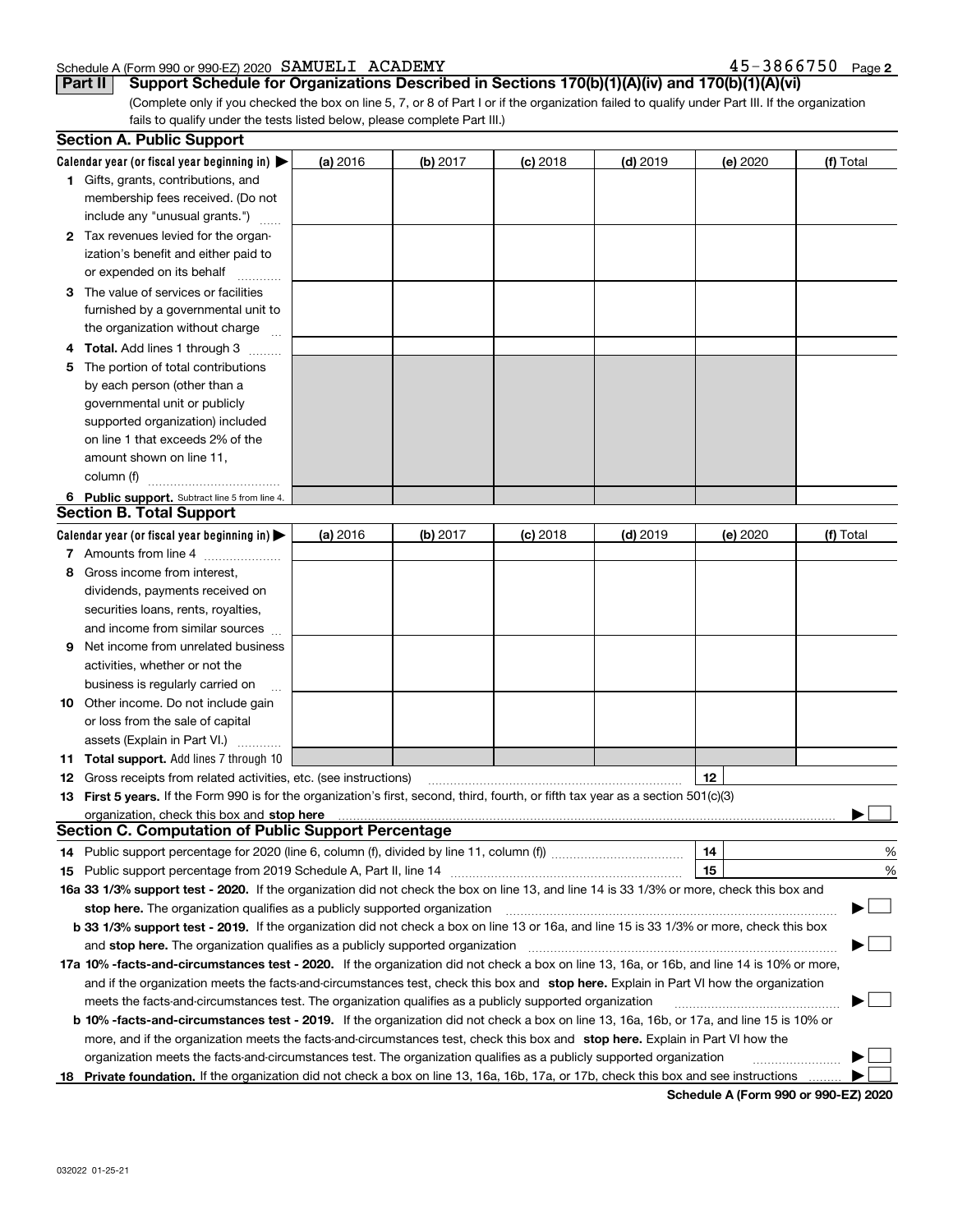#### Schedule A (Form 990 or 990-EZ) 2020 Page SAMUELI ACADEMY 45-3866750

#### **Part III** | Support Schedule for Organizations Described in Section 509(a)(2)

(Complete only if you checked the box on line 10 of Part I or if the organization failed to qualify under Part II. If the organization fails to qualify under the tests listed below, please complete Part II.)

|    | <b>Section A. Public Support</b>                                                                                                                                                                                               |          |          |            |            |          |             |
|----|--------------------------------------------------------------------------------------------------------------------------------------------------------------------------------------------------------------------------------|----------|----------|------------|------------|----------|-------------|
|    | Calendar year (or fiscal year beginning in) $\blacktriangleright$                                                                                                                                                              | (a) 2016 | (b) 2017 | $(c)$ 2018 | $(d)$ 2019 | (e) 2020 | (f) Total   |
|    | 1 Gifts, grants, contributions, and                                                                                                                                                                                            |          |          |            |            |          |             |
|    | membership fees received. (Do not                                                                                                                                                                                              |          |          |            |            |          |             |
|    | include any "unusual grants.")                                                                                                                                                                                                 |          |          |            |            |          |             |
|    | <b>2</b> Gross receipts from admissions,                                                                                                                                                                                       |          |          |            |            |          |             |
|    | merchandise sold or services per-                                                                                                                                                                                              |          |          |            |            |          |             |
|    | formed, or facilities furnished in                                                                                                                                                                                             |          |          |            |            |          |             |
|    | any activity that is related to the<br>organization's tax-exempt purpose                                                                                                                                                       |          |          |            |            |          |             |
|    | 3 Gross receipts from activities that                                                                                                                                                                                          |          |          |            |            |          |             |
|    | are not an unrelated trade or bus-                                                                                                                                                                                             |          |          |            |            |          |             |
|    | iness under section 513                                                                                                                                                                                                        |          |          |            |            |          |             |
|    |                                                                                                                                                                                                                                |          |          |            |            |          |             |
|    | 4 Tax revenues levied for the organ-                                                                                                                                                                                           |          |          |            |            |          |             |
|    | ization's benefit and either paid to                                                                                                                                                                                           |          |          |            |            |          |             |
|    | or expended on its behalf<br>.                                                                                                                                                                                                 |          |          |            |            |          |             |
|    | 5 The value of services or facilities                                                                                                                                                                                          |          |          |            |            |          |             |
|    | furnished by a governmental unit to                                                                                                                                                                                            |          |          |            |            |          |             |
|    | the organization without charge                                                                                                                                                                                                |          |          |            |            |          |             |
|    | <b>6 Total.</b> Add lines 1 through 5                                                                                                                                                                                          |          |          |            |            |          |             |
|    | 7a Amounts included on lines 1, 2, and                                                                                                                                                                                         |          |          |            |            |          |             |
|    | 3 received from disqualified persons                                                                                                                                                                                           |          |          |            |            |          |             |
|    | <b>b</b> Amounts included on lines 2 and 3 received                                                                                                                                                                            |          |          |            |            |          |             |
|    | from other than disqualified persons that<br>exceed the greater of \$5,000 or 1% of the                                                                                                                                        |          |          |            |            |          |             |
|    | amount on line 13 for the year                                                                                                                                                                                                 |          |          |            |            |          |             |
|    | c Add lines 7a and 7b                                                                                                                                                                                                          |          |          |            |            |          |             |
|    | 8 Public support. (Subtract line 7c from line 6.)                                                                                                                                                                              |          |          |            |            |          |             |
|    | <b>Section B. Total Support</b>                                                                                                                                                                                                |          |          |            |            |          |             |
|    | Calendar year (or fiscal year beginning in) $\blacktriangleright$                                                                                                                                                              | (a) 2016 | (b) 2017 | $(c)$ 2018 | $(d)$ 2019 | (e) 2020 | (f) Total   |
|    | 9 Amounts from line 6                                                                                                                                                                                                          |          |          |            |            |          |             |
|    | <b>10a</b> Gross income from interest,                                                                                                                                                                                         |          |          |            |            |          |             |
|    | dividends, payments received on                                                                                                                                                                                                |          |          |            |            |          |             |
|    | securities loans, rents, royalties,<br>and income from similar sources                                                                                                                                                         |          |          |            |            |          |             |
|    | <b>b</b> Unrelated business taxable income                                                                                                                                                                                     |          |          |            |            |          |             |
|    | (less section 511 taxes) from businesses                                                                                                                                                                                       |          |          |            |            |          |             |
|    | acquired after June 30, 1975                                                                                                                                                                                                   |          |          |            |            |          |             |
|    |                                                                                                                                                                                                                                |          |          |            |            |          |             |
|    | c Add lines 10a and 10b<br>11 Net income from unrelated business                                                                                                                                                               |          |          |            |            |          |             |
|    | activities not included in line 10b,                                                                                                                                                                                           |          |          |            |            |          |             |
|    | whether or not the business is                                                                                                                                                                                                 |          |          |            |            |          |             |
|    | regularly carried on                                                                                                                                                                                                           |          |          |            |            |          |             |
|    | <b>12</b> Other income. Do not include gain<br>or loss from the sale of capital                                                                                                                                                |          |          |            |            |          |             |
|    | assets (Explain in Part VI.)                                                                                                                                                                                                   |          |          |            |            |          |             |
|    | 13 Total support. (Add lines 9, 10c, 11, and 12.)                                                                                                                                                                              |          |          |            |            |          |             |
|    | 14 First 5 years. If the Form 990 is for the organization's first, second, third, fourth, or fifth tax year as a section 501(c)(3) organization,                                                                               |          |          |            |            |          |             |
|    | check this box and stop here measurements and contain the state of the state of the state of the state of the state of the state of the state of the state of the state of the state of the state of the state of the state of |          |          |            |            |          |             |
|    | <b>Section C. Computation of Public Support Percentage</b>                                                                                                                                                                     |          |          |            |            |          |             |
|    |                                                                                                                                                                                                                                |          |          |            |            | 15       | %           |
| 16 | Public support percentage from 2019 Schedule A, Part III, line 15                                                                                                                                                              |          |          |            |            | 16       | %           |
|    | <b>Section D. Computation of Investment Income Percentage</b>                                                                                                                                                                  |          |          |            |            |          |             |
|    | 17 Investment income percentage for 2020 (line 10c, column (f), divided by line 13, column (f))                                                                                                                                |          |          |            |            | 17       | %           |
|    | 18 Investment income percentage from 2019 Schedule A, Part III, line 17                                                                                                                                                        |          |          |            |            | 18       | %           |
|    | 19a 33 1/3% support tests - 2020. If the organization did not check the box on line 14, and line 15 is more than 33 1/3%, and line 17 is not                                                                                   |          |          |            |            |          |             |
|    | more than 33 1/3%, check this box and stop here. The organization qualifies as a publicly supported organization                                                                                                               |          |          |            |            |          | $\sim$<br>▶ |
|    | b 33 1/3% support tests - 2019. If the organization did not check a box on line 14 or line 19a, and line 16 is more than 33 1/3%, and                                                                                          |          |          |            |            |          |             |
|    | line 18 is not more than 33 1/3%, check this box and stop here. The organization qualifies as a publicly supported organization                                                                                                |          |          |            |            |          |             |
| 20 |                                                                                                                                                                                                                                |          |          |            |            |          |             |

**Schedule A (Form 990 or 990-EZ) 2020**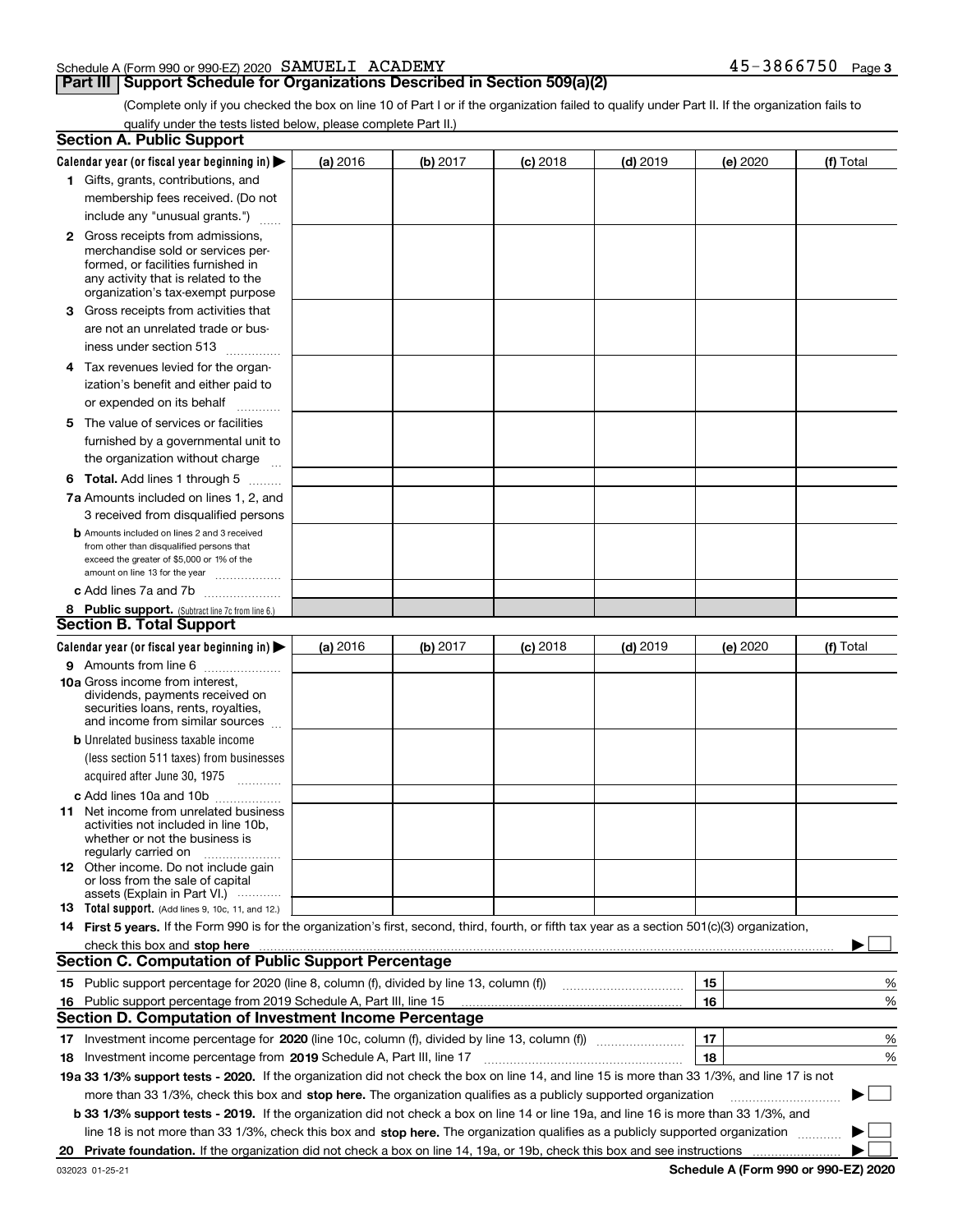**1**

**YesNo**

### **Part IV Supporting Organizations**

(Complete only if you checked a box in line 12 on Part I. If you checked box 12a, Part I, complete Sections A and B. If you checked box 12b, Part I, complete Sections A and C. If you checked box 12c, Part I, complete Sections A, D, and E. If you checked box 12d, Part I, complete Sections A and D, and complete Part V.)

#### **Section A. All Supporting Organizations**

- **1** Are all of the organization's supported organizations listed by name in the organization's governing documents? If "No," describe in **Part VI** how the supported organizations are designated. If designated by *class or purpose, describe the designation. If historic and continuing relationship, explain.*
- **2** Did the organization have any supported organization that does not have an IRS determination of status under section 509(a)(1) or (2)? If "Yes," explain in Part VI how the organization determined that the supported *organization was described in section 509(a)(1) or (2).*
- **3a** Did the organization have a supported organization described in section 501(c)(4), (5), or (6)? If "Yes," answer *lines 3b and 3c below.*
- **b** Did the organization confirm that each supported organization qualified under section 501(c)(4), (5), or (6) and satisfied the public support tests under section 509(a)(2)? If "Yes," describe in **Part VI** when and how the *organization made the determination.*
- **c**Did the organization ensure that all support to such organizations was used exclusively for section 170(c)(2)(B) purposes? If "Yes," explain in **Part VI** what controls the organization put in place to ensure such use.
- **4a***If* Was any supported organization not organized in the United States ("foreign supported organization")? *"Yes," and if you checked box 12a or 12b in Part I, answer lines 4b and 4c below.*
- **b** Did the organization have ultimate control and discretion in deciding whether to make grants to the foreign supported organization? If "Yes," describe in **Part VI** how the organization had such control and discretion *despite being controlled or supervised by or in connection with its supported organizations.*
- **c** Did the organization support any foreign supported organization that does not have an IRS determination under sections 501(c)(3) and 509(a)(1) or (2)? If "Yes," explain in **Part VI** what controls the organization used *to ensure that all support to the foreign supported organization was used exclusively for section 170(c)(2)(B) purposes.*
- **5a***If "Yes,"* Did the organization add, substitute, or remove any supported organizations during the tax year? answer lines 5b and 5c below (if applicable). Also, provide detail in **Part VI,** including (i) the names and EIN *numbers of the supported organizations added, substituted, or removed; (ii) the reasons for each such action; (iii) the authority under the organization's organizing document authorizing such action; and (iv) how the action was accomplished (such as by amendment to the organizing document).*
- **b** Type I or Type II only. Was any added or substituted supported organization part of a class already designated in the organization's organizing document?
- **cSubstitutions only.**  Was the substitution the result of an event beyond the organization's control?
- **6** Did the organization provide support (whether in the form of grants or the provision of services or facilities) to **Part VI.** *If "Yes," provide detail in* support or benefit one or more of the filing organization's supported organizations? anyone other than (i) its supported organizations, (ii) individuals that are part of the charitable class benefited by one or more of its supported organizations, or (iii) other supporting organizations that also
- **7**Did the organization provide a grant, loan, compensation, or other similar payment to a substantial contributor *If "Yes," complete Part I of Schedule L (Form 990 or 990-EZ).* regard to a substantial contributor? (as defined in section 4958(c)(3)(C)), a family member of a substantial contributor, or a 35% controlled entity with
- **8** Did the organization make a loan to a disqualified person (as defined in section 4958) not described in line 7? *If "Yes," complete Part I of Schedule L (Form 990 or 990-EZ).*
- **9a** Was the organization controlled directly or indirectly at any time during the tax year by one or more in section 509(a)(1) or (2))? If "Yes," *provide detail in* <code>Part VI.</code> disqualified persons, as defined in section 4946 (other than foundation managers and organizations described
- **b** Did one or more disqualified persons (as defined in line 9a) hold a controlling interest in any entity in which the supporting organization had an interest? If "Yes," provide detail in P**art VI**.
- **c**Did a disqualified person (as defined in line 9a) have an ownership interest in, or derive any personal benefit from, assets in which the supporting organization also had an interest? If "Yes," provide detail in P**art VI.**
- **10a** Was the organization subject to the excess business holdings rules of section 4943 because of section supporting organizations)? If "Yes," answer line 10b below. 4943(f) (regarding certain Type II supporting organizations, and all Type III non-functionally integrated
- **b** Did the organization have any excess business holdings in the tax year? (Use Schedule C, Form 4720, to *determine whether the organization had excess business holdings.)*

**10b**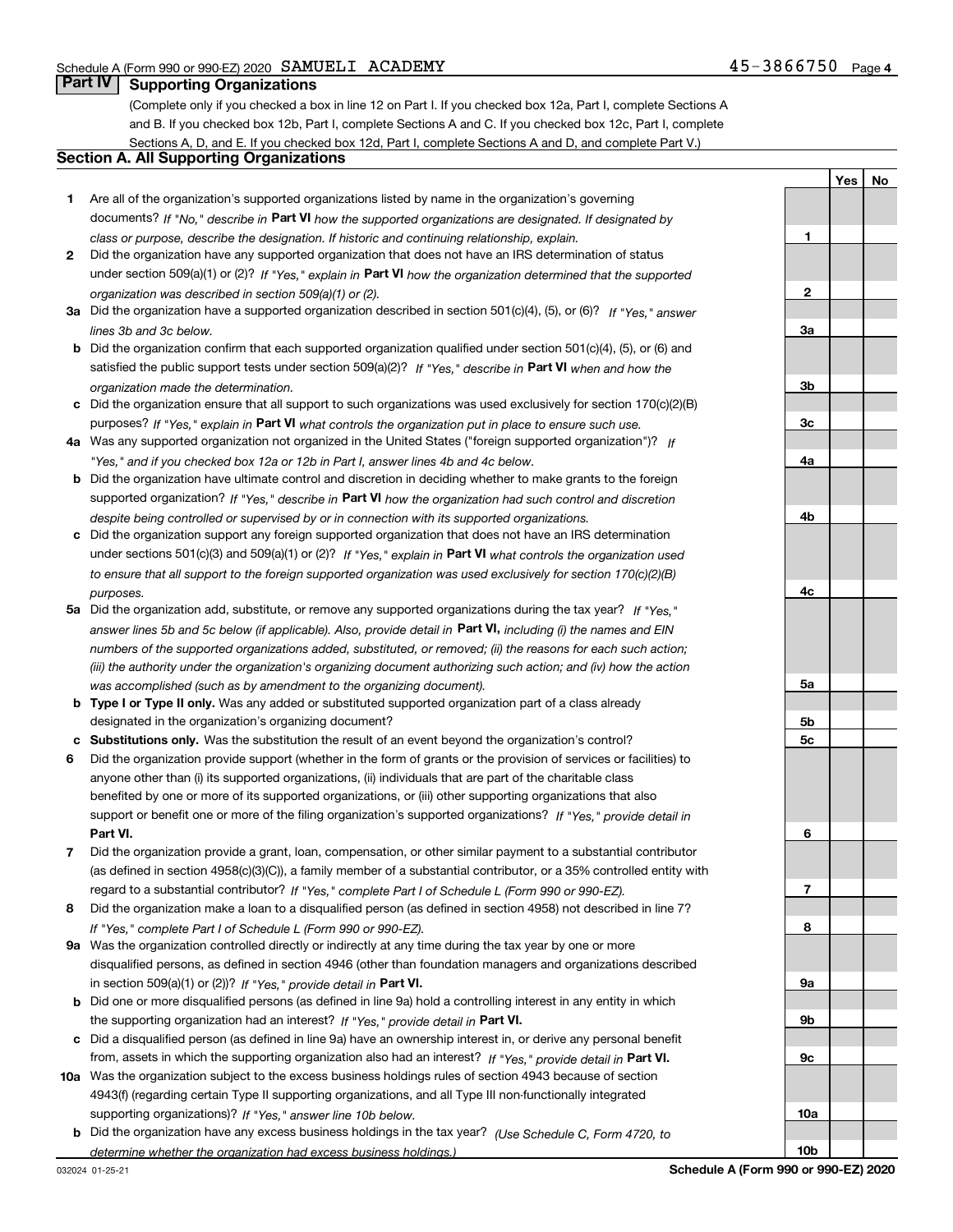|             | Part IV | Supporting Organizations <sub>(continued)</sub>                                                                                                                                                                                                                                                                                                                                                                                                                                                                                                                                                                                                      |                 |     |    |
|-------------|---------|------------------------------------------------------------------------------------------------------------------------------------------------------------------------------------------------------------------------------------------------------------------------------------------------------------------------------------------------------------------------------------------------------------------------------------------------------------------------------------------------------------------------------------------------------------------------------------------------------------------------------------------------------|-----------------|-----|----|
|             |         |                                                                                                                                                                                                                                                                                                                                                                                                                                                                                                                                                                                                                                                      |                 | Yes | No |
| 11          |         | Has the organization accepted a gift or contribution from any of the following persons?                                                                                                                                                                                                                                                                                                                                                                                                                                                                                                                                                              |                 |     |    |
|             |         | a A person who directly or indirectly controls, either alone or together with persons described in lines 11b and                                                                                                                                                                                                                                                                                                                                                                                                                                                                                                                                     |                 |     |    |
|             |         | 11c below, the governing body of a supported organization?                                                                                                                                                                                                                                                                                                                                                                                                                                                                                                                                                                                           | 11a             |     |    |
|             |         | <b>b</b> A family member of a person described in line 11a above?                                                                                                                                                                                                                                                                                                                                                                                                                                                                                                                                                                                    | 11 <sub>b</sub> |     |    |
|             |         | c A 35% controlled entity of a person described in line 11a or 11b above? If "Yes" to line 11a, 11b, or 11c, provide                                                                                                                                                                                                                                                                                                                                                                                                                                                                                                                                 |                 |     |    |
|             |         | detail in Part VI.                                                                                                                                                                                                                                                                                                                                                                                                                                                                                                                                                                                                                                   | 11c             |     |    |
|             |         | <b>Section B. Type I Supporting Organizations</b>                                                                                                                                                                                                                                                                                                                                                                                                                                                                                                                                                                                                    |                 |     |    |
|             |         |                                                                                                                                                                                                                                                                                                                                                                                                                                                                                                                                                                                                                                                      |                 | Yes | No |
| 1           |         | Did the governing body, members of the governing body, officers acting in their official capacity, or membership of one or<br>more supported organizations have the power to regularly appoint or elect at least a majority of the organization's officers,<br>directors, or trustees at all times during the tax year? If "No," describe in Part VI how the supported organization(s)<br>effectively operated, supervised, or controlled the organization's activities. If the organization had more than one supported<br>organization, describe how the powers to appoint and/or remove officers, directors, or trustees were allocated among the |                 |     |    |
|             |         | supported organizations and what conditions or restrictions, if any, applied to such powers during the tax year.                                                                                                                                                                                                                                                                                                                                                                                                                                                                                                                                     | 1               |     |    |
| 2           |         | Did the organization operate for the benefit of any supported organization other than the supported                                                                                                                                                                                                                                                                                                                                                                                                                                                                                                                                                  |                 |     |    |
|             |         | organization(s) that operated, supervised, or controlled the supporting organization? If "Yes," explain in                                                                                                                                                                                                                                                                                                                                                                                                                                                                                                                                           |                 |     |    |
|             |         | Part VI how providing such benefit carried out the purposes of the supported organization(s) that operated,                                                                                                                                                                                                                                                                                                                                                                                                                                                                                                                                          |                 |     |    |
|             |         | supervised, or controlled the supporting organization.                                                                                                                                                                                                                                                                                                                                                                                                                                                                                                                                                                                               | $\overline{2}$  |     |    |
|             |         | Section C. Type II Supporting Organizations                                                                                                                                                                                                                                                                                                                                                                                                                                                                                                                                                                                                          |                 |     |    |
|             |         |                                                                                                                                                                                                                                                                                                                                                                                                                                                                                                                                                                                                                                                      |                 | Yes | No |
| 1.          |         | Were a majority of the organization's directors or trustees during the tax year also a majority of the directors                                                                                                                                                                                                                                                                                                                                                                                                                                                                                                                                     |                 |     |    |
|             |         | or trustees of each of the organization's supported organization(s)? If "No," describe in Part VI how control                                                                                                                                                                                                                                                                                                                                                                                                                                                                                                                                        |                 |     |    |
|             |         | or management of the supporting organization was vested in the same persons that controlled or managed                                                                                                                                                                                                                                                                                                                                                                                                                                                                                                                                               |                 |     |    |
|             |         | the supported organization(s).                                                                                                                                                                                                                                                                                                                                                                                                                                                                                                                                                                                                                       | 1               |     |    |
|             |         | Section D. All Type III Supporting Organizations                                                                                                                                                                                                                                                                                                                                                                                                                                                                                                                                                                                                     |                 |     |    |
|             |         |                                                                                                                                                                                                                                                                                                                                                                                                                                                                                                                                                                                                                                                      |                 | Yes | No |
| 1.          |         | Did the organization provide to each of its supported organizations, by the last day of the fifth month of the<br>organization's tax year, (i) a written notice describing the type and amount of support provided during the prior tax<br>year, (ii) a copy of the Form 990 that was most recently filed as of the date of notification, and (iii) copies of the<br>organization's governing documents in effect on the date of notification, to the extent not previously provided?                                                                                                                                                                | 1               |     |    |
| 2           |         | Were any of the organization's officers, directors, or trustees either (i) appointed or elected by the supported                                                                                                                                                                                                                                                                                                                                                                                                                                                                                                                                     |                 |     |    |
|             |         | organization(s) or (ii) serving on the governing body of a supported organization? If "No," explain in Part VI how                                                                                                                                                                                                                                                                                                                                                                                                                                                                                                                                   |                 |     |    |
| 3           |         | the organization maintained a close and continuous working relationship with the supported organization(s).<br>By reason of the relationship described in line 2, above, did the organization's supported organizations have a                                                                                                                                                                                                                                                                                                                                                                                                                       | 2               |     |    |
|             |         | significant voice in the organization's investment policies and in directing the use of the organization's                                                                                                                                                                                                                                                                                                                                                                                                                                                                                                                                           |                 |     |    |
|             |         | income or assets at all times during the tax year? If "Yes," describe in Part VI the role the organization's                                                                                                                                                                                                                                                                                                                                                                                                                                                                                                                                         |                 |     |    |
|             |         | supported organizations played in this regard.                                                                                                                                                                                                                                                                                                                                                                                                                                                                                                                                                                                                       |                 |     |    |
|             |         | Section E. Type III Functionally Integrated Supporting Organizations                                                                                                                                                                                                                                                                                                                                                                                                                                                                                                                                                                                 |                 |     |    |
| 1<br>a<br>b |         | Check the box next to the method that the organization used to satisfy the Integral Part Test during the year (see instructions).<br>The organization satisfied the Activities Test. Complete line 2 below.<br>The organization is the parent of each of its supported organizations. Complete line 3 below.                                                                                                                                                                                                                                                                                                                                         |                 |     |    |
| c           |         | The organization supported a governmental entity. Describe in Part VI how you supported a governmental entity (see instructions).<br>Activities Test. Answer lines 2a and 2b below.                                                                                                                                                                                                                                                                                                                                                                                                                                                                  |                 |     |    |
| 2           |         |                                                                                                                                                                                                                                                                                                                                                                                                                                                                                                                                                                                                                                                      |                 | Yes | No |
| а           |         | Did substantially all of the organization's activities during the tax year directly further the exempt purposes of                                                                                                                                                                                                                                                                                                                                                                                                                                                                                                                                   |                 |     |    |

the supported organization(s) to which the organization was responsive? If "Yes," then in **Part VI identify those supported organizations and explain**  *how these activities directly furthered their exempt purposes, how the organization was responsive to those supported organizations, and how the organization determined that these activities constituted substantially all of its activities.*

- **b** Did the activities described in line 2a, above, constitute activities that, but for the organization's involvement, **Part VI**  *the reasons for the organization's position that its supported organization(s) would have engaged in* one or more of the organization's supported organization(s) would have been engaged in? If "Yes," e*xplain in these activities but for the organization's involvement.*
- **3** Parent of Supported Organizations. Answer lines 3a and 3b below.

**a** Did the organization have the power to regularly appoint or elect a majority of the officers, directors, or trustees of each of the supported organizations? If "Yes" or "No" provide details in **Part VI.** 

**b** Did the organization exercise a substantial degree of direction over the policies, programs, and activities of each of its supported organizations? If "Yes," describe in Part VI the role played by the organization in this regard.

**2a**

**2b**

**3a**

**3b**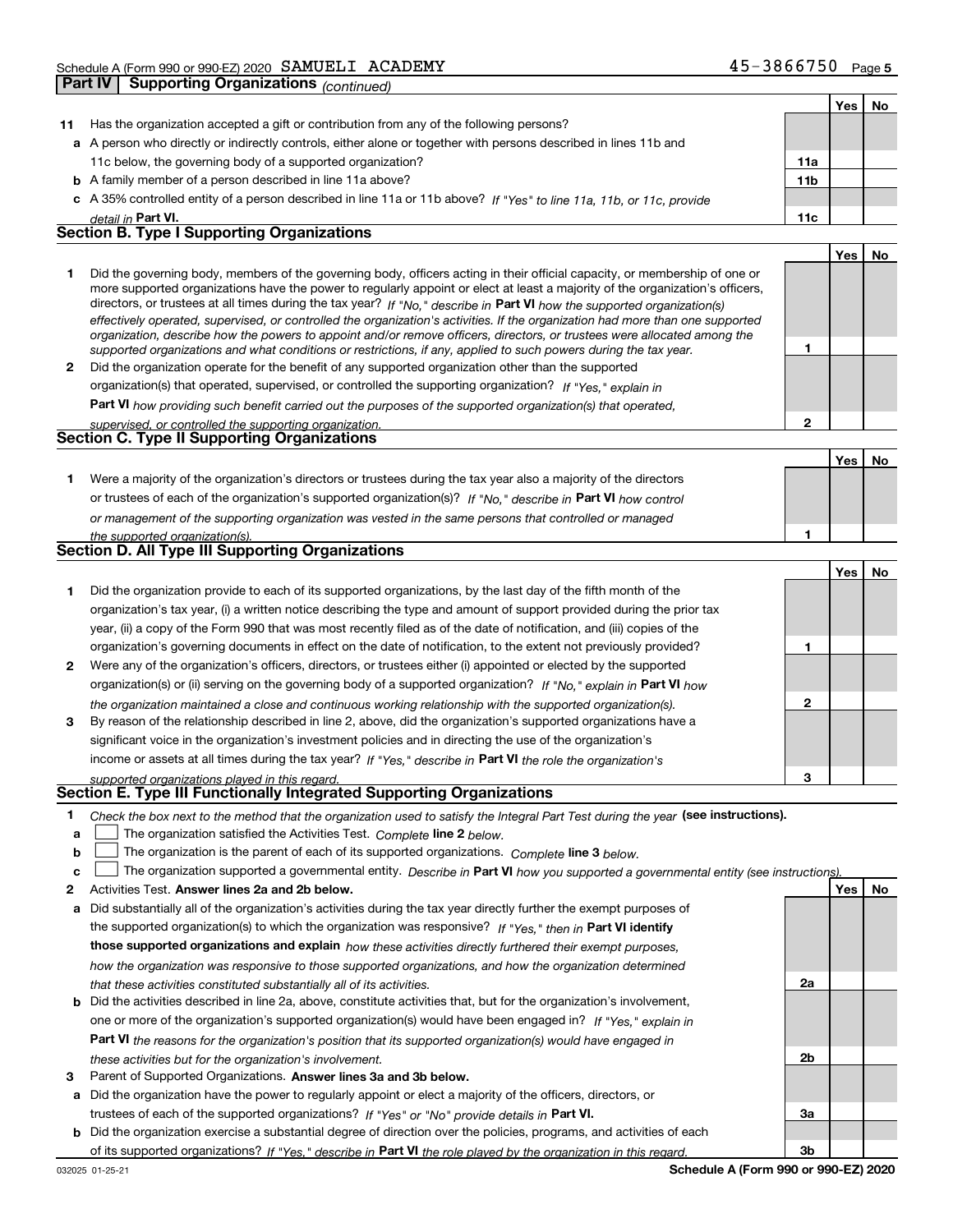| Schedule A (Form 990 or 990-EZ) 2020 SAMUELI ACADEMY | 45-3866750 | Page 6 |
|------------------------------------------------------|------------|--------|
|------------------------------------------------------|------------|--------|

**1**1 Check here if the organization satisfied the Integral Part Test as a qualifying trust on Nov. 20, 1970 (explain in Part VI). See instructions. **Part V Type III Non-Functionally Integrated 509(a)(3) Supporting Organizations** 

All other Type III non-functionally integrated supporting organizations must complete Sections A through E.

| Section A - Adjusted Net Income |                                                                             |                | (A) Prior Year | (B) Current Year<br>(optional) |  |
|---------------------------------|-----------------------------------------------------------------------------|----------------|----------------|--------------------------------|--|
| 1                               | Net short-term capital gain                                                 | 1.             |                |                                |  |
| $\mathbf{2}$                    | Recoveries of prior-year distributions                                      | $\mathbf{2}$   |                |                                |  |
| 3                               | Other gross income (see instructions)                                       | 3              |                |                                |  |
| 4                               | Add lines 1 through 3.                                                      | 4              |                |                                |  |
| 5                               | Depreciation and depletion                                                  | 5              |                |                                |  |
| 6                               | Portion of operating expenses paid or incurred for production or            |                |                |                                |  |
|                                 | collection of gross income or for management, conservation, or              |                |                |                                |  |
|                                 | maintenance of property held for production of income (see instructions)    | 6              |                |                                |  |
| 7                               | Other expenses (see instructions)                                           | $\overline{7}$ |                |                                |  |
| 8                               | Adjusted Net Income (subtract lines 5, 6, and 7 from line 4)                | 8              |                |                                |  |
|                                 | <b>Section B - Minimum Asset Amount</b>                                     |                | (A) Prior Year | (B) Current Year<br>(optional) |  |
| 1                               | Aggregate fair market value of all non-exempt-use assets (see               |                |                |                                |  |
|                                 | instructions for short tax year or assets held for part of year):           |                |                |                                |  |
|                                 | <b>a</b> Average monthly value of securities                                | 1a             |                |                                |  |
|                                 | <b>b</b> Average monthly cash balances                                      | 1b             |                |                                |  |
|                                 | c Fair market value of other non-exempt-use assets                          | 1c             |                |                                |  |
|                                 | <b>d</b> Total (add lines 1a, 1b, and 1c)                                   | 1 <sub>d</sub> |                |                                |  |
|                                 | e Discount claimed for blockage or other factors                            |                |                |                                |  |
|                                 | (explain in detail in Part VI):                                             |                |                |                                |  |
| 2                               | Acquisition indebtedness applicable to non-exempt-use assets                | $\mathbf{2}$   |                |                                |  |
| 3                               | Subtract line 2 from line 1d.                                               | 3              |                |                                |  |
| 4                               | Cash deemed held for exempt use. Enter 0.015 of line 3 (for greater amount, |                |                |                                |  |
|                                 | see instructions).                                                          | 4              |                |                                |  |
| 5                               | Net value of non-exempt-use assets (subtract line 4 from line 3)            | 5              |                |                                |  |
| 6                               | Multiply line 5 by 0.035.                                                   | 6              |                |                                |  |
| 7                               | Recoveries of prior-year distributions                                      | $\overline{7}$ |                |                                |  |
| 8                               | Minimum Asset Amount (add line 7 to line 6)                                 | 8              |                |                                |  |
|                                 | <b>Section C - Distributable Amount</b>                                     |                |                | <b>Current Year</b>            |  |
| 1                               | Adjusted net income for prior year (from Section A, line 8, column A)       | 1              |                |                                |  |
| 2                               | Enter 0.85 of line 1.                                                       | $\mathbf{2}$   |                |                                |  |
| з                               | Minimum asset amount for prior year (from Section B, line 8, column A)      | 3              |                |                                |  |
| 4                               | Enter greater of line 2 or line 3.                                          | 4              |                |                                |  |
| 5                               | Income tax imposed in prior year                                            | 5              |                |                                |  |
| 6                               | <b>Distributable Amount.</b> Subtract line 5 from line 4, unless subject to |                |                |                                |  |
|                                 | emergency temporary reduction (see instructions).                           | 6              |                |                                |  |

**7**Check here if the current year is the organization's first as a non-functionally integrated Type III supporting organization (see instructions).

**Schedule A (Form 990 or 990-EZ) 2020**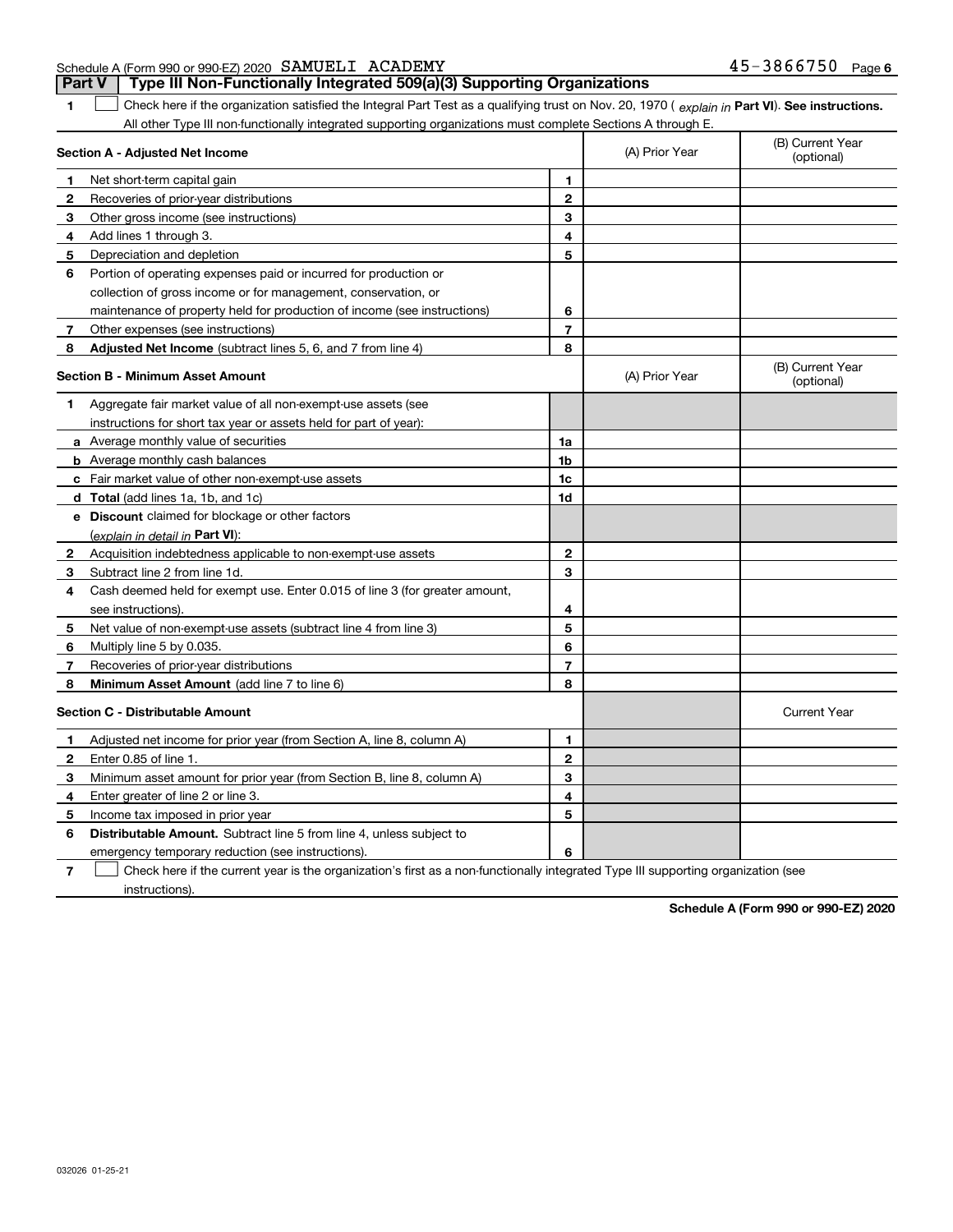| Schedule A (Form 990 or 990-EZ) 2020 SAMUELI ACADEMY |  | 45-3866750 | Page, |
|------------------------------------------------------|--|------------|-------|
|                                                      |  |            |       |

|    | Type III Non-Functionally Integrated 509(a)(3) Supporting Organizations<br><b>Part V</b><br>(continued) |                                    |                                               |    |                                                  |  |  |
|----|---------------------------------------------------------------------------------------------------------|------------------------------------|-----------------------------------------------|----|--------------------------------------------------|--|--|
|    | <b>Section D - Distributions</b>                                                                        |                                    |                                               |    | <b>Current Year</b>                              |  |  |
| 1  | Amounts paid to supported organizations to accomplish exempt purposes                                   |                                    | 1                                             |    |                                                  |  |  |
| 2  | Amounts paid to perform activity that directly furthers exempt purposes of supported                    |                                    |                                               |    |                                                  |  |  |
|    | organizations, in excess of income from activity                                                        |                                    | $\mathbf{2}$                                  |    |                                                  |  |  |
| 3  | Administrative expenses paid to accomplish exempt purposes of supported organizations                   |                                    |                                               | 3  |                                                  |  |  |
| 4  | Amounts paid to acquire exempt-use assets                                                               |                                    |                                               | 4  |                                                  |  |  |
| 5  | Qualified set-aside amounts (prior IRS approval required - provide details in Part VI)                  |                                    |                                               | 5  |                                                  |  |  |
| 6  | Other distributions ( <i>describe in</i> Part VI). See instructions.                                    |                                    |                                               | 6  |                                                  |  |  |
| 7  | Total annual distributions. Add lines 1 through 6.                                                      |                                    |                                               | 7  |                                                  |  |  |
| 8  | Distributions to attentive supported organizations to which the organization is responsive              |                                    |                                               |    |                                                  |  |  |
|    | (provide details in Part VI). See instructions.                                                         |                                    |                                               | 8  |                                                  |  |  |
| 9  | Distributable amount for 2020 from Section C, line 6                                                    |                                    |                                               | 9  |                                                  |  |  |
| 10 | Line 8 amount divided by line 9 amount                                                                  |                                    |                                               | 10 |                                                  |  |  |
|    | <b>Section E - Distribution Allocations</b> (see instructions)                                          | (i)<br><b>Excess Distributions</b> | (ii)<br><b>Underdistributions</b><br>Pre-2020 |    | (iii)<br><b>Distributable</b><br>Amount for 2020 |  |  |
| 1  | Distributable amount for 2020 from Section C, line 6                                                    |                                    |                                               |    |                                                  |  |  |
| 2  | Underdistributions, if any, for years prior to 2020 (reason-                                            |                                    |                                               |    |                                                  |  |  |
|    | able cause required - explain in Part VI). See instructions.                                            |                                    |                                               |    |                                                  |  |  |
| 3  | Excess distributions carryover, if any, to 2020                                                         |                                    |                                               |    |                                                  |  |  |
|    | a From 2015                                                                                             |                                    |                                               |    |                                                  |  |  |
|    | <b>b</b> From 2016                                                                                      |                                    |                                               |    |                                                  |  |  |
|    | $c$ From 2017                                                                                           |                                    |                                               |    |                                                  |  |  |
|    | d From 2018                                                                                             |                                    |                                               |    |                                                  |  |  |
|    | e From 2019                                                                                             |                                    |                                               |    |                                                  |  |  |
|    | f Total of lines 3a through 3e                                                                          |                                    |                                               |    |                                                  |  |  |
|    | g Applied to underdistributions of prior years                                                          |                                    |                                               |    |                                                  |  |  |
|    | <b>h</b> Applied to 2020 distributable amount                                                           |                                    |                                               |    |                                                  |  |  |
|    | Carryover from 2015 not applied (see instructions)                                                      |                                    |                                               |    |                                                  |  |  |
|    | Remainder. Subtract lines 3g, 3h, and 3i from line 3f.                                                  |                                    |                                               |    |                                                  |  |  |
| 4  | Distributions for 2020 from Section D,                                                                  |                                    |                                               |    |                                                  |  |  |
|    | line $7:$                                                                                               |                                    |                                               |    |                                                  |  |  |
|    | a Applied to underdistributions of prior years                                                          |                                    |                                               |    |                                                  |  |  |
|    | <b>b</b> Applied to 2020 distributable amount                                                           |                                    |                                               |    |                                                  |  |  |
|    | c Remainder. Subtract lines 4a and 4b from line 4.                                                      |                                    |                                               |    |                                                  |  |  |
| 5. | Remaining underdistributions for years prior to 2020, if                                                |                                    |                                               |    |                                                  |  |  |
|    | any. Subtract lines 3g and 4a from line 2. For result greater                                           |                                    |                                               |    |                                                  |  |  |
|    | than zero, explain in Part VI. See instructions.                                                        |                                    |                                               |    |                                                  |  |  |
| 6  | Remaining underdistributions for 2020. Subtract lines 3h                                                |                                    |                                               |    |                                                  |  |  |
|    | and 4b from line 1. For result greater than zero, explain in                                            |                                    |                                               |    |                                                  |  |  |
|    | Part VI. See instructions.                                                                              |                                    |                                               |    |                                                  |  |  |
| 7  | Excess distributions carryover to 2021. Add lines 3j                                                    |                                    |                                               |    |                                                  |  |  |
|    | and 4c.                                                                                                 |                                    |                                               |    |                                                  |  |  |
| 8  | Breakdown of line 7:                                                                                    |                                    |                                               |    |                                                  |  |  |
|    | a Excess from 2016                                                                                      |                                    |                                               |    |                                                  |  |  |
|    | <b>b</b> Excess from 2017                                                                               |                                    |                                               |    |                                                  |  |  |
|    | c Excess from 2018                                                                                      |                                    |                                               |    |                                                  |  |  |
|    | d Excess from 2019                                                                                      |                                    |                                               |    |                                                  |  |  |
|    | e Excess from 2020                                                                                      |                                    |                                               |    |                                                  |  |  |

**Schedule A (Form 990 or 990-EZ) 2020**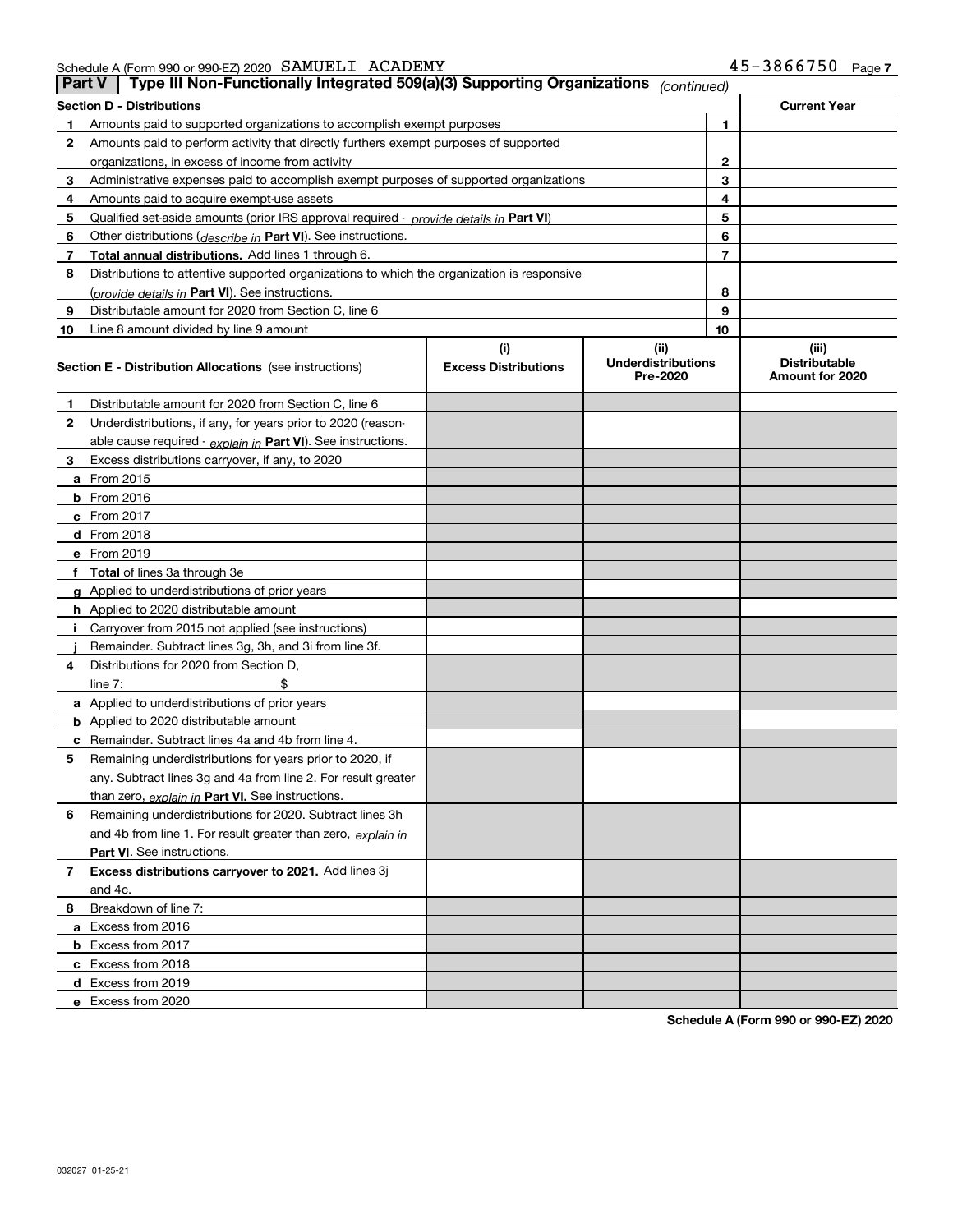#### Schedule A (Form 990 or 990-EZ) 2020 Page SAMUELI ACADEMY 45-3866750

| <b>Part VI</b> |                                                                                                                                                                                                                                                                                                                                                                                                                                   |
|----------------|-----------------------------------------------------------------------------------------------------------------------------------------------------------------------------------------------------------------------------------------------------------------------------------------------------------------------------------------------------------------------------------------------------------------------------------|
|                | Supplemental Information. Provide the explanations required by Part II, line 10; Part II, line 17a or 17b; Part III, line 12;<br>Part IV, Section A, lines 1, 2, 3b, 3c, 4b, 4c, 5a, 6, 9a, 9b, 9c, 11a, 11b, and 11c; Part IV, Section B, lines 1 and 2; Part IV, Section C,<br>line 1; Part IV, Section D, lines 2 and 3; Part IV, Section E, lines 1c, 2a, 2b, 3a, and 3b; Part V, line 1; Part V, Section B, line 1e; Part V, |
|                | Section D, lines 5, 6, and 8; and Part V, Section E, lines 2, 5, and 6. Also complete this part for any additional information.<br>(See instructions.)                                                                                                                                                                                                                                                                            |
|                |                                                                                                                                                                                                                                                                                                                                                                                                                                   |
|                |                                                                                                                                                                                                                                                                                                                                                                                                                                   |
|                |                                                                                                                                                                                                                                                                                                                                                                                                                                   |
|                |                                                                                                                                                                                                                                                                                                                                                                                                                                   |
|                |                                                                                                                                                                                                                                                                                                                                                                                                                                   |
|                |                                                                                                                                                                                                                                                                                                                                                                                                                                   |
|                |                                                                                                                                                                                                                                                                                                                                                                                                                                   |
|                |                                                                                                                                                                                                                                                                                                                                                                                                                                   |
|                |                                                                                                                                                                                                                                                                                                                                                                                                                                   |
|                |                                                                                                                                                                                                                                                                                                                                                                                                                                   |
|                |                                                                                                                                                                                                                                                                                                                                                                                                                                   |
|                |                                                                                                                                                                                                                                                                                                                                                                                                                                   |
|                |                                                                                                                                                                                                                                                                                                                                                                                                                                   |
|                |                                                                                                                                                                                                                                                                                                                                                                                                                                   |
|                |                                                                                                                                                                                                                                                                                                                                                                                                                                   |
|                |                                                                                                                                                                                                                                                                                                                                                                                                                                   |
|                |                                                                                                                                                                                                                                                                                                                                                                                                                                   |
|                |                                                                                                                                                                                                                                                                                                                                                                                                                                   |
|                |                                                                                                                                                                                                                                                                                                                                                                                                                                   |
|                |                                                                                                                                                                                                                                                                                                                                                                                                                                   |
|                |                                                                                                                                                                                                                                                                                                                                                                                                                                   |
|                |                                                                                                                                                                                                                                                                                                                                                                                                                                   |
|                |                                                                                                                                                                                                                                                                                                                                                                                                                                   |
|                |                                                                                                                                                                                                                                                                                                                                                                                                                                   |
|                |                                                                                                                                                                                                                                                                                                                                                                                                                                   |
|                |                                                                                                                                                                                                                                                                                                                                                                                                                                   |
|                |                                                                                                                                                                                                                                                                                                                                                                                                                                   |
|                |                                                                                                                                                                                                                                                                                                                                                                                                                                   |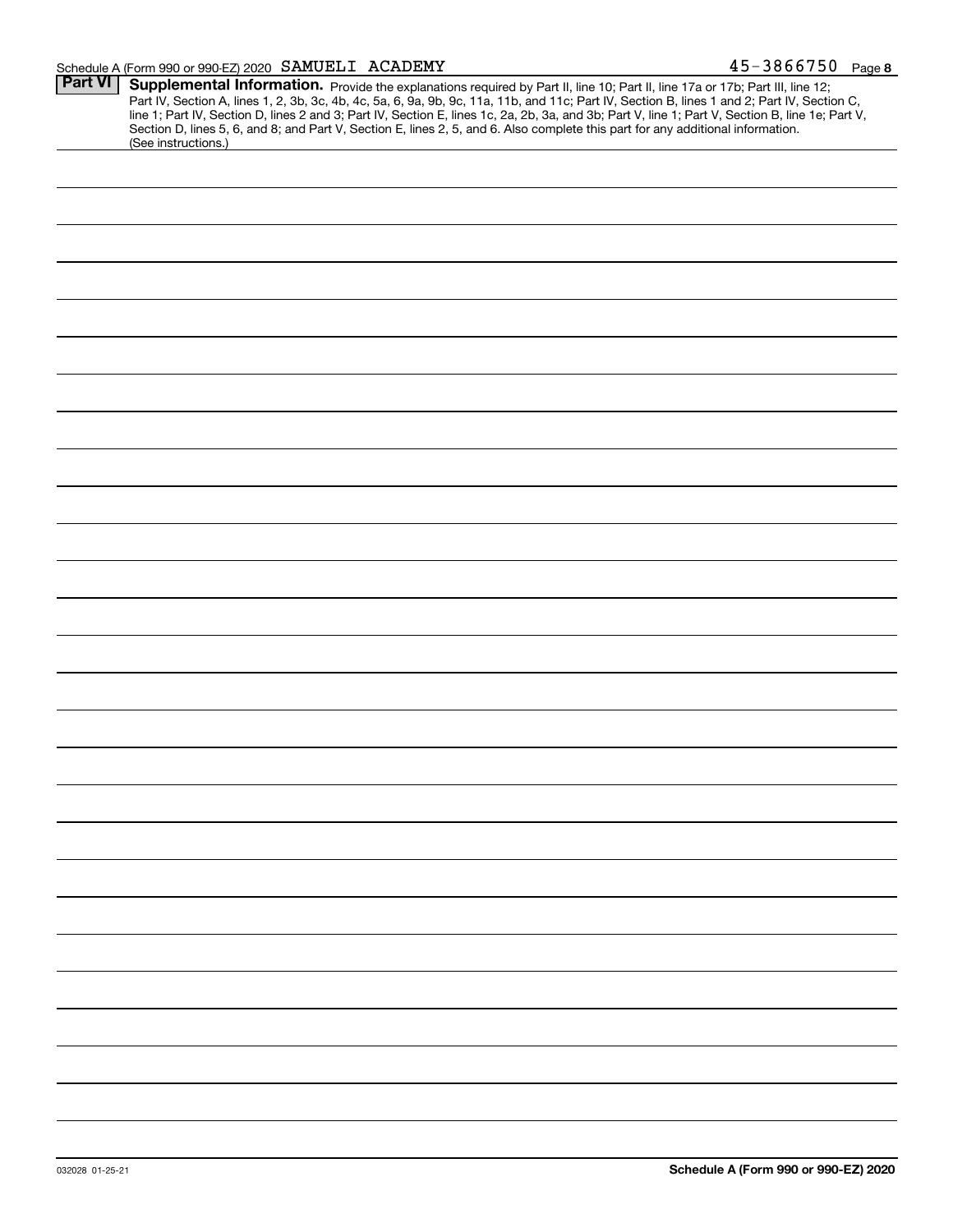Department of the Treasury Internal Revenue Service **(Form 990, 990-EZ, or 990-PF)**

#### Name of the organization

**Organization type** (check one):

### **Schedule B Schedule of Contributors**

**| Attach to Form 990, Form 990-EZ, or Form 990-PF. | Go to www.irs.gov/Form990 for the latest information.** OMB No. 1545-0047

# **2020**

**Employer identification number**

45-3866750

| Filers of:         | Section:                                                                           |
|--------------------|------------------------------------------------------------------------------------|
| Form 990 or 990-EZ | $\boxed{\text{X}}$ 501(c)( 3) (enter number) organization                          |
|                    | $4947(a)(1)$ nonexempt charitable trust <b>not</b> treated as a private foundation |
|                    | 527 political organization                                                         |
| Form 990-PF        | 501(c)(3) exempt private foundation                                                |
|                    | 4947(a)(1) nonexempt charitable trust treated as a private foundation              |
|                    | 501(c)(3) taxable private foundation                                               |

Check if your organization is covered by the **General Rule** or a **Special Rule. Note:**  Only a section 501(c)(7), (8), or (10) organization can check boxes for both the General Rule and a Special Rule. See instructions.

#### **General Rule**

 $\boxed{\textbf{X}}$  For an organization filing Form 990, 990-EZ, or 990-PF that received, during the year, contributions totaling \$5,000 or more (in money or property) from any one contributor. Complete Parts I and II. See instructions for determining a contributor's total contributions.

#### **Special Rules**

 $\mathcal{L}^{\text{max}}$ 

| For an organization described in section 501(c)(3) filing Form 990 or 990-EZ that met the 33 1/3% support test of the regulations under               |
|-------------------------------------------------------------------------------------------------------------------------------------------------------|
| sections 509(a)(1) and 170(b)(1)(A)(vi), that checked Schedule A (Form 990 or 990-EZ), Part II, line 13, 16a, or 16b, and that received from          |
| any one contributor, during the year, total contributions of the greater of (1) \$5,000; or (2) 2% of the amount on (i) Form 990, Part VIII, line 1h; |
| or (ii) Form 990-EZ, line 1. Complete Parts I and II.                                                                                                 |

For an organization described in section 501(c)(7), (8), or (10) filing Form 990 or 990-EZ that received from any one contributor, during the year, total contributions of more than \$1,000 exclusively for religious, charitable, scientific, literary, or educational purposes, or for the prevention of cruelty to children or animals. Complete Parts I (entering "N/A" in column (b) instead of the contributor name and address), II, and III.  $\mathcal{L}^{\text{max}}$ 

purpose. Don't complete any of the parts unless the **General Rule** applies to this organization because it received *nonexclusively* year, contributions <sub>exclusively</sub> for religious, charitable, etc., purposes, but no such contributions totaled more than \$1,000. If this box is checked, enter here the total contributions that were received during the year for an  $\;$ exclusively religious, charitable, etc., For an organization described in section 501(c)(7), (8), or (10) filing Form 990 or 990-EZ that received from any one contributor, during the religious, charitable, etc., contributions totaling \$5,000 or more during the year  $\Box$ — $\Box$  =  $\Box$ 

**Caution:**  An organization that isn't covered by the General Rule and/or the Special Rules doesn't file Schedule B (Form 990, 990-EZ, or 990-PF),  **must** but it answer "No" on Part IV, line 2, of its Form 990; or check the box on line H of its Form 990-EZ or on its Form 990-PF, Part I, line 2, to certify that it doesn't meet the filing requirements of Schedule B (Form 990, 990-EZ, or 990-PF).

**For Paperwork Reduction Act Notice, see the instructions for Form 990, 990-EZ, or 990-PF. Schedule B (Form 990, 990-EZ, or 990-PF) (2020)** LHA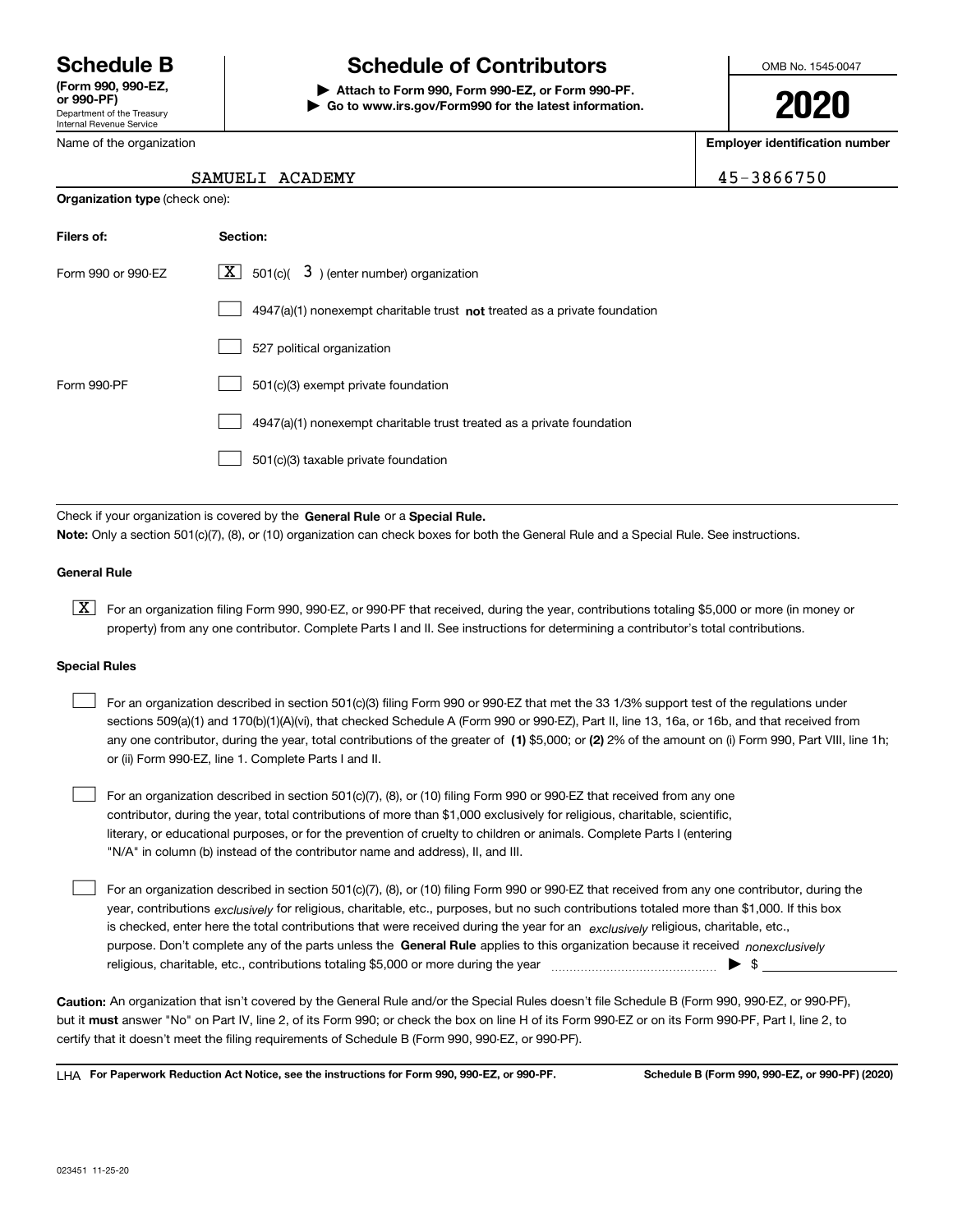| <b>SCHEDULE D</b> |  |
|-------------------|--|
|-------------------|--|

| (Form 990) |  |
|------------|--|
|------------|--|

### **SCHEDULE D Supplemental Financial Statements**

**(Form 990)** (**Form 990,**<br>Part IV, line 6, 7, 8, 9, 10, 11a, 11b, 11c, 11d, 11e, 11f, 12a, or 12b.<br>Department of the Treasury **and Exercise Connect Connect Connect Connect Connect Connect Connect Connect Connect** 

| OMB No. 1545-0047     |
|-----------------------|
|                       |
| 2020                  |
| <b>Open to Public</b> |
| Inspection            |

Department of the Treasury Internal Revenue Service

|                                                                        |  |  | .<br>Attach to Form 990. |  |  |
|------------------------------------------------------------------------|--|--|--------------------------|--|--|
| Go to www.irs.gov/Form990 for instructions and the latest information. |  |  |                          |  |  |

|          | Name of the organization<br>SAMUELI ACADEMY                                                                                                    |                         |  | <b>Employer identification number</b><br>45-3866750 |
|----------|------------------------------------------------------------------------------------------------------------------------------------------------|-------------------------|--|-----------------------------------------------------|
| Part I   | Organizations Maintaining Donor Advised Funds or Other Similar Funds or Accounts. Complete if the                                              |                         |  |                                                     |
|          | organization answered "Yes" on Form 990, Part IV, line 6.                                                                                      |                         |  |                                                     |
|          |                                                                                                                                                | (a) Donor advised funds |  | (b) Funds and other accounts                        |
| 1.       |                                                                                                                                                |                         |  |                                                     |
| 2        | Aggregate value of contributions to (during year)                                                                                              |                         |  |                                                     |
| з        | Aggregate value of grants from (during year)                                                                                                   |                         |  |                                                     |
| 4        |                                                                                                                                                |                         |  |                                                     |
| 5        | Did the organization inform all donors and donor advisors in writing that the assets held in donor advised funds                               |                         |  |                                                     |
|          |                                                                                                                                                |                         |  | Yes<br>No                                           |
| 6        | Did the organization inform all grantees, donors, and donor advisors in writing that grant funds can be used only                              |                         |  |                                                     |
|          | for charitable purposes and not for the benefit of the donor or donor advisor, or for any other purpose conferring                             |                         |  |                                                     |
|          |                                                                                                                                                |                         |  | Yes<br>No                                           |
| Part II  | Conservation Easements. Complete if the organization answered "Yes" on Form 990, Part IV, line 7.                                              |                         |  |                                                     |
| 1        | Purpose(s) of conservation easements held by the organization (check all that apply).                                                          |                         |  |                                                     |
|          | Preservation of land for public use (for example, recreation or education)                                                                     |                         |  | Preservation of a historically important land area  |
|          | Protection of natural habitat                                                                                                                  |                         |  | Preservation of a certified historic structure      |
|          | Preservation of open space                                                                                                                     |                         |  |                                                     |
| 2        | Complete lines 2a through 2d if the organization held a qualified conservation contribution in the form of a conservation easement on the last |                         |  |                                                     |
|          | day of the tax year.                                                                                                                           |                         |  | Held at the End of the Tax Year                     |
| а        | Total number of conservation easements                                                                                                         |                         |  | 2a                                                  |
| b        | Total acreage restricted by conservation easements                                                                                             |                         |  | 2 <sub>b</sub>                                      |
| с        |                                                                                                                                                |                         |  | 2c                                                  |
| d        | Number of conservation easements included in (c) acquired after 7/25/06, and not on a historic structure                                       |                         |  |                                                     |
|          |                                                                                                                                                |                         |  | 2d                                                  |
| 3        | Number of conservation easements modified, transferred, released, extinguished, or terminated by the organization during the tax               |                         |  |                                                     |
|          | year                                                                                                                                           |                         |  |                                                     |
| 4        | Number of states where property subject to conservation easement is located >                                                                  |                         |  |                                                     |
| 5        | Does the organization have a written policy regarding the periodic monitoring, inspection, handling of                                         |                         |  |                                                     |
|          | violations, and enforcement of the conservation easements it holds?                                                                            |                         |  | Yes<br><b>No</b>                                    |
| 6        | Staff and volunteer hours devoted to monitoring, inspecting, handling of violations, and enforcing conservation easements during the year      |                         |  |                                                     |
|          |                                                                                                                                                |                         |  |                                                     |
| 7        | Amount of expenses incurred in monitoring, inspecting, handling of violations, and enforcing conservation easements during the year            |                         |  |                                                     |
|          | $\blacktriangleright$ \$<br>Does each conservation easement reported on line 2(d) above satisfy the requirements of section 170(h)(4)(B)(i)    |                         |  |                                                     |
| 8        |                                                                                                                                                |                         |  | Yes<br>No                                           |
|          | In Part XIII, describe how the organization reports conservation easements in its revenue and expense statement and                            |                         |  |                                                     |
|          | balance sheet, and include, if applicable, the text of the footnote to the organization's financial statements that describes the              |                         |  |                                                     |
|          | organization's accounting for conservation easements.                                                                                          |                         |  |                                                     |
| Part III | Organizations Maintaining Collections of Art, Historical Treasures, or Other Similar Assets.                                                   |                         |  |                                                     |
|          | Complete if the organization answered "Yes" on Form 990, Part IV, line 8.                                                                      |                         |  |                                                     |
|          | 1a If the organization elected, as permitted under FASB ASC 958, not to report in its revenue statement and balance sheet works                |                         |  |                                                     |
|          | of art, historical treasures, or other similar assets held for public exhibition, education, or research in furtherance of public              |                         |  |                                                     |
|          | service, provide in Part XIII the text of the footnote to its financial statements that describes these items.                                 |                         |  |                                                     |
| b        | If the organization elected, as permitted under FASB ASC 958, to report in its revenue statement and balance sheet works of                    |                         |  |                                                     |
|          | art, historical treasures, or other similar assets held for public exhibition, education, or research in furtherance of public service,        |                         |  |                                                     |
|          | provide the following amounts relating to these items:                                                                                         |                         |  |                                                     |
|          | (I)                                                                                                                                            |                         |  | $\frac{1}{2}$                                       |
|          | (ii) Assets included in Form 990, Part X                                                                                                       |                         |  | $\blacktriangleright$ \$                            |
| 2        | If the organization received or held works of art, historical treasures, or other similar assets for financial gain, provide                   |                         |  |                                                     |
|          | the following amounts required to be reported under FASB ASC 958 relating to these items:                                                      |                         |  |                                                     |
| а        |                                                                                                                                                |                         |  | \$                                                  |
|          | <b>b</b> Assets included in Form 990, Part X                                                                                                   |                         |  | $\blacktriangleright$ \$                            |
|          | LHA For Paperwork Reduction Act Notice, see the Instructions for Form 990.                                                                     |                         |  | Schedule D (Form 990) 2020                          |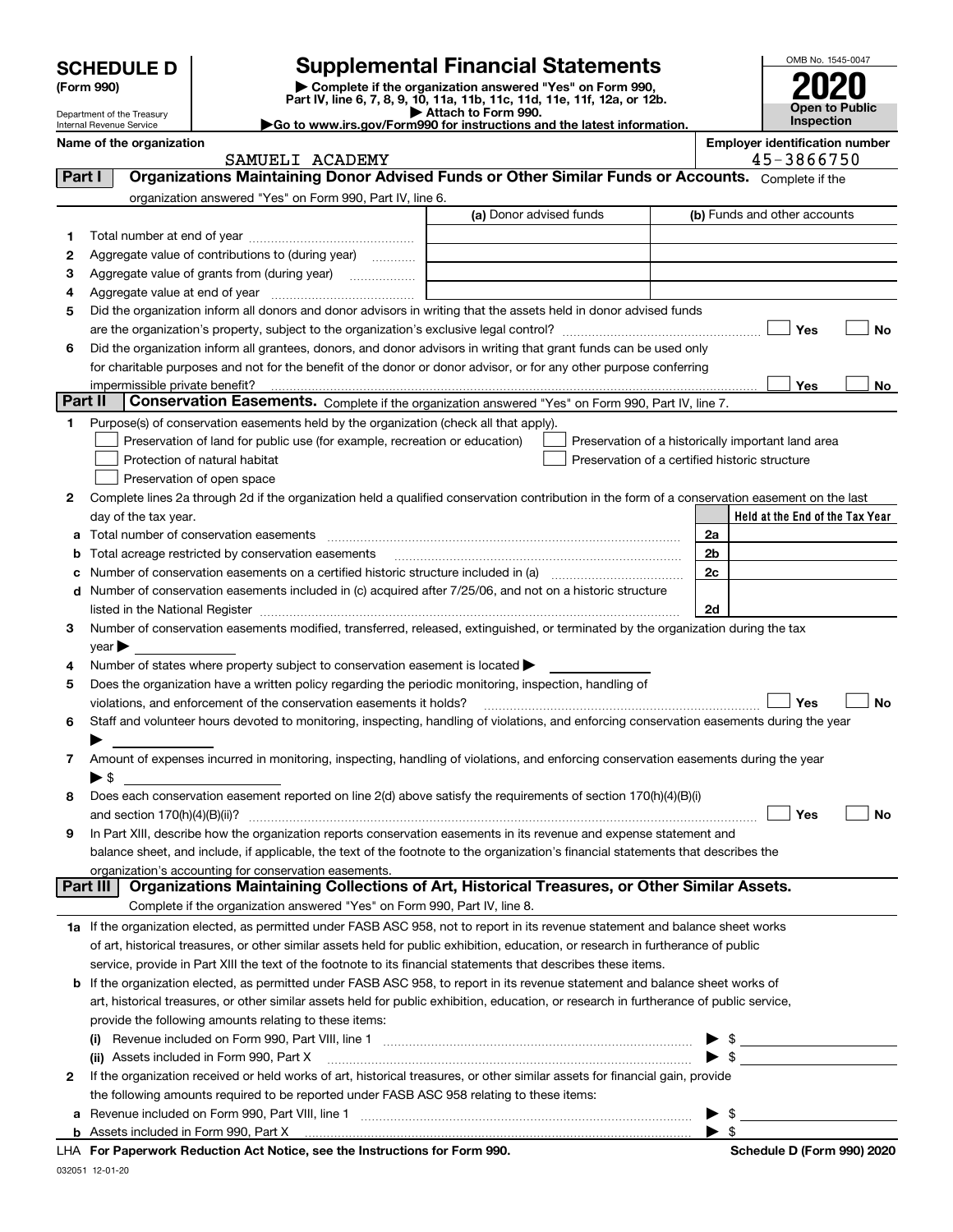|               | Schedule D (Form 990) 2020                                                                                                                                                                                                     | SAMUELI ACADEMY                         |                |                                                                                                                                                                                                                               |                                 | 45-3866750 Page 2 |                |          |    |
|---------------|--------------------------------------------------------------------------------------------------------------------------------------------------------------------------------------------------------------------------------|-----------------------------------------|----------------|-------------------------------------------------------------------------------------------------------------------------------------------------------------------------------------------------------------------------------|---------------------------------|-------------------|----------------|----------|----|
|               | Part III<br>Organizations Maintaining Collections of Art, Historical Treasures, or Other Similar Assets (continued)                                                                                                            |                                         |                |                                                                                                                                                                                                                               |                                 |                   |                |          |    |
| 3             | Using the organization's acquisition, accession, and other records, check any of the following that make significant use of its                                                                                                |                                         |                |                                                                                                                                                                                                                               |                                 |                   |                |          |    |
|               | collection items (check all that apply):                                                                                                                                                                                       |                                         |                |                                                                                                                                                                                                                               |                                 |                   |                |          |    |
| a             | Public exhibition                                                                                                                                                                                                              | d                                       |                | Loan or exchange program                                                                                                                                                                                                      |                                 |                   |                |          |    |
| b             | Scholarly research                                                                                                                                                                                                             | е                                       |                | Other and the contract of the contract of the contract of the contract of the contract of the contract of the contract of the contract of the contract of the contract of the contract of the contract of the contract of the |                                 |                   |                |          |    |
| c             | Preservation for future generations                                                                                                                                                                                            |                                         |                |                                                                                                                                                                                                                               |                                 |                   |                |          |    |
| 4             | Provide a description of the organization's collections and explain how they further the organization's exempt purpose in Part XIII.                                                                                           |                                         |                |                                                                                                                                                                                                                               |                                 |                   |                |          |    |
| 5             | During the year, did the organization solicit or receive donations of art, historical treasures, or other similar assets                                                                                                       |                                         |                |                                                                                                                                                                                                                               |                                 |                   |                |          |    |
|               | to be sold to raise funds rather than to be maintained as part of the organization's collection?                                                                                                                               |                                         |                |                                                                                                                                                                                                                               |                                 |                   | Yes            |          | No |
|               | <b>Part IV</b><br>Escrow and Custodial Arrangements. Complete if the organization answered "Yes" on Form 990, Part IV, line 9, or                                                                                              |                                         |                |                                                                                                                                                                                                                               |                                 |                   |                |          |    |
|               | reported an amount on Form 990, Part X, line 21.                                                                                                                                                                               |                                         |                |                                                                                                                                                                                                                               |                                 |                   |                |          |    |
|               | 1a Is the organization an agent, trustee, custodian or other intermediary for contributions or other assets not included                                                                                                       |                                         |                |                                                                                                                                                                                                                               |                                 |                   |                |          |    |
|               | on Form 990, Part X? [11] matter contracts and contracts and contracts are contracted as a function of the set of the set of the set of the set of the set of the set of the set of the set of the set of the set of the set o |                                         |                |                                                                                                                                                                                                                               |                                 |                   | Yes            |          | No |
|               | b If "Yes," explain the arrangement in Part XIII and complete the following table:                                                                                                                                             |                                         |                |                                                                                                                                                                                                                               |                                 |                   |                |          |    |
|               |                                                                                                                                                                                                                                |                                         |                |                                                                                                                                                                                                                               |                                 |                   | Amount         |          |    |
| c             | Beginning balance                                                                                                                                                                                                              |                                         |                |                                                                                                                                                                                                                               | 1c                              |                   |                |          |    |
|               | Additions during the year manufactured and an account of the year manufactured and account of the year manufactured and account of the year manufactured and account of the year manufactured and account of the year manufact |                                         |                |                                                                                                                                                                                                                               | 1d                              |                   |                |          |    |
| е             | Distributions during the year measurement contains and all the state of the state of the state of the state of                                                                                                                 |                                         |                |                                                                                                                                                                                                                               | 1e                              |                   |                |          |    |
|               | Ending balance manufactured and contact the control of the control of the control of the control of the control of the control of the control of the control of the control of the control of the control of the control of th |                                         |                |                                                                                                                                                                                                                               | 1f                              |                   | Yes            |          |    |
|               | 2a Did the organization include an amount on Form 990, Part X, line 21, for escrow or custodial account liability?                                                                                                             |                                         |                |                                                                                                                                                                                                                               |                                 |                   |                |          | No |
| <b>Part V</b> | b If "Yes," explain the arrangement in Part XIII. Check here if the explanation has been provided on Part XIII<br>Endowment Funds. Complete if the organization answered "Yes" on Form 990, Part IV, line 10.                  |                                         |                |                                                                                                                                                                                                                               |                                 |                   |                |          |    |
|               |                                                                                                                                                                                                                                | (a) Current year                        | (b) Prior year | (c) Two years back $\vert$ (d) Three years back $\vert$ (e) Four years back                                                                                                                                                   |                                 |                   |                |          |    |
| 1a            | Beginning of year balance                                                                                                                                                                                                      |                                         |                |                                                                                                                                                                                                                               |                                 |                   |                |          |    |
|               |                                                                                                                                                                                                                                |                                         |                |                                                                                                                                                                                                                               |                                 |                   |                |          |    |
|               | Net investment earnings, gains, and losses                                                                                                                                                                                     |                                         |                |                                                                                                                                                                                                                               |                                 |                   |                |          |    |
|               |                                                                                                                                                                                                                                |                                         |                |                                                                                                                                                                                                                               |                                 |                   |                |          |    |
| е             | Other expenditures for facilities                                                                                                                                                                                              |                                         |                |                                                                                                                                                                                                                               |                                 |                   |                |          |    |
|               | and programs                                                                                                                                                                                                                   |                                         |                |                                                                                                                                                                                                                               |                                 |                   |                |          |    |
|               |                                                                                                                                                                                                                                |                                         |                |                                                                                                                                                                                                                               |                                 |                   |                |          |    |
| g             | End of year balance                                                                                                                                                                                                            |                                         |                |                                                                                                                                                                                                                               |                                 |                   |                |          |    |
| 2             | Provide the estimated percentage of the current year end balance (line 1g, column (a)) held as:                                                                                                                                |                                         |                |                                                                                                                                                                                                                               |                                 |                   |                |          |    |
|               | Board designated or quasi-endowment > _____                                                                                                                                                                                    |                                         |                |                                                                                                                                                                                                                               |                                 |                   |                |          |    |
| b             |                                                                                                                                                                                                                                | %                                       |                |                                                                                                                                                                                                                               |                                 |                   |                |          |    |
| c             | Term endowment $\blacktriangleright$                                                                                                                                                                                           | %                                       |                |                                                                                                                                                                                                                               |                                 |                   |                |          |    |
|               | The percentages on lines 2a, 2b, and 2c should equal 100%.                                                                                                                                                                     |                                         |                |                                                                                                                                                                                                                               |                                 |                   |                |          |    |
|               | 3a Are there endowment funds not in the possession of the organization that are held and administered for the organization                                                                                                     |                                         |                |                                                                                                                                                                                                                               |                                 |                   |                |          |    |
|               | by:                                                                                                                                                                                                                            |                                         |                |                                                                                                                                                                                                                               |                                 |                   |                | Yes      | No |
|               | (i)                                                                                                                                                                                                                            |                                         |                |                                                                                                                                                                                                                               |                                 |                   | 3a(i)          |          |    |
|               |                                                                                                                                                                                                                                |                                         |                |                                                                                                                                                                                                                               |                                 |                   | 3a(ii)         |          |    |
|               |                                                                                                                                                                                                                                |                                         |                |                                                                                                                                                                                                                               |                                 |                   | 3b             |          |    |
| 4             | Describe in Part XIII the intended uses of the organization's endowment funds.                                                                                                                                                 |                                         |                |                                                                                                                                                                                                                               |                                 |                   |                |          |    |
|               | Land, Buildings, and Equipment.<br><b>Part VI</b>                                                                                                                                                                              |                                         |                |                                                                                                                                                                                                                               |                                 |                   |                |          |    |
|               | Complete if the organization answered "Yes" on Form 990, Part IV, line 11a. See Form 990, Part X, line 10.                                                                                                                     |                                         |                |                                                                                                                                                                                                                               |                                 |                   |                |          |    |
|               | Description of property                                                                                                                                                                                                        | (a) Cost or other<br>basis (investment) |                | (b) Cost or other<br>basis (other)                                                                                                                                                                                            | (c) Accumulated<br>depreciation |                   | (d) Book value |          |    |
|               |                                                                                                                                                                                                                                |                                         |                |                                                                                                                                                                                                                               |                                 |                   |                |          |    |
| b             |                                                                                                                                                                                                                                |                                         |                |                                                                                                                                                                                                                               |                                 |                   |                |          |    |
|               |                                                                                                                                                                                                                                |                                         |                |                                                                                                                                                                                                                               |                                 |                   |                |          |    |
|               |                                                                                                                                                                                                                                |                                         |                | 1,532,682.                                                                                                                                                                                                                    | 888,204.                        |                   |                | 644,478. |    |
|               | e Other.                                                                                                                                                                                                                       |                                         |                | 258,500.                                                                                                                                                                                                                      |                                 |                   |                | 258,500. |    |
|               |                                                                                                                                                                                                                                |                                         |                |                                                                                                                                                                                                                               |                                 |                   |                | 902,978. |    |

**Schedule D (Form 990) 2020**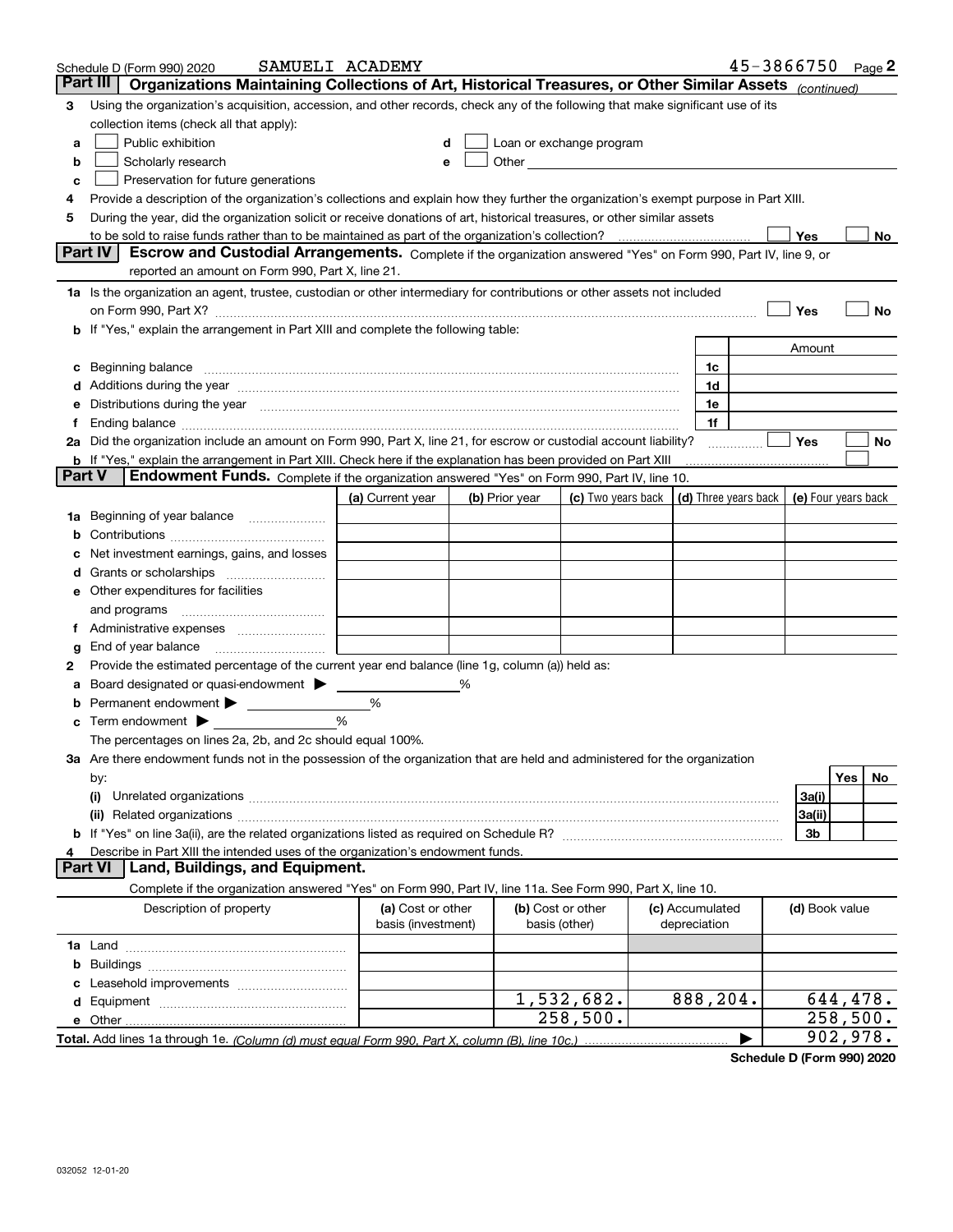| SAMUELI ACADEMY<br>Schedule D (Form 990) 2020                                                                                                     |                 |                                                           | 45-3866750<br><u>Page</u> 3 |
|---------------------------------------------------------------------------------------------------------------------------------------------------|-----------------|-----------------------------------------------------------|-----------------------------|
| Part VII Investments - Other Securities.                                                                                                          |                 |                                                           |                             |
| Complete if the organization answered "Yes" on Form 990, Part IV, line 11b. See Form 990, Part X, line 12.                                        |                 |                                                           |                             |
| (a) Description of security or category (including name of security)                                                                              | (b) Book value  | (c) Method of valuation: Cost or end-of-year market value |                             |
|                                                                                                                                                   |                 |                                                           |                             |
|                                                                                                                                                   |                 |                                                           |                             |
| (3) Other                                                                                                                                         |                 |                                                           |                             |
| (A)                                                                                                                                               |                 |                                                           |                             |
| (B)                                                                                                                                               |                 |                                                           |                             |
| (C)                                                                                                                                               |                 |                                                           |                             |
| (D)                                                                                                                                               |                 |                                                           |                             |
| (E)                                                                                                                                               |                 |                                                           |                             |
| (F)                                                                                                                                               |                 |                                                           |                             |
| (G)                                                                                                                                               |                 |                                                           |                             |
| (H)                                                                                                                                               |                 |                                                           |                             |
| Total. (Col. (b) must equal Form 990, Part X, col. (B) line 12.)                                                                                  |                 |                                                           |                             |
| Part VIII Investments - Program Related.                                                                                                          |                 |                                                           |                             |
| Complete if the organization answered "Yes" on Form 990, Part IV, line 11c. See Form 990, Part X, line 13.                                        |                 |                                                           |                             |
| (a) Description of investment                                                                                                                     | (b) Book value  | (c) Method of valuation: Cost or end-of-year market value |                             |
| (1)                                                                                                                                               |                 |                                                           |                             |
| (2)                                                                                                                                               |                 |                                                           |                             |
| (3)                                                                                                                                               |                 |                                                           |                             |
| (4)                                                                                                                                               |                 |                                                           |                             |
| (5)                                                                                                                                               |                 |                                                           |                             |
| (6)                                                                                                                                               |                 |                                                           |                             |
| (7)                                                                                                                                               |                 |                                                           |                             |
| (8)                                                                                                                                               |                 |                                                           |                             |
| (9)                                                                                                                                               |                 |                                                           |                             |
| Total. (Col. (b) must equal Form 990, Part X, col. (B) line 13.)                                                                                  |                 |                                                           |                             |
| Part IX<br><b>Other Assets.</b>                                                                                                                   |                 |                                                           |                             |
| Complete if the organization answered "Yes" on Form 990, Part IV, line 11d. See Form 990, Part X, line 15.                                        |                 |                                                           |                             |
|                                                                                                                                                   | (a) Description |                                                           | (b) Book value              |
| (1)                                                                                                                                               |                 |                                                           |                             |
| (2)                                                                                                                                               |                 |                                                           |                             |
|                                                                                                                                                   |                 |                                                           |                             |
| (3)                                                                                                                                               |                 |                                                           |                             |
| (4)                                                                                                                                               |                 |                                                           |                             |
| (5)                                                                                                                                               |                 |                                                           |                             |
| (6)                                                                                                                                               |                 |                                                           |                             |
| (7)                                                                                                                                               |                 |                                                           |                             |
| (8)                                                                                                                                               |                 |                                                           |                             |
| (9)                                                                                                                                               |                 |                                                           |                             |
| Part X<br><b>Other Liabilities.</b>                                                                                                               |                 |                                                           |                             |
|                                                                                                                                                   |                 |                                                           |                             |
| Complete if the organization answered "Yes" on Form 990, Part IV, line 11e or 11f. See Form 990, Part X, line 25.<br>(a) Description of liability |                 |                                                           | (b) Book value              |
| 1.                                                                                                                                                |                 |                                                           |                             |
| (1)<br>Federal income taxes                                                                                                                       |                 |                                                           |                             |
| <b>INTER-FUND PAYABLE</b><br>(2)                                                                                                                  |                 |                                                           | 22,442.                     |
| (3)                                                                                                                                               |                 |                                                           |                             |
| (4)                                                                                                                                               |                 |                                                           |                             |
| (5)                                                                                                                                               |                 |                                                           |                             |
| (6)                                                                                                                                               |                 |                                                           |                             |
| (7)                                                                                                                                               |                 |                                                           |                             |
| (8)                                                                                                                                               |                 |                                                           |                             |
| (9)                                                                                                                                               |                 |                                                           |                             |
| Total. (Column (b) must equal Form 990, Part X, col. (B) line 25.)                                                                                |                 | ▶                                                         | 22,442.                     |

**2.** Liability for uncertain tax positions. In Part XIII, provide the text of the footnote to the organization's financial statements that reports the organization's liability for uncertain tax positions under FASB ASC 740. Check here if the text of the footnote has been provided in Part XIII  $\vert$  X  $\vert$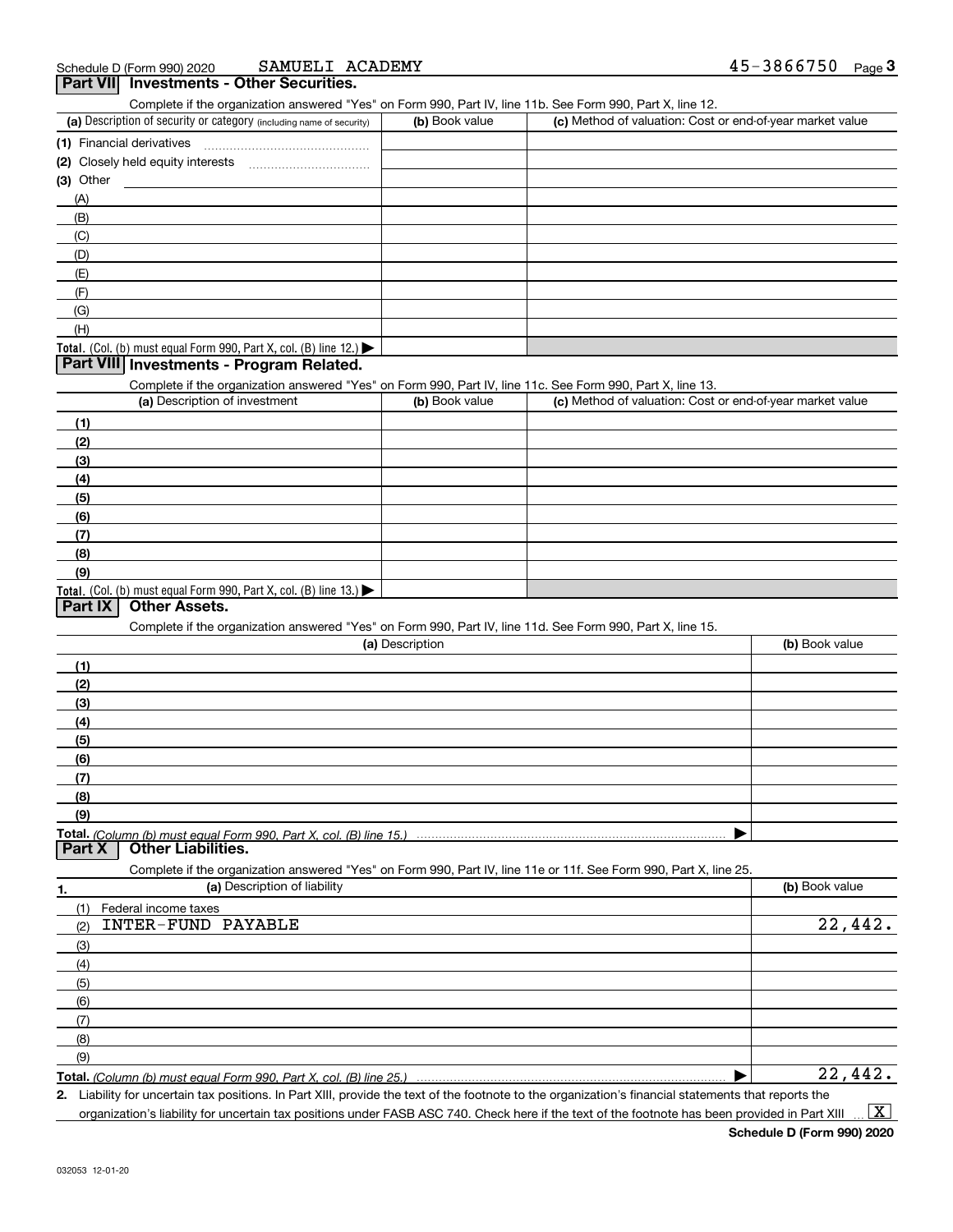|    | SAMUELI ACADEMY<br>Schedule D (Form 990) 2020                                                                                                                                                                                       |                |        |                         | 45-3866750    | Page $4$ |
|----|-------------------------------------------------------------------------------------------------------------------------------------------------------------------------------------------------------------------------------------|----------------|--------|-------------------------|---------------|----------|
|    | Reconciliation of Revenue per Audited Financial Statements With Revenue per Return.<br>Part XI                                                                                                                                      |                |        |                         |               |          |
|    | Complete if the organization answered "Yes" on Form 990, Part IV, line 12a.                                                                                                                                                         |                |        |                         |               |          |
| 1  | Total revenue, gains, and other support per audited financial statements                                                                                                                                                            |                |        | $\blacksquare$          | 11, 122, 762. |          |
| 2  | Amounts included on line 1 but not on Form 990, Part VIII, line 12:                                                                                                                                                                 |                |        |                         |               |          |
| a  | Net unrealized gains (losses) on investments [11] matter contracts and the unrealized gains (losses) on investments                                                                                                                 | 2a             |        |                         |               |          |
|    |                                                                                                                                                                                                                                     | 2 <sub>b</sub> | 3,762. |                         |               |          |
| c  |                                                                                                                                                                                                                                     | 2c             |        |                         |               |          |
| d  |                                                                                                                                                                                                                                     | 2d             |        |                         |               |          |
| е  | Add lines 2a through 2d                                                                                                                                                                                                             |                |        | 2e                      | 3,762.        |          |
| 3  |                                                                                                                                                                                                                                     |                |        | 3                       | 11, 119, 000. |          |
| 4  | Amounts included on Form 990, Part VIII, line 12, but not on line 1:                                                                                                                                                                |                |        |                         |               |          |
|    |                                                                                                                                                                                                                                     | 4a             |        |                         |               |          |
| b  | Other (Describe in Part XIII.) <b>2006</b> 2007 2010 2010 2010 2010 2011 2012 2013 2014 2015 2016 2017 2018 2019 2016 2016 2017 2018 2019 2016 2017 2018 2019 2016 2017 2018 2019 2018 2019 2016 2017 2018 2019 2019 2019 2018 2019 | 4 <sub>b</sub> |        |                         |               |          |
| C. | Add lines 4a and 4b                                                                                                                                                                                                                 |                |        | 4c                      |               | υ.       |
|    |                                                                                                                                                                                                                                     |                |        | 5                       | 11, 119, 000. |          |
| 5  |                                                                                                                                                                                                                                     |                |        |                         |               |          |
|    | Part XII   Reconciliation of Expenses per Audited Financial Statements With Expenses per Return.                                                                                                                                    |                |        |                         |               |          |
|    | Complete if the organization answered "Yes" on Form 990, Part IV, line 12a.                                                                                                                                                         |                |        |                         |               |          |
| 1  | Total expenses and losses per audited financial statements [11] [12] contraction control in the statements [11] [12] and the statements [12] and the statements [12] and the statements [12] and the statements [12] and the s      |                |        | 1 <sup>1</sup>          | 9,501,270.    |          |
| 2  | Amounts included on line 1 but not on Form 990, Part IX, line 25:                                                                                                                                                                   |                |        |                         |               |          |
| a  |                                                                                                                                                                                                                                     | 2a             |        |                         |               |          |
|    |                                                                                                                                                                                                                                     | 2 <sub>b</sub> |        |                         |               |          |
| c  |                                                                                                                                                                                                                                     | 2c             |        |                         |               |          |
|    |                                                                                                                                                                                                                                     | 2d             |        |                         |               |          |
|    |                                                                                                                                                                                                                                     |                |        | 2e                      |               |          |
| 3  |                                                                                                                                                                                                                                     |                |        | $\overline{\mathbf{3}}$ | 9,501,270.    |          |
| 4  | Amounts included on Form 990, Part IX, line 25, but not on line 1:                                                                                                                                                                  |                |        |                         |               |          |
| a  | Investment expenses not included on Form 990, Part VIII, line 7b [1000000000000000000000000000000000                                                                                                                                | 4a             |        |                         |               |          |
| b  | Other (Describe in Part XIII.) [100] [100] [100] [100] [100] [100] [100] [100] [100] [100] [100] [100] [100] [                                                                                                                      | 4b             |        |                         |               |          |
|    | Add lines 4a and 4b                                                                                                                                                                                                                 |                |        | 4с                      |               | 0.       |
|    | Part XIII Supplemental Information.                                                                                                                                                                                                 |                |        | 5                       | 9,501,270.    |          |

Provide the descriptions required for Part II, lines 3, 5, and 9; Part III, lines 1a and 4; Part IV, lines 1b and 2b; Part V, line 4; Part X, line 2; Part XI, lines 2d and 4b; and Part XII, lines 2d and 4b. Also complete this part to provide any additional information.

#### PART X, LINE 2:

| MANAGEMENT BELIEVES THAT THE ACADEMY HAS APPROPRIATE SUPPORT FOR ANY TAX  |
|---------------------------------------------------------------------------|
| POSITIONS TAKEN AFFECTING ITS ANNUAL FILING REQUIREMENTS, AND AS SUCH,    |
| DOES NOT HAVE ANY UNCERTAIN TAX POSITIONS THAT ARE MATERIAL TO THE        |
| FINANCIAL STATEMENTS. THE ACADEMY WOULD RECOGNIZE FUTURE ACCRUED INTEREST |
| AND PENALTIES RELATED TO UNRECOGNIZED TAX BENEFITS AND LIABILITIES IN     |
| INCOME TAX EXPENSE IF SUCH INTEREST AND PENALTIES ARE INCURRED.           |
|                                                                           |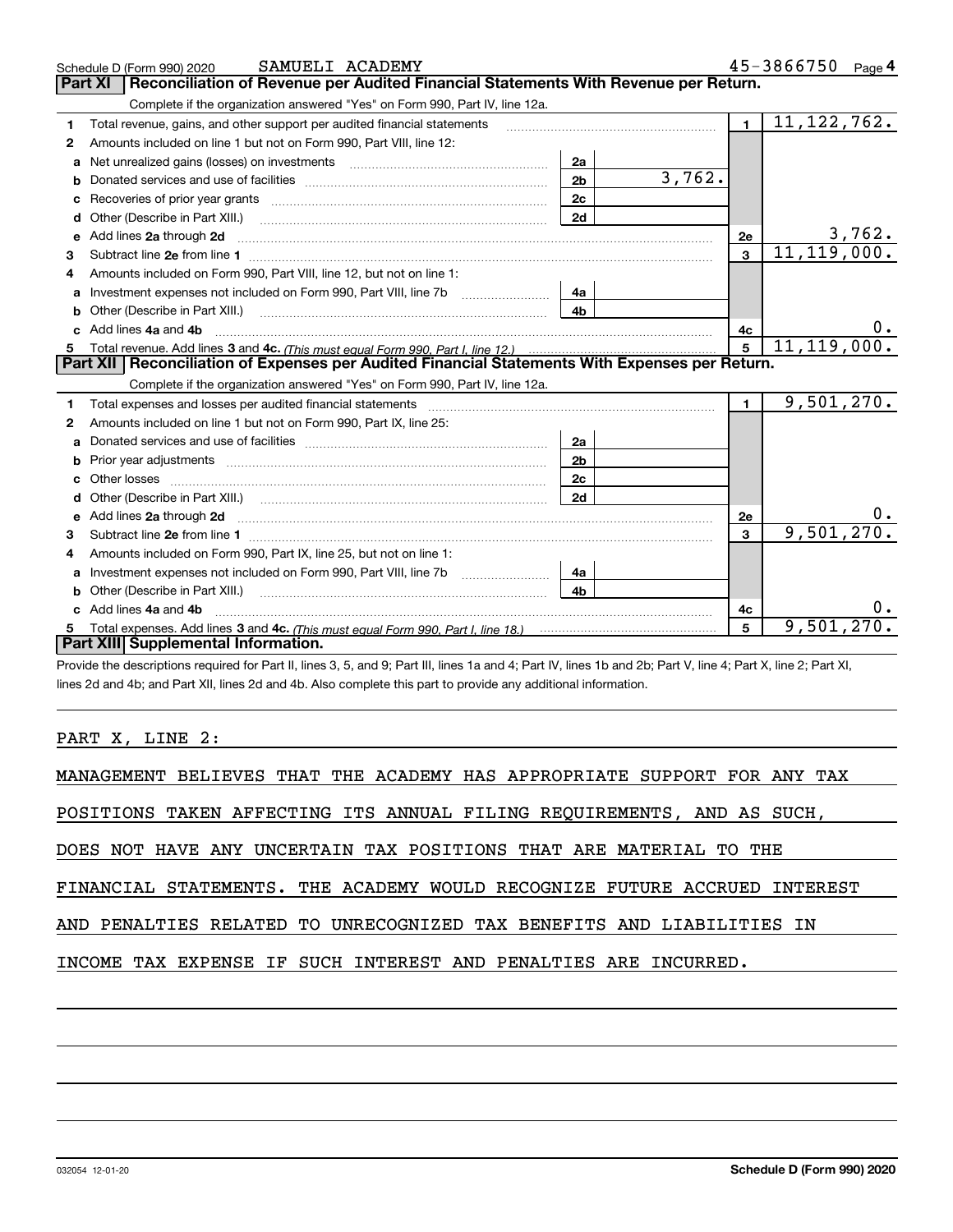**SCHEDULE E**

### **Schools**

OMB No. 1545-0047 **2020**

**Open to Public**

Department of the Treasury Internal Revenue Service

**Part I**

Name of the organization

**| Go to www.irs.gov/Form990 for the latest information. (Form 990 or 990-EZ) | Complete if the organization answered "Yes" on Form 990, Part IV, line 13, or Form 990-EZ, Part VI, line 48. | Attach to Form 990 or Form 990-EZ.**



| ACADEMY<br>SAMUELI | 3866750 |
|--------------------|---------|
|--------------------|---------|

|  | 3866750 |  |  |
|--|---------|--|--|

|              |                                                                                                                                                                                                                                    |                | YES | <b>NO</b>   |
|--------------|------------------------------------------------------------------------------------------------------------------------------------------------------------------------------------------------------------------------------------|----------------|-----|-------------|
| 1            | Does the organization have a racially nondiscriminatory policy toward students by statement in its charter,                                                                                                                        |                |     |             |
|              |                                                                                                                                                                                                                                    | 1              | x   |             |
| $\mathbf{2}$ | Does the organization include a statement of its racially nondiscriminatory policy toward students in all its brochures,                                                                                                           |                |     |             |
|              | catalogues, and other written communications with the public dealing with student admissions, programs, and scholarships?                                                                                                          | $\mathbf{2}$   | X   |             |
| З.           | Has the organization publicized its racially nondiscriminatory policy on its primary publicly accessible Internet                                                                                                                  |                |     |             |
|              | homepage at all times during its taxable year in a manner reasonably expected to be noticed by visitors to the                                                                                                                     |                |     |             |
|              | homepage, or through newspaper or broadcast media during the period of solicitation for students, or during the                                                                                                                    |                |     |             |
|              | registration period if it has no solicitation program, in a way that makes the policy known to all parts of the general                                                                                                            |                |     |             |
|              |                                                                                                                                                                                                                                    | 3              |     | х           |
|              | SEE PART II                                                                                                                                                                                                                        |                |     |             |
|              |                                                                                                                                                                                                                                    |                |     |             |
|              |                                                                                                                                                                                                                                    |                |     |             |
|              |                                                                                                                                                                                                                                    |                |     |             |
|              |                                                                                                                                                                                                                                    |                |     |             |
| 4            | Does the organization maintain the following?                                                                                                                                                                                      |                |     |             |
| a            |                                                                                                                                                                                                                                    | 4a             | X   |             |
| b            | Records documenting that scholarships and other financial assistance are awarded on a racially nondiscriminatory basis?                                                                                                            | 4b             |     | X           |
|              | c Copies of all catalogues, brochures, announcements, and other written communications to the public dealing                                                                                                                       |                |     |             |
|              |                                                                                                                                                                                                                                    | 4c             | X   |             |
|              |                                                                                                                                                                                                                                    | 4d             | х   |             |
|              | If you answered "No" to any of the above, please explain. If you need more space, use Part II.                                                                                                                                     |                |     |             |
|              | AS A PUBLIC CHARTER SCHOOL, THE SCHOOL DOES NOT PROVIDE                                                                                                                                                                            |                |     |             |
|              | SCHOLARSHIPS OR FINANCIAL AID.                                                                                                                                                                                                     |                |     |             |
|              |                                                                                                                                                                                                                                    |                |     |             |
|              |                                                                                                                                                                                                                                    |                |     |             |
| 5            | Does the organization discriminate by race in any way with respect to:                                                                                                                                                             |                |     |             |
|              |                                                                                                                                                                                                                                    | 5a             |     | х           |
|              |                                                                                                                                                                                                                                    | 5b             |     | $\mathbf X$ |
|              |                                                                                                                                                                                                                                    | 5c             |     | X           |
|              |                                                                                                                                                                                                                                    | 5d             |     | X           |
|              |                                                                                                                                                                                                                                    | 5e             |     | X           |
|              | f Use of facilities? <b>www.communities.</b> We can be a series of the contract of the contract of the contract of the contract of the contract of the contract of the contract of the contract of the contract of the contract of | 5f             |     | X           |
|              |                                                                                                                                                                                                                                    | 5g             |     | $\mathbf X$ |
|              |                                                                                                                                                                                                                                    | 5h             |     | Χ           |
|              | If you answered "Yes" to any of the above, please explain. If you need more space, use Part II.                                                                                                                                    |                |     |             |
|              |                                                                                                                                                                                                                                    |                |     |             |
|              |                                                                                                                                                                                                                                    |                |     |             |
|              |                                                                                                                                                                                                                                    |                |     |             |
|              |                                                                                                                                                                                                                                    |                |     |             |
|              |                                                                                                                                                                                                                                    | 6a             | X   |             |
|              |                                                                                                                                                                                                                                    | 6b             |     | X           |
|              | If you answered "Yes" on either line 6a or line 6b, explain on Part II.                                                                                                                                                            |                |     |             |
| 7            | Does the organization certify that it has complied with the applicable requirements of sections 4.01 through                                                                                                                       |                |     |             |
|              |                                                                                                                                                                                                                                    | $\overline{7}$ | X   |             |
|              |                                                                                                                                                                                                                                    |                |     |             |

**For Paperwork Reduction Act Notice, see the Instructions for Form 990 or Form 990-EZ.** LHA

**Schedule E (Form 990 or 990-EZ) 2020**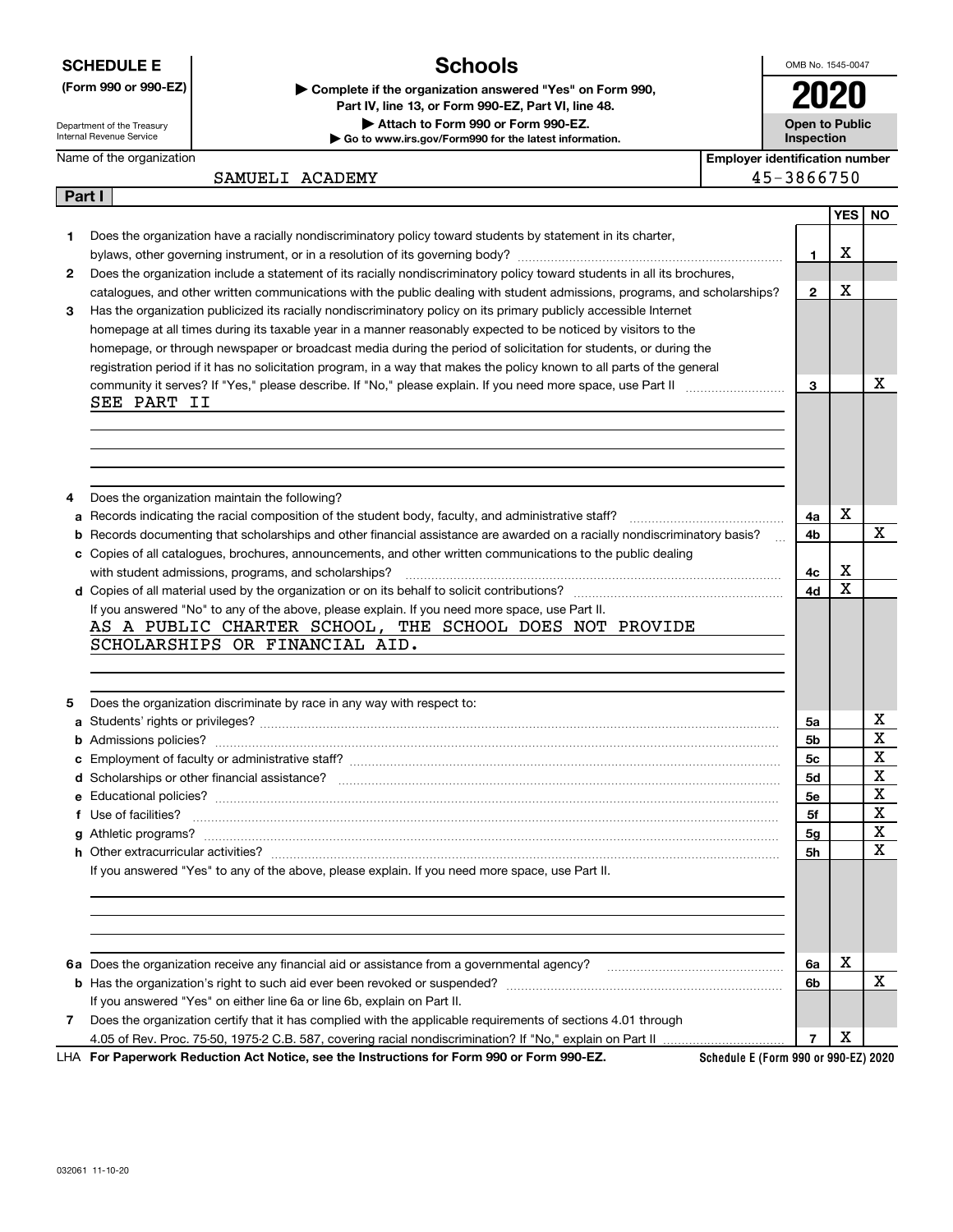Part II | Supplemental Information. Provide the explanations required by Part I, lines 3, 4d, 5h, 6b, and 7, as applicable. Also provide any other additional information.

LINE 3 - EXPLANATION OF NONDISCRIMINATION POLICY:

THE SCHOOL IS A PUBLIC CHARTER SCHOOL AND THEREFORE IS NOT

SUBJECT TO THE FORMAL COMPLIANCE WITH REVENUE PROCEDURE 75-50

AS LONG AS THE CHARTER AGREEMENT WITH THE STATE IS IN EFFECT.

THE SCHOOL DOES INCLUDE INFORMATION REGARDING ITS

NON-DISCRIMINATION PRACTICES IN ITS ENROLLMENT PACKAGES,

WHICH ARE AVAILABLE ON THE SCHOOL WEBSITE.

LINE 6 - EXPLANATION OF GOVERNMENT FINANCIAL AID:

CALIFORNIA STATE APPORTIONEMENT INCOME BASED ON STUDENT ATTENDANCE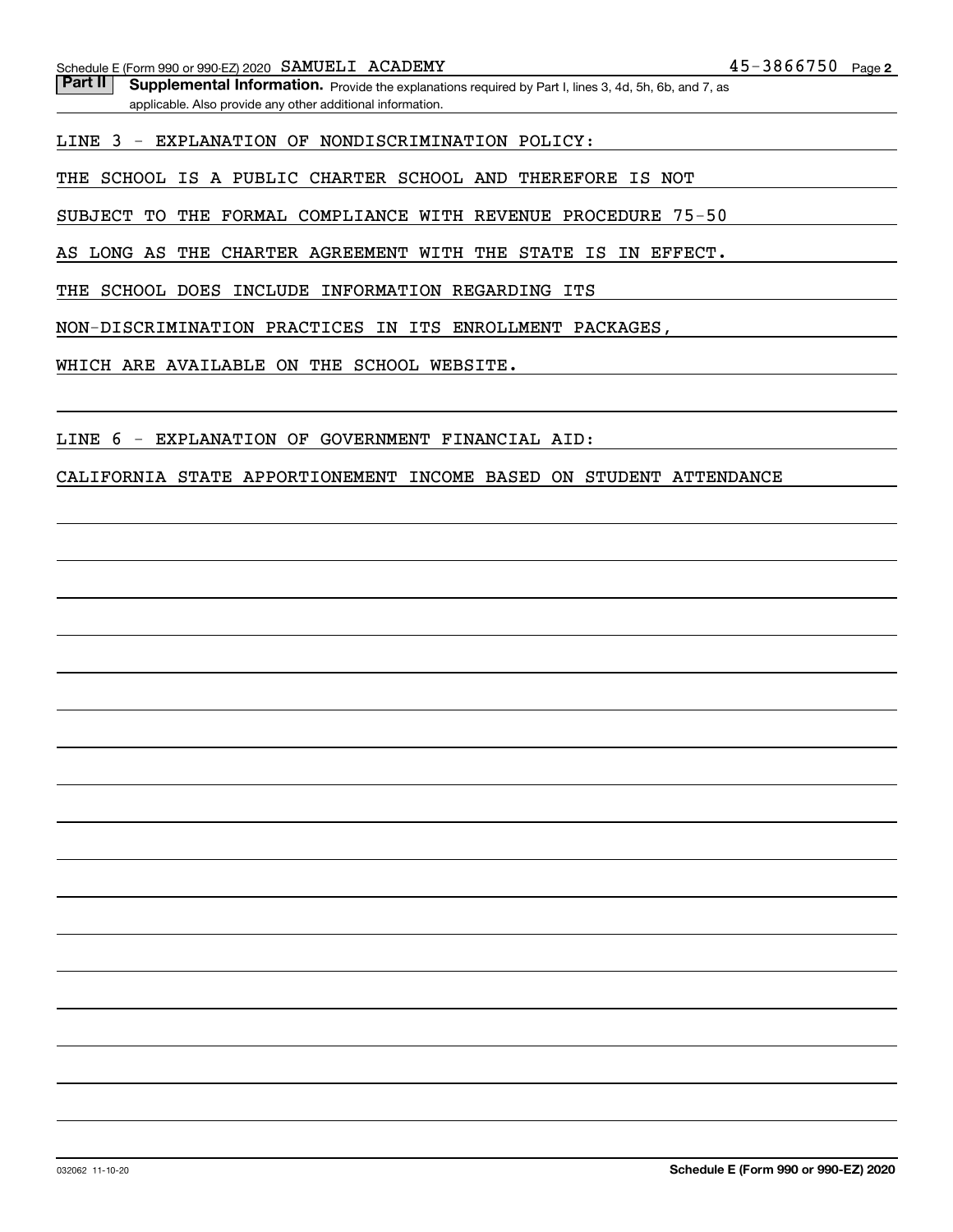| <b>SCHEDULE G</b>                                            |                                                                                                                                                                     | <b>Supplemental Information Regarding Fundraising or Gaming Activities</b>                                                                                                                                                                |     |                                         |                                       |  |                                   | OMB No. 1545-0047                       |  |  |  |
|--------------------------------------------------------------|---------------------------------------------------------------------------------------------------------------------------------------------------------------------|-------------------------------------------------------------------------------------------------------------------------------------------------------------------------------------------------------------------------------------------|-----|-----------------------------------------|---------------------------------------|--|-----------------------------------|-----------------------------------------|--|--|--|
| (Form 990 or 990-EZ)                                         | Complete if the organization answered "Yes" on Form 990, Part IV, line 17, 18, or 19, or if the<br>organization entered more than \$15,000 on Form 990-EZ, line 6a. |                                                                                                                                                                                                                                           |     |                                         |                                       |  |                                   |                                         |  |  |  |
| Department of the Treasury<br>Internal Revenue Service       |                                                                                                                                                                     | Attach to Form 990 or Form 990-EZ.                                                                                                                                                                                                        |     |                                         |                                       |  |                                   | <b>Open to Public</b><br>Inspection     |  |  |  |
| Name of the organization                                     |                                                                                                                                                                     | Go to www.irs.gov/Form990 for instructions and the latest information.<br><b>Employer identification number</b>                                                                                                                           |     |                                         |                                       |  |                                   |                                         |  |  |  |
|                                                              |                                                                                                                                                                     | SAMUELI ACADEMY                                                                                                                                                                                                                           |     |                                         |                                       |  | 45-3866750                        |                                         |  |  |  |
| Part I                                                       |                                                                                                                                                                     | Fundraising Activities. Complete if the organization answered "Yes" on Form 990, Part IV, line 17. Form 990-EZ filers are not                                                                                                             |     |                                         |                                       |  |                                   |                                         |  |  |  |
|                                                              | required to complete this part.                                                                                                                                     |                                                                                                                                                                                                                                           |     |                                         |                                       |  |                                   |                                         |  |  |  |
| Mail solicitations                                           |                                                                                                                                                                     | 1 Indicate whether the organization raised funds through any of the following activities. Check all that apply.<br>е                                                                                                                      |     |                                         | Solicitation of non-government grants |  |                                   |                                         |  |  |  |
| a<br>b                                                       | Internet and email solicitations                                                                                                                                    |                                                                                                                                                                                                                                           |     |                                         |                                       |  |                                   |                                         |  |  |  |
| с                                                            | Solicitation of government grants<br>Phone solicitations<br>Special fundraising events<br>g                                                                         |                                                                                                                                                                                                                                           |     |                                         |                                       |  |                                   |                                         |  |  |  |
| In-person solicitations<br>d                                 |                                                                                                                                                                     |                                                                                                                                                                                                                                           |     |                                         |                                       |  |                                   |                                         |  |  |  |
|                                                              |                                                                                                                                                                     | 2 a Did the organization have a written or oral agreement with any individual (including officers, directors, trustees, or<br>key employees listed in Form 990, Part VII) or entity in connection with professional fundraising services? |     |                                         |                                       |  |                                   | Yes<br>No                               |  |  |  |
|                                                              |                                                                                                                                                                     | <b>b</b> If "Yes," list the 10 highest paid individuals or entities (fundraisers) pursuant to agreements under which the fundraiser is to be                                                                                              |     |                                         |                                       |  |                                   |                                         |  |  |  |
| compensated at least \$5,000 by the organization.            |                                                                                                                                                                     |                                                                                                                                                                                                                                           |     |                                         |                                       |  |                                   |                                         |  |  |  |
|                                                              |                                                                                                                                                                     |                                                                                                                                                                                                                                           |     |                                         |                                       |  | (v) Amount paid                   |                                         |  |  |  |
| (i) Name and address of individual<br>or entity (fundraiser) |                                                                                                                                                                     | (ii) Activity                                                                                                                                                                                                                             |     | (iii) Did<br>fundraiser<br>have custody | (iv) Gross receipts<br>from activity  |  | to (or retained by)<br>fundraiser | (vi) Amount paid<br>to (or retained by) |  |  |  |
|                                                              |                                                                                                                                                                     |                                                                                                                                                                                                                                           |     | or control of<br>contributions?         |                                       |  | listed in col. (i)                | organization                            |  |  |  |
|                                                              |                                                                                                                                                                     |                                                                                                                                                                                                                                           | Yes | <b>No</b>                               |                                       |  |                                   |                                         |  |  |  |
|                                                              |                                                                                                                                                                     |                                                                                                                                                                                                                                           |     |                                         |                                       |  |                                   |                                         |  |  |  |
|                                                              |                                                                                                                                                                     |                                                                                                                                                                                                                                           |     |                                         |                                       |  |                                   |                                         |  |  |  |
|                                                              |                                                                                                                                                                     |                                                                                                                                                                                                                                           |     |                                         |                                       |  |                                   |                                         |  |  |  |
|                                                              |                                                                                                                                                                     |                                                                                                                                                                                                                                           |     |                                         |                                       |  |                                   |                                         |  |  |  |
|                                                              |                                                                                                                                                                     |                                                                                                                                                                                                                                           |     |                                         |                                       |  |                                   |                                         |  |  |  |
|                                                              |                                                                                                                                                                     |                                                                                                                                                                                                                                           |     |                                         |                                       |  |                                   |                                         |  |  |  |
|                                                              |                                                                                                                                                                     |                                                                                                                                                                                                                                           |     |                                         |                                       |  |                                   |                                         |  |  |  |
|                                                              |                                                                                                                                                                     |                                                                                                                                                                                                                                           |     |                                         |                                       |  |                                   |                                         |  |  |  |
|                                                              |                                                                                                                                                                     |                                                                                                                                                                                                                                           |     |                                         |                                       |  |                                   |                                         |  |  |  |
|                                                              |                                                                                                                                                                     |                                                                                                                                                                                                                                           |     |                                         |                                       |  |                                   |                                         |  |  |  |
|                                                              |                                                                                                                                                                     |                                                                                                                                                                                                                                           |     |                                         |                                       |  |                                   |                                         |  |  |  |
| Total                                                        |                                                                                                                                                                     |                                                                                                                                                                                                                                           |     |                                         |                                       |  |                                   |                                         |  |  |  |
| or licensing                                                 |                                                                                                                                                                     | 3 List all states in which the organization is registered or licensed to solicit contributions or has been notified it is exempt from registration                                                                                        |     |                                         |                                       |  |                                   |                                         |  |  |  |
|                                                              |                                                                                                                                                                     |                                                                                                                                                                                                                                           |     |                                         |                                       |  |                                   |                                         |  |  |  |
|                                                              |                                                                                                                                                                     |                                                                                                                                                                                                                                           |     |                                         |                                       |  |                                   |                                         |  |  |  |
|                                                              |                                                                                                                                                                     |                                                                                                                                                                                                                                           |     |                                         |                                       |  |                                   |                                         |  |  |  |
|                                                              |                                                                                                                                                                     |                                                                                                                                                                                                                                           |     |                                         |                                       |  |                                   |                                         |  |  |  |
|                                                              |                                                                                                                                                                     |                                                                                                                                                                                                                                           |     |                                         |                                       |  |                                   |                                         |  |  |  |

LHA For Paperwork Reduction Act Notice, see the Instructions for Form 990 or 990-EZ. Schedule G (Form 990 or 990-EZ) 2020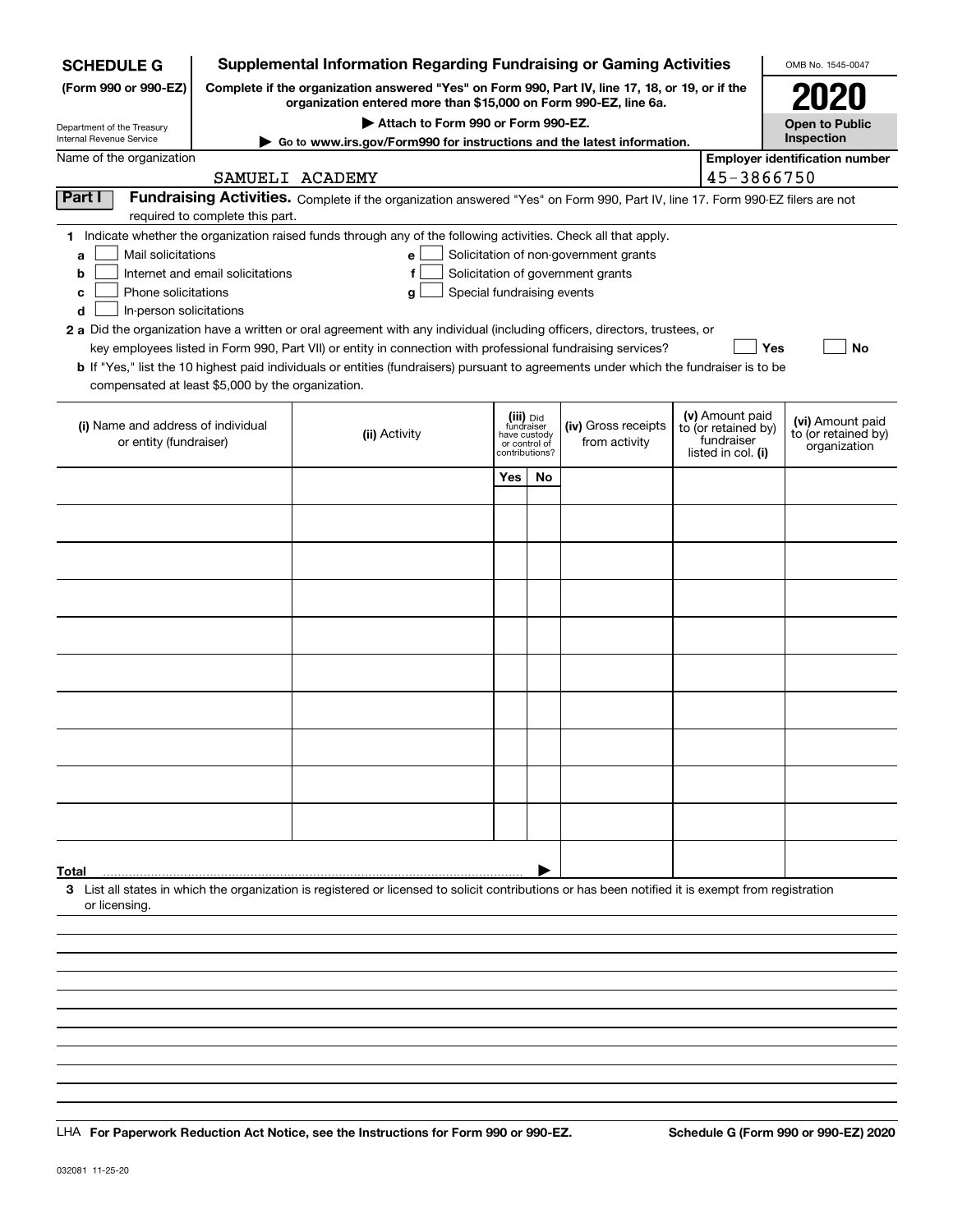#### Schedule G (Form 990 or 990-EZ) 2020 Page SAMUELI ACADEMY 45-3866750

**2**

**Part II** | Fundraising Events. Complete if the organization answered "Yes" on Form 990, Part IV, line 18, or reported more than \$15,000 of fundraising event contributions and gross income on Form 990-EZ, lines 1 and 6b. List events with gross receipts greater than \$5,000.

|                 |               | 01 lunuraising event continuutions and gross income on Form 990-EZ, illies T and OD. Elst events with gross receipts greater than \$0,000.                                                                                     |                                           |                         |                                 |                                           |
|-----------------|---------------|--------------------------------------------------------------------------------------------------------------------------------------------------------------------------------------------------------------------------------|-------------------------------------------|-------------------------|---------------------------------|-------------------------------------------|
|                 |               |                                                                                                                                                                                                                                | (a) Event $#1$<br>HOLIDAY<br><b>EVENT</b> | (b) Event $#2$          | (c) Other events<br><b>NONE</b> | (d) Total events<br>(add col. (a) through |
|                 |               |                                                                                                                                                                                                                                | (event type)                              | (event type)            | (total number)                  | col. (c)                                  |
| Revenue         |               | 1 Gross receipts and the state of the state of the state of the state of the state of the state of the state of the state of the state of the state of the state of the state of the state of the state of the state of the st | 158,508.                                  |                         |                                 | 158,508.                                  |
|                 |               |                                                                                                                                                                                                                                | 102,419.                                  |                         |                                 | 102,419.                                  |
|                 | 3             | Gross income (line 1 minus line 2)                                                                                                                                                                                             | 56,089.                                   |                         |                                 | 56,089.                                   |
|                 | 4 Cash prizes |                                                                                                                                                                                                                                |                                           |                         |                                 |                                           |
|                 |               |                                                                                                                                                                                                                                | 207.                                      |                         |                                 | 207.                                      |
|                 |               |                                                                                                                                                                                                                                |                                           |                         |                                 |                                           |
| Direct Expenses |               | 7 Food and beverages                                                                                                                                                                                                           | 1,185.                                    |                         |                                 | 1,185.                                    |
|                 | 8             |                                                                                                                                                                                                                                |                                           |                         |                                 |                                           |
|                 | 9             |                                                                                                                                                                                                                                | 54,697.                                   |                         |                                 | 54,697.                                   |
|                 | 10            | Direct expense summary. Add lines 4 through 9 in column (d)                                                                                                                                                                    |                                           |                         |                                 | 56,089.                                   |
|                 | Part III      | 11 Net income summary. Subtract line 10 from line 3, column (d)                                                                                                                                                                |                                           |                         |                                 | 0.                                        |
|                 |               | Gaming. Complete if the organization answered "Yes" on Form 990, Part IV, line 19, or reported more than<br>\$15,000 on Form 990-EZ, line 6a.                                                                                  |                                           |                         |                                 |                                           |
|                 |               |                                                                                                                                                                                                                                |                                           | (b) Pull tabs/instant   |                                 | (d) Total gaming (add                     |
|                 |               |                                                                                                                                                                                                                                | (a) Bingo                                 | bingo/progressive bingo | (c) Other gaming                | col. (a) through col. (c))                |
| Revenue         |               |                                                                                                                                                                                                                                |                                           |                         |                                 |                                           |
|                 | 1             |                                                                                                                                                                                                                                |                                           |                         |                                 |                                           |
|                 |               |                                                                                                                                                                                                                                |                                           |                         |                                 |                                           |
|                 |               |                                                                                                                                                                                                                                |                                           |                         |                                 |                                           |
| Direct Expenses |               |                                                                                                                                                                                                                                |                                           |                         |                                 |                                           |
|                 |               |                                                                                                                                                                                                                                |                                           |                         |                                 |                                           |
|                 |               | 5 Other direct expenses                                                                                                                                                                                                        |                                           |                         |                                 |                                           |
|                 |               |                                                                                                                                                                                                                                | %<br>Yes                                  | Yes<br>%                | Yes<br>%                        |                                           |
|                 | 6             | Volunteer labor                                                                                                                                                                                                                | No                                        | No                      | No                              |                                           |
|                 |               | 7 Direct expense summary. Add lines 2 through 5 in column (d)                                                                                                                                                                  |                                           |                         |                                 |                                           |
|                 |               |                                                                                                                                                                                                                                |                                           |                         |                                 |                                           |
|                 | 8             |                                                                                                                                                                                                                                |                                           |                         |                                 |                                           |
| 9.              |               | Enter the state(s) in which the organization conducts gaming activities:                                                                                                                                                       |                                           |                         |                                 |                                           |
|                 |               |                                                                                                                                                                                                                                |                                           |                         |                                 | Yes<br>No                                 |
|                 |               | <b>b</b> If "No," explain:<br><u> 1989 - Johann Harry Barn, mars ar breist fan de Fryske kommunent fan de Fryske kommunent fan de Fryske kommun</u>                                                                            |                                           |                         |                                 |                                           |
|                 |               |                                                                                                                                                                                                                                |                                           |                         |                                 | Yes<br>No                                 |
|                 |               |                                                                                                                                                                                                                                |                                           |                         |                                 |                                           |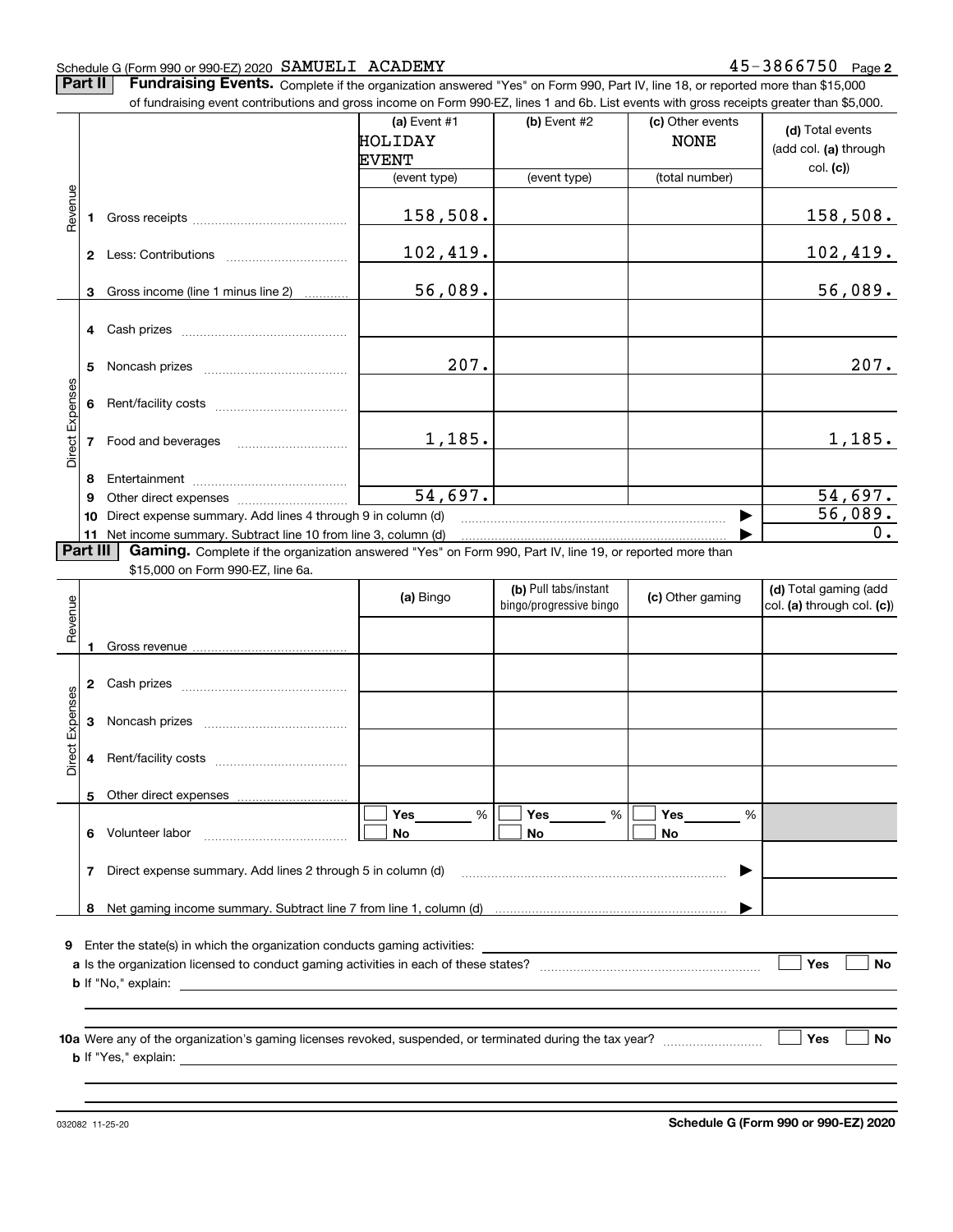|    | Schedule G (Form 990 or 990-EZ) 2020 SAMUELI ACADEMY                                                                                                                                                                                      | 45-3866750 |                 | Page 3               |
|----|-------------------------------------------------------------------------------------------------------------------------------------------------------------------------------------------------------------------------------------------|------------|-----------------|----------------------|
| 11 |                                                                                                                                                                                                                                           |            | Yes             | No                   |
|    | 12 Is the organization a grantor, beneficiary or trustee of a trust, or a member of a partnership or other entity formed                                                                                                                  |            |                 |                      |
|    |                                                                                                                                                                                                                                           |            | Yes             | No                   |
|    | 13 Indicate the percentage of gaming activity conducted in:                                                                                                                                                                               |            |                 |                      |
|    |                                                                                                                                                                                                                                           |            | <b>13a</b>      | %                    |
|    | <b>b</b> An outside facility <i>www.communically.communically.communically.communically.communically.communically.communically.communically.communically.communically.communically.communically.communically.communically.communicall</i> |            | 13 <sub>b</sub> | %                    |
|    | 14 Enter the name and address of the person who prepares the organization's gaming/special events books and records:                                                                                                                      |            |                 |                      |
|    | Name $\blacktriangleright$<br><u> 1989 - Johann Barbara, markazi bashkar mashrida ma'lumot oli</u>                                                                                                                                        |            |                 |                      |
|    |                                                                                                                                                                                                                                           |            |                 |                      |
|    |                                                                                                                                                                                                                                           |            | Yes             | No                   |
|    |                                                                                                                                                                                                                                           |            |                 |                      |
|    |                                                                                                                                                                                                                                           |            |                 |                      |
|    | c If "Yes," enter name and address of the third party:                                                                                                                                                                                    |            |                 |                      |
|    | Name $\blacktriangleright$                                                                                                                                                                                                                |            |                 |                      |
|    | Address $\blacktriangleright$                                                                                                                                                                                                             |            |                 |                      |
|    |                                                                                                                                                                                                                                           |            |                 |                      |
| 16 | Gaming manager information:                                                                                                                                                                                                               |            |                 |                      |
|    | Name $\blacktriangleright$                                                                                                                                                                                                                |            |                 |                      |
|    | Gaming manager compensation > \$                                                                                                                                                                                                          |            |                 |                      |
|    | $Description of services provided$ $\triangleright$                                                                                                                                                                                       |            |                 |                      |
|    |                                                                                                                                                                                                                                           |            |                 |                      |
|    |                                                                                                                                                                                                                                           |            |                 |                      |
|    | Director/officer<br>Employee<br>Independent contractor                                                                                                                                                                                    |            |                 |                      |
|    |                                                                                                                                                                                                                                           |            |                 |                      |
| 17 | Mandatory distributions:<br>a Is the organization required under state law to make charitable distributions from the gaming proceeds to                                                                                                   |            |                 |                      |
|    | retain the state gaming license?                                                                                                                                                                                                          |            |                 | $\Box$ Yes $\Box$ No |
|    | <b>b</b> Enter the amount of distributions required under state law to be distributed to other exempt organizations or spent in the                                                                                                       |            |                 |                      |
|    | organization's own exempt activities during the tax year $\triangleright$ \$                                                                                                                                                              |            |                 |                      |
|    | Part IV<br>Supplemental Information. Provide the explanations required by Part I, line 2b, columns (iii) and (v); and Part III, lines 9, 9b, 10b,                                                                                         |            |                 |                      |
|    | 15b, 15c, 16, and 17b, as applicable. Also provide any additional information. See instructions.                                                                                                                                          |            |                 |                      |
|    |                                                                                                                                                                                                                                           |            |                 |                      |
|    |                                                                                                                                                                                                                                           |            |                 |                      |
|    |                                                                                                                                                                                                                                           |            |                 |                      |
|    |                                                                                                                                                                                                                                           |            |                 |                      |
|    |                                                                                                                                                                                                                                           |            |                 |                      |
|    |                                                                                                                                                                                                                                           |            |                 |                      |
|    |                                                                                                                                                                                                                                           |            |                 |                      |
|    |                                                                                                                                                                                                                                           |            |                 |                      |
|    |                                                                                                                                                                                                                                           |            |                 |                      |
|    |                                                                                                                                                                                                                                           |            |                 |                      |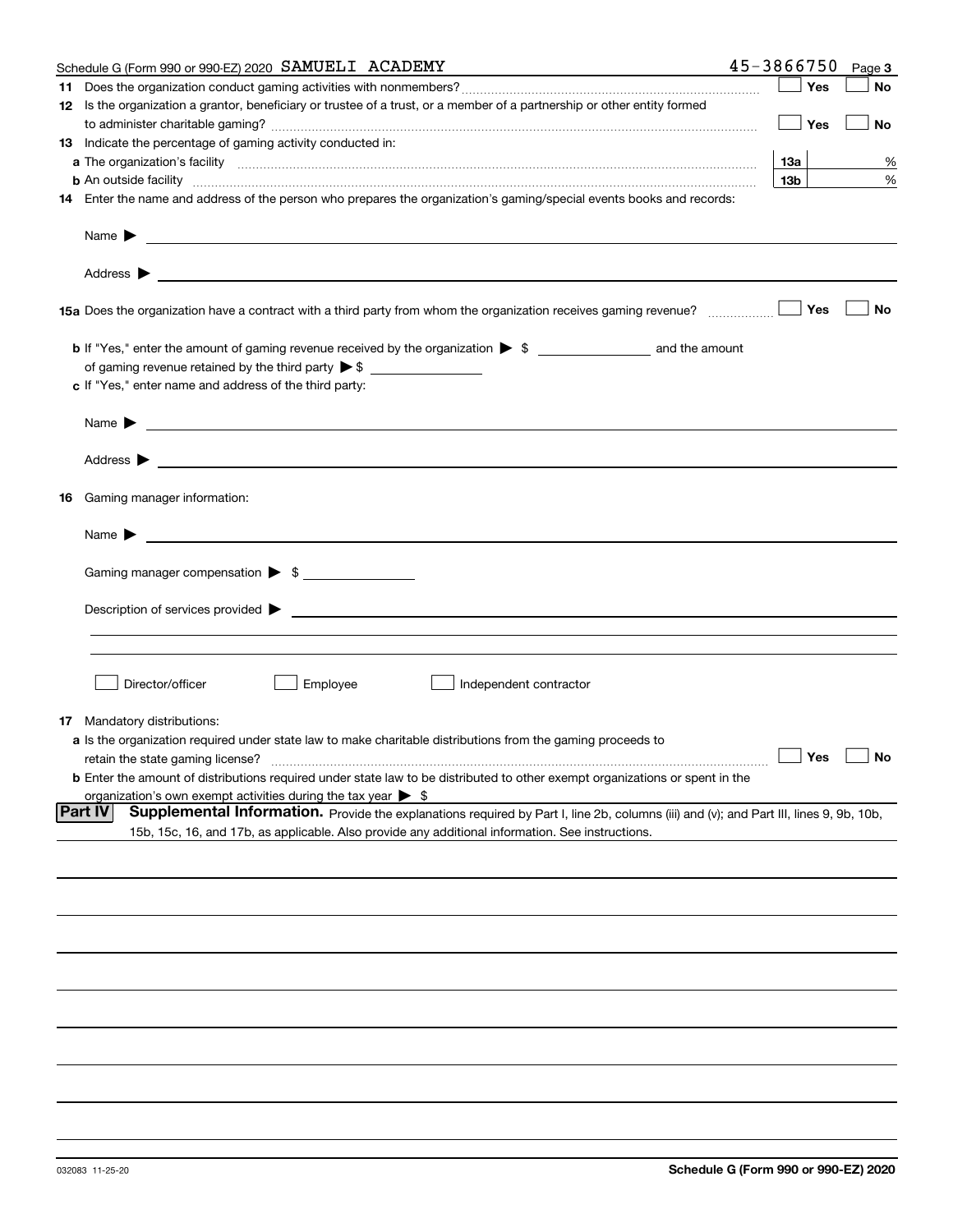| <b>Part IV</b> Supplemental Information (continued) |  |
|-----------------------------------------------------|--|
|                                                     |  |
|                                                     |  |
|                                                     |  |
|                                                     |  |
|                                                     |  |
|                                                     |  |
|                                                     |  |
|                                                     |  |
|                                                     |  |
|                                                     |  |
|                                                     |  |
|                                                     |  |
|                                                     |  |
|                                                     |  |
|                                                     |  |
|                                                     |  |
|                                                     |  |
|                                                     |  |
|                                                     |  |
|                                                     |  |
|                                                     |  |
|                                                     |  |
|                                                     |  |
|                                                     |  |
|                                                     |  |
|                                                     |  |
|                                                     |  |
|                                                     |  |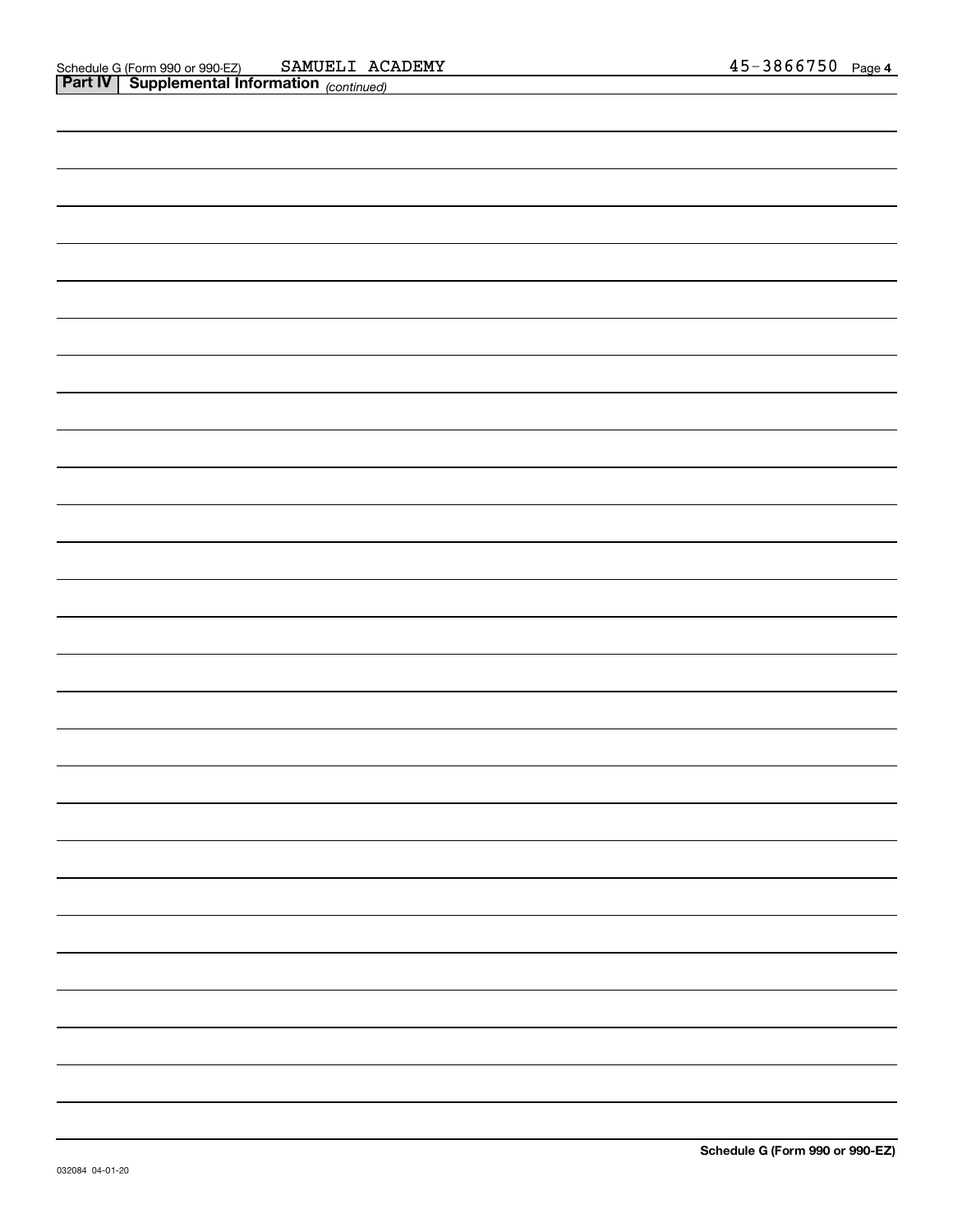| <b>SCHEDULE I</b><br>(Form 990)                        |                                                                                                                                                                                                                                                                           |           | <b>Grants and Other Assistance to Organizations,</b><br>Governments, and Individuals in the United States<br>Complete if the organization answered "Yes" on Form 990, Part IV, line 21 or 22. |                                                       |                                         |                                                                |                                          | OMB No. 1545-0047<br>2020                           |
|--------------------------------------------------------|---------------------------------------------------------------------------------------------------------------------------------------------------------------------------------------------------------------------------------------------------------------------------|-----------|-----------------------------------------------------------------------------------------------------------------------------------------------------------------------------------------------|-------------------------------------------------------|-----------------------------------------|----------------------------------------------------------------|------------------------------------------|-----------------------------------------------------|
| Department of the Treasury<br>Internal Revenue Service |                                                                                                                                                                                                                                                                           |           |                                                                                                                                                                                               | Attach to Form 990.                                   |                                         |                                                                |                                          | <b>Open to Public</b>                               |
| Name of the organization                               |                                                                                                                                                                                                                                                                           |           |                                                                                                                                                                                               | Go to www.irs.gov/Form990 for the latest information. |                                         |                                                                |                                          | Inspection<br><b>Employer identification number</b> |
|                                                        | SAMUELI ACADEMY                                                                                                                                                                                                                                                           |           |                                                                                                                                                                                               |                                                       |                                         |                                                                |                                          | 45-3866750                                          |
| Part I                                                 | <b>General Information on Grants and Assistance</b>                                                                                                                                                                                                                       |           |                                                                                                                                                                                               |                                                       |                                         |                                                                |                                          |                                                     |
|                                                        | 1 Does the organization maintain records to substantiate the amount of the grants or assistance, the grantees' eligibility for the grants or assistance, and the selection                                                                                                |           |                                                                                                                                                                                               |                                                       |                                         |                                                                |                                          | $\boxed{\text{X}}$ Yes<br>_l No                     |
| $\mathbf{2}$<br>Part II                                | Describe in Part IV the organization's procedures for monitoring the use of grant funds in the United States.                                                                                                                                                             |           |                                                                                                                                                                                               |                                                       |                                         |                                                                |                                          |                                                     |
|                                                        | Grants and Other Assistance to Domestic Organizations and Domestic Governments. Complete if the organization answered "Yes" on Form 990, Part IV, line 21, for any<br>recipient that received more than \$5,000. Part II can be duplicated if additional space is needed. |           |                                                                                                                                                                                               |                                                       |                                         |                                                                |                                          |                                                     |
|                                                        | 1 (a) Name and address of organization<br>or government                                                                                                                                                                                                                   | $(b)$ EIN | (c) IRC section<br>(if applicable)                                                                                                                                                            | (d) Amount of<br>cash grant                           | (e) Amount of<br>non-cash<br>assistance | (f) Method of<br>valuation (book,<br>FMV, appraisal,<br>other) | (g) Description of<br>noncash assistance | (h) Purpose of grant<br>or assistance               |
|                                                        |                                                                                                                                                                                                                                                                           |           |                                                                                                                                                                                               |                                                       |                                         |                                                                |                                          |                                                     |
|                                                        |                                                                                                                                                                                                                                                                           |           |                                                                                                                                                                                               |                                                       |                                         |                                                                |                                          |                                                     |
|                                                        |                                                                                                                                                                                                                                                                           |           |                                                                                                                                                                                               |                                                       |                                         |                                                                |                                          |                                                     |
|                                                        |                                                                                                                                                                                                                                                                           |           |                                                                                                                                                                                               |                                                       |                                         |                                                                |                                          |                                                     |
|                                                        |                                                                                                                                                                                                                                                                           |           |                                                                                                                                                                                               |                                                       |                                         |                                                                |                                          |                                                     |
|                                                        |                                                                                                                                                                                                                                                                           |           |                                                                                                                                                                                               |                                                       |                                         |                                                                |                                          |                                                     |
| $\mathbf{2}$                                           | Enter total number of section 501(c)(3) and government organizations listed in the line 1 table                                                                                                                                                                           |           |                                                                                                                                                                                               |                                                       |                                         |                                                                |                                          |                                                     |
| 3                                                      | Enter total number of other organizations listed in the line 1 table                                                                                                                                                                                                      |           |                                                                                                                                                                                               |                                                       |                                         |                                                                |                                          |                                                     |
|                                                        | LHA For Paperwork Reduction Act Notice, see the Instructions for Form 990.                                                                                                                                                                                                |           |                                                                                                                                                                                               |                                                       |                                         |                                                                |                                          | <b>Schedule I (Form 990) 2020</b>                   |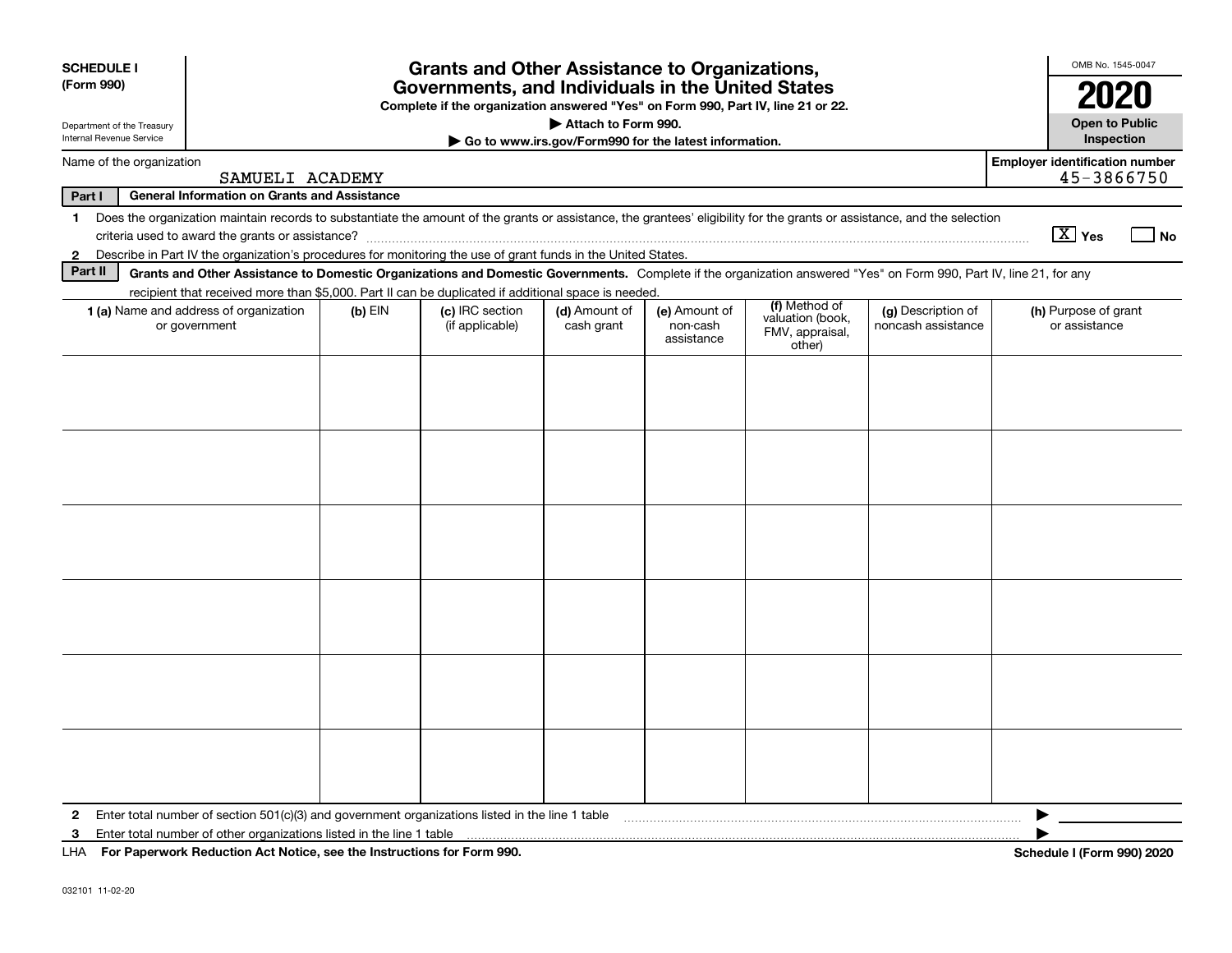Schedule I (Form 990) 2020 SAMUELI ACADEMY **Page 12 and 2010** 1 and 2012 1 and 2012 1 and 2012 1 and 2013 1 and 201 SAMUELI ACADEMY

**2**

**Part III | Grants and Other Assistance to Domestic Individuals. Complete if the organization answered "Yes" on Form 990, Part IV, line 22.** Part III can be duplicated if additional space is needed.

| (a) Type of grant or assistance                                                                                                                      | (b) Number of<br>recipients | (c) Amount of<br>cash grant | (d) Amount of non-<br>cash assistance | (e) Method of valuation<br>(book, FMV, appraisal, other) | (f) Description of noncash assistance |
|------------------------------------------------------------------------------------------------------------------------------------------------------|-----------------------------|-----------------------------|---------------------------------------|----------------------------------------------------------|---------------------------------------|
|                                                                                                                                                      |                             |                             |                                       |                                                          |                                       |
| EDUCATIONAL SCHOLARSHIPS                                                                                                                             | 21                          | 103,000.                    | $\mathbf 0$ .                         |                                                          |                                       |
|                                                                                                                                                      |                             |                             |                                       |                                                          |                                       |
|                                                                                                                                                      |                             |                             |                                       |                                                          |                                       |
|                                                                                                                                                      |                             |                             |                                       |                                                          |                                       |
|                                                                                                                                                      |                             |                             |                                       |                                                          |                                       |
|                                                                                                                                                      |                             |                             |                                       |                                                          |                                       |
|                                                                                                                                                      |                             |                             |                                       |                                                          |                                       |
|                                                                                                                                                      |                             |                             |                                       |                                                          |                                       |
|                                                                                                                                                      |                             |                             |                                       |                                                          |                                       |
| Part IV<br>Supplemental Information. Provide the information required in Part I, line 2; Part III, column (b); and any other additional information. |                             |                             |                                       |                                                          |                                       |
|                                                                                                                                                      |                             |                             |                                       |                                                          |                                       |

PART I, LINE 2:

FOR HIGHER EDUCATION SCHOLARSHIP REQUESTS THE ORGANIZATION GIVES THE MONEY

TO THE YOUTH UPON RECEIPT OF CLASS SCHEDULES. THERE ARE GENERALLY 5

INSTALLMENTS FOR THE PAYMENT, 1/2, THE SEMESTER UPFRONT;THE SECOND HALF

AFTER THE FINAL DROP DAY OF CLASSES AND THE STUDENT HAS PROVIDED THE

CURRENT CLASS SCHEDULE. IF THE STUDENT COMPLETES THE SAME NUMBER OF UNITS

THAT WERE INCLUDED IN THE INITIAL INSTALLMENTS, WITH A GRADE OF C OR

BETTER, THEN THEY WILL BE FUNDED FOR THE SECOND SEMESTER UNDER THE SAME

#### TIMEFRAME GUIDELINES. IF THE STUDENT DROPPED UNITS OR DID NOT SUCCEED AT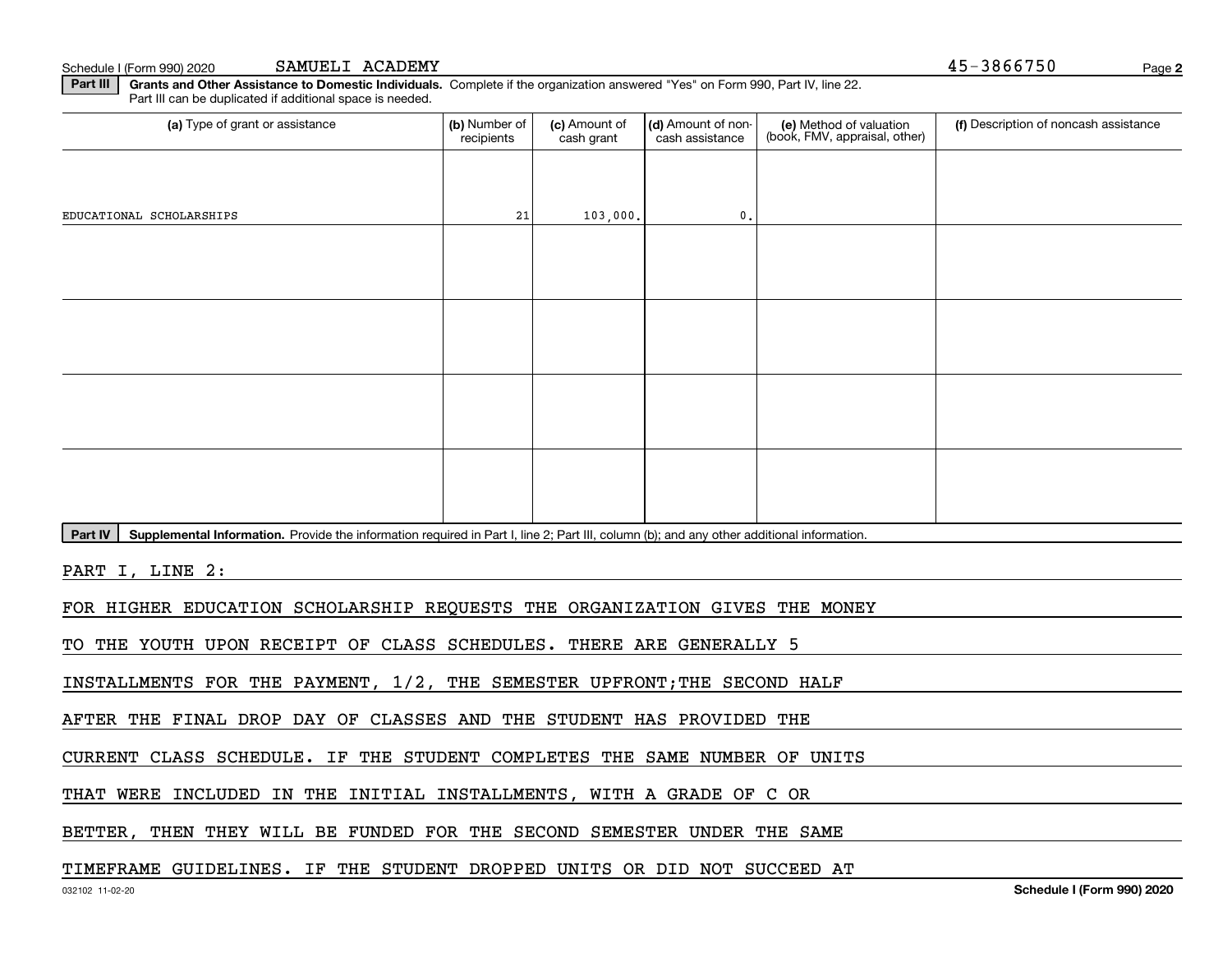## **2**Schedule I (Form 990) Page **Part IV** Supplemental Information PASSING THE CLASS WITH A C OR BETTER, THEN THE NEXT SEMESTER GRANT WILL BE REDUCED UNTIL THE STUDENT HAS SUCCESSFULLY COMPLETED THE ORIGINAL UNITS THAT FUNDS WERE GRANTED FOR. AT THE END OF THE YEAR, IF THE STUDENT HAS COMPLETED 24 UNITS OR MORE, WITH PASSING GRADES OF C OR BETTER AND PROVIDES ALL THE CLASS SCHEDULE DOCUMENTATION INCLUDING GRADES,THEY ARE ELIGIBLE FOR A BONUS SCHOLARSHIP AMOUNT. SAMUELI ACADEMY

FOR GRANTS TO YOUTH NOT ATTENDING HIGHER EDUCATION, THE ORGANIZATION PROVIDES BASIC SUPPORT TO COVER LIVING EXPENSES. THE YOUTH MUST SHOW WHAT THE EXPENSES ARE GOING TO BE USED FOR. FUTURE GRANTS ARE DEPENDENT ON HOW THE YOUTH SPENDS THE INITIAL FUNDS. FOR OTHER SUPPORT AND COURSES,INCLUDING DRIVERS EDUCATION, EXTRA CURRICULAR ACTIVITIES OR SCHOOL SUPPLIES, INVOICES ARE PROVIDIED FOR FUNDING.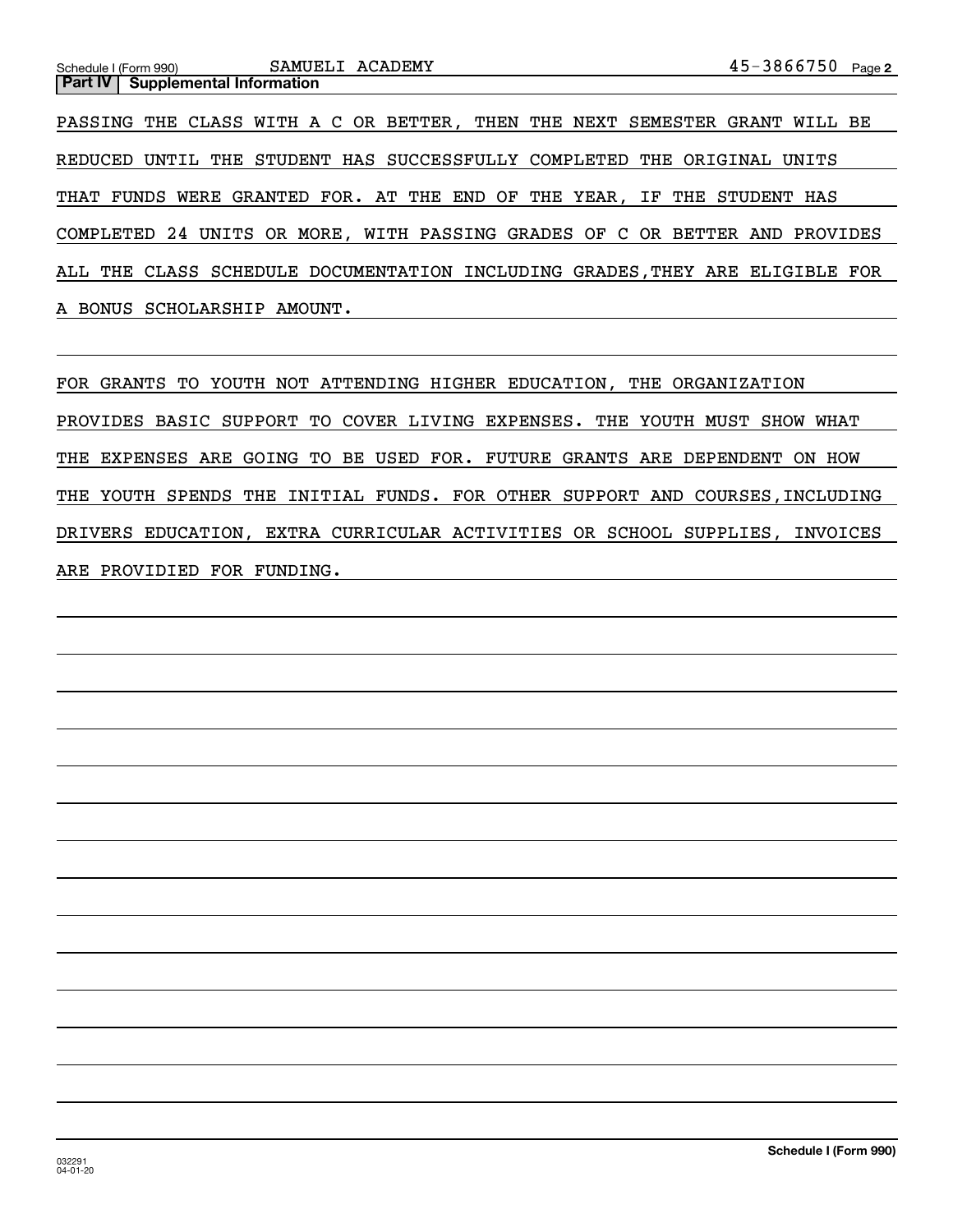|            | <b>SCHEDULE J</b>                                      | <b>Compensation Information</b>                                                                                                                                                                                                      |                                       | OMB No. 1545-0047          |                   |             |
|------------|--------------------------------------------------------|--------------------------------------------------------------------------------------------------------------------------------------------------------------------------------------------------------------------------------------|---------------------------------------|----------------------------|-------------------|-------------|
| (Form 990) |                                                        | For certain Officers, Directors, Trustees, Key Employees, and Highest                                                                                                                                                                | 2020                                  |                            |                   |             |
|            |                                                        | <b>Compensated Employees</b>                                                                                                                                                                                                         |                                       |                            |                   |             |
|            |                                                        | Complete if the organization answered "Yes" on Form 990, Part IV, line 23.<br>Attach to Form 990.                                                                                                                                    |                                       | <b>Open to Public</b>      |                   |             |
|            | Department of the Treasury<br>Internal Revenue Service | ► Go to www.irs.gov/Form990 for instructions and the latest information.                                                                                                                                                             |                                       |                            | <b>Inspection</b> |             |
|            | Name of the organization                               |                                                                                                                                                                                                                                      | <b>Employer identification number</b> |                            |                   |             |
|            |                                                        | SAMUELI ACADEMY                                                                                                                                                                                                                      |                                       | 45-3866750                 |                   |             |
|            | Part I                                                 | <b>Questions Regarding Compensation</b>                                                                                                                                                                                              |                                       |                            |                   |             |
|            |                                                        |                                                                                                                                                                                                                                      |                                       |                            | Yes               | No          |
| 1a         |                                                        | Check the appropriate box(es) if the organization provided any of the following to or for a person listed on Form 990,                                                                                                               |                                       |                            |                   |             |
|            |                                                        | Part VII, Section A, line 1a. Complete Part III to provide any relevant information regarding these items.                                                                                                                           |                                       |                            |                   |             |
|            | First-class or charter travel                          | Housing allowance or residence for personal use                                                                                                                                                                                      |                                       |                            |                   |             |
|            | Travel for companions                                  | Payments for business use of personal residence                                                                                                                                                                                      |                                       |                            |                   |             |
|            |                                                        | Health or social club dues or initiation fees<br>Tax indemnification and gross-up payments                                                                                                                                           |                                       |                            |                   |             |
|            |                                                        | Discretionary spending account<br>Personal services (such as maid, chauffeur, chef)                                                                                                                                                  |                                       |                            |                   |             |
|            |                                                        |                                                                                                                                                                                                                                      |                                       |                            |                   |             |
|            |                                                        | <b>b</b> If any of the boxes on line 1a are checked, did the organization follow a written policy regarding payment or                                                                                                               |                                       |                            |                   |             |
|            |                                                        |                                                                                                                                                                                                                                      |                                       | 1b                         |                   |             |
| 2          |                                                        | Did the organization require substantiation prior to reimbursing or allowing expenses incurred by all directors,                                                                                                                     |                                       |                            |                   |             |
|            |                                                        |                                                                                                                                                                                                                                      |                                       | $\mathbf{2}$               |                   |             |
|            |                                                        |                                                                                                                                                                                                                                      |                                       |                            |                   |             |
| з          |                                                        | Indicate which, if any, of the following the organization used to establish the compensation of the organization's                                                                                                                   |                                       |                            |                   |             |
|            |                                                        | CEO/Executive Director. Check all that apply. Do not check any boxes for methods used by a related organization to                                                                                                                   |                                       |                            |                   |             |
|            |                                                        | establish compensation of the CEO/Executive Director, but explain in Part III.                                                                                                                                                       |                                       |                            |                   |             |
|            | Compensation committee                                 | Written employment contract                                                                                                                                                                                                          |                                       |                            |                   |             |
|            |                                                        | $X$ Independent compensation consultant<br>$ \mathbf{X} $ Compensation survey or study                                                                                                                                               |                                       |                            |                   |             |
|            |                                                        | $ \mathbf{X} $ Approval by the board or compensation committee<br>Form 990 of other organizations                                                                                                                                    |                                       |                            |                   |             |
|            |                                                        |                                                                                                                                                                                                                                      |                                       |                            |                   |             |
| 4          |                                                        | During the year, did any person listed on Form 990, Part VII, Section A, line 1a, with respect to the filing                                                                                                                         |                                       |                            |                   |             |
|            | organization or a related organization:                |                                                                                                                                                                                                                                      |                                       |                            |                   |             |
| а          |                                                        | Receive a severance payment or change-of-control payment?                                                                                                                                                                            |                                       | 4a                         |                   | х           |
| b          |                                                        | Participate in or receive payment from a supplemental nonqualified retirement plan?                                                                                                                                                  |                                       | 4b                         |                   | X           |
| с          |                                                        | Participate in or receive payment from an equity-based compensation arrangement?                                                                                                                                                     |                                       | 4с                         |                   | $\mathbf x$ |
|            |                                                        | If "Yes" to any of lines 4a-c, list the persons and provide the applicable amounts for each item in Part III.                                                                                                                        |                                       |                            |                   |             |
|            |                                                        |                                                                                                                                                                                                                                      |                                       |                            |                   |             |
|            |                                                        | Only section 501(c)(3), 501(c)(4), and 501(c)(29) organizations must complete lines 5-9.                                                                                                                                             |                                       |                            |                   |             |
|            |                                                        | For persons listed on Form 990, Part VII, Section A, line 1a, did the organization pay or accrue any compensation                                                                                                                    |                                       |                            |                   |             |
|            | contingent on the revenues of:                         |                                                                                                                                                                                                                                      |                                       |                            |                   |             |
| a          |                                                        | The organization? <b>With the contract of the contract of the contract of the contract of the contract of the contract of the contract of the contract of the contract of the contract of the contract of the contract of the co</b> |                                       | 5a                         |                   | х           |
|            |                                                        |                                                                                                                                                                                                                                      |                                       | 5b                         |                   | $\mathbf x$ |
|            |                                                        | If "Yes" on line 5a or 5b, describe in Part III.                                                                                                                                                                                     |                                       |                            |                   |             |
| 6          |                                                        | For persons listed on Form 990, Part VII, Section A, line 1a, did the organization pay or accrue any compensation                                                                                                                    |                                       |                            |                   |             |
|            | contingent on the net earnings of:                     |                                                                                                                                                                                                                                      |                                       |                            |                   |             |
| a          |                                                        | The organization? <b>With the organization</b> ? <b>With the organization with the organization? With the organization?</b>                                                                                                          |                                       | 6a                         |                   | х           |
|            |                                                        |                                                                                                                                                                                                                                      |                                       | 6b                         |                   | $\mathbf X$ |
|            |                                                        | If "Yes" on line 6a or 6b, describe in Part III.                                                                                                                                                                                     |                                       |                            |                   |             |
| 7          |                                                        | For persons listed on Form 990, Part VII, Section A, line 1a, did the organization provide any nonfixed payments                                                                                                                     |                                       |                            |                   |             |
|            |                                                        |                                                                                                                                                                                                                                      |                                       | $\overline{\phantom{a}}$   |                   | x           |
| 8          |                                                        | Were any amounts reported on Form 990, Part VII, paid or accrued pursuant to a contract that was subject to the                                                                                                                      |                                       |                            |                   |             |
|            |                                                        | initial contract exception described in Regulations section 53.4958-4(a)(3)? If "Yes," describe in Part III                                                                                                                          |                                       | 8                          |                   | х           |
| 9          |                                                        | If "Yes" on line 8, did the organization also follow the rebuttable presumption procedure described in                                                                                                                               |                                       |                            |                   |             |
|            |                                                        |                                                                                                                                                                                                                                      |                                       | 9                          |                   |             |
|            |                                                        | converte Deduction Act Nation, and the Instructions for Form 000                                                                                                                                                                     |                                       | Cahadula, LIEaum 0001,0000 |                   |             |

LHA For Paperwork Reduction Act Notice, see the Instructions for Form 990. Schedule J (Form 990) 2020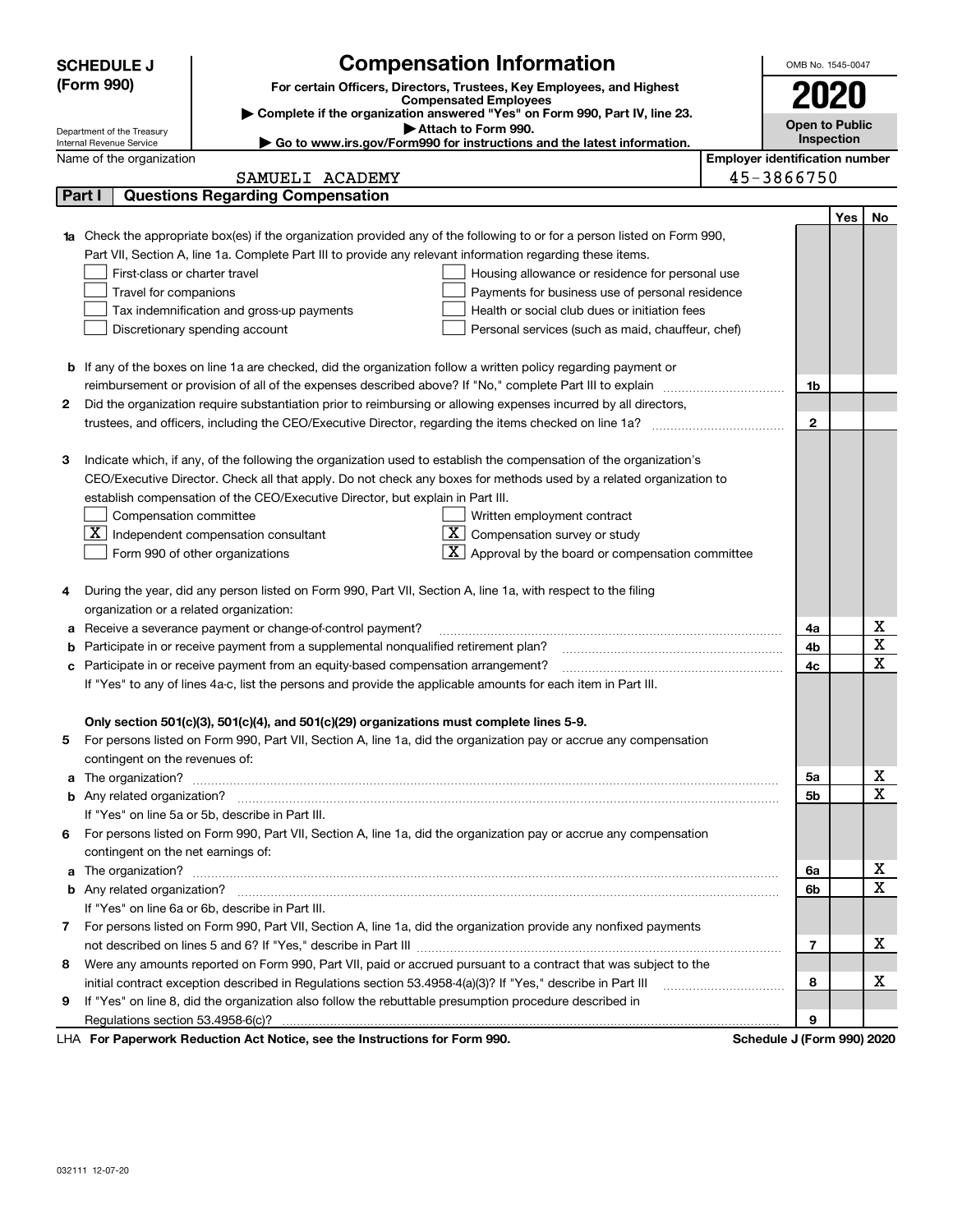#### 45-3866750

**2**

# **Part II Officers, Directors, Trustees, Key Employees, and Highest Compensated Employees.**  Schedule J (Form 990) 2020 Page Use duplicate copies if additional space is needed.

For each individual whose compensation must be reported on Schedule J, report compensation from the organization on row (i) and from related organizations, described in the instructions, on row (ii). Do not list any individuals that aren't listed on Form 990, Part VII.

**Note:**  The sum of columns (B)(i)-(iii) for each listed individual must equal the total amount of Form 990, Part VII, Section A, line 1a, applicable column (D) and (E) amounts for that individual.

|                        |      |                          | (B) Breakdown of W-2 and/or 1099-MISC compensation |                                           | (C) Retirement and<br>other deferred | (D) Nontaxable<br>benefits | (E) Total of columns | (F) Compensation<br>in column (B)         |
|------------------------|------|--------------------------|----------------------------------------------------|-------------------------------------------|--------------------------------------|----------------------------|----------------------|-------------------------------------------|
| (A) Name and Title     |      | (i) Base<br>compensation | (ii) Bonus &<br>incentive<br>compensation          | (iii) Other<br>reportable<br>compensation | compensation                         |                            | $(B)(i)-(D)$         | reported as deferred<br>on prior Form 990 |
| CHRIS SIMONSEN<br>(1)  | (i)  | 0.                       | 0.                                                 | $\overline{0}$ .                          | 0.                                   | $\mathbf 0$ .              | 0.                   | 0.                                        |
| CEO                    | (ii) | 336,269.                 | $\overline{0}$ .                                   | $\overline{0}$ .                          | 2,000.                               | 9,216.                     | 347,485.             | $\overline{\mathbf{0}}$ .                 |
| JOHN R LUKER<br>(2)    | (i)  | 0.                       | $\overline{0}$ .                                   | $\overline{0}$ .                          | 0.                                   | 0.                         | 0.                   | $\overline{0}$ .                          |
| $_{\mbox{\small CFO}}$ | (ii) | 256, 477.                | $\overline{0}$ .                                   | $\overline{0}$ .                          | 2,000.                               | 9,216.                     | 267,693.             | $\overline{0}$ .                          |
| ANTHONY SABA<br>(3)    | (i)  | 210, 756.                | $\overline{0}$ .                                   | $\overline{0}$ .                          | 32,566.                              | 539.                       | 243,861.             | $\overline{\mathbf{0}}$ .                 |
| EXECUTIVE DIRECTOR     | (ii) | $\overline{0}$ .         | $\overline{0}$ .                                   | $\overline{0}$ .                          | $\overline{0}$ .                     | 0.                         | $\overline{0}$ .     | $\overline{\mathbf{0}}$ .                 |
| LEE FLEMING<br>(4)     | (i)  | 148,608.                 | $\overline{0}$ .                                   | $\overline{0}$ .                          | 25, 362.                             | 9,145.                     | 183, 115.            | $\overline{\mathbf{0}}$ .                 |
| HEAD OF SCHOOL         | (ii) | 0.                       | $\overline{0}$ .                                   | 0.                                        | 0.                                   | 0.                         | 0.                   | $\overline{\mathbf{0}}$ .                 |
|                        | (i)  |                          |                                                    |                                           |                                      |                            |                      |                                           |
|                        | (ii) |                          |                                                    |                                           |                                      |                            |                      |                                           |
|                        | (i)  |                          |                                                    |                                           |                                      |                            |                      |                                           |
|                        | (ii) |                          |                                                    |                                           |                                      |                            |                      |                                           |
|                        | (i)  |                          |                                                    |                                           |                                      |                            |                      |                                           |
|                        | (ii) |                          |                                                    |                                           |                                      |                            |                      |                                           |
|                        | (i)  |                          |                                                    |                                           |                                      |                            |                      |                                           |
|                        | (ii) |                          |                                                    |                                           |                                      |                            |                      |                                           |
|                        | (i)  |                          |                                                    |                                           |                                      |                            |                      |                                           |
|                        | (ii) |                          |                                                    |                                           |                                      |                            |                      |                                           |
|                        | (i)  |                          |                                                    |                                           |                                      |                            |                      |                                           |
|                        | (ii) |                          |                                                    |                                           |                                      |                            |                      |                                           |
|                        | (i)  |                          |                                                    |                                           |                                      |                            |                      |                                           |
|                        | (ii) |                          |                                                    |                                           |                                      |                            |                      |                                           |
|                        | (i)  |                          |                                                    |                                           |                                      |                            |                      |                                           |
|                        | (ii) |                          |                                                    |                                           |                                      |                            |                      |                                           |
|                        | (i)  |                          |                                                    |                                           |                                      |                            |                      |                                           |
|                        | (ii) |                          |                                                    |                                           |                                      |                            |                      |                                           |
|                        | (i)  |                          |                                                    |                                           |                                      |                            |                      |                                           |
|                        | (ii) |                          |                                                    |                                           |                                      |                            |                      |                                           |
|                        | (i)  |                          |                                                    |                                           |                                      |                            |                      |                                           |
|                        | (ii) |                          |                                                    |                                           |                                      |                            |                      |                                           |
|                        | (i)  |                          |                                                    |                                           |                                      |                            |                      |                                           |
|                        | (ii) |                          |                                                    |                                           |                                      |                            |                      |                                           |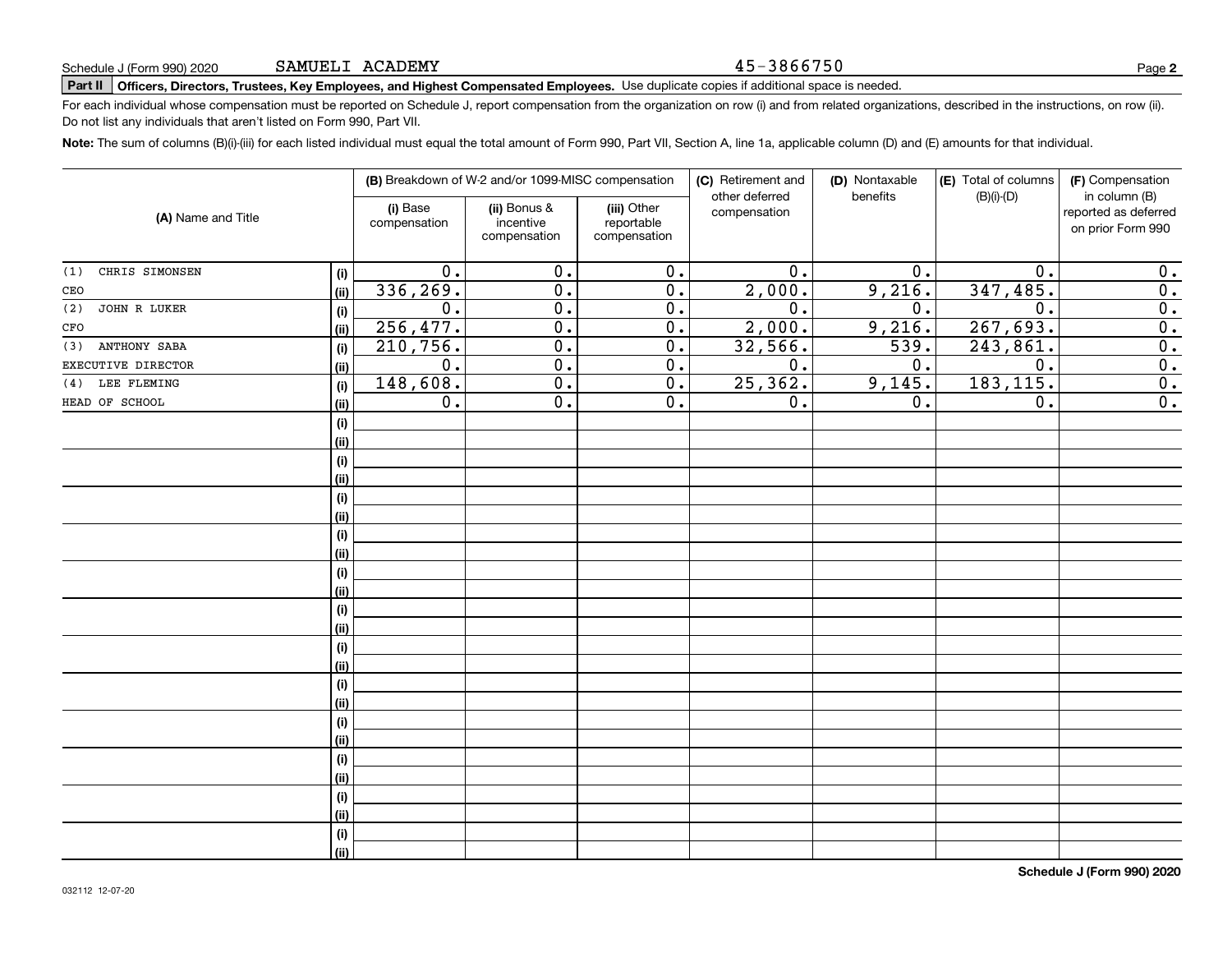#### **Part III Supplemental Information**

Schedule J (Form 990) 2020 **SAMUELI ACADEMY** 45-3866750<br>**Part III** Supplemental Information<br>Provide the information, explanation, or descriptions required for Part I, lines 1a, 1b, 3, 4a, 4b, 4c, 5a, 5b, 6a, 6b, 7, and 8,

**Schedule J (Form 990) 2020**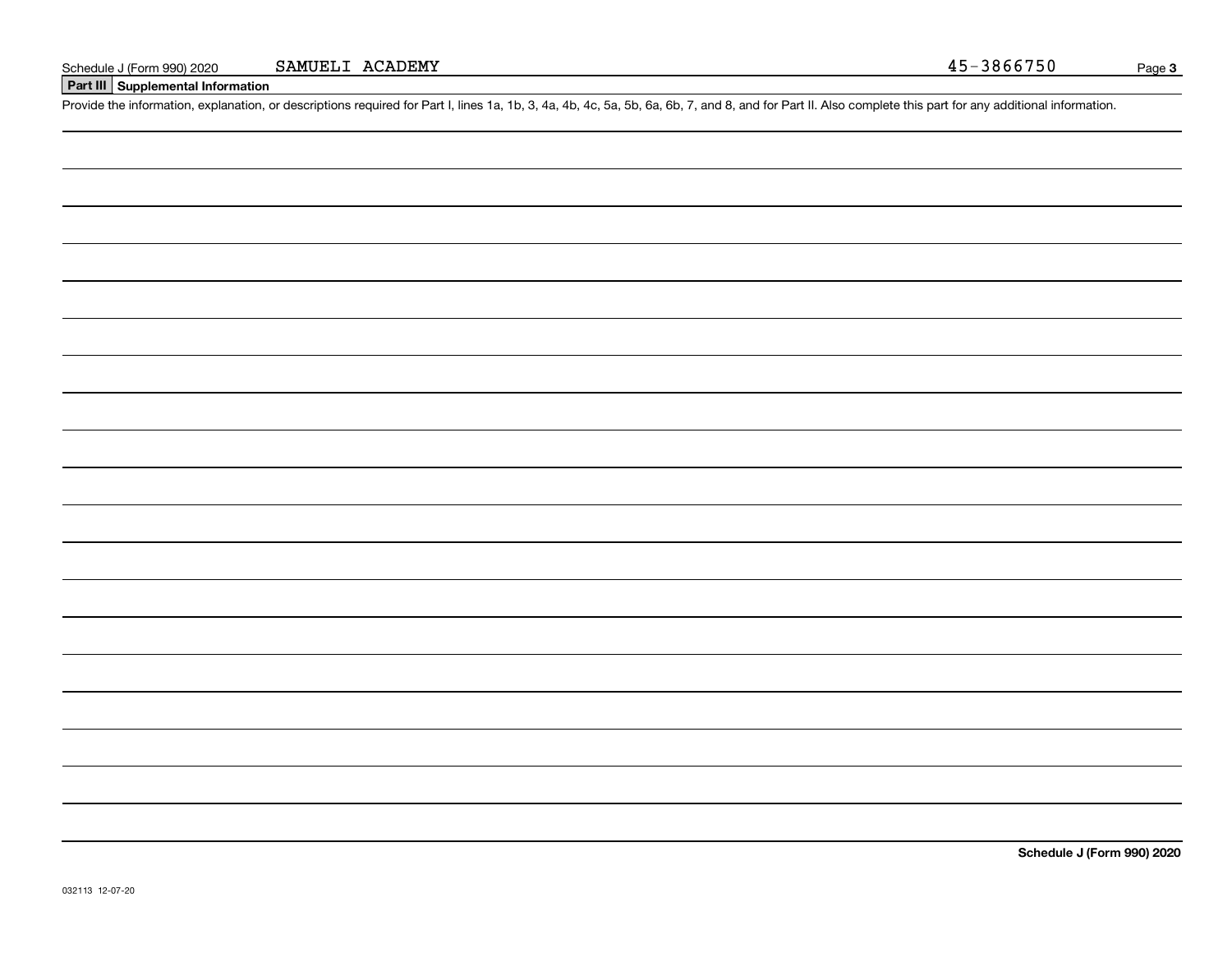#### **SCHEDULE M (Form 990)**

### **Noncash Contributions**

OMB No. 1545-0047

Department of the Treasury Internal Revenue Service

Name of the organization

**Complete if the organizations answered "Yes" on Form 990, Part IV, lines 29 or 30.** <sup>J</sup>**2020 Attach to Form 990.** J

 **Go to www.irs.gov/Form990 for instructions and the latest information.** J

**Open to Public Inspection**

| <b>Employer identification number</b> |
|---------------------------------------|
| 45-3866750                            |

| Part I       | <b>Types of Property</b>                                                                |                               |                                      |                                                                                                      |                                                              |
|--------------|-----------------------------------------------------------------------------------------|-------------------------------|--------------------------------------|------------------------------------------------------------------------------------------------------|--------------------------------------------------------------|
|              |                                                                                         | (a)<br>Check if<br>applicable | (b)<br>Number of<br>contributions or | (c)<br>Noncash contribution<br>amounts reported on<br>items contributed Form 990, Part VIII, line 1g | (d)<br>Method of determining<br>noncash contribution amounts |
| 1.           |                                                                                         |                               |                                      |                                                                                                      |                                                              |
| $\mathbf{2}$ |                                                                                         |                               |                                      |                                                                                                      |                                                              |
| з            | Art - Fractional interests                                                              |                               |                                      |                                                                                                      |                                                              |
| 4            |                                                                                         |                               |                                      |                                                                                                      |                                                              |
| 5            | Clothing and household goods                                                            |                               |                                      |                                                                                                      |                                                              |
| 6            |                                                                                         |                               |                                      |                                                                                                      |                                                              |
| 7            |                                                                                         |                               |                                      |                                                                                                      |                                                              |
| 8            | Intellectual property                                                                   |                               |                                      |                                                                                                      |                                                              |
| 9            | Securities - Publicly traded                                                            |                               |                                      |                                                                                                      |                                                              |
| 10           | Securities - Closely held stock                                                         |                               |                                      |                                                                                                      |                                                              |
| 11           | Securities - Partnership, LLC, or                                                       |                               |                                      |                                                                                                      |                                                              |
|              | trust interests                                                                         |                               |                                      |                                                                                                      |                                                              |
| 12           | Securities - Miscellaneous                                                              |                               |                                      |                                                                                                      |                                                              |
| 13           | Qualified conservation contribution -                                                   |                               |                                      |                                                                                                      |                                                              |
|              | Historic structures                                                                     |                               |                                      |                                                                                                      |                                                              |
| 14           | Qualified conservation contribution - Other                                             |                               |                                      |                                                                                                      |                                                              |
| 15           | Real estate - Residential                                                               |                               |                                      |                                                                                                      |                                                              |
| 16           |                                                                                         |                               |                                      |                                                                                                      |                                                              |
| 17           |                                                                                         |                               |                                      |                                                                                                      |                                                              |
| 18           |                                                                                         |                               |                                      |                                                                                                      |                                                              |
| 19           |                                                                                         |                               |                                      |                                                                                                      |                                                              |
| 20           | Drugs and medical supplies                                                              |                               |                                      |                                                                                                      |                                                              |
| 21           |                                                                                         |                               |                                      |                                                                                                      |                                                              |
| 22           |                                                                                         |                               |                                      |                                                                                                      |                                                              |
| 23           |                                                                                         |                               |                                      |                                                                                                      |                                                              |
| 24           |                                                                                         |                               |                                      |                                                                                                      |                                                              |
| 25           | (GAMING EQUIPM)<br>Other $\blacktriangleright$                                          | X                             | 1                                    |                                                                                                      | 45,671.FAIR MARKET<br>VALUE                                  |
| 26           | (TESTING KITS/)<br>Other $\blacktriangleright$                                          | $\mathbf X$                   | $\overline{1}$                       |                                                                                                      | 9,726. FAIR MARKET VALUE                                     |
| 27           | ( ELECTRICAL MA )<br>Other $\blacktriangleright$                                        | X                             | 1                                    |                                                                                                      | 1,443. FAIR MARKET VALUE                                     |
| 28           | <b>GOLF SETS 2</b><br>Other $\blacktriangleright$                                       | $\overline{\mathbf{x}}$       | $\overline{1}$                       |                                                                                                      | 1,200. FAIR MARKET VALUE                                     |
| 29           | Number of Forms 8283 received by the organization during the tax year for contributions |                               |                                      |                                                                                                      |                                                              |

**29Yes No 30a** During the year, did the organization receive by contribution any property reported in Part I, lines 1 through 28, that it **3132a** Does the organization hire or use third parties or related organizations to solicit, process, or sell noncash **33**If the organization didn't report an amount in column (c) for a type of property for which column (a) is checked, **b** If "Yes," describe the arrangement in Part II. **30a3132a b**If "Yes," describe in Part II. for which the organization completed Form 8283, Part V, Donee Acknowledgement ............. must hold for at least three years from the date of the initial contribution, and which isn't required to be used for exempt purposes for the entire holding period? ~~~~~~~~~~~~~~~~~~~~~~~~~~~~~~~~~~~~~~ Does the organization have a gift acceptance policy that requires the review of any nonstandard contributions? ~~~~~~contributions? ~~~~~~~~~~~~~~~~~~~~~~~~~~~~~~~~~~~~~~~~~~~~~~~~~~~~~~ describe in Part II. X X X

| LHA | For Paperwork Reduction Act Notice, see the Instructions for Form 990. |  |  |  |  |
|-----|------------------------------------------------------------------------|--|--|--|--|
|-----|------------------------------------------------------------------------|--|--|--|--|

**Schedule M (Form 990) 2020**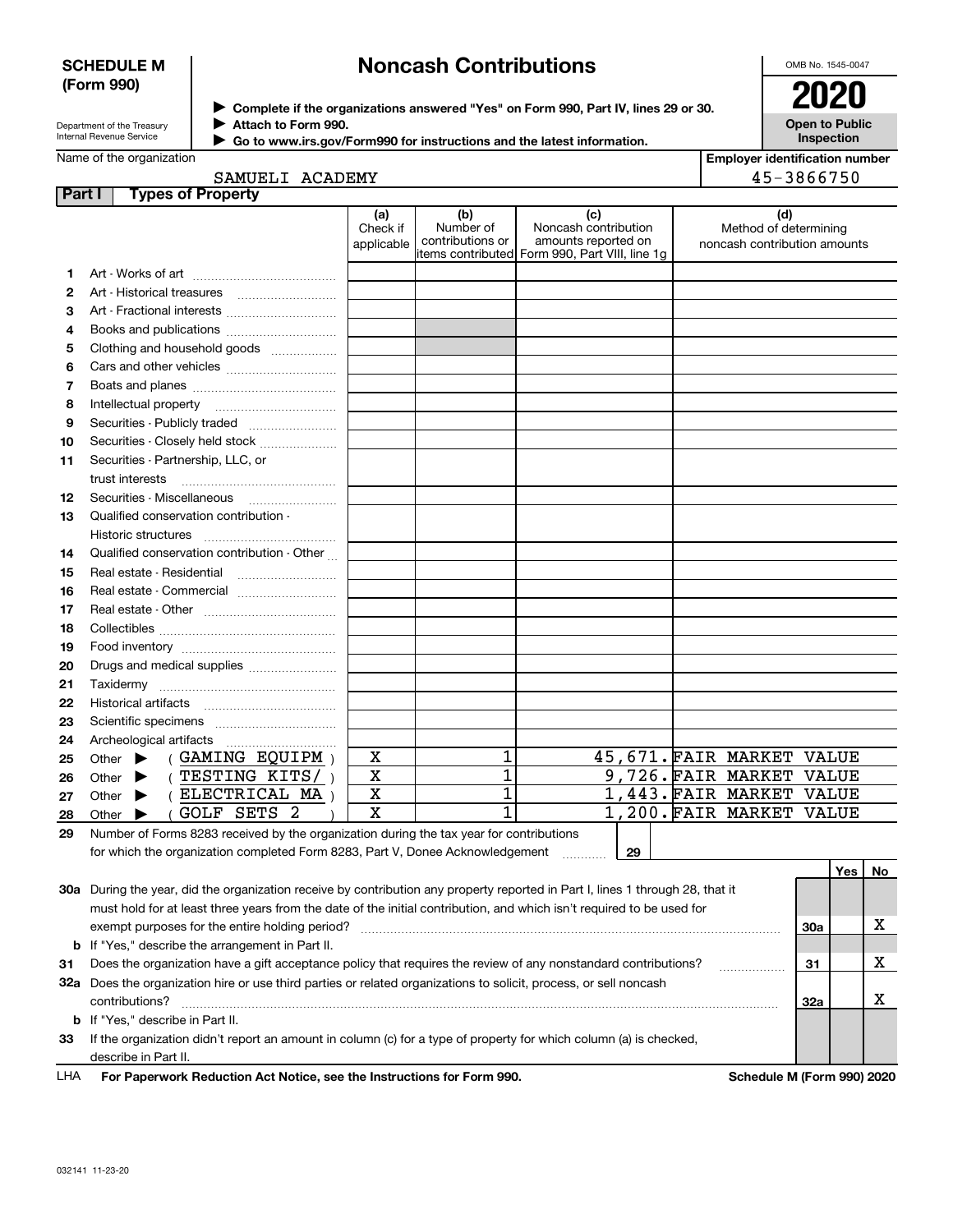Part II | Supplemental Information. Provide the information required by Part I, lines 30b, 32b, and 33, and whether the organization is reporting in Part I, column (b), the number of contributions, the number of items received, or a combination of both. Also complete this part for any additional information.

#### PART I, OTHER TYPES OF PROPERTY:

#### FOOD/BEVERAGES

- (A) CHECK IF APPLICABLE = X
- (B) NUMBER OF CONTRIBUTIONS = 1

(C) REVENUE REPORTED ON FORM 990, PART VIII \$ 350.

(D) METHOD OF DETERMINING REVENUE: FAIR MARKET VALUE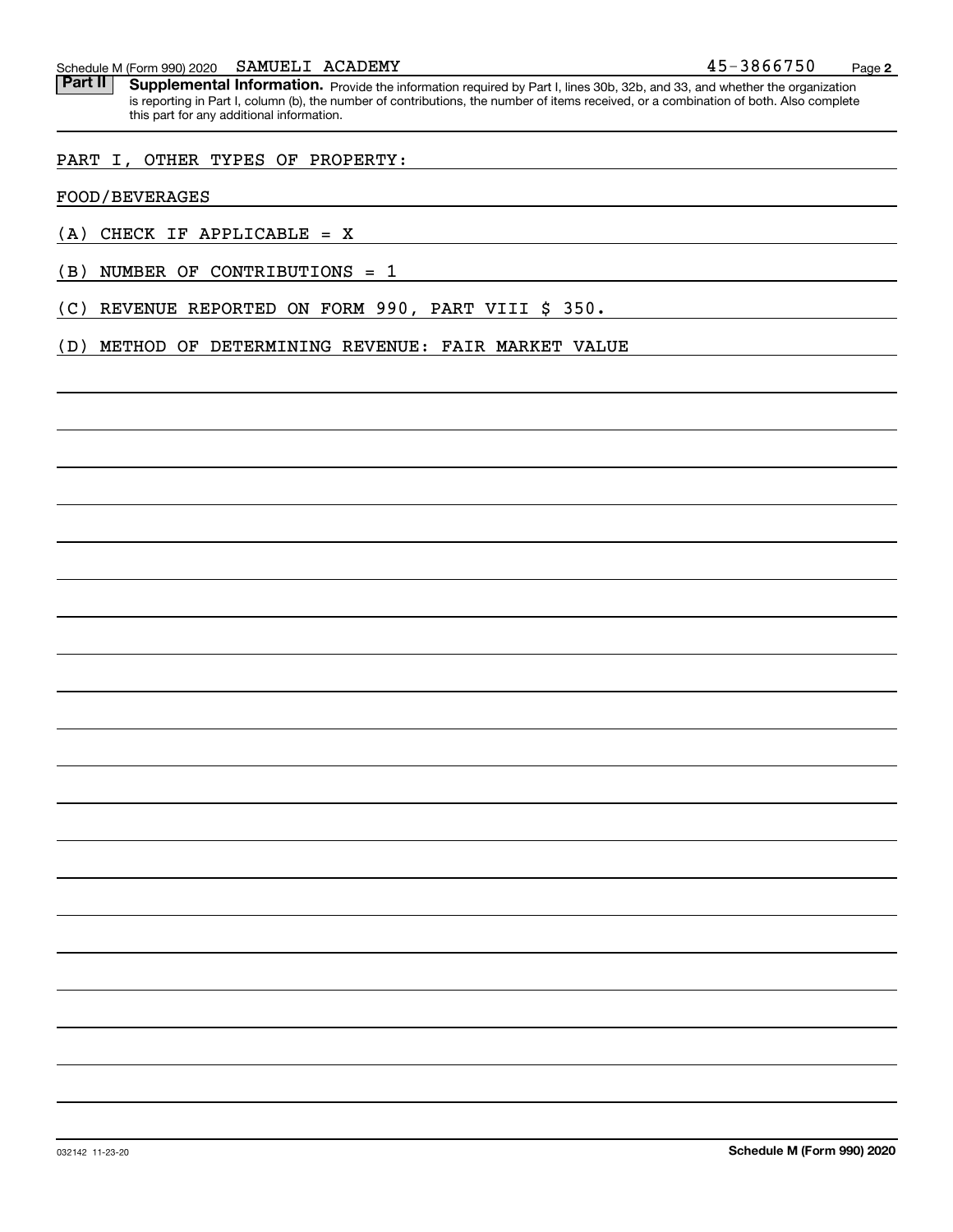**(Form 990 or 990-EZ)**

Department of the Treasury Internal Revenue Service Name of the organization

**SCHEDULE O Supplemental Information to Form 990 or 990-EZ**

**Complete to provide information for responses to specific questions on Form 990 or 990-EZ or to provide any additional information. | Attach to Form 990 or 990-EZ. | Go to www.irs.gov/Form990 for the latest information.**

OMB No. 1545-0047 **Open to Public Inspection2020**

SAMUELI ACADEMY 1999 | 45-3866750

**Employer identification number**

FORM 990, PART I, LINE 1, DESCRIPTION OF ORGANIZATION MISSION:

AND UNDERSERVED AND FOSTER TEENS THAT OFFERS CONSISTENCY, STABILITY

SUPPORT AND A COMMUNITY IN WHICH TO BELONG, THRIVE AND GROW INTO

SUCCESSFUL INDEPENDENT ADULTS.

FORM 990, PART III, LINE 4A, PROGRAM SERVICE ACCOMPLISHMENTS:

PROVIDE YOUTH THE KNOWLEDGE AND TOOLS FOR SUCCESSFUL INDEPENDENT

LIVING.

THE ACADEMY IS CURRENTLY SERVES 674 STUDENTS IN GRADE 7 AND NINE

THROUGH TWELVE.

FORM 990, PART VI, SECTION B, LINE 11B:

FORM 990 IS REVIEWED BY THE FINANCE COMMITTEE OF THE BOARD.

FORM 990, PART VI, SECTION B, LINE 12C:

THE CONFLICT OF INTEREST POLICY IS ADMINISTERED BY THE AUDIT COMMITTEE OF

THE BOARD OF DIRECTORS. IF A CONFLICT ARISES THE BOARD MEMBER IS ASKED TO

EXCUSE HIMSELF/HERSELF FROM ALL DISCUSSION AND VOTING ON THE ISSUE.

FORM 990, PART VI, SECTION B, LINE 15:

AN INDEPENDENT CONSULTANT IS HIRED TO PERFORM A MARKET REVIEW OF THE

SALARIES OF THE CFO AND CEO. THE RESULTS OF THIS REVIEW ARE PRESENTED TO

THE COMPENSATION COMMITTEE OF THE BOARD, WHICH APPROVES THE SALARIES AND

ANY ADJUSTMENTS.

FORM 990, PART VI, SECTION C, LINE 19: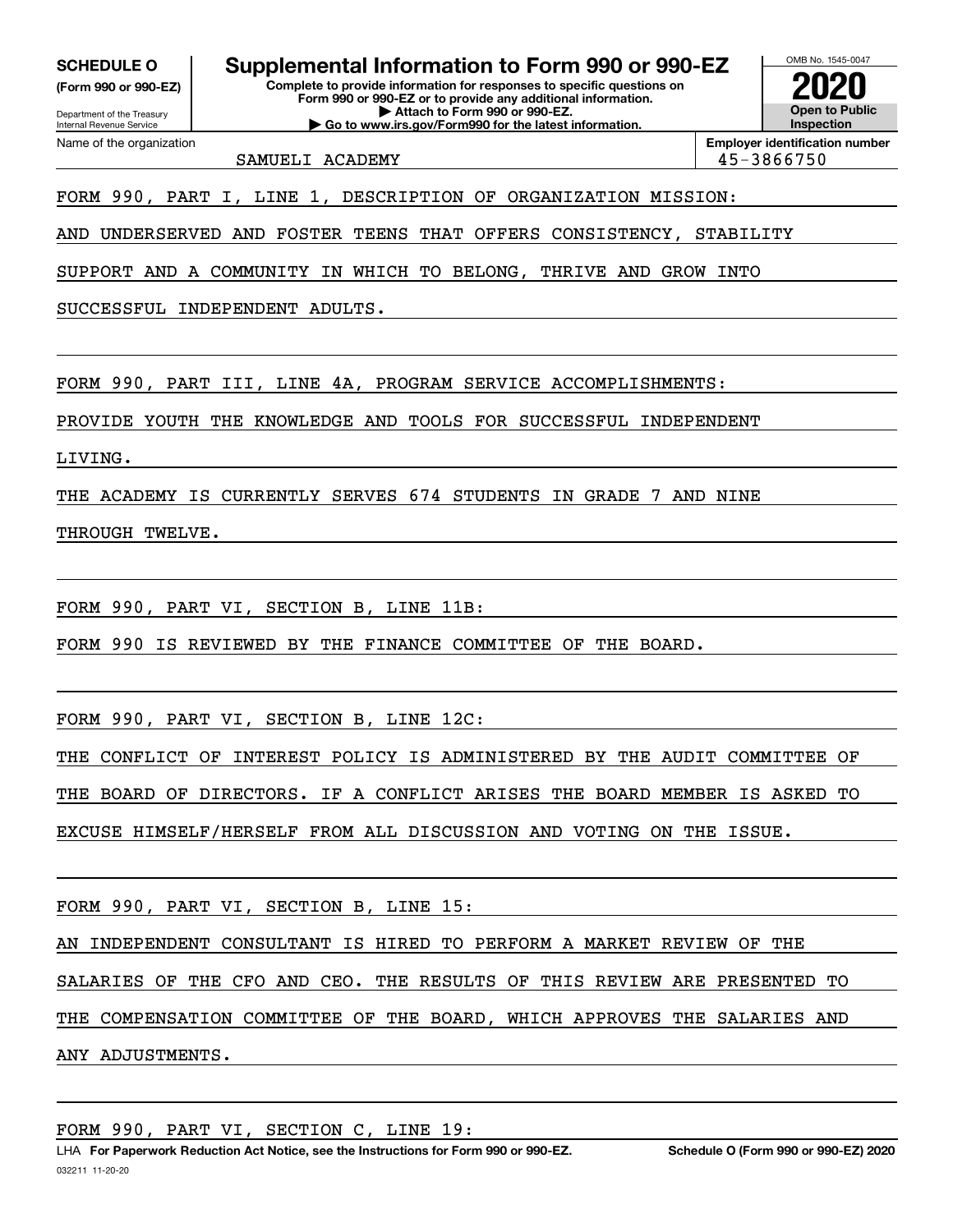| Schedule O (Form 990 or 990-EZ) 2020                                         | Page 2                                              |
|------------------------------------------------------------------------------|-----------------------------------------------------|
| Name of the organization<br>SAMUELI ACADEMY                                  | <b>Employer identification number</b><br>45-3866750 |
| GOVERNING DOCUMENTS, CONFLICT OF<br>INTEREST POLICY AND FINANCIAL STATEMENTS |                                                     |
| ARE AVAILABLE TO THE PUBLIC UPON REQUEST.                                    |                                                     |
|                                                                              |                                                     |
|                                                                              |                                                     |
|                                                                              |                                                     |
|                                                                              |                                                     |
|                                                                              |                                                     |
|                                                                              |                                                     |
|                                                                              |                                                     |
|                                                                              |                                                     |
|                                                                              |                                                     |
|                                                                              |                                                     |
|                                                                              |                                                     |
|                                                                              |                                                     |
|                                                                              |                                                     |
|                                                                              |                                                     |
|                                                                              |                                                     |
|                                                                              |                                                     |
|                                                                              |                                                     |
|                                                                              |                                                     |
|                                                                              |                                                     |
|                                                                              |                                                     |
|                                                                              |                                                     |
|                                                                              |                                                     |
|                                                                              |                                                     |
|                                                                              |                                                     |
|                                                                              |                                                     |
|                                                                              |                                                     |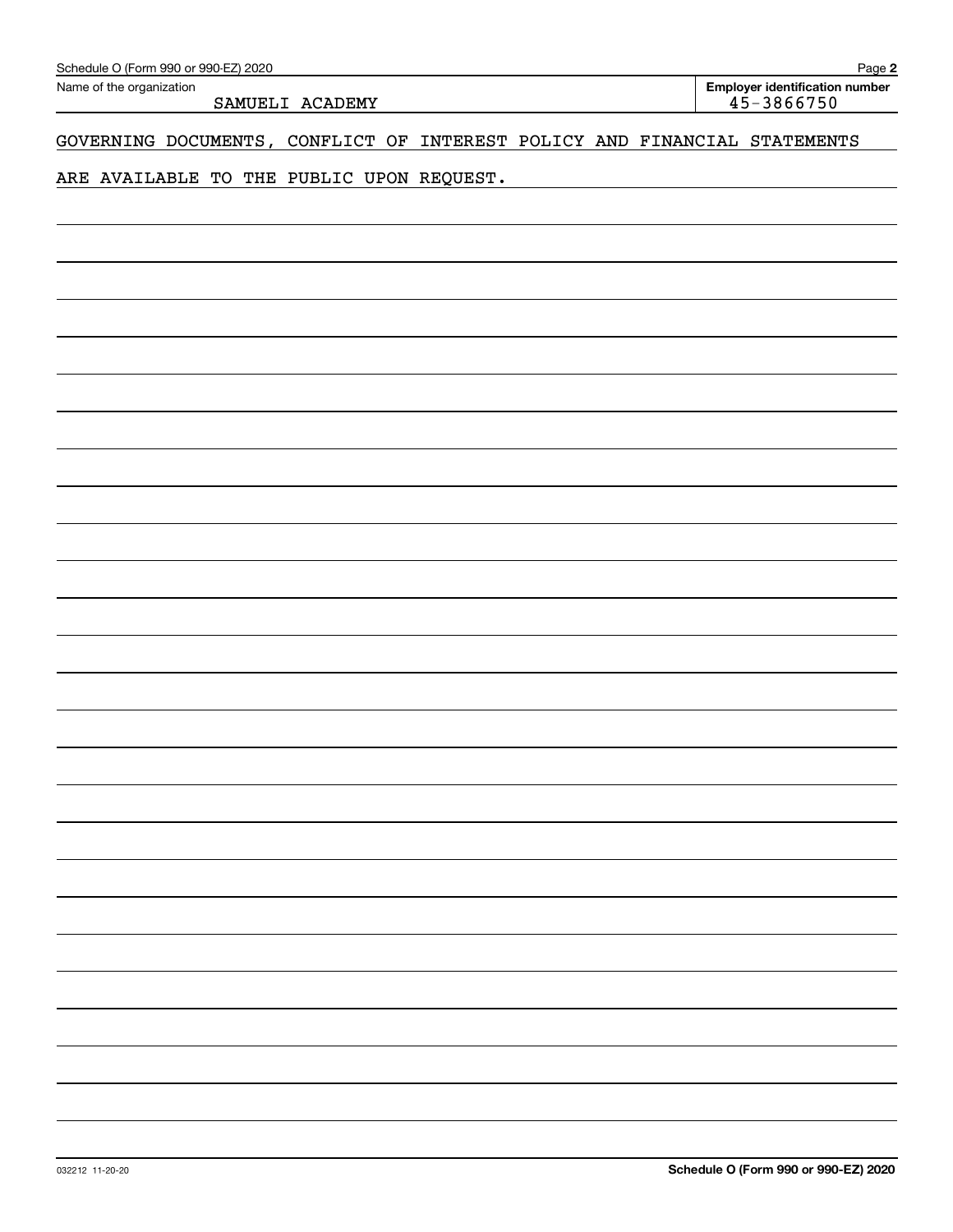| <b>SCHEDULE R</b> |  |
|-------------------|--|
| $P = 0$           |  |

**(Form 990)**

### **Related Organizations and Unrelated Partnerships**

**Complete if the organization answered "Yes" on Form 990, Part IV, line 33, 34, 35b, 36, or 37.** |

**Attach to Form 990.**  |

OMB No. 1545-0047

**Open to Public | Go to www.irs.gov/Form990 for instructions and the latest information. Inspection 2020**

Department of the Treasury Internal Revenue Service Name of the organization

SAMUELI ACADEMY

**Employer identification number** 45-3866750

**Part I Identification of Disregarded Entities.**  Complete if the organization answered "Yes" on Form 990, Part IV, line 33.

| (a)<br>Name, address, and EIN (if applicable) | (b)<br>Primary activity | (c)<br>Legal domicile (state or | (d)<br>Total income | (e)<br>End-of-year assets | (f)<br>Direct controlling        |
|-----------------------------------------------|-------------------------|---------------------------------|---------------------|---------------------------|----------------------------------|
| of disregarded entity                         |                         | foreign country)                |                     |                           | entity                           |
| ORANGEWOOD REAL PROPERTY LLC - 90-0720564     |                         |                                 |                     |                           |                                  |
| 1575 E 17TH STREET                            |                         |                                 |                     |                           |                                  |
| SANTA ANA, CA 92705                           | REAL ESTATE             | CALIFORNIA                      | 994,862.            |                           | 6,892,886. ORANGEWOOD FOUNDATION |
| ORANGEWOOD RESIDENTIAL PROPERTY LLC -         |                         |                                 |                     |                           |                                  |
| 80-0722825, 1575 E 17TH STREET, SANTA ANA,    |                         |                                 |                     |                           |                                  |
| CA 92705                                      | REAL ESTATE             | CALIFORNIA                      | 21,860.             |                           | 308, 335. ORANGEWOOD FOUNDATION  |
|                                               |                         |                                 |                     |                           |                                  |
|                                               |                         |                                 |                     |                           |                                  |
|                                               |                         |                                 |                     |                           |                                  |
|                                               |                         |                                 |                     |                           |                                  |
|                                               |                         |                                 |                     |                           |                                  |
|                                               |                         |                                 |                     |                           |                                  |

**Identification of Related Tax-Exempt Organizations.** Complete if the organization answered "Yes" on Form 990, Part IV, line 34, because it had one or more related tax-exempt **Part II** organizations during the tax year.

| (a)<br>Name, address, and EIN<br>of related organization | (b)<br>Primary activity | (c)<br>Legal domicile (state or<br>foreign country) | (d)<br>Exempt Code<br>section | (e)<br>Public charity<br>status (if section | (f)<br>Direct controlling<br>entity | $(g)$<br>Section 512(b)(13) | controlled<br>entity? |
|----------------------------------------------------------|-------------------------|-----------------------------------------------------|-------------------------------|---------------------------------------------|-------------------------------------|-----------------------------|-----------------------|
|                                                          |                         |                                                     |                               | 501(c)(3))                                  |                                     | Yes                         | No                    |
| ORANGEWOOD FOUNDATION - 95-3616628                       |                         |                                                     |                               |                                             |                                     |                             |                       |
| 1575 E 17TH ST                                           |                         |                                                     |                               |                                             | <b>ORANGEWOOD</b>                   |                             |                       |
| SANTA ANA, CA 92705                                      | CHILDREN'S FOUNDATION   | CALIFORNIA                                          | 501(C)(3)                     | LINE 7                                      | FOUNDATION                          | X                           |                       |
|                                                          |                         |                                                     |                               |                                             |                                     |                             |                       |
|                                                          |                         |                                                     |                               |                                             |                                     |                             |                       |
|                                                          |                         |                                                     |                               |                                             |                                     |                             |                       |

**For Paperwork Reduction Act Notice, see the Instructions for Form 990. Schedule R (Form 990) 2020**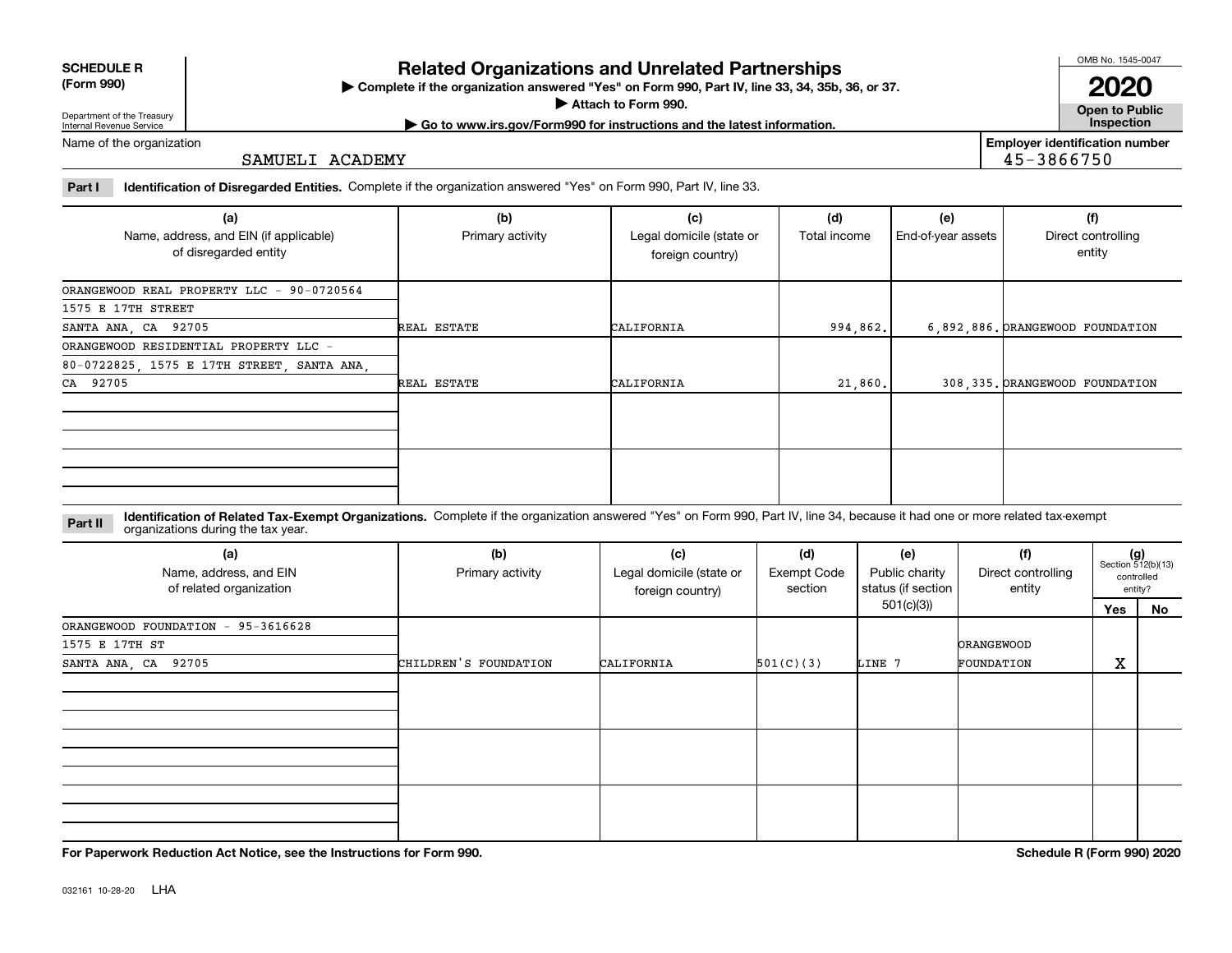#### Schedule R (Form 990) 2020 Page SAMUELI ACADEMY 45-3866750

**Identification of Related Organizations Taxable as a Partnership.** Complete if the organization answered "Yes" on Form 990, Part IV, line 34, because it had one or more related **Part III** organizations treated as a partnership during the tax year.

| (a)                                               | (b)              | (c)                  | (d)                          | (e)                                                                 | (f)                      | (g)                     |         | (h)              | (i)                                       | (j) | (k)                                                       |  |  |  |  |  |  |  |  |  |
|---------------------------------------------------|------------------|----------------------|------------------------------|---------------------------------------------------------------------|--------------------------|-------------------------|---------|------------------|-------------------------------------------|-----|-----------------------------------------------------------|--|--|--|--|--|--|--|--|--|
| Name, address, and EIN<br>of related organization | Primary activity | Legal<br>domicile    | Direct controlling<br>entity | Predominant income                                                  | Share of total<br>income | Share of<br>end-of-year |         | Disproportionate | Code V-UBI<br>amount in box               |     | General or Percentage<br>managing<br>partner?<br>partner? |  |  |  |  |  |  |  |  |  |
|                                                   |                  | (state or<br>foreign |                              |                                                                     |                          | assets                  |         | allocations?     |                                           |     |                                                           |  |  |  |  |  |  |  |  |  |
|                                                   |                  | country)             |                              | related, unrelated,<br>excluded from tax under<br>sections 512-514) |                          |                         | Yes $ $ | No               | 20 of Schedule<br>K-1 (Form 1065) Yes No. |     |                                                           |  |  |  |  |  |  |  |  |  |
|                                                   |                  |                      |                              |                                                                     |                          |                         |         |                  |                                           |     |                                                           |  |  |  |  |  |  |  |  |  |
|                                                   |                  |                      |                              |                                                                     |                          |                         |         |                  |                                           |     |                                                           |  |  |  |  |  |  |  |  |  |
|                                                   |                  |                      |                              |                                                                     |                          |                         |         |                  |                                           |     |                                                           |  |  |  |  |  |  |  |  |  |
|                                                   |                  |                      |                              |                                                                     |                          |                         |         |                  |                                           |     |                                                           |  |  |  |  |  |  |  |  |  |
|                                                   |                  |                      |                              |                                                                     |                          |                         |         |                  |                                           |     |                                                           |  |  |  |  |  |  |  |  |  |
|                                                   |                  |                      |                              |                                                                     |                          |                         |         |                  |                                           |     |                                                           |  |  |  |  |  |  |  |  |  |
|                                                   |                  |                      |                              |                                                                     |                          |                         |         |                  |                                           |     |                                                           |  |  |  |  |  |  |  |  |  |
|                                                   |                  |                      |                              |                                                                     |                          |                         |         |                  |                                           |     |                                                           |  |  |  |  |  |  |  |  |  |
|                                                   |                  |                      |                              |                                                                     |                          |                         |         |                  |                                           |     |                                                           |  |  |  |  |  |  |  |  |  |
|                                                   |                  |                      |                              |                                                                     |                          |                         |         |                  |                                           |     |                                                           |  |  |  |  |  |  |  |  |  |
|                                                   |                  |                      |                              |                                                                     |                          |                         |         |                  |                                           |     |                                                           |  |  |  |  |  |  |  |  |  |
|                                                   |                  |                      |                              |                                                                     |                          |                         |         |                  |                                           |     |                                                           |  |  |  |  |  |  |  |  |  |
|                                                   |                  |                      |                              |                                                                     |                          |                         |         |                  |                                           |     |                                                           |  |  |  |  |  |  |  |  |  |
|                                                   |                  |                      |                              |                                                                     |                          |                         |         |                  |                                           |     |                                                           |  |  |  |  |  |  |  |  |  |
|                                                   |                  |                      |                              |                                                                     |                          |                         |         |                  |                                           |     |                                                           |  |  |  |  |  |  |  |  |  |
|                                                   |                  |                      |                              |                                                                     |                          |                         |         |                  |                                           |     |                                                           |  |  |  |  |  |  |  |  |  |
|                                                   |                  |                      |                              |                                                                     |                          |                         |         |                  |                                           |     |                                                           |  |  |  |  |  |  |  |  |  |

**Identification of Related Organizations Taxable as a Corporation or Trust.** Complete if the organization answered "Yes" on Form 990, Part IV, line 34, because it had one or more related **Part IV** organizations treated as a corporation or trust during the tax year.

| (a)<br>Name, address, and EIN<br>of related organization | (b)<br>Primary activity | (d)<br>(f)<br>(c)<br>(e)<br>(g)<br>Direct controlling<br>Type of entity<br>(C corp, S corp,<br>or trust)<br>Share of total<br>Legal domicile<br>(state or<br>entity<br>income<br>foreign |  | Share of<br>end-of-year<br>assets |  | (h)<br>Percentage<br>ownership | $\begin{array}{c} \textbf{(i)}\\ \text{Section}\\ 512 \text{(b)} \text{(13)}\\ \text{controlled}\\ \text{entity?} \end{array}$ |          |
|----------------------------------------------------------|-------------------------|------------------------------------------------------------------------------------------------------------------------------------------------------------------------------------------|--|-----------------------------------|--|--------------------------------|--------------------------------------------------------------------------------------------------------------------------------|----------|
|                                                          |                         | country)                                                                                                                                                                                 |  |                                   |  |                                |                                                                                                                                | Yes   No |
|                                                          |                         |                                                                                                                                                                                          |  |                                   |  |                                |                                                                                                                                |          |
|                                                          |                         |                                                                                                                                                                                          |  |                                   |  |                                |                                                                                                                                |          |
|                                                          |                         |                                                                                                                                                                                          |  |                                   |  |                                |                                                                                                                                |          |
|                                                          |                         |                                                                                                                                                                                          |  |                                   |  |                                |                                                                                                                                |          |
|                                                          |                         |                                                                                                                                                                                          |  |                                   |  |                                |                                                                                                                                |          |
|                                                          |                         |                                                                                                                                                                                          |  |                                   |  |                                |                                                                                                                                |          |
|                                                          |                         |                                                                                                                                                                                          |  |                                   |  |                                |                                                                                                                                |          |
|                                                          |                         |                                                                                                                                                                                          |  |                                   |  |                                |                                                                                                                                |          |
|                                                          |                         |                                                                                                                                                                                          |  |                                   |  |                                |                                                                                                                                |          |
|                                                          |                         |                                                                                                                                                                                          |  |                                   |  |                                |                                                                                                                                |          |
|                                                          |                         |                                                                                                                                                                                          |  |                                   |  |                                |                                                                                                                                |          |
|                                                          |                         |                                                                                                                                                                                          |  |                                   |  |                                |                                                                                                                                |          |
|                                                          |                         |                                                                                                                                                                                          |  |                                   |  |                                |                                                                                                                                |          |
|                                                          |                         |                                                                                                                                                                                          |  |                                   |  |                                |                                                                                                                                |          |
|                                                          |                         |                                                                                                                                                                                          |  |                                   |  |                                |                                                                                                                                |          |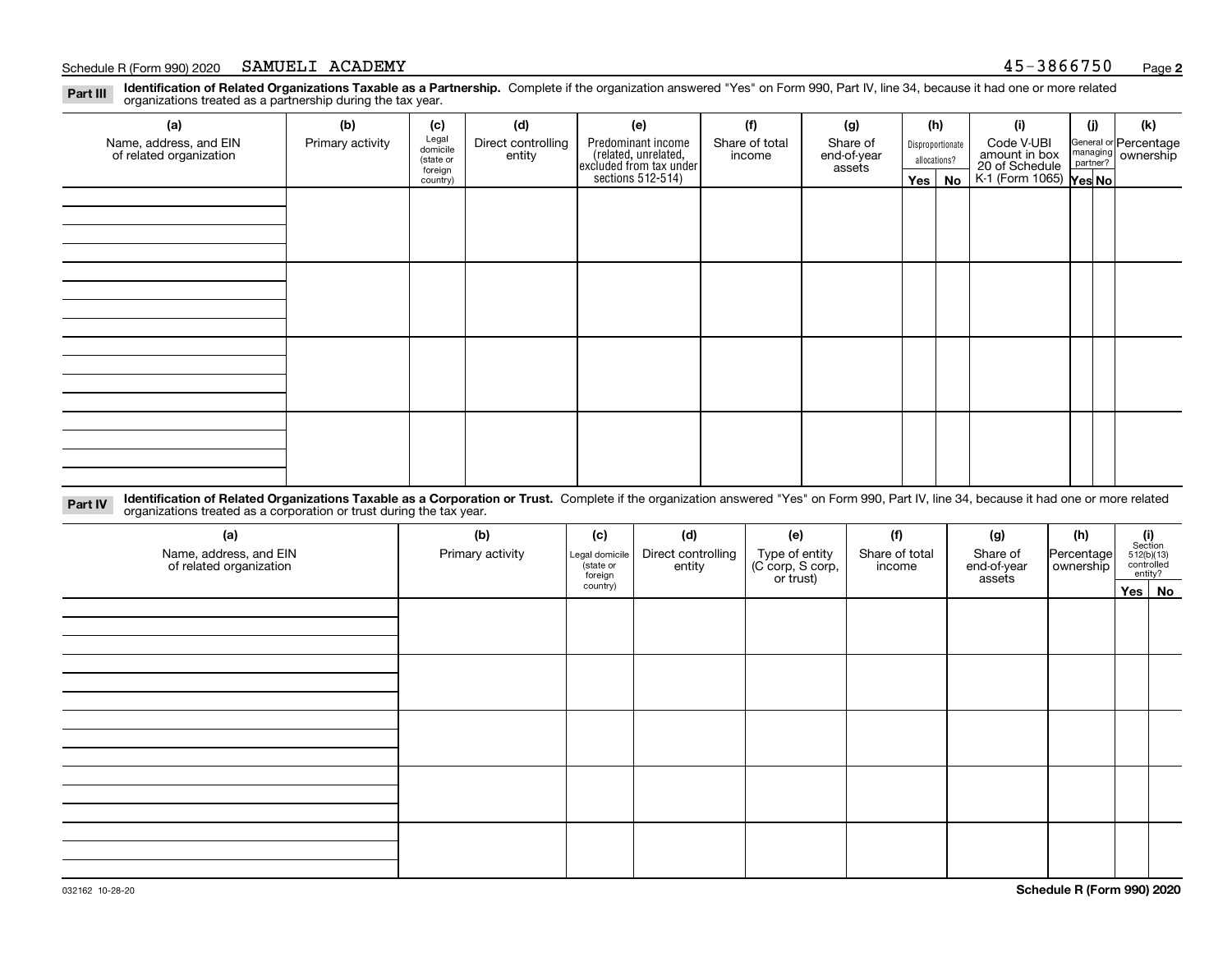#### Schedule R (Form 990) 2020 Page SAMUELI ACADEMY 45-3866750

 $\overline{\phantom{a}}$ 

**Part V** T**ransactions With Related Organizations.** Complete if the organization answered "Yes" on Form 990, Part IV, line 34, 35b, or 36.

| Note: Complete line 1 if any entity is listed in Parts II, III, or IV of this schedule.                                                                                                                                        |                | Yes | No           |
|--------------------------------------------------------------------------------------------------------------------------------------------------------------------------------------------------------------------------------|----------------|-----|--------------|
| 1 During the tax year, did the organization engage in any of the following transactions with one or more related organizations listed in Parts II-IV?                                                                          |                |     |              |
|                                                                                                                                                                                                                                | 1a             | X   |              |
| b Gift, grant, or capital contribution to related organization(s) manufaction contribution of the contribution to related organization(s) manufaction contribution to related organization(s)                                  | 1b             |     | X            |
| c Gift, grant, or capital contribution from related organization(s) material contents and contribution from related organization(s) material contents and content of the content of the content of content of content of the c | 1c             |     | X            |
| <b>d</b> Loans or loan quarantees to or for related organization(s)                                                                                                                                                            | 1 <sub>d</sub> |     | X            |
|                                                                                                                                                                                                                                | 1e             |     | $\mathbf x$  |
|                                                                                                                                                                                                                                |                |     |              |
| f Dividends from related organization(s) www.assession.com/www.assession.com/www.assession.com/www.assession.com/www.assession.com/www.assession.com/www.assession.com/www.assession.com/www.assession.com/www.assession.com/w | 1f             |     | х            |
| g Sale of assets to related organization(s) www.assettion.com/www.assettion.com/www.assettion.com/www.assettion.com/www.assettion.com/www.assettion.com/www.assettion.com/www.assettion.com/www.assettion.com/www.assettion.co | 1a             |     | х            |
| h Purchase of assets from related organization(s) manufactured content to content the content of the content of the content of the content of the content of the content of the content of the content of the content of the c | 1h             |     | X            |
| Exchange of assets with related organization(s) www.assettion.com/www.assettion.com/www.assettion.com/www.assettion.com/www.assettion.com/www.assettion.com/www.assettion.com/www.assettion.com/www.assettion.com/www.assettio | 1i             |     | $\mathbf X$  |
|                                                                                                                                                                                                                                | 1i.            |     | X            |
|                                                                                                                                                                                                                                |                |     |              |
|                                                                                                                                                                                                                                | 1k             | X   |              |
|                                                                                                                                                                                                                                | 11             |     | X            |
| m Performance of services or membership or fundraising solicitations by related organization(s)                                                                                                                                | 1m             |     | $\mathbf{x}$ |
|                                                                                                                                                                                                                                | 1n             | X   |              |
| <b>o</b> Sharing of paid employees with related organization(s)                                                                                                                                                                | 1о             | Χ   |              |
|                                                                                                                                                                                                                                |                |     |              |
| p Reimbursement paid to related organization(s) for expenses [11111] [12] manufacture manufacture manufacture manufacture manufacture manufacture manufacture manufacture manufacture manufacture manufacture manufacture manu | 1p             | х   |              |
|                                                                                                                                                                                                                                | 1a             |     | X            |
|                                                                                                                                                                                                                                |                |     |              |
| r Other transfer of cash or property to related organization(s)                                                                                                                                                                | 1r             |     | X            |
|                                                                                                                                                                                                                                | 1s             |     | X            |
| 2 If the answer to any of the above is "Yes," see the instructions for information on who must complete this line, including covered relationships and transaction thresholds.                                                 |                |     |              |

| (a)<br>Name of related organization | (b)<br>Transaction<br>type (a-s) | (c)<br>Amount involved | (d)<br>Method of determining amount involved |
|-------------------------------------|----------------------------------|------------------------|----------------------------------------------|
| (1) ORANGEWOOD REAL PROPERTY, LLC   | к                                |                        | 966,550. ACTUAL AMOUNT                       |
| (2) ORANGEWOOD FOUNDATION           | P                                |                        | 740, 336. ACTUAL AMOUNT                      |
| (3) ORANGEWOOD FOUNDATION           | Ο                                |                        | 629,164. ACTUAL AMOUNT                       |
| (4)                                 |                                  |                        |                                              |
| (5)                                 |                                  |                        |                                              |
| (6)                                 |                                  |                        |                                              |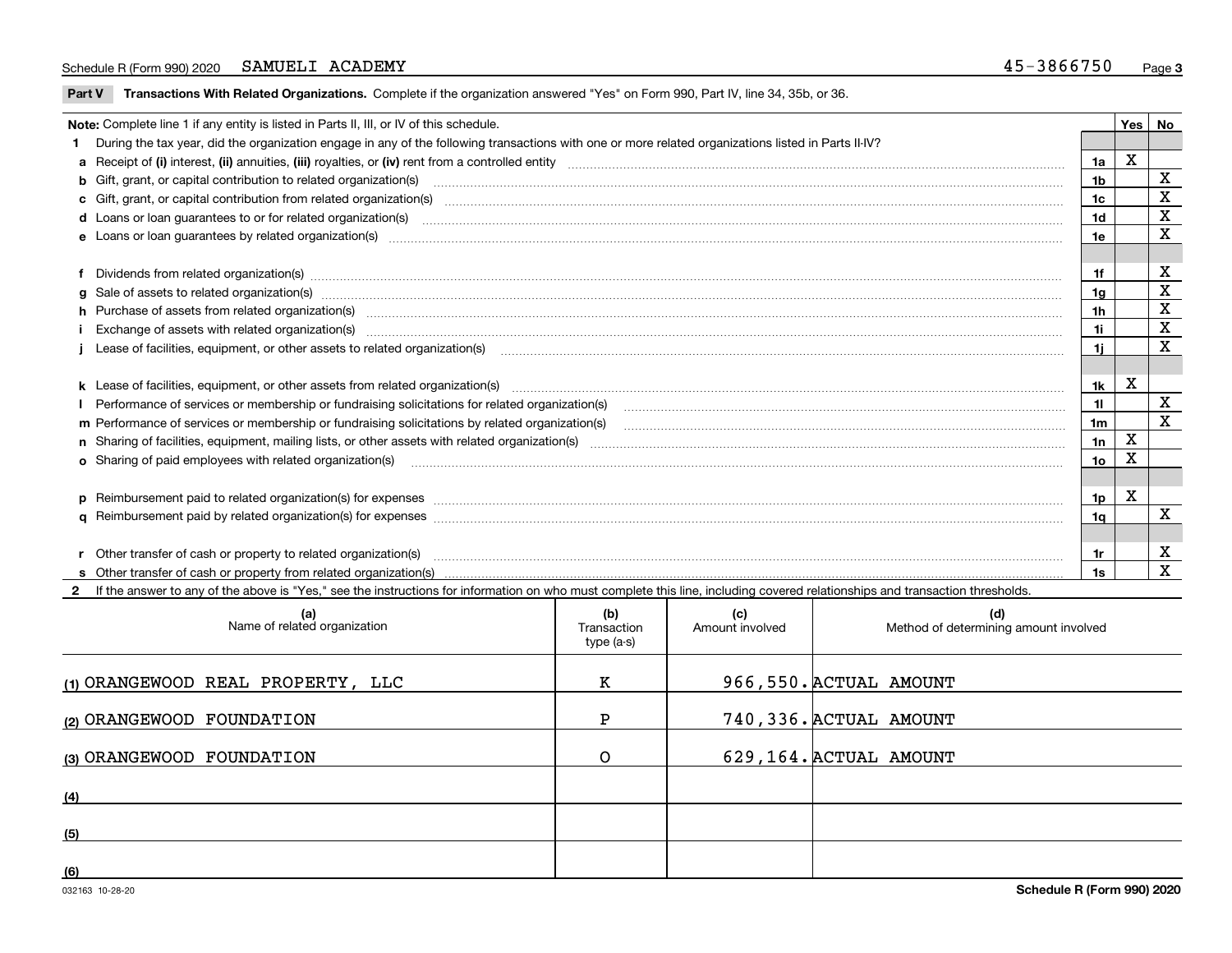#### Schedule R (Form 990) 2020 SAMUELI ACADEMY 3000 SAMUEL ACADEMY SAMUELI ACADEMY

**Part VI Unrelated Organizations Taxable as a Partnership. Complete if the organization answered "Yes" on Form 990, Part IV, line 37.** 

Provide the following information for each entity taxed as a partnership through which the organization conducted more than five percent of its activities (measured by total assets or gross revenue) that was not a related organization. See instructions regarding exclusion for certain investment partnerships.

| $\overline{\phantom{0}}$<br>(a)<br>Name, address, and EIN<br>of entity | ັ<br>ັ<br>(b)<br>Primary activity | (c)<br>Legal domicile<br>(state or foreign<br>country) | (d)<br>Predominant income<br>(related, unrelated,<br>excluded from tax under<br>sections 512-514) | (e)<br>Are all<br>$\begin{array}{c}\n\text{partners} & \text{sec.} \\ 501(c)(3) & \text{orgs.?} \n\end{array}$<br>Yes No | (f)<br>Share of<br>total<br>income | (g)<br>Share of<br>end-of-year<br>assets | (h)<br>Dispropor-<br>tionate<br>allocations?<br>Yes No | (i)<br>Code V-UBI<br>  amount in box 20 managing<br>  of Schedule K-1 partner? ownership<br>  of Schedule K-1 partner? ownership<br>  Yes No | (i)<br>Yes No | (k) |
|------------------------------------------------------------------------|-----------------------------------|--------------------------------------------------------|---------------------------------------------------------------------------------------------------|--------------------------------------------------------------------------------------------------------------------------|------------------------------------|------------------------------------------|--------------------------------------------------------|----------------------------------------------------------------------------------------------------------------------------------------------|---------------|-----|
|                                                                        |                                   |                                                        |                                                                                                   |                                                                                                                          |                                    |                                          |                                                        |                                                                                                                                              |               |     |
|                                                                        |                                   |                                                        |                                                                                                   |                                                                                                                          |                                    |                                          |                                                        |                                                                                                                                              |               |     |
|                                                                        |                                   |                                                        |                                                                                                   |                                                                                                                          |                                    |                                          |                                                        |                                                                                                                                              |               |     |
|                                                                        |                                   |                                                        |                                                                                                   |                                                                                                                          |                                    |                                          |                                                        |                                                                                                                                              |               |     |
|                                                                        |                                   |                                                        |                                                                                                   |                                                                                                                          |                                    |                                          |                                                        |                                                                                                                                              |               |     |
|                                                                        |                                   |                                                        |                                                                                                   |                                                                                                                          |                                    |                                          |                                                        |                                                                                                                                              |               |     |
|                                                                        |                                   |                                                        |                                                                                                   |                                                                                                                          |                                    |                                          |                                                        |                                                                                                                                              |               |     |
|                                                                        |                                   |                                                        |                                                                                                   |                                                                                                                          |                                    |                                          |                                                        |                                                                                                                                              |               |     |

**Schedule R (Form 990) 2020**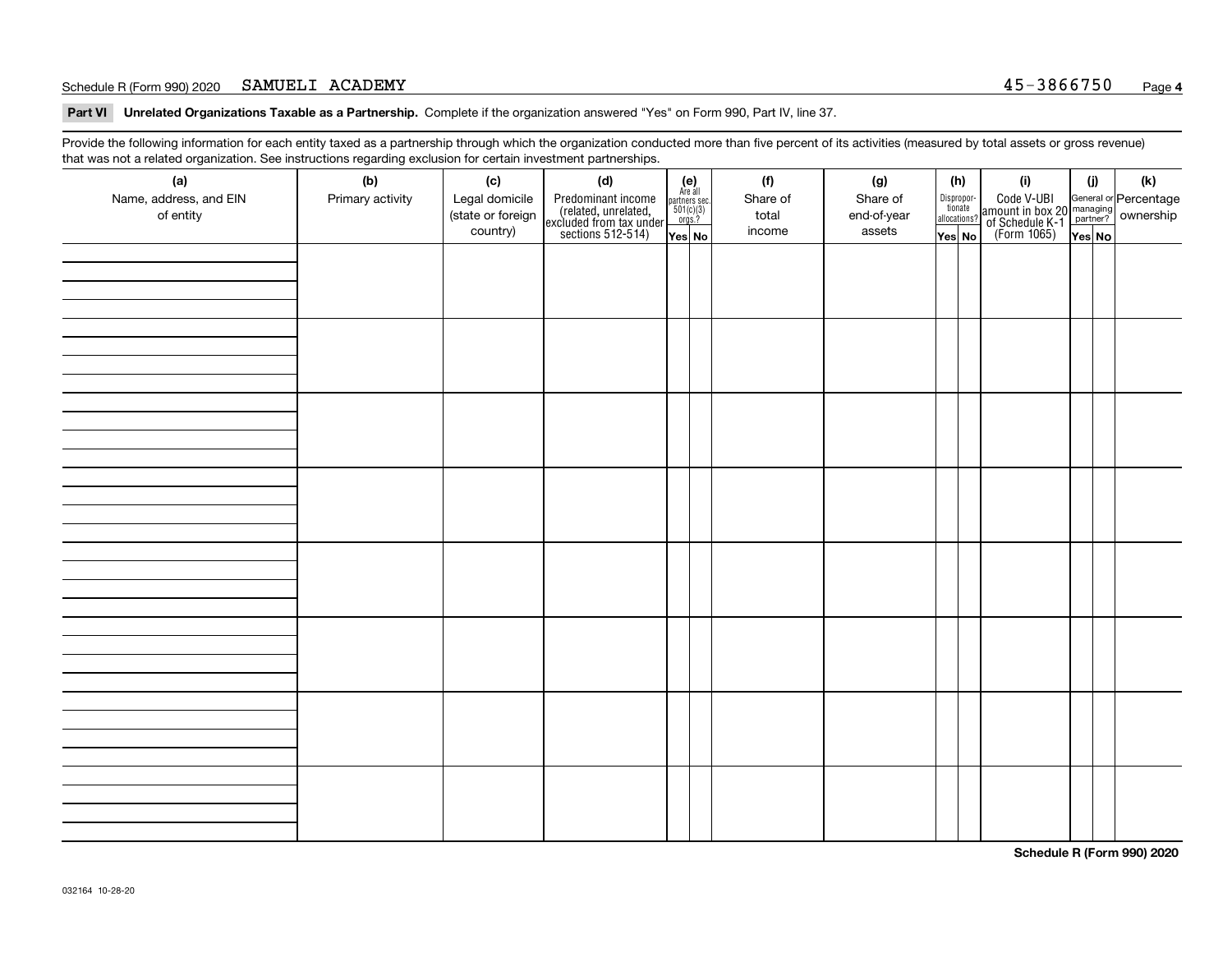**<u>Part VII</u> Supplemental Information**<br> **Part VII Supplemental Information** 

Provide additional information for responses to questions on Schedule R. See instructions.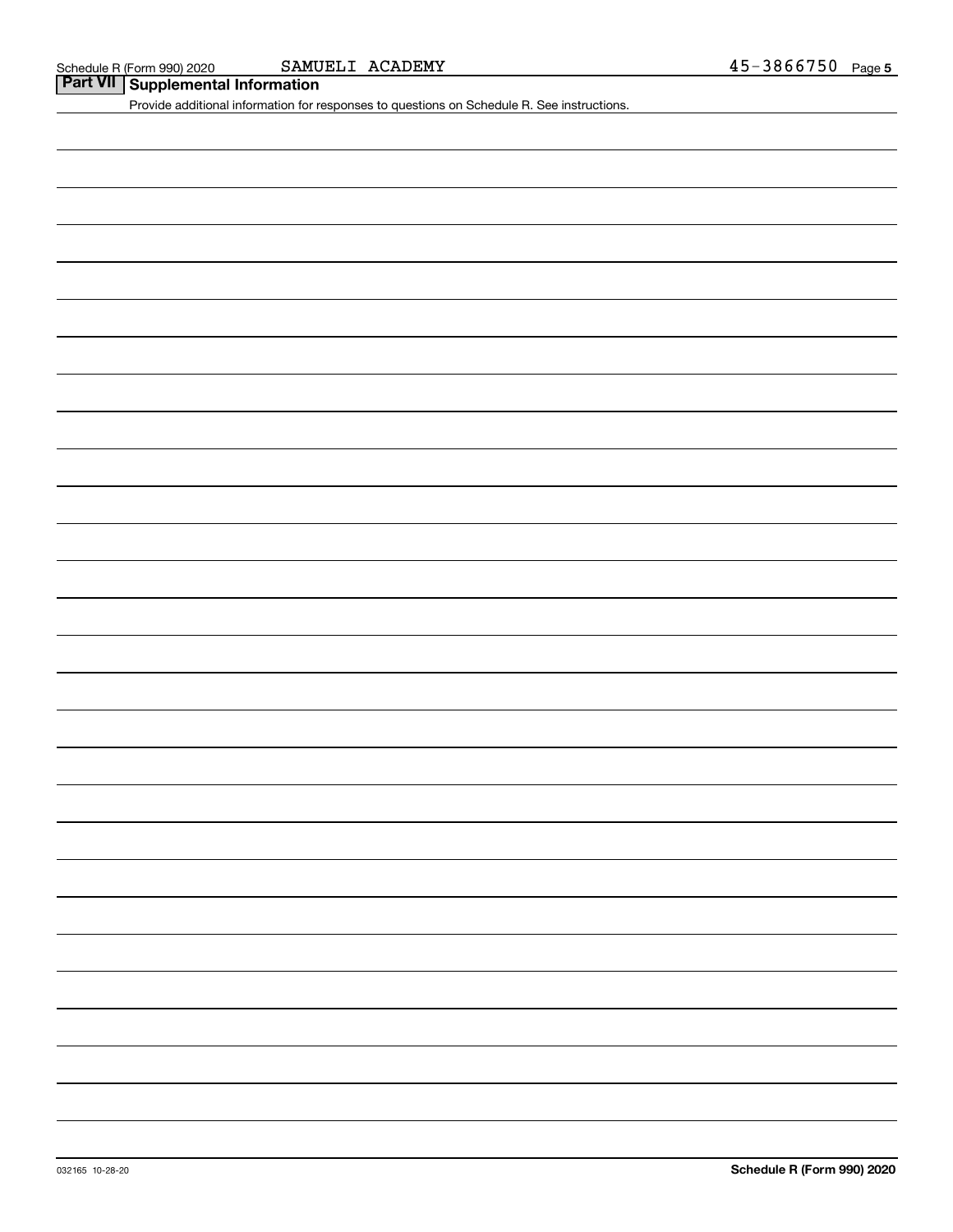| Department of the Treasury                                                                                                                                                                                                                                                                   |                                                                                                                                                                                                                                                                                                                                                                                                                                                                                                                                                                                                                                                                                                                                                                                                                                                                                                                                                                                                                                                                                                                                                                                                                                                                                                                                                                                                                                                                                                                                                                                                                                                                                                                                                                                                                                                                                                                                                                                                               | Do not send to the IRS. Keep for your records.                                                                                                                                                     |                                         |                            | LULU                                              |
|----------------------------------------------------------------------------------------------------------------------------------------------------------------------------------------------------------------------------------------------------------------------------------------------|---------------------------------------------------------------------------------------------------------------------------------------------------------------------------------------------------------------------------------------------------------------------------------------------------------------------------------------------------------------------------------------------------------------------------------------------------------------------------------------------------------------------------------------------------------------------------------------------------------------------------------------------------------------------------------------------------------------------------------------------------------------------------------------------------------------------------------------------------------------------------------------------------------------------------------------------------------------------------------------------------------------------------------------------------------------------------------------------------------------------------------------------------------------------------------------------------------------------------------------------------------------------------------------------------------------------------------------------------------------------------------------------------------------------------------------------------------------------------------------------------------------------------------------------------------------------------------------------------------------------------------------------------------------------------------------------------------------------------------------------------------------------------------------------------------------------------------------------------------------------------------------------------------------------------------------------------------------------------------------------------------------|----------------------------------------------------------------------------------------------------------------------------------------------------------------------------------------------------|-----------------------------------------|----------------------------|---------------------------------------------------|
| Internal Revenue Service                                                                                                                                                                                                                                                                     |                                                                                                                                                                                                                                                                                                                                                                                                                                                                                                                                                                                                                                                                                                                                                                                                                                                                                                                                                                                                                                                                                                                                                                                                                                                                                                                                                                                                                                                                                                                                                                                                                                                                                                                                                                                                                                                                                                                                                                                                               | Go to www.irs.gov/Form8879EO for the latest information.                                                                                                                                           |                                         |                            |                                                   |
| Name of exempt organization or person subject to tax                                                                                                                                                                                                                                         |                                                                                                                                                                                                                                                                                                                                                                                                                                                                                                                                                                                                                                                                                                                                                                                                                                                                                                                                                                                                                                                                                                                                                                                                                                                                                                                                                                                                                                                                                                                                                                                                                                                                                                                                                                                                                                                                                                                                                                                                               |                                                                                                                                                                                                    |                                         |                            | Taxpayer identification number                    |
| SAMUELI ACADEMY                                                                                                                                                                                                                                                                              |                                                                                                                                                                                                                                                                                                                                                                                                                                                                                                                                                                                                                                                                                                                                                                                                                                                                                                                                                                                                                                                                                                                                                                                                                                                                                                                                                                                                                                                                                                                                                                                                                                                                                                                                                                                                                                                                                                                                                                                                               |                                                                                                                                                                                                    |                                         | 45-3866750                 |                                                   |
| Name and title of officer or person subject to tax                                                                                                                                                                                                                                           |                                                                                                                                                                                                                                                                                                                                                                                                                                                                                                                                                                                                                                                                                                                                                                                                                                                                                                                                                                                                                                                                                                                                                                                                                                                                                                                                                                                                                                                                                                                                                                                                                                                                                                                                                                                                                                                                                                                                                                                                               |                                                                                                                                                                                                    |                                         |                            |                                                   |
| JOHN LUKER<br>CFO                                                                                                                                                                                                                                                                            |                                                                                                                                                                                                                                                                                                                                                                                                                                                                                                                                                                                                                                                                                                                                                                                                                                                                                                                                                                                                                                                                                                                                                                                                                                                                                                                                                                                                                                                                                                                                                                                                                                                                                                                                                                                                                                                                                                                                                                                                               |                                                                                                                                                                                                    |                                         |                            |                                                   |
| Part I                                                                                                                                                                                                                                                                                       | Type of Return and Return Information (Whole Dollars Only)                                                                                                                                                                                                                                                                                                                                                                                                                                                                                                                                                                                                                                                                                                                                                                                                                                                                                                                                                                                                                                                                                                                                                                                                                                                                                                                                                                                                                                                                                                                                                                                                                                                                                                                                                                                                                                                                                                                                                    |                                                                                                                                                                                                    |                                         |                            |                                                   |
| 1a Form 990 check here $\blacktriangleright \boxed{X}$<br>2a Form 990-EZ check here $\blacktriangleright$<br>3a Form 1120-POL check here<br>4a Form 990-PF check here<br>5a Form 8868 check here<br>6a Form 990-T check here<br>7a Form 4720 check here<br>Part II<br>(name of organization) | Check the box for the return for which you are using this Form 8879-EO and enter the applicable amount, if any, from the return. If you<br>check the box on line 1a, 2a, 3a, 4a, 5a, 6a, or 7a below, and the amount on that line for the return being filed with this form was<br>blank, then leave line 1b, 2b, 3b, 4b, 5b, 6b, or 7b, whichever is applicable, blank (do not enter -0-). But, if you entered -0- on the<br>return, then enter -0- on the applicable line below. Do not complete more than one line in Part I.<br>▶<br>Declaration and Signature Authorization of Officer or Person Subject to Tax<br>Under penalties of perjury, I declare that $\boxed{\mathbf{X}}$ I am an officer of the above organization or $\boxed{\phantom{\mathbf{X}}}$ I am a person subject to tax with respect to<br>(EIN) and that I have examined a copy<br>of the 2020 electronic return and accompanying schedules and statements, and, to the best of my knowledge and belief, they are<br>true, correct, and complete. I further declare that the amount in Part I above is the amount shown on the copy of the electronic return.<br>I consent to allow my intermediate service provider, transmitter, or electronic return originator (ERO) to send the return to the IRS and<br>to receive from the IRS (a) an acknowledgement of receipt or reason for rejection of the transmission, (b) the reason for any delay in<br>processing the return or refund, and (c) the date of any refund. If applicable, I authorize the U.S. Treasury and its designated Financial<br>Agent to initiate an electronic funds withdrawal (direct debit) entry to the financial institution account indicated in the tax preparation<br>software for payment of the federal taxes owed on this return, and the financial institution to debit the entry to this account. To revoke<br>a payment, I must contact the U.S. Treasury Financial Agent at 1-888-353-4537 no later than 2 business days prior to the payment | <b>b</b> Total revenue, if any (Form 990, Part VIII, column (A), line 12) $\ldots$ 10 $\ldots$ 10 $\ldots$ 11, 119, 000.<br><b>b</b> Tax based on investment income (Form 990-PF, Part VI, line 5) |                                         |                            | 5b _____________________<br>6b                    |
| PIN: check one box only                                                                                                                                                                                                                                                                      | (settlement) date. I also authorize the financial institutions involved in the processing of the electronic payment of taxes to receive<br>confidential information necessary to answer inquiries and resolve issues related to the payment. I have selected a personal<br>identification number (PIN) as my signature for the electronic return and, if applicable, the consent to electronic funds withdrawal.                                                                                                                                                                                                                                                                                                                                                                                                                                                                                                                                                                                                                                                                                                                                                                                                                                                                                                                                                                                                                                                                                                                                                                                                                                                                                                                                                                                                                                                                                                                                                                                              |                                                                                                                                                                                                    |                                         |                            |                                                   |
|                                                                                                                                                                                                                                                                                              | $X$   authorize EIDE BAILLY LLP                                                                                                                                                                                                                                                                                                                                                                                                                                                                                                                                                                                                                                                                                                                                                                                                                                                                                                                                                                                                                                                                                                                                                                                                                                                                                                                                                                                                                                                                                                                                                                                                                                                                                                                                                                                                                                                                                                                                                                               |                                                                                                                                                                                                    | <b>Example 1</b> Street to enter my PIN |                            | 12478                                             |
|                                                                                                                                                                                                                                                                                              |                                                                                                                                                                                                                                                                                                                                                                                                                                                                                                                                                                                                                                                                                                                                                                                                                                                                                                                                                                                                                                                                                                                                                                                                                                                                                                                                                                                                                                                                                                                                                                                                                                                                                                                                                                                                                                                                                                                                                                                                               | <b>ERO</b> firm name                                                                                                                                                                               |                                         |                            | Enter five numbers, but<br>do not enter all zeros |
|                                                                                                                                                                                                                                                                                              | as my signature on the tax year 2020 electronically filed return. If I have indicated within this return that a copy of the return is being filed with<br>a state agency(ies) regulating charities as part of the IRS Fed/State program, I also authorize the aforementioned ERO to enter my<br>PIN on the return's disclosure consent screen.<br>As an officer or person subject to tax with respect to the organization, I will enter my PIN as my signature on the tax year 2020<br>electronically filed return. If I have indicated within this return that a copy of the return is being filed with a state agency(ies)<br>regulating charities as part of the IRS Fed/State program, I will enter my PIN on the return's disclosure consent screen.                                                                                                                                                                                                                                                                                                                                                                                                                                                                                                                                                                                                                                                                                                                                                                                                                                                                                                                                                                                                                                                                                                                                                                                                                                                     |                                                                                                                                                                                                    |                                         |                            |                                                   |
| Signature of officer or person subject to tax<br><b>Part III</b>                                                                                                                                                                                                                             | <b>Certification and Authentication</b>                                                                                                                                                                                                                                                                                                                                                                                                                                                                                                                                                                                                                                                                                                                                                                                                                                                                                                                                                                                                                                                                                                                                                                                                                                                                                                                                                                                                                                                                                                                                                                                                                                                                                                                                                                                                                                                                                                                                                                       |                                                                                                                                                                                                    |                                         | Date $\blacktriangleright$ |                                                   |
|                                                                                                                                                                                                                                                                                              | <b>ERO's EFIN/PIN.</b> Enter your six-digit electronic filing identification                                                                                                                                                                                                                                                                                                                                                                                                                                                                                                                                                                                                                                                                                                                                                                                                                                                                                                                                                                                                                                                                                                                                                                                                                                                                                                                                                                                                                                                                                                                                                                                                                                                                                                                                                                                                                                                                                                                                  |                                                                                                                                                                                                    |                                         |                            |                                                   |
|                                                                                                                                                                                                                                                                                              | number (EFIN) followed by your five-digit self-selected PIN.                                                                                                                                                                                                                                                                                                                                                                                                                                                                                                                                                                                                                                                                                                                                                                                                                                                                                                                                                                                                                                                                                                                                                                                                                                                                                                                                                                                                                                                                                                                                                                                                                                                                                                                                                                                                                                                                                                                                                  |                                                                                                                                                                                                    | 81199300050<br>Do not enter all zeros   |                            |                                                   |
| IRS e-file Providers for Business Returns.                                                                                                                                                                                                                                                   | I certify that the above numeric entry is my PIN, which is my signature on the 2020 electronically filed return indicated above. I confirm<br>that I am submitting this return in accordance with the requirements of Pub. 4163, Modernized e-File (MeF) Information for Authorized                                                                                                                                                                                                                                                                                                                                                                                                                                                                                                                                                                                                                                                                                                                                                                                                                                                                                                                                                                                                                                                                                                                                                                                                                                                                                                                                                                                                                                                                                                                                                                                                                                                                                                                           |                                                                                                                                                                                                    |                                         |                            |                                                   |
|                                                                                                                                                                                                                                                                                              | ERO's signature $\blacktriangleright$ CATHERINE L. GRAY, CPA                                                                                                                                                                                                                                                                                                                                                                                                                                                                                                                                                                                                                                                                                                                                                                                                                                                                                                                                                                                                                                                                                                                                                                                                                                                                                                                                                                                                                                                                                                                                                                                                                                                                                                                                                                                                                                                                                                                                                  |                                                                                                                                                                                                    | Date $\triangleright$ 01/31/22          |                            |                                                   |
|                                                                                                                                                                                                                                                                                              |                                                                                                                                                                                                                                                                                                                                                                                                                                                                                                                                                                                                                                                                                                                                                                                                                                                                                                                                                                                                                                                                                                                                                                                                                                                                                                                                                                                                                                                                                                                                                                                                                                                                                                                                                                                                                                                                                                                                                                                                               | <b>ERO Must Retain This Form - See Instructions</b><br>Do Not Submit This Form to the IRS Unless Requested To Do So                                                                                |                                         |                            |                                                   |
|                                                                                                                                                                                                                                                                                              | LHA For Paperwork Reduction Act Notice, see instructions.                                                                                                                                                                                                                                                                                                                                                                                                                                                                                                                                                                                                                                                                                                                                                                                                                                                                                                                                                                                                                                                                                                                                                                                                                                                                                                                                                                                                                                                                                                                                                                                                                                                                                                                                                                                                                                                                                                                                                     |                                                                                                                                                                                                    |                                         |                            | Form 8879-EO (2020)                               |

For calendar year 2020, or fiscal year beginning  $\rm\,JUL~$   $1$   $\rm\,$  , 2020, and ending  $\rm\,JUN~$   $30$   $\rm\,$  , 20 $21$ 

**for an Exempt Organization**

**IRS e-file Signature Authorization**

OMB No. 1545-0047

**2020**

LHA For Paperwork Reduction Act Notice, see instructions.

Form **8879-EO**